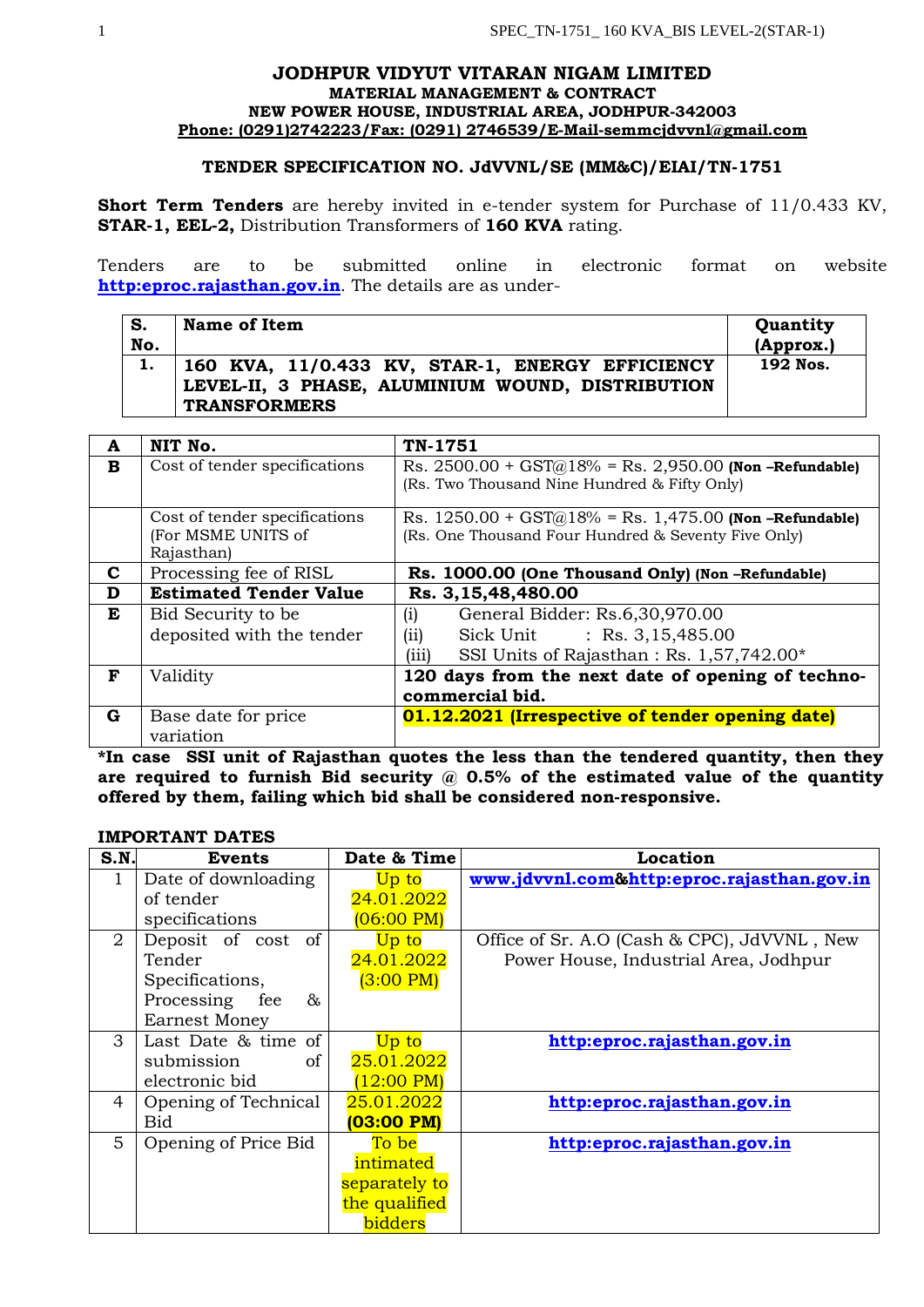The Micro, Small & Medium Scale Industries of Rajasthan and Sick Industries, other than Small Scale Industries, whose cases are pending before the Board of Industrial and Financial Reconstruction (BIFR) shall furnish self attested documentary evidence duly attested by notary to claim the above.

The bid security may be given in the form of banker's cheque or demand draft in favour of Senior Accounts Officer (Cash & CPC), JDVVNL, Jodhpur payable at Jodhpur or bank guarantee, in specified format, of a scheduled bank in favour of Superintending Engineer (MM&C), JDVVNL, Jodhpur, be deposited to the Sr. Accounts Officer (MM&C), JDVVNL, Jodhpur up to stipulated date & time, and obtain a receipt/acknowledgement thereof. No other mode of deposit shall be accepted.

**At the time of depositing the Bid security amount in the office of the Sr. Accounts Officer (MM&C), JDVVNL, Jodhpur, the bidder shall also furnish self-attested documentary evidence duly attested by Notary of MSME unit of Rajasthan also to submit a letter of quantity offered by them alongwith, Appendix-F on non-judicial stamp paper of Rajasthan on Rs.100/- duly attested by Notary public, an Affidavit for MSME unit of Rajasthan in the enclosed format as per Schedule XI is to be furnished on non-judicial stamp paper of Rs.100/- duly attested by Notary public, to the office of Sr. Accounts Officer (MM&C), JDVVNL, Jodhpur. Also furnish the undertaking for the CA certificate in the enclosed format as per Annexure-I on non-judicial stamp paper of Rs.100/- duly attested by Notary public alongwith the original / notorised CA certificate as per requirement of tender specifications. Bidder shall also furnish Declaration in the enclosed format as per Appendix-F, on non-judicial stamp paper of Rajasthan on Rs.100/- duly attested by Notary public for not have business activity suspended, not blacklisted or debarred by any utility / govt. Agency, not have conflict of interest.**

**The Bid Security bank guarantee of requisite amount shall be furnished on non-judicial stamp paper of Rajasthan State.**

### **NOTE:-**

- **1. Wherever EMD and Security Bank Guarantee (SBG), are appearing in the ITB, GCC & other Bidding Documents, same is hereby replaced by BID SECURITY as above.**
- **2. VENDOR REGISTERATION: The relaxation/exemption given to the registered vendors of the Nigam in respect of EMD/SBG, wherever appearing in the ITB, GCC & other Bidding documents, are hereby WITHDRAWN.**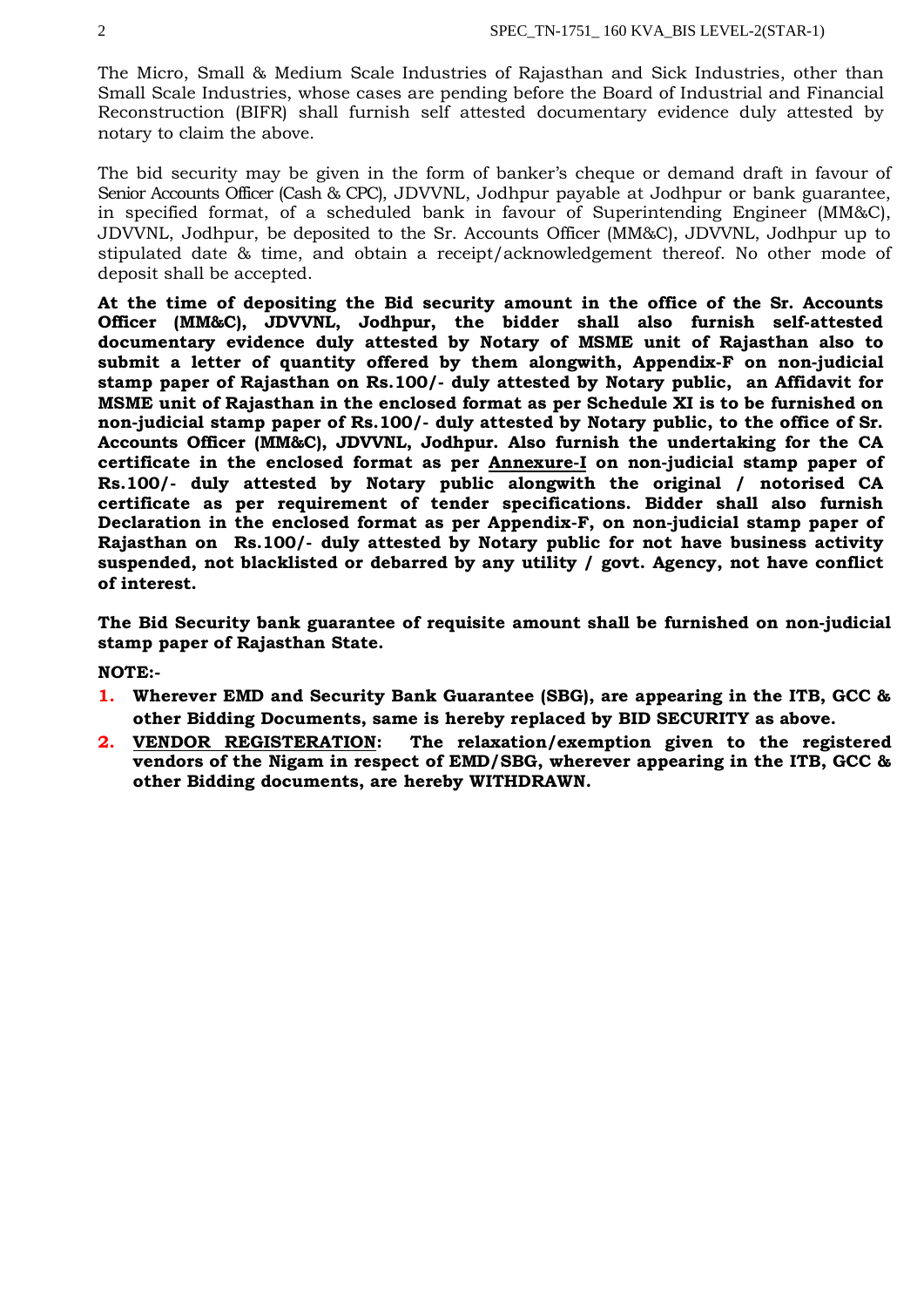|                 | іліса                                                                                                                                           |                                                                                                  |  |
|-----------------|-------------------------------------------------------------------------------------------------------------------------------------------------|--------------------------------------------------------------------------------------------------|--|
| Section-I       | Instructions to bidders                                                                                                                         | For e-Tendering                                                                                  |  |
| Section-II      | General Conditions of Contract                                                                                                                  |                                                                                                  |  |
| Section-III     | <b>Technical Specification</b>                                                                                                                  |                                                                                                  |  |
| Schedule-I      | Schedule of Requirement                                                                                                                         |                                                                                                  |  |
| Schedule-II     | Price Variation Formula                                                                                                                         |                                                                                                  |  |
| Schedule-II A   | Prices & Price Variation                                                                                                                        |                                                                                                  |  |
| Schedule-III    | Details of Standards                                                                                                                            |                                                                                                  |  |
| Schedule-III A  | Pre Qualification Requirement (PQR)                                                                                                             |                                                                                                  |  |
| Schedule-III B  | Performa for Bank Guarantee in lieu of Type<br>Test                                                                                             |                                                                                                  |  |
| Schedule-IV     | Price Schedule(Bill of Quantity)                                                                                                                | To be uploaded on line<br>on website in BOQ                                                      |  |
| Schedule-IVA    | Details<br>of<br>tendered<br>quantity,<br>quantity<br>offered<br>along<br>with<br>justification<br>with<br>reference to qualifying Requirement. | The bidder is required to<br>justify quantity offered<br>qualifying<br>as<br>per<br>requirement. |  |
| Schedule V      | Technical<br>Departure<br>from<br>Guaranteed<br>Particulars                                                                                     |                                                                                                  |  |
| Schedule V (A)  | Technical<br>Particulars<br>Guaranteed<br>For<br>Transformer.                                                                                   |                                                                                                  |  |
| Schedule VI (A) | Departure from the requirement of Technical<br>Specification.                                                                                   |                                                                                                  |  |
| Schedule VI (B) | from<br>commercial<br>$\&$<br>Departure<br>terms<br>conditions of specification                                                                 |                                                                                                  |  |
| Schedule VII    | List of Past Supplies                                                                                                                           |                                                                                                  |  |
| Schedule VII A  | C.A. Certificate for Quantity Justification.                                                                                                    |                                                                                                  |  |
| Schedule VIII   | Delivery schedule.                                                                                                                              |                                                                                                  |  |
| Schedule IX     | of<br>equipment<br>technical<br>hands<br>List<br>$\&$<br>available with the biding firm.                                                        |                                                                                                  |  |
| Schedule X      | General Particulars about the bid in brief.                                                                                                     |                                                                                                  |  |
| Schedule XI     | Format of Affidavit for Rajasthan MSME                                                                                                          |                                                                                                  |  |
| Annexure-A      | Self Attested Undertaking To Be Given On<br>Firm's Letter Head                                                                                  |                                                                                                  |  |
| Annexure-I      | Performa for Undertaking for CA certificate                                                                                                     |                                                                                                  |  |
| Appendix-A      | Performa for Bank Guarantee in lieu of Bid<br>Security                                                                                          |                                                                                                  |  |
| General         | Amendment in ITB and GCC                                                                                                                        |                                                                                                  |  |
|                 | Addendum in ITB                                                                                                                                 |                                                                                                  |  |

## **INDEX**

1. Tender documents will be made available on e-Tendering portal <http://www.eproc.rajasthan.gov.in/nicgep/app> . The bidders, in their own interest are requested to read very carefully the tender document before submitting the bid only through online on website [http://www.eproc.rajasthan.gov.in/nicgep/app.](http://www.eproc.rajasthan.gov.in/nicgep/app) The bidders can download bid upto 6.00 p.m. one day prior to schedule date of opening of respective bid mentioned above documents and submit their bids online upto 12.00 p.m. on schedule date of opening of respective bid mentioned above.

2. Eligible bidders should submit their bid well in advance instead of waiting till last date. JDVVNL will not be responsible for non-submission of Bid due to any website related problems.

3. The cost of Tender specification **Rs. 2,950/- or Rs. 1,475.00** (For MSME UNITS of Rajasthan) **(Non-Refundable)** to be paid by Demand Draft/Banker's Cheque in favour of the Sr. Accounts officer (Cash & CPC), JdVVNL, Jodhpur (payable at Jodhpur) and tender processing fees **Rs. 1000/- (Non-Refundable)** shall be payable by Demand Draft/Banker's Cheque in favour of The Managing Director RISL, Jaipur (payable at Jaipur). The bidders are required to deposit all these payments in the office of the SE(MM&C), JdVVNL, Jodhpur up to 3.00 PM one WORKING day prior to schedule date of opening of respective bid otherwise their bids are liable to be rejected. **Further, as per notification**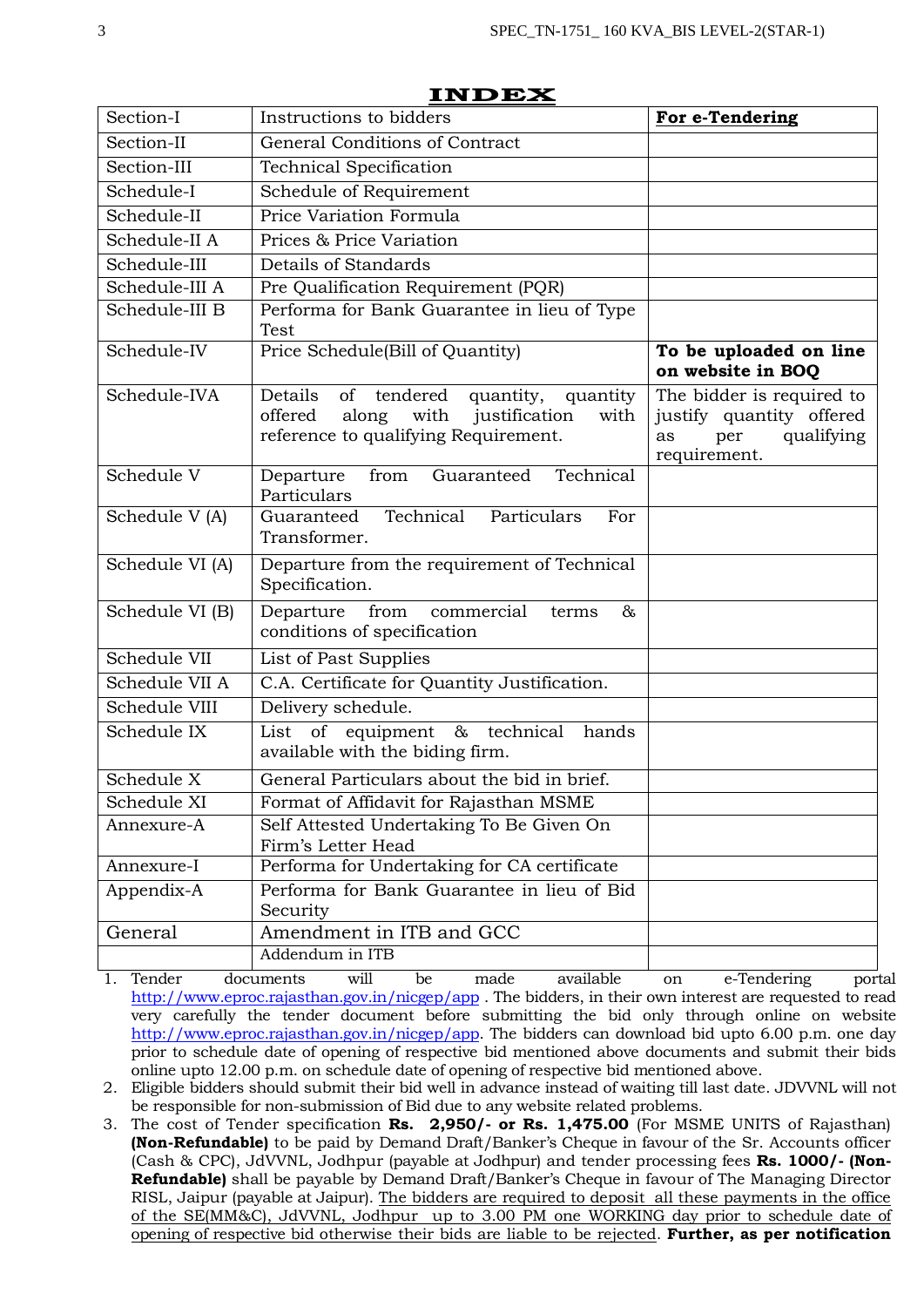**SO 165 issued by Fin. Dept. dt. 19.11.2015 on reference to RTPP rules, " clause 8(A)" bidding document shall be provided to MSME at 50% of prescribed cost.**

- 4. The Bid Security amount (as applicable) to be paid by Demand Draft/Banker's Cheque in favour of SR. AO (CASH & CPC), JDVVNL, Jodhpur (payable at Jodhpur) **upto 3.00 p.m. upto one WORKING day prior to schedule date of opening** of respective bid or Bank Guarantee, in specified format, of a scheduled bank in favour of The Superintending Engineer (MM&C), JDVVNL, Jodhpur, be deposited to the Sr. Accounts Officer (MM&C), JDVVNL, New Power House, Industrial Area,Jodhpur-342003 **upto 3.00 p.m. upto one WORKING day prior to schedule date of opening** of respective bid **and obtain a receipt / acknowledgement thereof. No other mode of deposit shall be accepted.**
- **5. \*In case SSI unit of Rajasthan quotes the less than the tendered quantity , then they are required to furnish Bid security @ 0.5% of the estimated value of the quantity offered by them, failing which bid shall be considered non-responsive.**
- **6. Further, while depositing the bid security in the office of the Sr. Accounts Officer (MM&C), JDVVNL, Jodhpur, the bidder shall also submit a letter of quantity offered by them alongwith self-attested documentary evidence duly attested by Notary for MSME unit for of sick unit (as applicable) of Rajasthan also to submit a letter of quantity offered by them alongwith, Appendix-F on non-judicial stamp paper of Rajasthan on Rs.100/- duly attested by Notary public, an Affidavit for MSME unit of Rajasthan in the enclosed format as per Schedule XI is to be furnished on non-judicial stamp paper of Rs.100/- duly attested by Notary public, to the office of Sr. Accounts Officer (MM&C), JDVVNL, Jodhpur. Also furnish the undertaking for the CA certificate in the enclosed format as per Annexure-I on non-judicial stamp paper of Rajasthan on Rs.100/- duly attested by Notary public alongwith the original / notorised CA certificate as per requirement of tender specifications. Bidder shall also furnish Declaration in the enclosed format as per Appendix-F, on non-judicial stamp paper of Rajasthan on Rs.100/- duly attested by Notary public for not have business activity suspended, not blacklisted or debarred by any utility / govt. Agency, not have conflict of interest.**
- 7. The Bank Guarantee against Bid Security be issued by Nationalized / Scheduled Bank. The same may be accepted after confirmation by issuing Bank. If any Bid Security Bank Guarantee not is proper format / not confirmed by the issuing Bank the same would not be accepted and the bidder would be immediately shorted out from bid process.
- 8. The bidders are required to **upload the** receipt of deposing all above payments along with their tender at the relevant place on the scheduled date & time otherwise their bids are liable to be rejected.
- **Note** :- 1. All eligible interested bidders are required to get enrolled on e-Tendering portal[http://www.eproc.rajasthan.gov.in/nicgep/app.](http://www.eproc.rajasthan.gov.in/nicgep/app)
	- 2. If any difficulty arises, in down downloading/ uploading of tender you may contact in the RISL, Jaipur Rajasthan at following Contact/address.

### **Address of RISL: -**

Raj COMP Info Services Limited (RISL) 1st Floor, Yojana Bhawan, Tilak Marg, C-Scheme, Jaipur (Rajasthan) Phone: 0141- 5103902, 4031900 Fax: 0141-2228701 Web: [http://risl.rajasthan.gov.in](http://risl.rajasthan.gov.in/) Email: [info.risi@rajasthan.gov.in](mailto:info.risi@rajasthan.gov.in)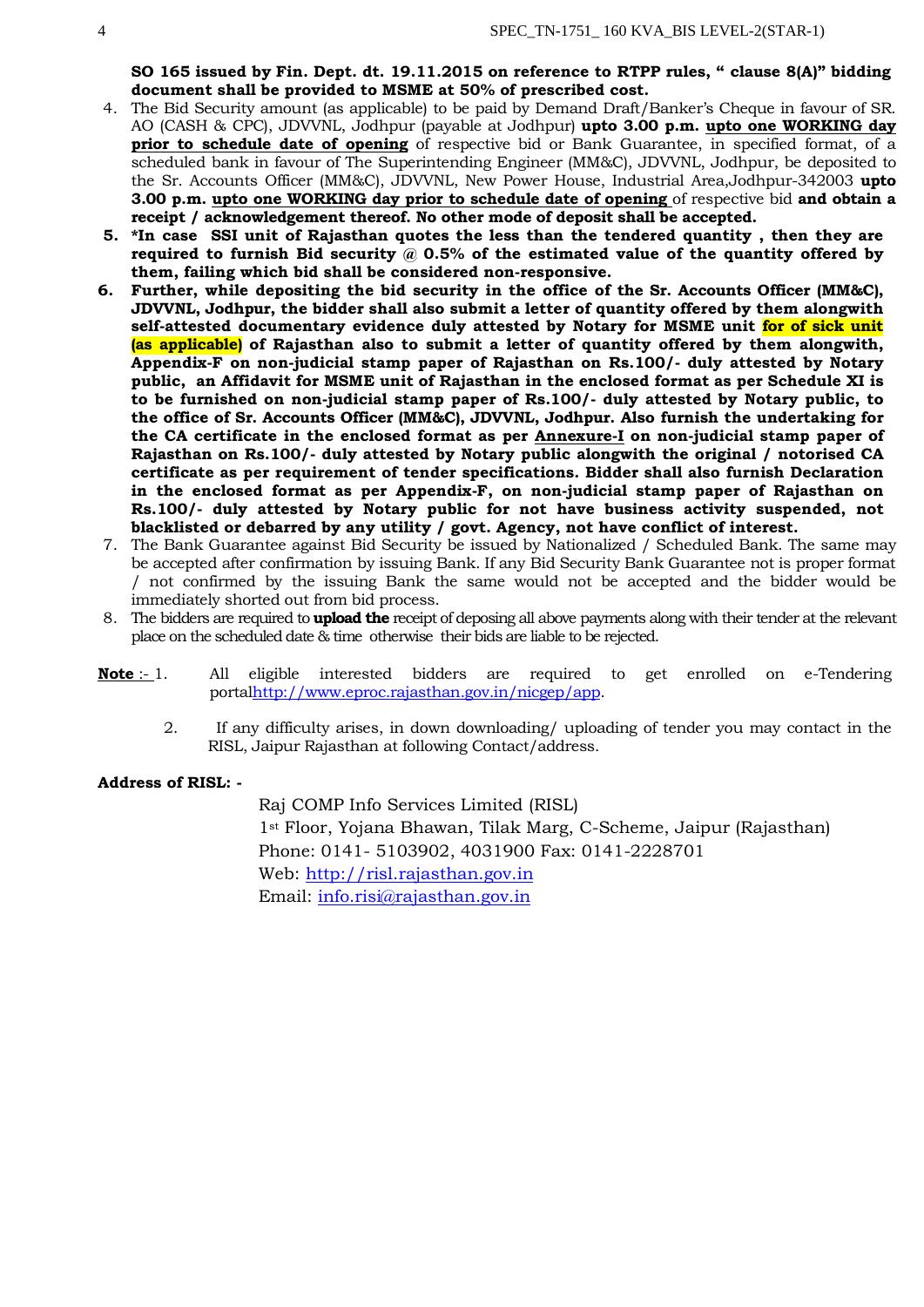**JODHPUR VIDYUT VITARAN NIGAM LIMITED MATERIAL MANAGEMENT & CONTRACT NEW POWER HOUSE, INDUSTRIAL AREA, JODHPUR-342003 Phone: (0291)2742223/Fax: (0291) 2746539/E-Mail-semmcjdvvnl@gmail.com Corporate Identity Number (CIN)-U40109RJ2000SGC016483 GST No. 08AAACJ8578R1ZJ**

## **TECHNICAL SPECIFICATION**

## **FOR**

## **11/0.433 KV, 160 KVA**

## **11/0.433 KV, ALUMINIUM WOUND THREE STAR RATING DISTRIBUTION**

## **TRANSFORMERS OF RATING 160 KVA**

### **WITH CRGO (STACK/WOUND)/AMORPHOUS CORE**

## **ENERGY EFFICIENT LEVEL-2(STAR-1)**

**AGAINST TN-1751**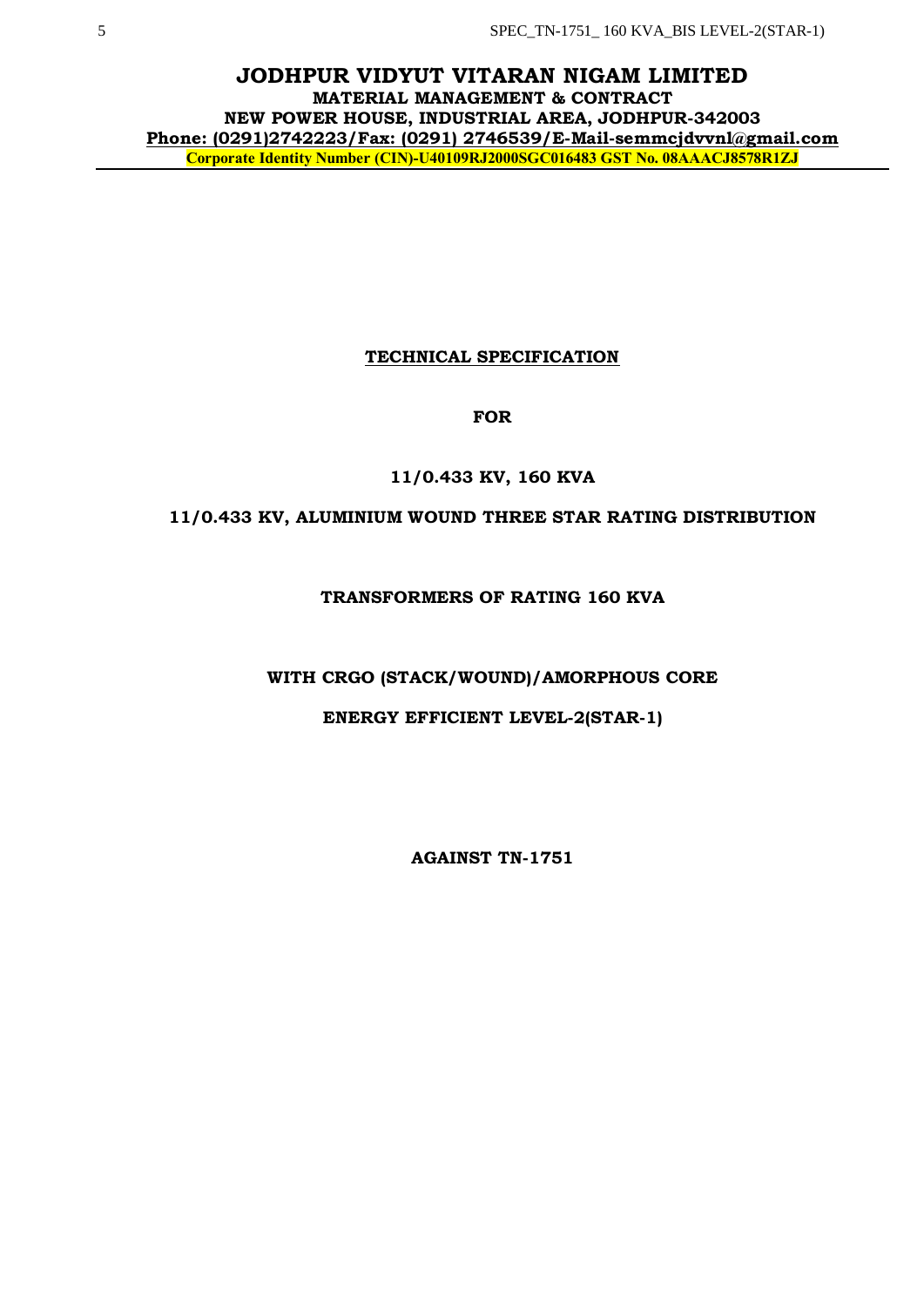### **Section – III**

### **TECHNICAL SPECIFICATION FOR SUPPLY OF 160 KVA, 11/0.433 KV 3 PHASE ALUMINIUM WOUND ENERGY EFFICIENT LEVEL-2 (STAR-1) DISTRIBUTION TRANSFORMERS UNDER TN-1751.**

### **1. SCOPE:**

This specification covers the design, engineering, manufacture, assembly, inspection and testing at manufacturer's works before supply and delivery at site of Oil immersed, Oil Natural Air Natural (ONAN) outdoor type 11KV/433 V, three phase, 50 Hz, double wound core type, outdoor Type, Aluminium Wound Three Star Rating Distribution Transformers of 160 KVA rating, complete with fittings and accessories for use in Distribution System.

1.1 The Equipment Offered shall be complete with all parts necessary for their effective and trouble free operation. Such parts will be deemed to be within the scope of the supply irrespective of whether they are specifically indicated in the commercial order or not.

1.1.1 It is not the intent to specify herein complete details of design and construction. The equipment offered shall conform to the relevant standards and be of high quality, sturdy, robust and of good design and workmanship complete in all respects and capable to perform continuous and satisfactory operations in the actual service conditions at site and shall have sufficiently long life in service as per statutory requirements. The dimensional drawings attached with this specification and the notes thereto are generally of illustrative nature. In actual practice, not withstanding any anomalies, discrepancies, omissions, incompleteness, etc. in these specifications and attached drawings, the design and constructional aspects, including materials and dimensions, will be subject to good engineering practice in conformity with the required quality of the product, and to such tolerances, allowances and requirements for clearances etc. as are necessary by virtue of various stipulation in that respect in the relevant Indian Standards, IEC standards, I.E. Rules, I.E Act and other statutory provisions.

1.2 The Tendered / supplier shall bind him to abide by these considerations to the entire satisfaction of the Purchaser and will be required to adjust such details at no extra cost to the purchaser over and above the tendered rates and prices.

1.3 Tolerances on all the dimensions shall be in accordance with provisions made in the relevant Indian/ IEC standards and in these specifications. Otherwise the same will be governed by good engineering practice in conformity with required quality of the product.

#### **2. APPLICABLE STANDARDS:**

Unless otherwise modified in the specifications, the Distribution Transformers, including various accessories, shall generally comply with the following Indian Standards / REC Specifications. The standard(s) shall be with latest amendment, if any, from time to time.

**Note**: Wherever ISS are mentioned, equivalent or better International standards are also acceptable

### **IS: 1180 (PART-I)/2014: Specifications for outdoor type oil immersed distribution transformers upto and including 2500 KVA, 33 KV Class**.

**IS: 8603:2008 – Dimensions for porcelain transformers bushings for use in heavily polluted atmospheres 12/17.5 kV, 24 kV and 36kV (Amalgamating IS 8603 (Parts 1,2&3) : 1977**

IS:2026 (PART-I,II,III,IV & V)/1981 – Power Transformers

IS:6600/1978 : Guide for loading of oil immersed Transformers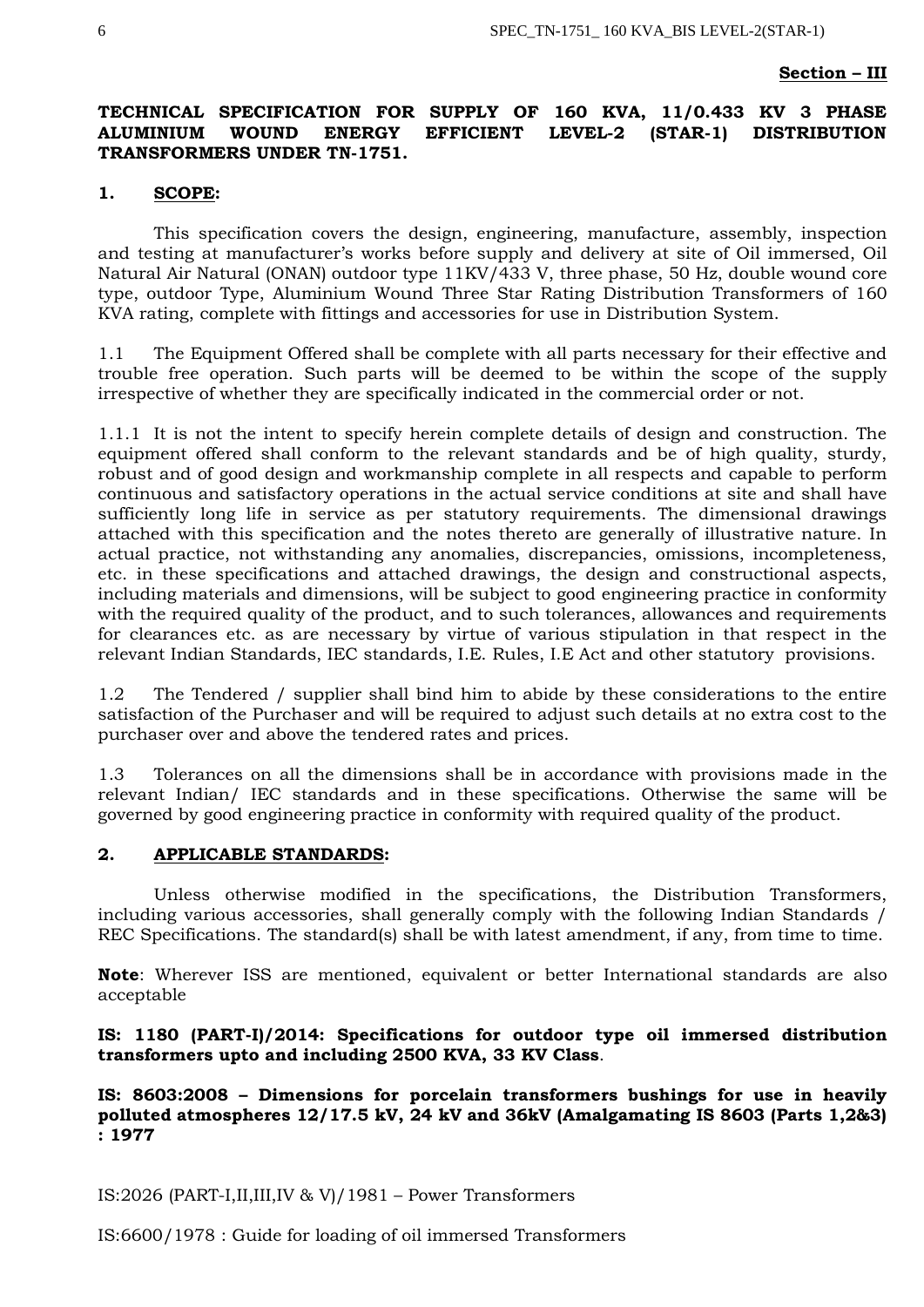IS:335/1983 : New insulation oils for Transformers

IS:3347 (Part-I/Sec. 1 & 2) : Dimension of Porcelain parts & Metal parts for Transformer bushing (1.1 KV).

IS:3347 (PART-III/Sec-1 & 2) : Dimensions of Porcelain parts & Metal parts for Transformer bushing (17.5 KV).

IS:12444 : Specification for copper wire rod.

IS:7421 : Porcelain Transformer Bushings for low voltage – upto 1 KV.

IS:2099/1986 : Porcelain Transformer bushing for AC volts above 1000 volts.

IS:3639/1966 : Fittings & accessories for Transformers

IS:1866/1978 : Code of practice for maintenance & supervision of insulating oil in service.

IS:5484 : Specifications for Aluminium wire rods.

IS:9335 : Specifications for insulating kraft paper.

IS:1576 : Specifications for solid insulating press Boards for electrical purposes.

IS:6162 : (Part I) : Specification for paper covered Aluminium round conductors

IS:6162 : (Part II) : Specification for paper covered Aluminium rectangular conductors

IS:104 : Ready mixed paint, brushing zinc chromate, painting

IS:649 : Testing of steel sheets and strips for magnetic circuits.

IS:2362 : Determination of water content in oil for porcelain bushing transformers.

IS: 4257: Dimensions for clamping arrangements for bushings.

IS:5561: Electrical Power Connector

IS:6262: Method of test for power factor and di-electric constant of electrical insulating liquids.

IS:6792: Determination of electrical strength of insulating oil.

IS 6160 : Rectangular conductor for electrical machines.

IS:10028 : Selection, Installation and maintenance of transformers

IS: 3401 : Silicagel

IS: 5/1961: Colour for ready mixed paints

REC Specification No. 2

REC Specification No. 39/1993

CEA Specification, Chapter 4

**Note:- Besides above changes, the technical parameters of the specifications wherever are deviating from the IS:1180 (Part-I/2014) , the same shall be in accordance with IS:1180 (Part-I/2014) and its latest amendments, if any and the changes where the IS:1180 (Part-I/2014) is silent for technical parameters, same shall be applicable as per Discom specification**

Material conforming to other internationally accepted standards, which ensure equal or higher quality than the standards mentioned above would also be acceptable. In case the Bidders who wish to offer material conforming to the other standards, salient points of difference between the standards adopted and the specific standards shall be clearly brought out in relevant schedule. Four copies of such standards with authentic English Translations shall be furnished along with the offer.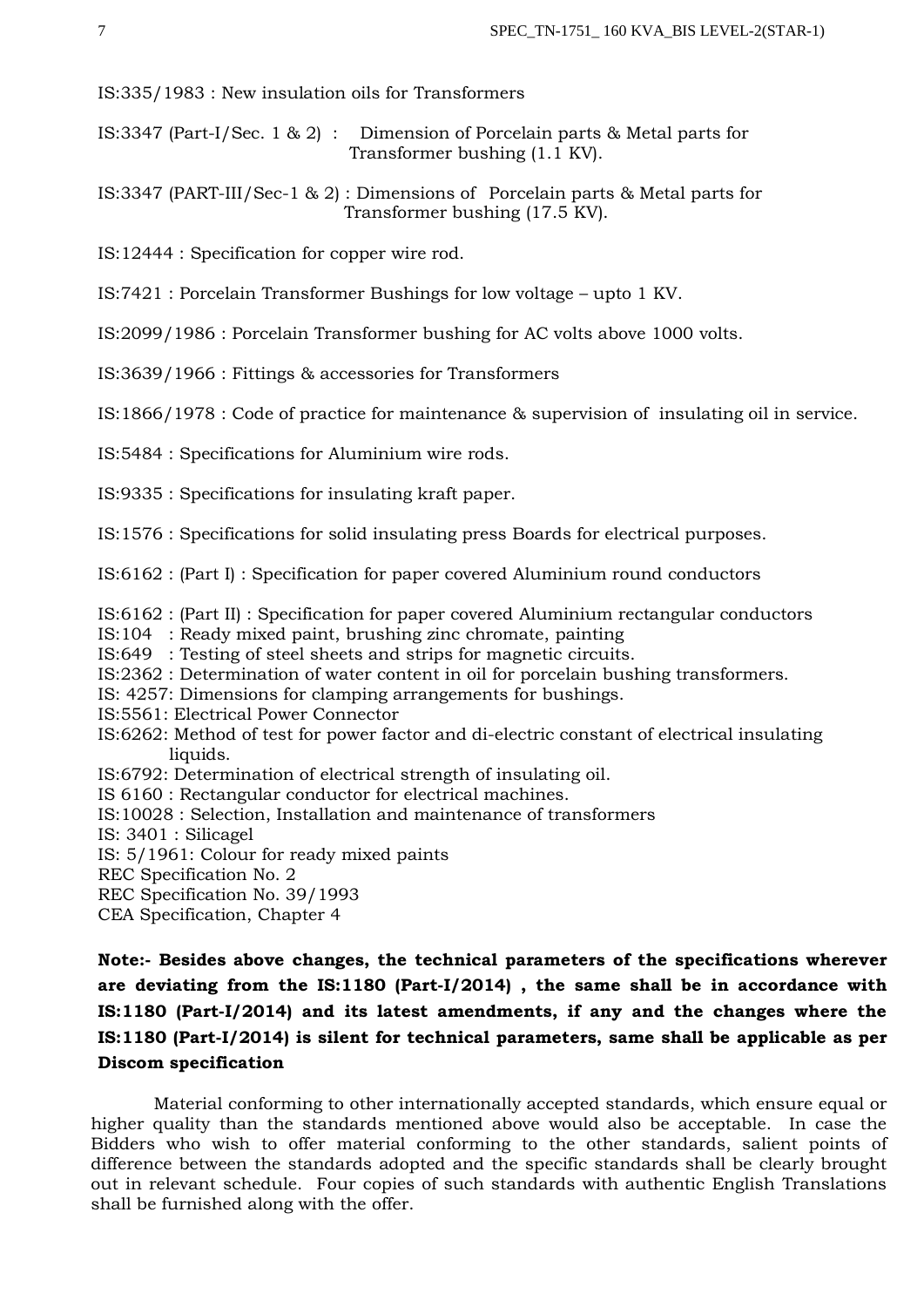## **3. SERVICE CONDITIONS:**

The distribution transformers to be supplied against this specification shall be suitable for satisfactory continuous operation under the following climatic conditions as per IS 2026 (Part- I) latest revision.

| i) Peak ambient temperature                                      | $: 50^{\circ}$ C         |
|------------------------------------------------------------------|--------------------------|
| ii) Minimum Ambient Temperature in shade                         | $\therefore -5^{\circ}C$ |
| iii) Maximum average ambient temp. in a 24 hours period in shade | $: 45^{\circ}$ C         |
| iv) Maximum yearly weighted average ambient temperature          | $: 35^{\circ}$ C         |
| Maximum temperature attainable by an object exposed to sun<br>V) | $: 60^{\circ}$ C         |
| vi) Maximum relative humidity                                    | $: 100 \%$               |
| vii) Average number of thunder storm days per annum              | : 40                     |
| viii) Average number of rainy days per annum                     | : 120                    |
| ix) Average annual rainfall                                      | $: 15-100$ cm            |
| x) Number of months of tropical monsoon conditions               | $: 4$ Months             |
| xi) Maximum wind pressure                                        | : 195 Kg/mt <sup>2</sup> |
| xii) Altitudes                                                   | : Not exceeding          |
|                                                                  | 1000 mtrs.               |

 The equipment shall be for use in moderately hot and humid tropical climate, conducive to rust and fungus growth.

### **4. PRINCIPAL PARAMETERS:**

The Transformers shall be suitable for outdoor installation with three phase 50 Hz 11 KV system in which the neutral is effectively earthed and should be suitable for outdoor service as step down transformers under fluctuations in supply voltage upto plus 10% to minus (-) 15% permissible under Indian Electricity Act and rules there under.

The transformer shall confirm to the following specific parameters:

| $\mathbf{i}$ | Continuous rated capacity                 |                | 160 KVA                     |
|--------------|-------------------------------------------|----------------|-----------------------------|
| ii)          | System Voltage (Max.)                     |                | 12 KV                       |
| iii)         | Rated HT voltage                          |                | 11 KV                       |
| iv)          | Rated LT voltage                          |                | 433 V (P-P)/250 V (P-N)     |
|              | Line current HV                           |                | 8.4 A                       |
|              | Line Current LV                           |                | 213.33 A                    |
| $\rm v)$     | Frequency                                 |                | 50 Hz $\pm 5\%$             |
| vi)          | No. of phases                             |                | <b>THREE</b>                |
| vii)         | Primary connection (HT)                   |                | <b>DELTA</b>                |
| viii)        | Secondary connection (LT)                 |                | <b>STAR</b>                 |
| ix)          | Vector Group                              |                | $Dyn-11$                    |
| X)           | Percentage impedance at 75 <sup>°</sup> C | $\ddot{\cdot}$ | 4.5 % $/$ 5.0% respectively |
| xi)          | Taps (off circuits)                       | $\ddot{\cdot}$ | TAPS ARE NOT REQUIRED.      |
| xii)         | Type of cooling                           |                | ON AN                       |
| xiii)        | Fault level of the system                 |                | <b>750 MVA</b>              |
|              |                                           |                |                             |

Primary winding shall be DELTA connected and the secondary winding shall be STAR connected (vector symbol Dyn-11), so as to produce a positive displacement of 30° from the primary to the secondary vectors of the same phase. The neutral of the secondary winding shall be brought out to a separate insulated terminal. The transformers shall be **Aluminium**  Wound.

The transformers shall be designed and constructed to withstand without damage the thermal and dynamic stresses of an external short circuit. The manufacturer / supplier shall furnish all relevant design data and calculations in support of having fulfilled this requirement as stipulated in IS:2026 (Part-I)

### **5. NO LOAD VOLATGE RATIO:**

The No load voltage ratio(s) shall be 11000/ 433 Volts.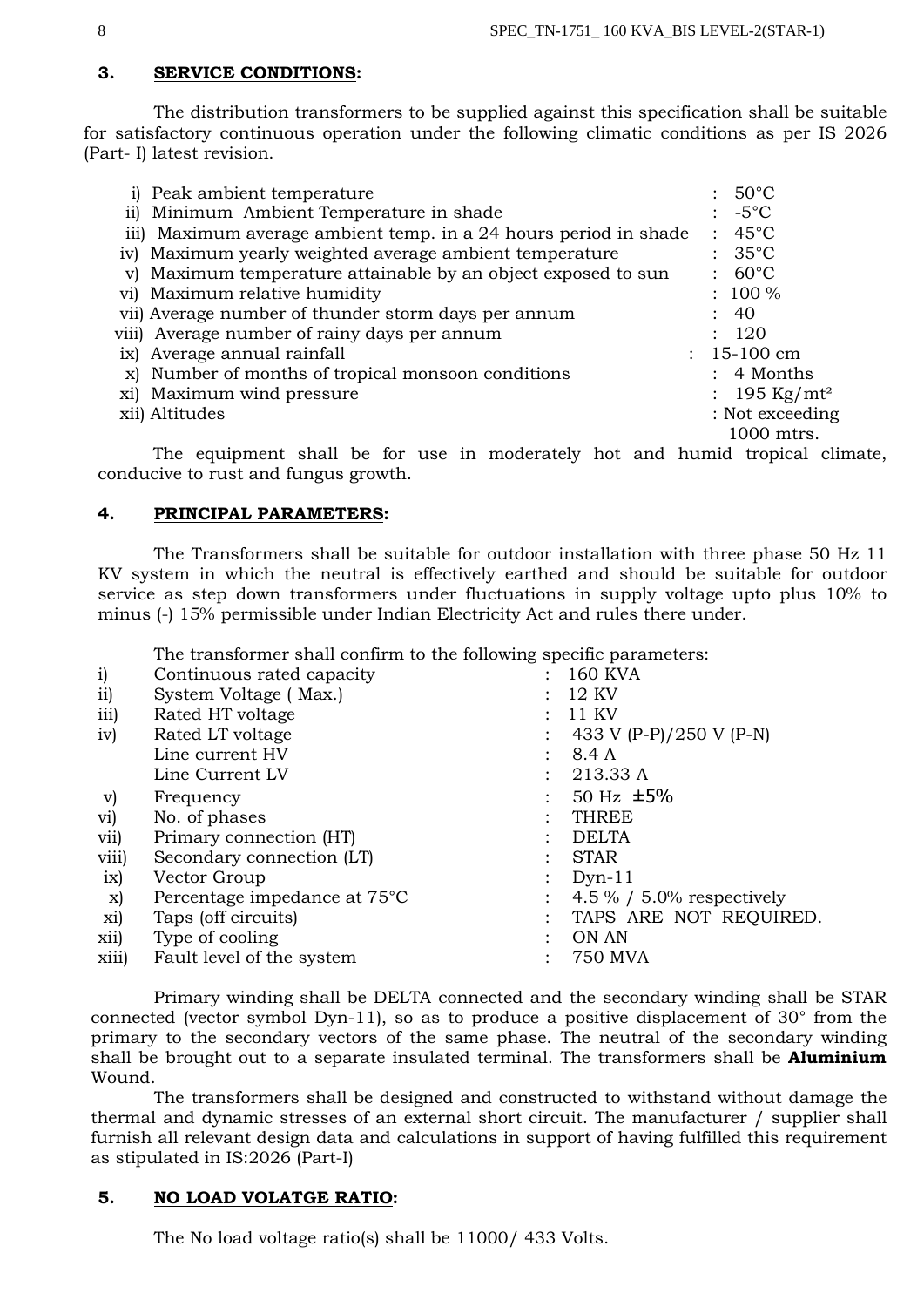### **6. THE LOSSES:**

The total Losses at 50% and 100% loading (at rated voltage and frequency and at 75 deg. C.) shall not exceed the value given below:

| <b>RATING</b> | MAX. LOSSES AT 50% | MAX. LOSSES AT 100% |
|---------------|--------------------|---------------------|
| (KVA)         | LOADING (WATTS)    | LOADING (WATTS)     |
| 160           | 670                | 1950                |

The above specified loss values are maximum guaranteed **as per Energy Efficient level-2 (Star-1)**, without any positive tolerance. In case the actual loss values exceed the above guaranteed values, the transformers shall be rejected at the risk, cost and responsibility of the supplier.

### **7. TEMPERATURE RISE:**

Each transformer shall be capable of operating continuously at its normal rating without exceeding following temperature rise with the above service conditions given in clause-3.

- i) 35 Deg. C in oil by thermometer.
- ii) 40 Deg. C in winding by resistance

**Temperature rise test shall be conducted on Maximum measured total loss (No load at rated excitation + Load loss at max. current tap at 75oC) at 100% loading shall be supplied during temperature rise test at a Govt. approved/ a Govt. recognized/ NABL accredited laboratory/ILAC i.e. International Laboratory Accredited Laboratory/ ILAC i.e. International Laboratory Accreditation Cooperation (in case of foreign laboratory).**

### **The transformer shall be capable of giving continuous rated output without exceeding the specified temperature rise. Bids not meeting the above limits of temperature rise will be treated as non responsive.**

It must be noted carefully that readings for hot resistance after shut down shall be taken separately for HV & LV windings, which means, after completing the readings for one winding (HV or LV), the transformer shall be connected again and rated current passed for another 60 minutes (min.) and shut down taken again to take hot resistance readings for the remaining winding. This is in line with the requirement of CBIP manual, to ensure proper resistance v/s time curves.

Hot Spot temperature not to exceed 98 Deg. C when calculated over an annual weighted average ambient temperature of 35 Deg. C as per IS:2026 (Part-II Clause 4.9.4). However, the transformer shall be designed for class 'A' insulation.

**8. UNBALANCE CURRENT:** The maximum value of unbalance current in transformers shall not exceed 2% of full load current.

**9.** IMPEDANCE: The percentage impedance at rated current at 75<sup>o</sup>C shall be 4.5% with  $(+/-)$ 10% tolerance.

### **10. TAPPINGS:** *No taps are to be provided in these transformers.*

### **11. FREQUENCY:**

Transformers shall be designed for normal frequency of 50 Hz, but shall be capable of giving the rated output with the variation of plus/minus  $(+/-)$  5% from the rated frequency.

## **12. ELECTRICAL CLEARANCES:**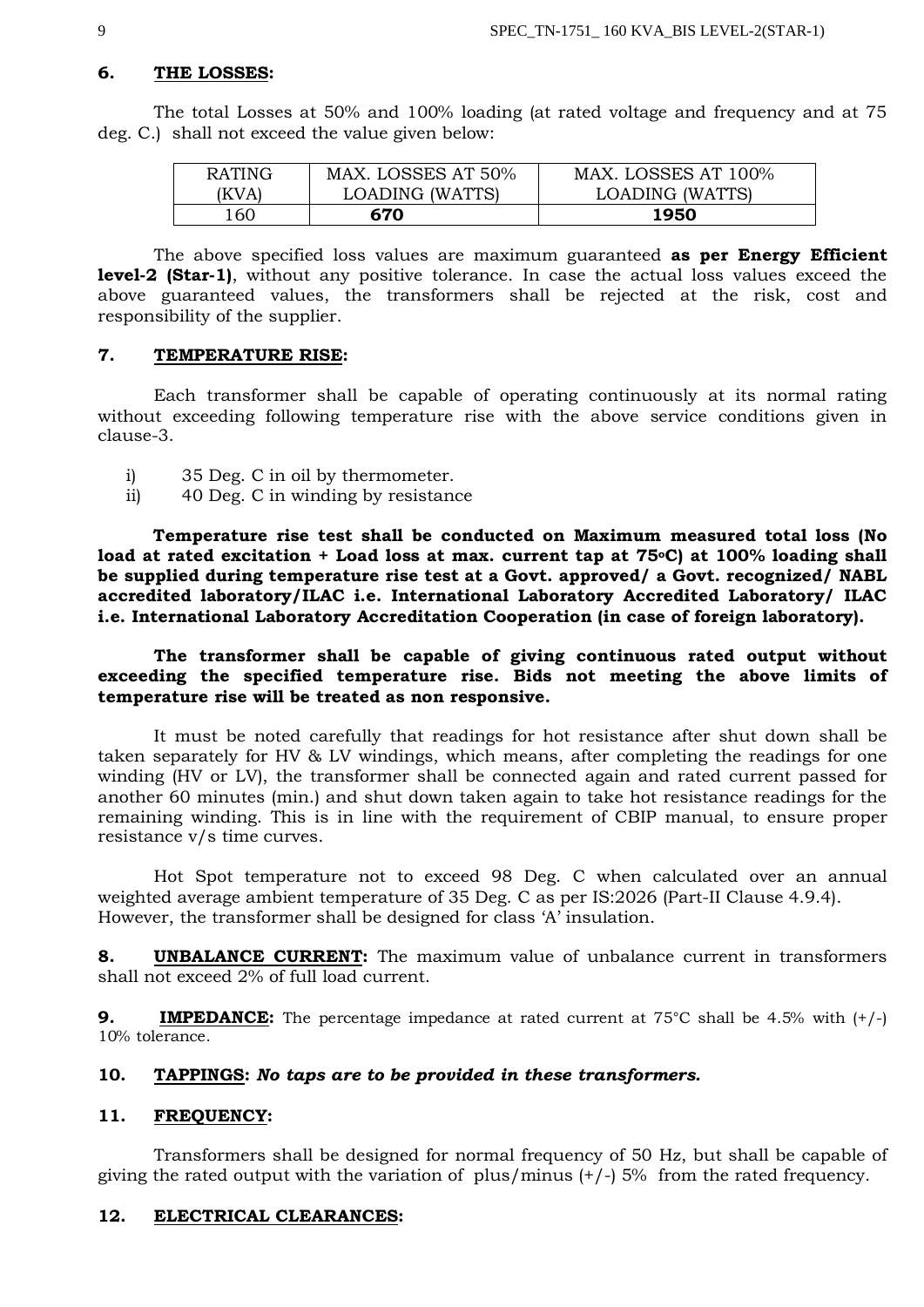### **(A) EXTERNAL (IN AIR)**

Minimum external electrical clearances after mounting the bimetallic terminal connectors in position shall be maintained, as under, however positive tolerance shall be acceptable without any ceiling.

| Voltage                | Medium         | Clearance                         |                                   |
|------------------------|----------------|-----------------------------------|-----------------------------------|
| 11000 Volt<br>433 Volt | A I R<br>A I R | Phase to Phase<br>255 mm<br>75 mm | Phase to earth<br>140 mm<br>40 mm |

#### **II) Minimum Clearance between live part of HV bushing to Explosion vent:- 140 mm**

#### **B) INTERNAL (IN OIL):**

The following minimum internal clearances shall be maintained as per details given hereunder:

| <b>PARTICULARS</b>                                       | <b>160 KVA</b>  |
|----------------------------------------------------------|-----------------|
| a) On width side (non bushing side)                      | $25 \text{ mm}$ |
| b) On length side (bushing side HV & LV both)            | $40 \text{ mm}$ |
| c) Between HV windings & yokes (end insulation)          | $20 \text{ mm}$ |
| d) Between LV windings to core (Bare conductor)          | $3.5/5$ mm      |
|                                                          | respectively    |
| e) From top of yoke to inside of top cover of tank (with | 75 mm           |
| gasket)                                                  |                 |
| f) Between LV/HV winding (Radial bare conductor          | $11 \text{ mm}$ |
| Clearance)                                               |                 |
| g) Phase to Phase Clearance between HV limbs             | mm              |

The aforesaid external and internal clearances are minimum clearances and no negative tolerance on these clearances shall be allowed.

### **13. TEST VOLTAGE:**

Transformers shall be capable of withstanding the power frequency and impulse test voltage prescribed below:

| Nominal system | Highest system | Impulse withstand | Power frequency test |
|----------------|----------------|-------------------|----------------------|
| Voltage (RMS)  | voltage (RMS)  | voltage           | voltage in (RMS)     |
|                |                |                   |                      |
| 11 KV          | 12 KV          | Min.75 KV (PEAK)  | 28 KV                |
| 0.433 KV       |                |                   | 3 KV                 |

The Transformer shall have fully insulated windings designed for the above impulse level.

### **14. HEAT DISSIPATION (COOLING) / RADIATOR CALCULATIONS & E T R/PSR (ELLIPTICAL TUBE RADIATORS) /(PRESSED STEEL RADIATOR) PLACEMENT:**

The transformers shall be capable of giving a continuous output without exceeding the specified temperature rise. Elliptical tube radiators of section 57 of gauge 18 **or Pressed Steel radiators** (with tolerance as per relevant ISS) shall be acceptable on the transformers.

The header pipe connecting radiator bank to the tank shall be rectangular in shape with approximate size of 100x20 mm. **Alternatively round pipe of suitable dia. size can also be used for connecting the radiator bank to the tank in case of PSR radiators.** The placement of top header pipe to the tank body shall be above the top of yoke, to facilitate cooling for hot oil sump over top yoke.

Cooling area of the tank/radiators should be sufficient to dissipate the guaranteed losses satisfactorily (as per Clause No. 7). Necessary calculations in this regard shall be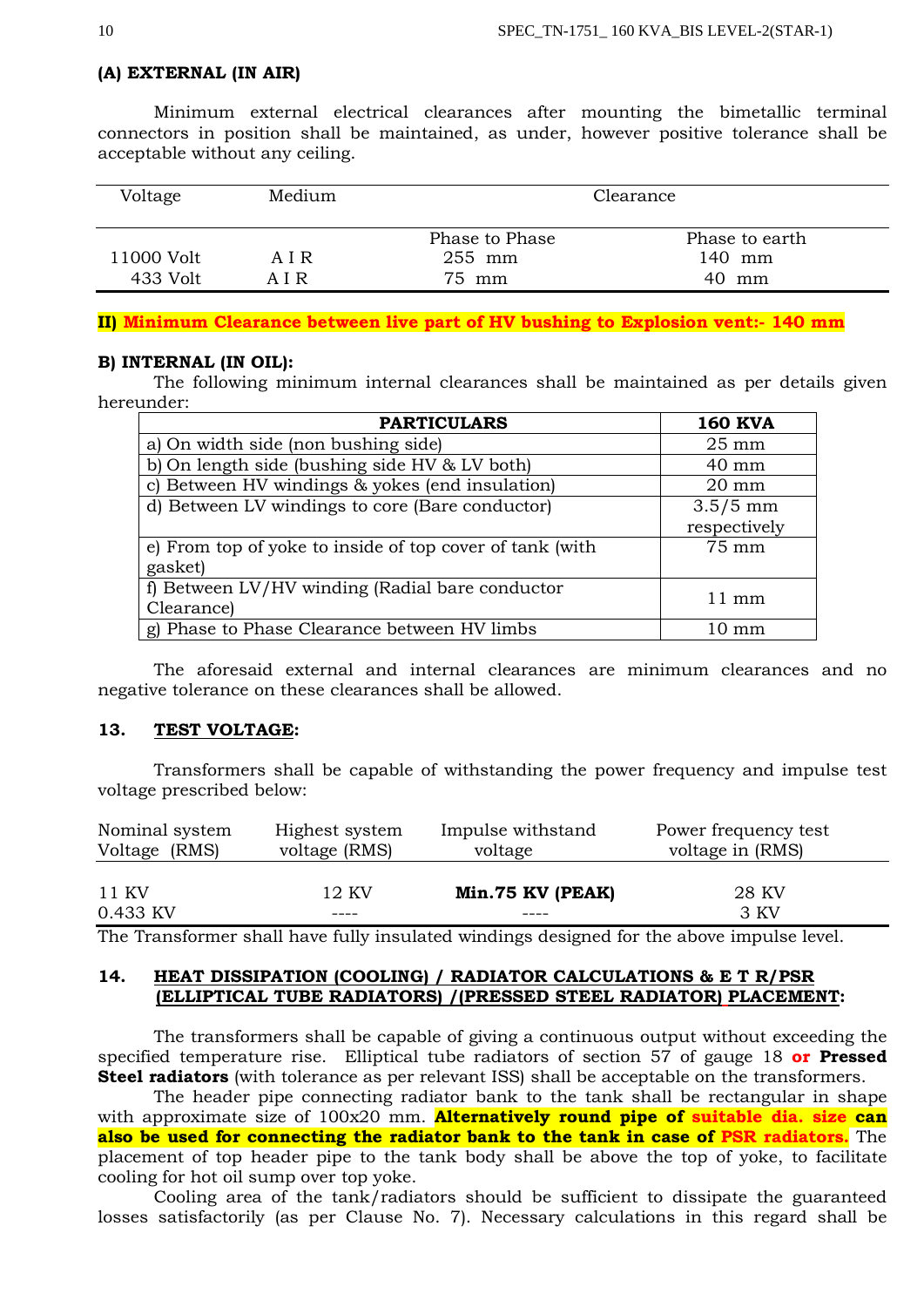furnished by the Bidder with their tender. For the purpose of heat dissipation calculations, the following criteria shall be adopted:

i) Plain surface of tank  $-$  **500 W**  $/m^2$ 

(Note: The area of top/bottom tank surface, headers, HV/LV bushing pocket and conservator shall not be considered for purpose of above calculations).

ii) Elliptical tube of section 57  $-$  **55 Watts**/meter length.

### **Note: The provision of radiator is essential in distribution transformers to be supplied against this tender.**

### **15. WINDING AND INSULATION:**

i) MATERIALS:

**Super Enameled/Double paper** covered Aluminium Conductors shall be used for 11 KV class transformers of 160 KVA rating. **The covering shall be conformed to applicable ISS.**

### ii) CONSTRUCTION:

The High-tension windings shall be concentric with the Low-tension windings. The Arrangement of the windings shall be robust in electrical and mechanical construction and shall permit free circulation of oil and avoid hot spots. The LT conductor shall be rectangular in shape. Two layer of electrical grade insulation **Epoxy Dotted** of 2 mil thickness or one layer of min. 4 mil thickness shall be used for interlayer insulation both for HV and LV Coils. Insulation cylinder made from electric grade pre-compressed board(s) having minimum total thickness of 1.5 mm shall be used between HV and LV windings. Alternatively 20 mil pressphan paper making thickness of the cylinder 1.5 mm having similar electrical properties may also be used.

For phase barrier, 2 Nos. of 1 mm thick press board shall be used for covering the tie rods. Besides, tie rods shall be covered by SRBP tubes of suitable size.

2 mm press board shall be used for base support insulation and core clamping channel insulation.

For bottom and top yoke insulation, only PC Board of min. 2 mm thickness will be used.

Also, vertical spacers between HV and LV coils and radial spacers (tickleys)/ blocks etc. shall be of PC Board only.

A tolerance of upto plus minus 1% shall be permissible on ID and OD and axial length of HV and LV coils. However, the above tolerances are subject to maintaining the min. required clearances. The material and thickness of various insulation provided for phase barrier, foot plate insulation, yoke insulation and core clamp insulation shall be clearly indicated in the drawing and in any case shall not be inferior to those used in type tested transformers.

Min. number of coils on HV side shall be 6 (six) per phase for 160 KVA transformers. Dovetailed shaped radial spacers shall be placed between HV coil sections, suitably – locked with vertical spacers around the circumference of the coils. The number of such spacers shall be minimum 8(eight).

**One No. HV Coil is accepted in case of wound core construction.**

### **Current Density**

The current density for HV and LV conductor shall not exceed the value given hereunder:

| Rating  | Current density in Amp/mm .sq. |            |
|---------|--------------------------------|------------|
|         | HV winding                     | LV winding |
| 160 KVA | 1.6                            | 1.6        |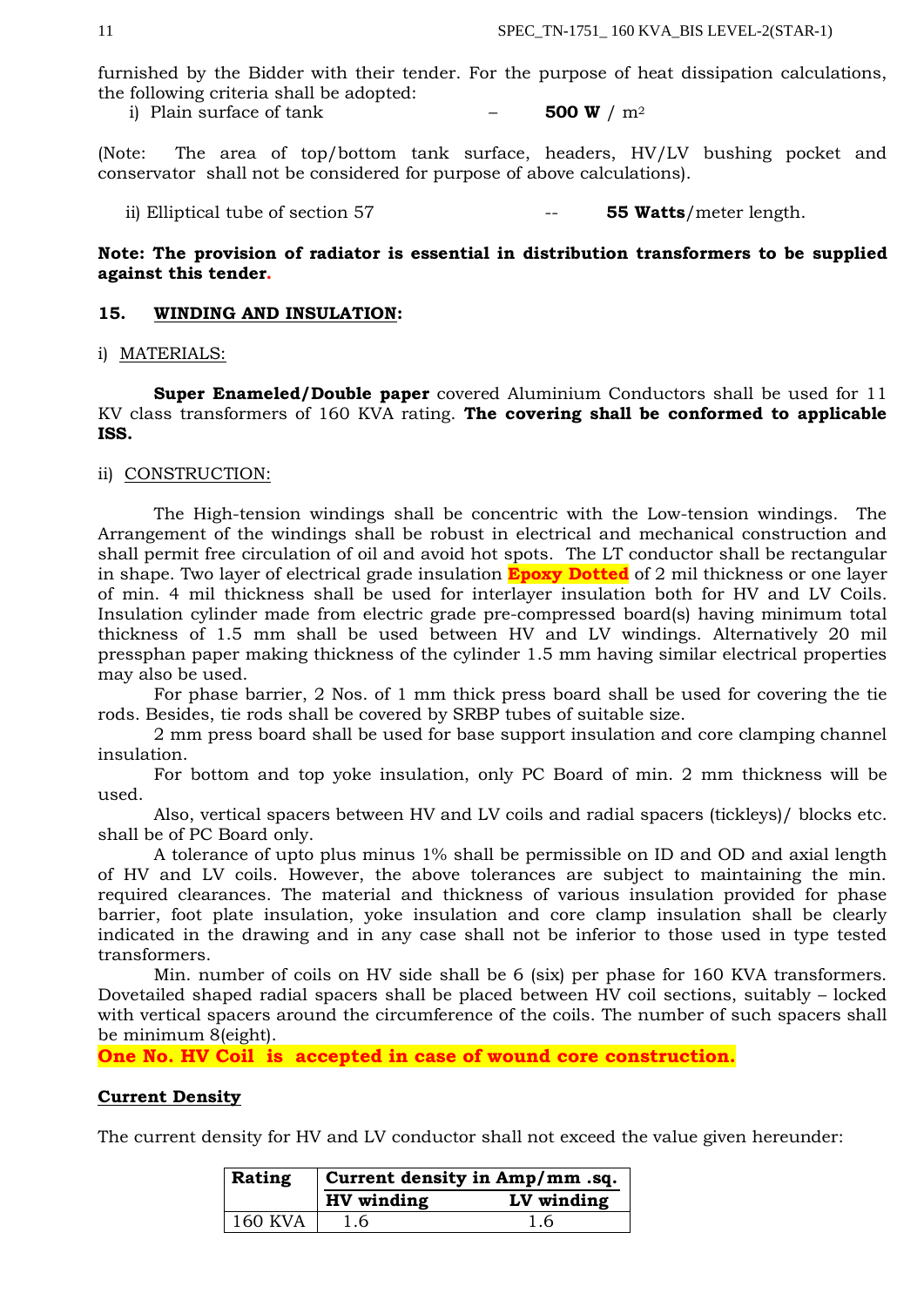## **iii) INSULATION MATERIAL:**

Electrical grade insulating Kraft paper of only Triveni / Ballarpur / Padamjee shall be used. Press Board used shall be of senapathy whitely / Raman make. Perma wood or haldu wood blocks shall be used for Top and Bottom yoke insulation.

## **iv) CONNECTIONS AND TERMINATIONS:**

- **A) HV Winding**: The following method shall be adopted for taking out HV connections-
- a) The coil series connections shall be made by soldering / brazing only, after completely removing the insulation from the ends.
- b) Starting and finishing leads of HT coils shall be covered with empire sleeve(s) of proper size. These leads should be clamped with the body of the winding with the help of cotton twine during manufacture of the coils.
- c) All delta leads from the HT coils as well as HT line leads shall be taken out through **multiple paper covered** (MPC) copper wires of sufficient cross section area to impart the desired mechanical strength. The current density in HV lead wire shall not exceed 0.8 **A/mm²**. These lead wires shall be provided with multi layer paper insulation of minimum 1.0 mm thickness i.e. minimum increase in diameter due to paper insulation shall not be less than 2 mm. The layer of glass sleeves/ glass tape shall also be provided on the delta MPC wire and it should be further covered with minimum 12 mm dia SRBP tube. The MPC should also be varnish dipped. The SRBP tube shall be extended in such a way that it is entered upto 50% of bushing height.
- d) All the above leads shall then be clamped tightly with cotton twine directly on to the special frame/bracket making **"Pie"** shape connection. This structure could be made up of Bakelite/ Permalli wood/ laminated PC board flats, having minimum size of 25x6.0 mm. Line leads leading to the HV bushing terminals shall be directly clamped to the horizontal support bar of the **"Pie"** structure so that any tension which may develop in the HT leads due to jerks or at the time of making the connection , is not passed to the HT coils.
- e) Delta joint and lead from delta joint to bushing rod shall be made by brazing only.

## B) **LV Winding :**

- a) The LV connection shall be taken out by cut on the top yoke channel duly reinforced to compensate for the mechanical strength.
- b) The layers in LV Coil may be either even or odd in numbers but minimum layers shall be two.
- c) LV star point shall be formed of **Aluminium** flat of sufficient strength. Leads from winding shall be connected to the flat by brazing or M.S. nut-bolts.
- d) Firm connection of LV winding to bushing shall be made of adequate size of " L shape flat". Connection of LV coils to L shape flat shall be by brazing only.
- e) "L" shape Flat shall be clamped to LV Bushing metal part(s) by using nut, lock nut and washer.
- f) Neutral of the Secondary winding (LV) shall be brought out to a separate insulated bushing.
- g ) For Aluminium windings, L&T, ALKAPEE aluminium brazing rods with suitable flux will be used.

## **16. CORE CONSTRUCTION & CORE COIL ASSEMBLY DETAILS:**

## **A. CRGO CORE**

(i) The core shall be **stack/ wound type** of high grade cold rolled grain oriented annealed steel laminations, having low loss and good grain properties, coated with hot oil proof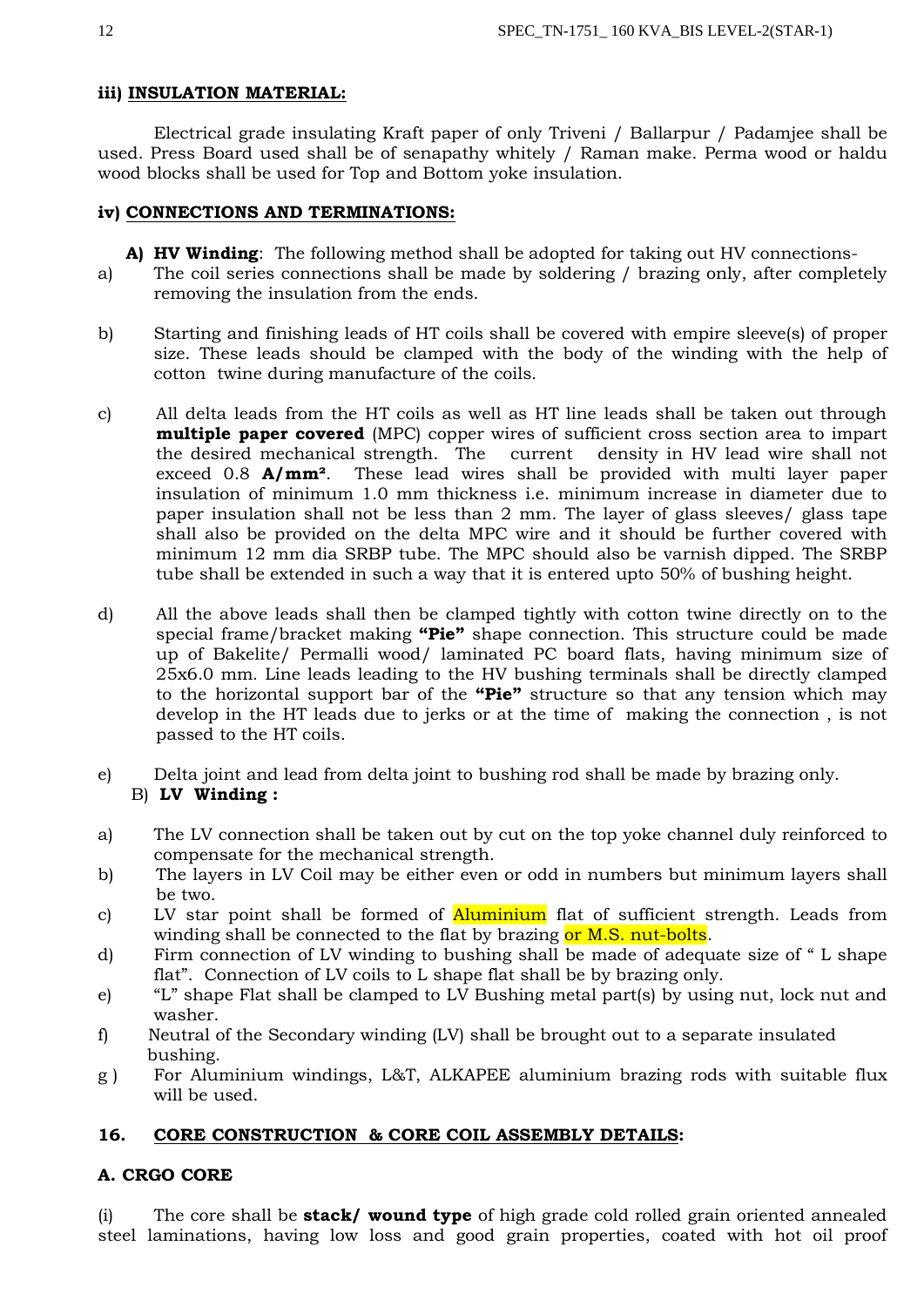insulation, bolted together to the frames firmly to prevent vibration or noise. All core clamping bolts shall be effectively insulated. The complete design of core must ensure the permanency of the core losses with continuous working of the transformers. The value of the flux density allowed in the designs and grade of laminations used shall be clearly stated in the offer, along with the curves. The transformer core shall be constructed out of the prime class of materials. CRGO Lamination used shall be of prime grade and not second grade steel laminations.

(ii) It will be mandatory for all the transformer manufacturers to use only **PRIME grade CRGO Laminations of M-4 grade/ 0.27 mm (with tolerance as per relevant ISS) thickness or better** with specific loss of 0.89 watt per kg. at 1.6 Tesla or any other combination of better grades with any thickness subject to maximum specific loss of 0.89 watt per kg. at 1.6 Tesla will also be acceptable. The bidder shall furnish the core loss (watt/Kg.) and power (VA/Kg) curves of the laminations used. The core shall be properly stress relieved by annealing in inert atmosphere. The transformer shall be suitable for over fluxing (due to combined effect of voltage and frequency) upto 12.5% without injurious heating. The operating flux density shall be such that there is a clear safe margin over the fluxing limit of 12.5%.

(iii) Full mitred core construction technique shall be adopted. Top yoke & bottom yoke pieces shall all be in one single piece and no cut pieces shall be acceptable. The cross sectional area of yoke & limb shall be approximately same.

(iv) The transformer core shall not get saturated for any value of V/f ratio to the extent of 115% of the rated value of V/f ratio (i.e. 11000/ 50) due to combined effect of voltage and frequency without injurious heating at full load conditions. The bidder shall furnish necessary design data in support of this situation.

## (v) Flux density at rated voltage and frequency of core and yoke shall not be more than **1.6 Tesla. The Over fluxing shall be limited to 12.5% of rated value and flux density at 112.5% of rated voltage does not exceed by 1.9 Tesla.**

The No Load Current (magnetising current) of each rating of transformers at rated voltage and at 112.5% of rated voltage shall not exceed the values given below:

|                       | Maximum permissible magnetising current in percentage of rated full load current |
|-----------------------|----------------------------------------------------------------------------------|
| At 100% rated voltage | At 112.5% rated voltage                                                          |
| 3%                    | 6%                                                                               |

### **The tolerance on magnetizing current shall be +30% on declared value of magnetizing current as per IS:2026**

**(vi)** For free circulation of oil axial and radial ducts of the following minimum thickness shall be provided:

| Width of axial duct in mm in between insulating cylinder and | Radial duct between |  |
|--------------------------------------------------------------|---------------------|--|
| HV winding                                                   | HV coils in mm      |  |
|                                                              |                     |  |

Tolerance of  $\pm$  1 mm on above axial ducts width shall be allowed provided that total clearance between HV to LV coil (bare conductor) is maintained as minimum 11 mm.

## **(B). AMORPHOUS METAL CORE:**

a) The core shall be high quality amorphous ribbons having very low loss formed into wound cores of rectangular shape, bolted together to the frames firmly to prevent vibration or noise. The complete design of core must ensure permanency of the core loss with continuous working of the transformers. The value of the flux density allowed in the design shall be clearly stated in the offer. Curve showing the properties of the metal shall be attached with the offer.

b) Core Clamping – Amorphous Metal and CRGO wound core Transformers

1. Core clamping shall be with top and bottom U-shaped core clamps made of sheet steel clamped with MS tie rods for efficient clamping.

2. MS core clamps shall be painted with varnish or hot oil resistant paint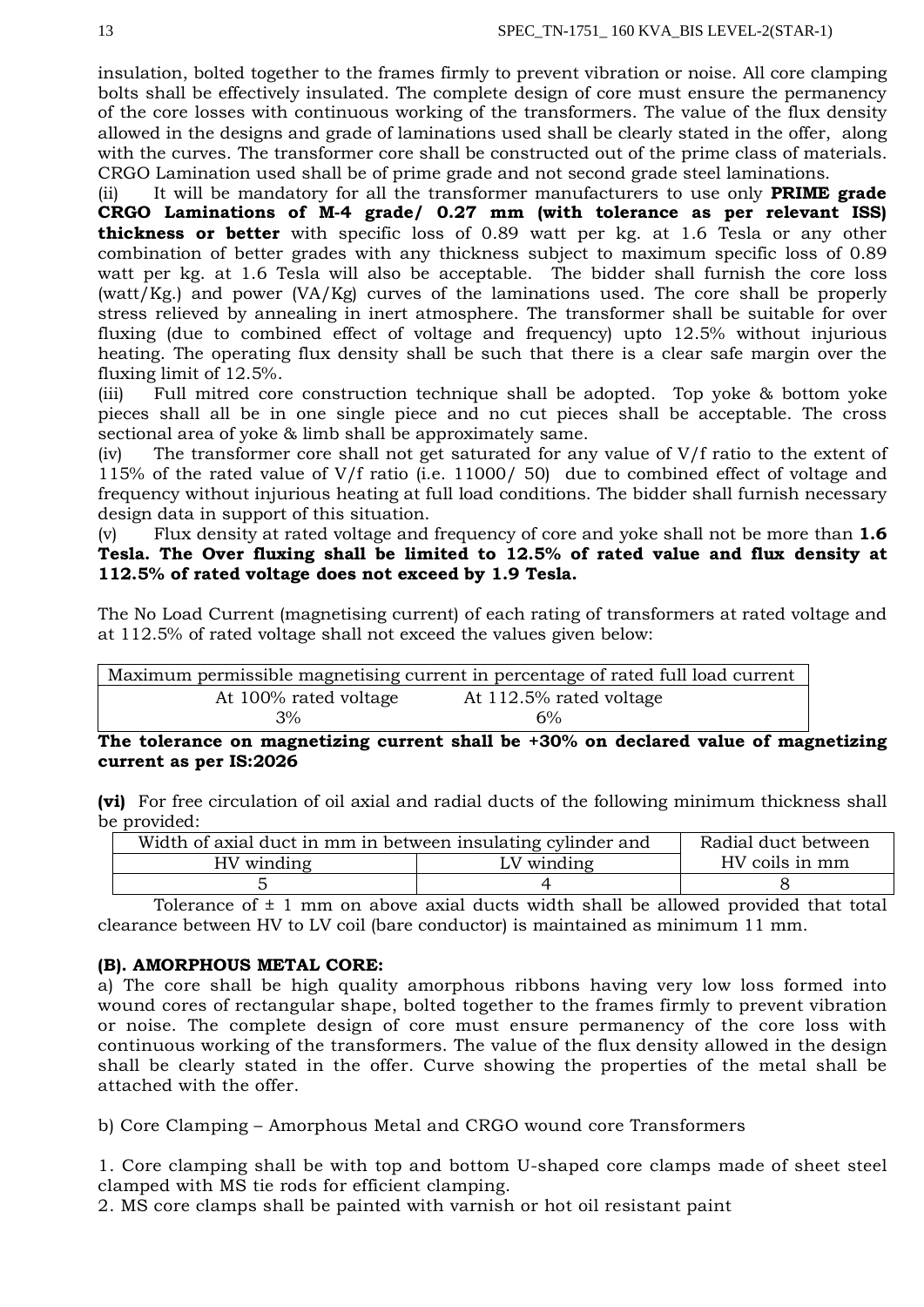3. Suitable provision shall be made in the bottom core clamp / bottom plate of the transformer to Arrest movement of the active part.

c) The transformer core shall be suitable for over fluxing due to combined effect of voltage and frequency upto 12.5% without injurious heating at full load conditions and shall not get saturated. The Bidder shall furnish necessary design data in support of this situation.

d) Flux density should not be more than 1.6 Tesla for Amorphous core. **The Over fluxing shall be limited to 12.5% of rated value and flux density at 112.5% of rated voltage does not exceed by 1.9 Tesla.** No load current shall not exceed 3% of full load current and will be measured by energizing the transformer at 433 volts 50 c/s on the secondary. Increase of voltage of 433 volts by 12.5% shall not increase the no load current disproportionately high and shall not exceed i.e., 6%. Test for magnetic balance by connecting the LV phase by phase to rated phase voltage and measurement of an, bn, cn voltage will be carried out. NOTE: Equal Weightage shall be given to the transformers with Amorphous metal core and CRGO.

#### **(C) CORE-COIL ASSEMBLY:**

The core joints shall be interleaved and with full mitre design, as mentioned above. Ample provision for free circulation of oil in the radial gap between the core & LV coils shall be made. Eyes or lugs of sufficient size shall be provided for lifting core and winding assembly out of the tank. The core shall be effectively earthed through **copper earthing foil of 25 mm width & 1 mm thickness** bolted on core frame channels, after removing the channel paint.

For top yoke channels, if cut or holes are made for taking LV connections, suitable reinforcement to channels shall be made by providing adequate size of MS Flat of the thickness not less than 6 mm.

On the core-coil assembly, core clamping channels, tie rods, core studs, spacers, assembly base supports, etc. of each rating shall be provided as per details given hereunder:

| Sr.           | Item            | Particulars                                                        |
|---------------|-----------------|--------------------------------------------------------------------|
| No.           |                 |                                                                    |
| a)            | Tie rods        | Minimum 8 Nos. of 16 mm each properly insulated and covered        |
|               |                 | with SRBP tubes. Tie rods shall also be provided with lock nuts.   |
| b)            | Core studs      | Minimum 8 Nos. of 16 mm each properly insulated and covered        |
|               |                 | with SRBP tubes. The core studs shall also be provided with lock   |
|               |                 | nuts.                                                              |
| $\mathbf{c})$ | <b>Spacers</b>  | Minimum 8 Nos. dovetail type with min. peripheral coverage of 30%. |
| $\mathbf{d}$  | οf<br>Support   | 2 Nos. MS channels OF 100x50x6t mm. with minimum peripheral        |
|               | core assembly   | coverage of 40%.                                                   |
|               | base            |                                                                    |
| $\epsilon$    | for<br>Channels | 4 MS Channels of 100x50x6t mm. size (applicable for CRGO/          |
|               | clamping core   | Amorphous Transformers)                                            |
|               | coil assembly   |                                                                    |

Guides on all the four sides shall be provided to prevent shifting of the active parts and thereby accidental touching the tank. Alternatively boss nut arrangement at the top of core coil assembly to lock the same with the transformer tank be provided.

The assembly fixing boss nut(s) are to be welded, 20-30 mm off the centre line (and diagonally) of the tanks, so that assembly shifting during transport etc. is prevented. M S Channel, Tie Rods etc should be painted with hot oil and corrosion resistant paint before use.

All core-coil assembly shall be indelibly marked / punched on core channel / a identity plate welded on core channel with following details:

1. Name of Supplier:

2. Order / TN No:

3. Rating:

4. Sr. No. of Transformer: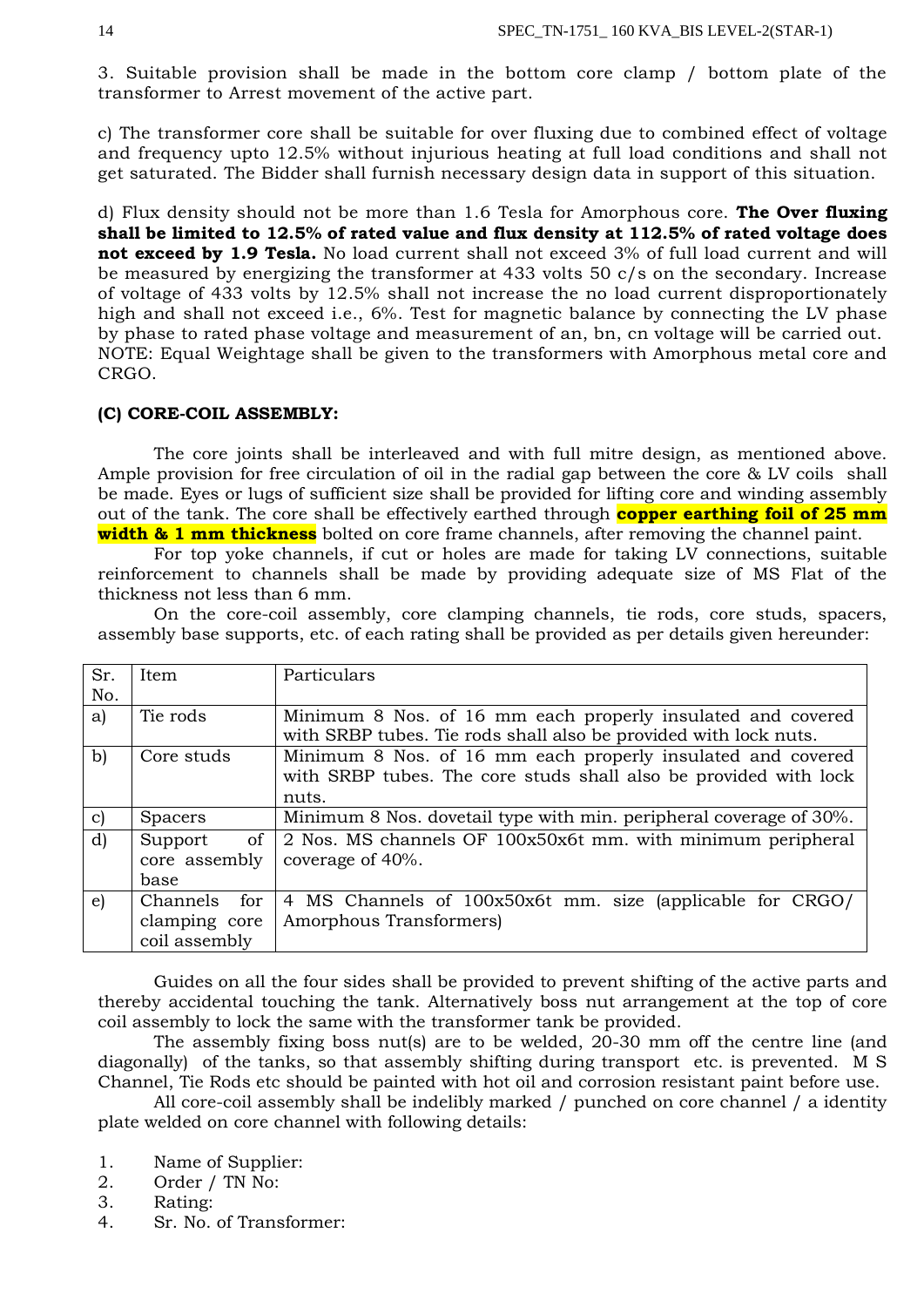**In case if above marking is not found on the core assembly of physically opened transformer selected for physical verification during final inspection then no further inspection shall be carried out and re-inspection charges shall be payable by the supplier.** 

**Note: 1. If the core is rusted or holes are found during testing at CTL, then the lot may be rejected.**

**2. If the same observation is repeated, then apart from rejecting the lot, firm's balance order would be cancelled and such firms shall not be awarded any order for one year or in next tender of tendered rating to be opened/finalized whichever is later.**

### **17. TRANSFORMER TANK:**

(a) Transformer tank shall be rectangular in shape, robust in construction and with adequate strength to withstand the pressures developed at the time of severe fault conditions**. The tank body shall be suitably stiffened with two stiffeners of size 50x50x6 mm angle. The edge of the angle shall be continuously welded full length with the tank cover body**  as per drawing enclosed at Annexure-A. The tank sheet shall be electrically continuous welded both from inside and outside to impart proper mechanical strength and to plug leakage of oil. All joints of tank and fittings shall be oil tight and no bulging shall occur during service. The tank design shall be such that the core and windings can be lifted freely. The tank plates shall be of such strength that the complete transformer when filled with oil may be lifted bodily by means of lifting lugs provided. All the welding shall be continuous. The top cover plate shall be sloping down by **more than 15 mm**, opposite LV bushings side. The top cover edge should be extended by **Min. 30 mm** in such a manner to cover gasket each side and it should be bent at **Min. 15° angle.** Accordingly length of the lifting hooks shall be extended. The top cover shall have no cut at point of lifting lug. Accordingly length of the lifting hooks shall be extended. The top cover shall have no cut at point of lifting lug. **No negative tolerance in the tank dimensions is acceptable in actual supply**. The tank shall be fabricated by welding at corners. **The bottom plate shall be extended at least by 5 mm outside on all sides to facilitate proper welding with the vertical tank walls as per drawing enclosed at Annexure-A**. No horizontal or vertical joints in tank side walls and its bottom and top cover will be allowed. **LV Bushing pocket shall be continuously welded on all side from both inside and outside on the tank wall.**

(b) Minimum size of MS Sections to be used in construction of each rating of transformer tanks shall be as under:

| Sr.No          | I T E M S                                    | <b>Parameters</b>    |
|----------------|----------------------------------------------|----------------------|
|                |                                              |                      |
| 1              | Tank Cover plate thickness (mm)              | 5.0 t                |
| $\overline{2}$ | Tank Sides wall thickness (mm)               | 4.0 t                |
| 3              | Tank bottom plate thickness (mm)             | 5.0 t                |
| $\overline{4}$ | Conservator body (mm)                        | 3.0 t                |
| 5              | Detachable Conservator side Cover            | N.A.                 |
| 6              | No. of stiffeners (To be welded on four side |                      |
|                | of the tank in the angle forms inverted "L") | 2 No.                |
| $\overline{7}$ | Size of M. S. stiffener (mm)                 | 50x50x6 angle        |
| 8              | Tank Top flange size (mm)                    | 50 x 6 t Flat        |
| 9              | Cover Bolt Size                              | As Per IS:1180 Part- |
|                |                                              | $1(2014)$ **         |
| 10             | Cover Bolt spacing (Maximum)                 | 75 mm                |
| 11             | Lifting lugs                                 | 2 Nos. 10t mm flat   |
| 12             | Tank Base Channel (ISMC Type) at a C-C       | 2 (100x50x6t mm)     |
|                | distance of 415 mm) shall be continuous      |                      |
|                | welded with tank                             |                      |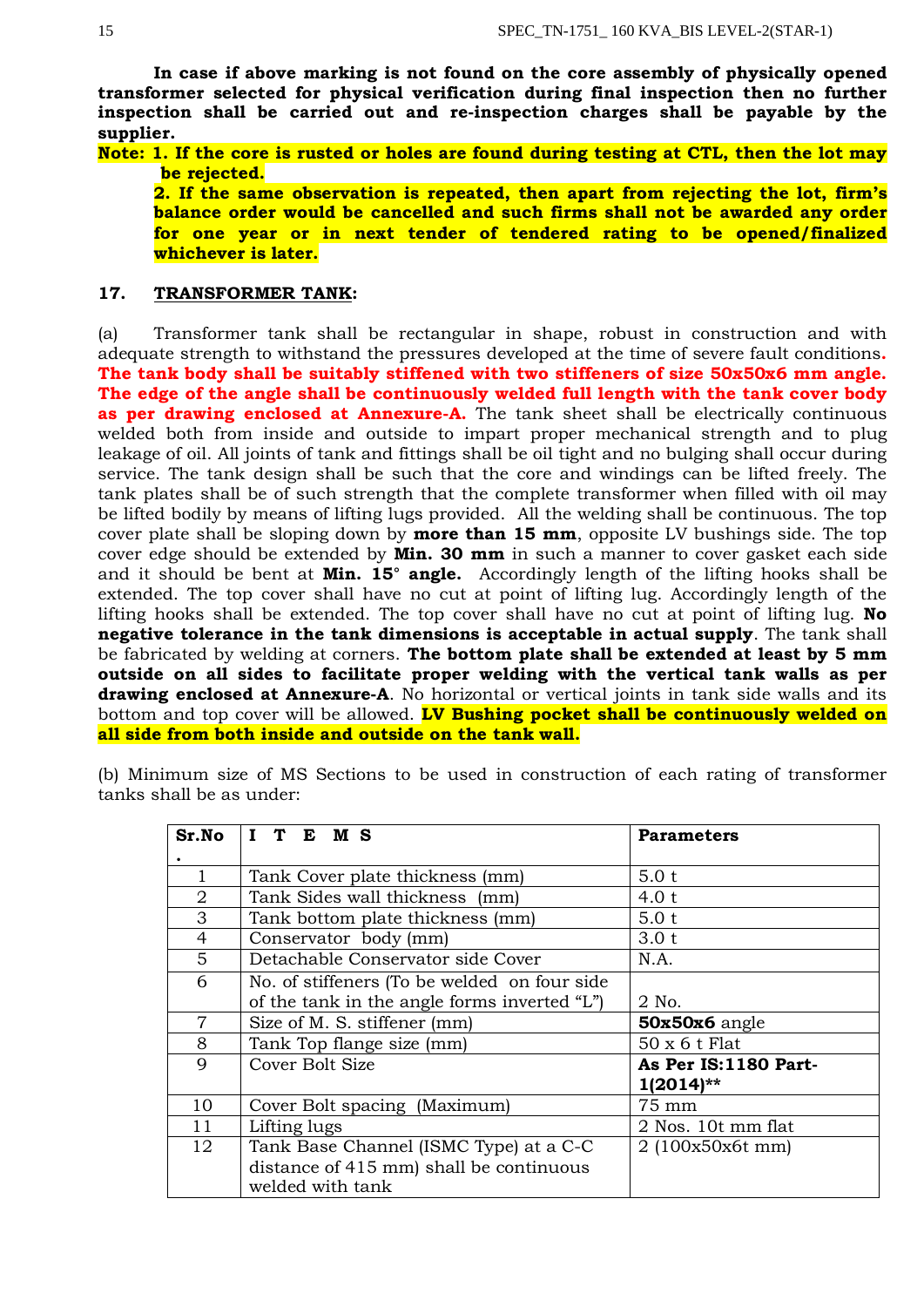**\*\*** All screws, nuts, **bolts** /washers and fasteners exposed to atmosphere are as per IS 1180 Part-1/2014 as follows :-

- a) Size 12 mm and below:- stainless steel
- b) Above 12 mm:- Steel with suitable finish like electrogalvanized with passivation or hot dip galvanized.

### **\* Tank base channels shall be provided parallel to the bushing lines**.

**NOTE:** Each cover bolt shall be complete with two flat washers, one nut and one spring washer.

- i) The 12 Nos. nuts & bolts ( 4Nos each on length sides & 2 nos each on widths sides of tank body) to be tag welded on top cover / tank body of the transformer.
- ii) The 04 Nos. Anti Theft Fasteners shall be provided one each on all four sides in centre of body of transformer. Two holes shall be provided – one on top cover and other on collar of transformer to facilitate providing of 2 Nos. poly-carbonate seals on longitudinal side.

The above mentioned M S sections shall be subject to tolerance as per ISS.

## **MEASUREMENT OF SHEET THICKNESS OF TRANSFORMER TANK:**

**The following measurements shall be carried out at respective Central Testing Lab (CTL) of the Discom(s) on the supplies of distribution transformers:** 

**Measurement of Transformer Tank Thickness shall be done as follows:-**

|    | <b>Top Cover</b>    | At 2 places to be measured &<br>average is to be taken. |
|----|---------------------|---------------------------------------------------------|
| 2. | <b>Bottom Cover</b> | -do-                                                    |
| 3. | Side Wall(s)        | On all four sides                                       |
|    |                     | (average is to be taken)                                |

For transformer tank sheet thickness verification, the average of top and bottom cover be taken collectively and not individually to decide acceptance/ rejection of transformers.

**· The nominal value of sheet thickness will be considered as mentioned in the Specification.** 

Rolling tolerance will be as per ISS:1852-1985 with latest amendment and no **penalty will be charged on such measured thickness till tolerance limit of ISS.**

**Sheet thickness of transformer tank for Distribution Transformers as per relevant tender specification is as under for ready reference:**

| Sr.<br>No. | Rating                     | <b>Top Cover</b><br>(mm) | <b>Bottom</b><br>Cover<br>(mm) | <b>Side of Tank</b><br>(mm) |
|------------|----------------------------|--------------------------|--------------------------------|-----------------------------|
|            | <b>160 KVA Three Phase</b> | 5.0                      | 5.0                            | 4.0                         |

The sheet thickness measurements will be carried out on all those sample transformers which are tested in CTL and test results will be applicable to the respective sub-lot or part thereof from which the sample is drawn.

(c ) Lifting Lugs: Two Nos. welded heavy duty lifting lugs of MS plate of 10 mm for 160 KVA thickness, suitably reinforced by extended vertical supporting edge of same thickness in one piece having size 125 mm width and 125 mm length, these shall be so extended that cutting of bent plate is not required.

(d) Top cover gasket & Bolt:

i) The gasket provided in between top cover plate and tank shall be of min. 6 mm thick neoprene rubberized oil resistant cork sheets conforming to type B or C as per IS 4253 part II.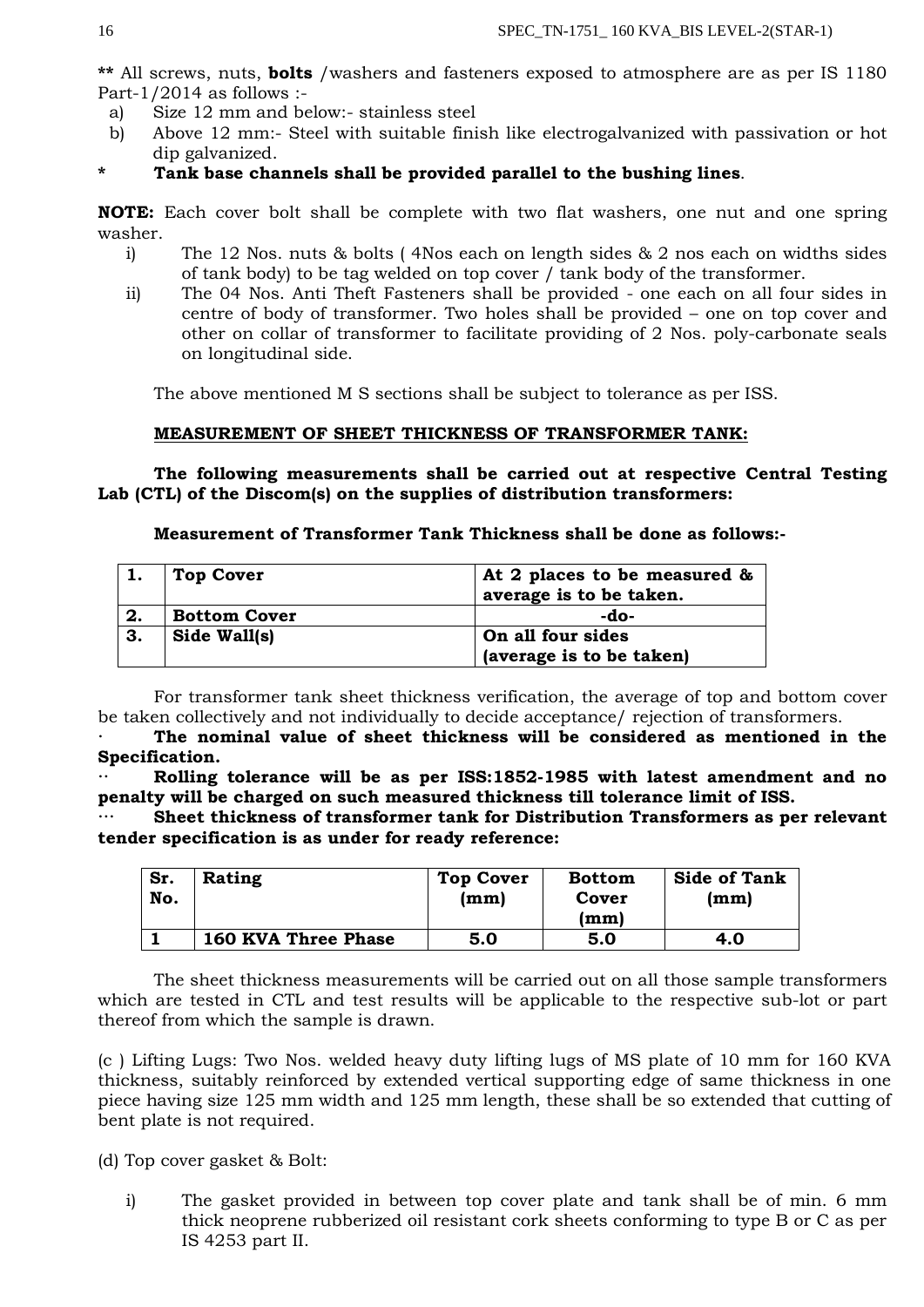- ii) **Stainless Steel** Nut bolts **(As Per IS:1180 Part-1(2014)** shall be of as per size M 12 x 40 mm / 4/8x1.5" long with two flat washers, suitably spaced (as specified) to press the cover.
- iii) Height of the tank shall be such that minimum clear height is to be achieved between top of yoke and under side of the tank cover (with gasket in place) as under:
	- a) 160 KVA rating 75 mm
- iv) All screws, nuts, **bolts/washers** and fasteners exposed to atmosphere are as per IS 1180 Part-1/2014 as follows :
	- a) Size 12 mm and below:- stainless steel
	- b) Above 12 mm:- Steel with suitable finish like electrogalvanized with passivation or hot dip galvanized.
- v) All sealing washers / gaskets shall be made of oil and heat resistant neoprene or nitrile rubber. Gaskets made of natural rubber sheet are not permissible. The minimum thickness of gaskets shall not be less than 6 mm for tank cover and 4mm for HT/LT gasket washers.
- vi) Talbros make neoprene/nitrile based rubberized cork sheet grade RC-70-C shall only be used as gasket material. Alternatively, other makes of gaskets having type designations as under can also be used, if 'Talbros' make gasket is not available:

| S. No. | Name of the firm          | Commercial name of gasket manufactured by |  |  |  |
|--------|---------------------------|-------------------------------------------|--|--|--|
|        |                           | the firm.                                 |  |  |  |
| 1.     | M/s. Nu-Cork Products P.  | (Neoprene) Nu-Cork 999 RC-70-C<br>Nu-Cork |  |  |  |
|        | Ltd. Gurgaon              |                                           |  |  |  |
| 2.     | M/s. Bharat Corrub Ind.   | Chetak<br>$RC-70-C$<br>(Neoprene)         |  |  |  |
|        | Vadodara                  |                                           |  |  |  |
| 3.     | M/s. Grindbeck. Gujarat   | Zebra<br>RC-70-C<br>(Neoprene)            |  |  |  |
| 4.     | M/s Goodwill Rubber Ind.  | Mayur (Neoprene) RC-70C                   |  |  |  |
|        | (P) Ltd., Calcutta.       |                                           |  |  |  |
| 5.     | M/s Pristine Technologies | VIN CORK-CO1(Type- C, RC 70-C)            |  |  |  |
|        | & Industries, Jaipur.     |                                           |  |  |  |

(e) Tank shall be reinforced by continuously welded angle on all the four sides of the walls, on the edge of tank, as specified above. The permanent deflection shall not be more than 5 mm upto 750 mm length and 6.5 mm upto 1250 mm length when transformer tank without oil is subjected to the vacuum of 250 mm of Mercury.

## **f). PAINTING & FINISHING:**

Steel surface shall be prepared by sand / shot blast or chemical cleaning including phospating, as per IS 3618. Inside of tank shall be painted with varnish or oil resistance paint. For external surface, one coat of thermo-setting powder paint or one coat of epoxy primer followed by 2 coat of polyurethane base paint of olive green colour confirming to shade No. 220 of IS: 5-1961 to be applied in order to distinguish of star level transformers. The paint thickness for normal to medium corrosive atmosphere shall be as per IS 1180 Part-1 2014.

The requirement for paint and the material and Dry film thickness to be used as below.

| Paint Type                        | Area to be | No. of coats | Total<br>Dry film |
|-----------------------------------|------------|--------------|-------------------|
|                                   | Painted    |              | thickness (min.)  |
| a) Thermo setting powder paint    | Inside     | $\Omega$ 1   | 30 microns        |
|                                   | Outside    | 01           | 60 microns        |
| LIQUID PAINT                      |            |              |                   |
| a) Epoxy (Primer)                 | Outside    | 01           | 30 microns        |
| b) Polyurethane (finish coat)     | Outside    | 02           | 25 microns each   |
| c)Hot Oil resistant Paint/varnish | Inside     | 01           | $35/10$ microns   |
|                                   |            |              |                   |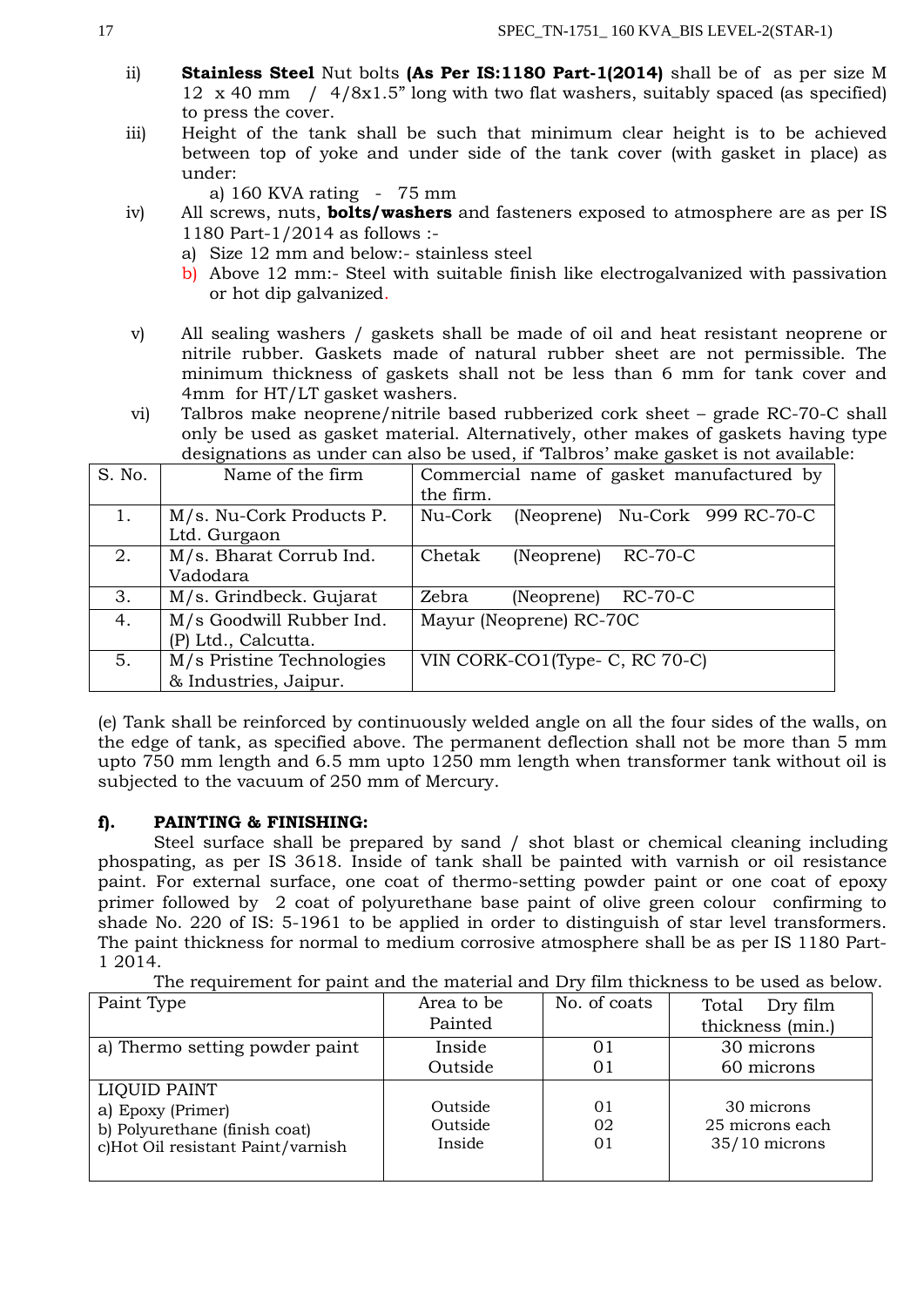### **18. FITTINGS & ACCESSORIES:**

"The following standard fittings shall be provided on each transformer:

- a) Earthing terminals of M12x40L/  $4/8x1.5$ " with tinned lugs and symbol (2 Nos.)
- b) Lifting lugs  $(2 \text{ Nos. for main tank}).$
- c) Rating and terminal marking plate shall be non-detachable and affixed with Min. 10 rivets (One in centre of top and bottom and 4 Nos. each on both vertical sides at equal distance), details to be included in one plate only. The plate shall be of stainless steel/Aluminium only, with details clearly marked. The base plate of the Rating and terminal marking plate shall be continuously welded with the tank. **Any one corner of the Rating and terminal marking plate is to be sealed by the inspecting officer.-**(1 No.)
- d) Bi-metallic terminal connectors on HV bushings and L-type connectors on LV bushing shall be fitted before dispatch.
- e) Oil level gauge of minimum 150 mm length of prismatic glass, indicating three positions of oil, marked as follows, shall be provided at centre of the conservator tank:

|  | $-5$ °C - Min. |
|--|----------------|
|  | $30 °C$ - Nor. |
|  | 90 °C – Max.   |

- f) **Free Air Type Breather** (1 No.)
- g) Thermometer pocket with cap, 12.5 mm dia with cap. Shall be provided  $-$  (1 No.)
- h) Oil filling hole  $(1)/4$ "dia) with cover and gun metal drain valve of 20 mm size on the oil conservator.
- i) a) One filter valve of gun metal of 20 mm size at the top side of the tank.

b) One drain cum sampling valve of Preferably Steel at the bottom side of the tank but opposite of the top filter valve. The necessary arrangement for locking on this valve by providing MS Sheet box duly welded on tank body shall be made.

- c) The valve shall be either of Leder or L&T or AUDCO make and wheel type.
- j) **HV Bushings**. These shall be of 17.5 KV/250 A class, porcelain/ polycrate with non adjustable, single gap type arcing horns – (3 Nos.)
- k) **LV Bushings**. 1.1 KV class: (4 Nos.)
	- a) 630 A (M 20 stem) for 160 KVA rating.
- l) Brass rod 12 mm diameter for HT Terminals of each rating (3 Nos.)
- m) Brass rod for LT Terminals of each rating (4 Nos.)
	- a) 20 mm diameter for 160 KVA rating transformer
- n) 100 mm dial type thermometer for oil temperature indication.
- o) Two pulling eyes one each on opposite side of the tank.
- p) Pressure Relief Valve of Aluminium body with 1" BSP Thread capable to operate at a pressure more than 0.4 Kg/cm2 (40 KPa) positive or negative and close at 30 KPa on the top cover of the transformer tank with Anti-Theft Clamp be welded to safeguard the valve. There shall be minimum gap of 10 mm between PRV Top Surface and Anti-Theft Clamp.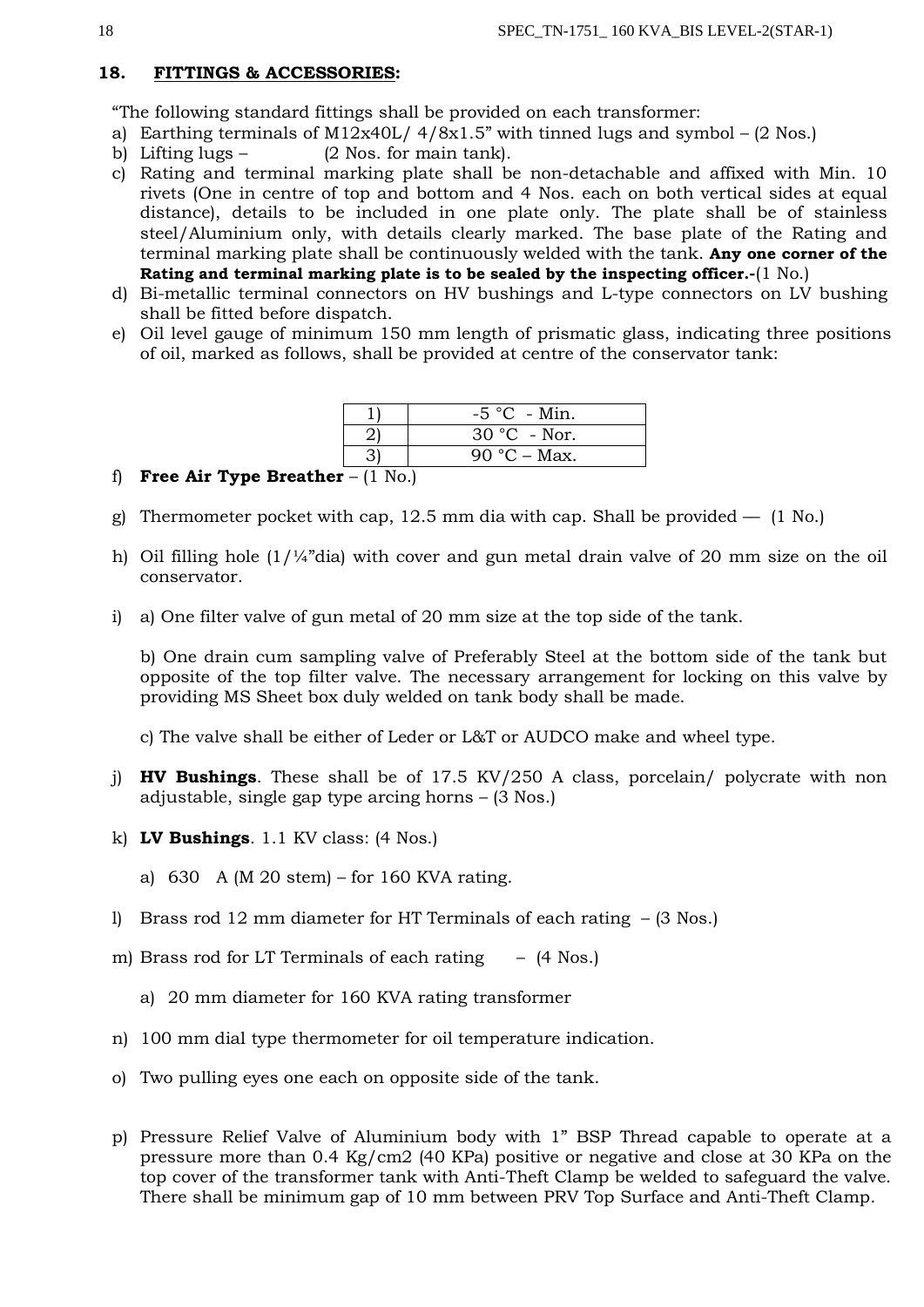- q) Explosion Vent : Explosion Vent shall be opening towards ground from LV bushing side with M. S. mesh having Pipe Diameter of minimum 50 mm with 0.025 mm copper shim sheet/ Bakelite thick sheet of 0.4mm thick as diaphragm shall be provided on the top of the cover of the tank such that the pressure released should be directed to the ground & it should be inserted in the top cover of tank, welded outside & inside of top cover. Length of the explosion vent should be minimum 700 mm. Nut bolts of flange of Explosion vent should be tag welded. The other end of the vent pipe shall be guarded with wire mesh for preventing the entry of worms and nesting. The diaphragm shall burst at a pressure of 0.76 to 0.95 kg/ sq.cm. There shall be minimum 140 mm clearance between live part of HV bushing to Explosion vent.
- r) Air release device: On left side (When looked from LV Bushing side).
- s) QR code : QR code laminated P touch labels shall be fixed on transformer tank body below the name plate and on the core coil assembly (on core channel) depicting various technical details such as Name of manufacturer, rating, Serial no, TN No. etc. QR Code with desired information to be printed on non-tearable matt finish label and to be covered with transparent label to retain label life for minimum 20 years. **Provision of Sr. No. on QR Code to be affixed on Core Coil Assembly (on core channel) is optional.**

### **Note:**

- **1. As mentioned above, suitable bi-metallic connectors on HV bushing and L-type connector shall be provided, having capacity of about 1.5 times the rated current of the transformer.**
- **2.** LV/ HV Connector shall not be the integral part of the bushing stems".

### **19. CONSERVATOR:**

When a conservator is fitted, the oil gauge and the breathing device shall be fixed to the conservator. The conservator shall be of cylindrical shape and it should be provided above the HV bushing with a minimum clearance of 50 mm and suitably inclined to maintain the clearance.

The conservator tank should be connected with transformer tank with the help of two hollow connecting pipes and should be located at the centre of tank cover. The Flat shall not be acceptable.

The total inner volume of conservator shall be minimum of 10% of the volume of oil in each rating of transformer. The inside diameter of the pipe connecting the conservator to a main tank shall be min. of 50 mm and it should be projected into conservator in such a way that its end is approximately 25 mm above the bottom of conservator so as to create a sump for collection of impurities. The min. oil level (corresponding to  $-5$  deg. C.) should be above the sump level. The connecting pipe from conservator tank to main tank shall have a sloping flap so that oil falling from pipe shall not fall directly on the active job.

**The oil filling hole cap of conservator should be welded with tank body with the help of suitable inverted 'U' shape clamp.**

### **20. FREE AIR TYPE BREATHER:**

The breather shall be only from reputed and approved manufacturer and as per the approved drawing. Inverted 'U' shape pipe shall be used for breather. Mounting arrangement of the breather shall be flanged/threaded type as per details given in the illustrative drawing attached.

#### **21. H V BUSHING TERMINAL DETAILS :**

The transformer shall be provided with outdoor type 3 Nos. **17.50 KV / 250 A** class porcelain bushings, conforming to IS:3347/1972 & IS:2099/1973 from the manufacturer of repute. The HV bushings shall be on top of the tank and shall be fitted on a pocket made on top cover. These pockets shall be such that the HV bushing is tilted more towards the HV side. The bushing of R & B may also be tilted sidewise to maintain the required electrical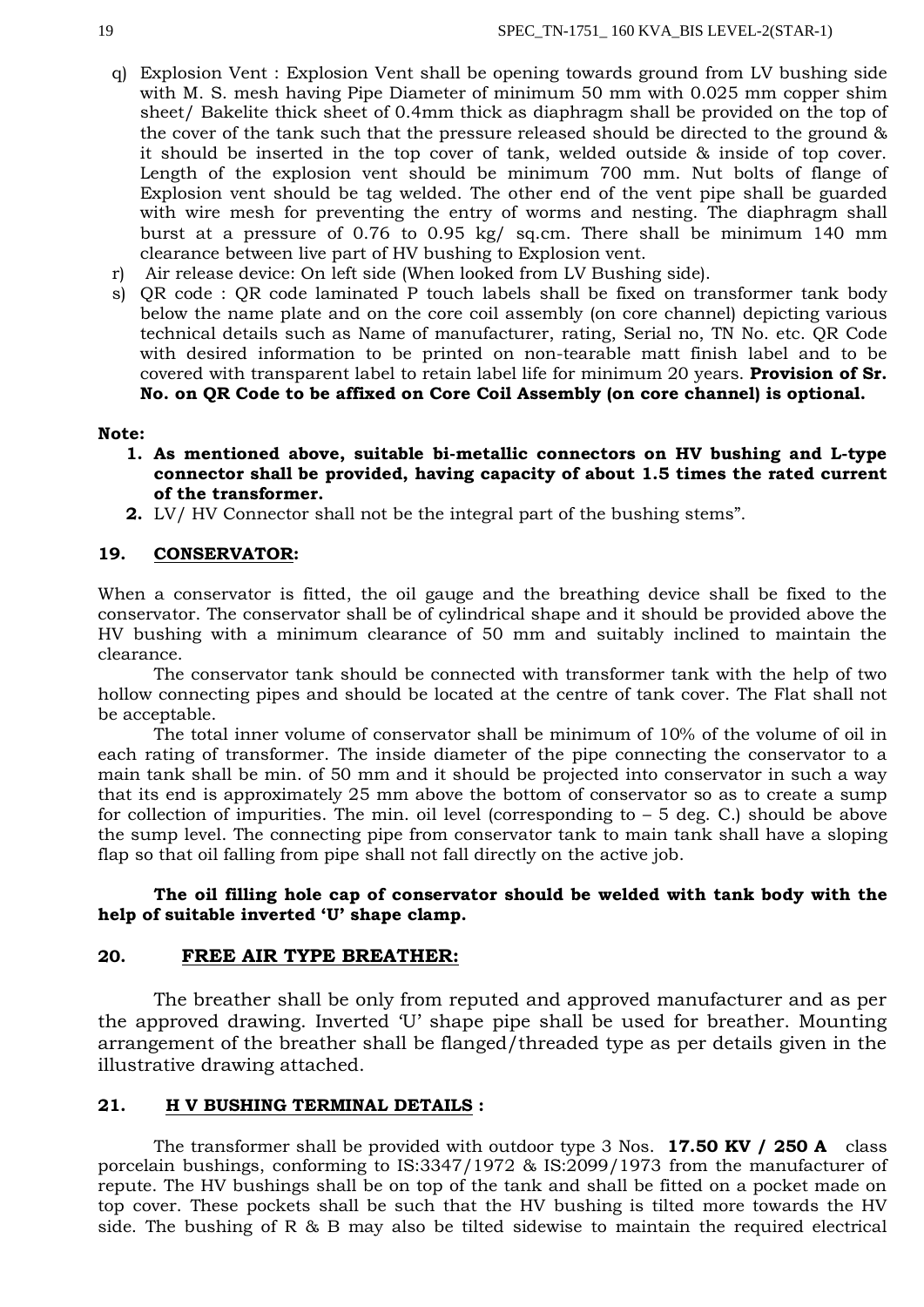clearance. The bushings rods and nuts shall be made of brass. The inner porcelain portion of the bushing shall be projected about 50% of the length inside the bushing pocket. **HT bushing(s) mounting bolts should be tag welded**.

The clamping ring of HV bushing shall be of galvanised MS Sheet having minimum thickness of 1.6 mm. The total weight of all the 12 aluminium caste member of HV bushing shall not be less than 210 grams.

The arcing horn(s) shall be single gap and fixed type. HV bushings shall be of reputed make such as BEPCO, JAYSHREE, WSI, SESHASAYEE, JAIPUR GLASS, BPPL Bikaner, Agarwal salt Co. Bikaner, Baid Sanitary Works, Bikaner/ Krishna Ceramics, Nasirabad/ADPRO/SHINE or any other make - approved by the purchaser. The HV bushings shall generally conform to IS: 3347 and IS: 2099. Embossing showing the manufacturer's name and month & year of manufacture shall be clearly visible on HV bushings, even after fixing on transformer(s).

### **22. L V BUSHING TERMINAL DETAILS:**

"LV Bushing side shall be on side of the tank but opposite to the HV Bushing side. 4 Nos. LV Bushings (1.1 KV/630 A for 160 KVA rating transformers) shall be mounted on a special pocket on the tank wall. **LV Bushing pocket shall be continuously welded on all side from both inside and outside on the tank wall.** Projection of the LV pocket shall be such that inner portion of the LV stem shall not project more than 20 mm inside the tank, to facilitate unhindered lifting of the core coil assembly. Bushing stem of M 20 size shall be of brass. Rest of the components shall conform to the requirement of IS:3347 (Part I/section 2). The LV bushings shall be of reputed make such as BEPCO, JAYSHREE, WSI, SESHASAYEE, JAIPUR GLASS, BPPL Bikaner, Agarwal salt Co. Bikaner, Baid Sanitary Works, Bikaner/ Krishna Ceramics, Nasirabad/ADPRO/SHINE or any other make - approved by the purchaser. The LV bushings shall generally conform to IS: 3347 and IS: 7421".

### **23. TRANSFORMER OIL:**

The transformer shall be supplied complete with first filling of EHV Grade transformer oil, up to the normal oil level. The oil shall conform to IS: 335-2018 (latest amended) and should be ISI Marked and having the specified aging characteristics. The Break down Voltage Value of the fresh oil after filtration and before filling in the transformer should be above 70 KV and after filling in the transformer it should be above 40 KV.

The make of Transformer Oil shall be APAR/SAVITA/ RAJ LUBRICANTS/ ANAMIKA/SHARAVATI/ MADRAS PETRO/ RAJ PETROL/ LUBRICHEM, MUMBAI/ OPANAMA PETROCHEM, ANKELSHWAR/ TASHKENT OIL, VADODARA/ COLUMBIA. The transformer oil sample taken from the transformer shall be subject to testing as per provisions ofIS: 1866.

The oil manufacturer's test certificate shall be made available at the time of inspection to the inspecting officer.

#### **24. IDENTIFICATION DETAILS:**

**A. Rating & terminal marking plate**: Each Transformer shall be provided with non detachable name, rating and terminal marking plate fitted in a visible position. All details shall be given on one plate. Material of the plate shall be **stainless steel / Aluminium** only. Thickness shall be 0.9 mm (with a tolerance of  $\pm 0.1$  mm). The plate shall be made absolutely undetectable either through welding or riveting or through any other approved method.

Each HV & LV terminal shall be duly marked with its terminal numbers. (e.g. HV terminal with capital letter 1U, 1V, 1W and LV terminal by corresponding small letters) 2u,  $2v$ , 2w and the neutral terminal by 2n) by stamping with Min. letter size of  $40x40$  mm. In the diagram to be given on the name plate, the relative position of various terminals- when viewed from top – shall be clearly shown. Inspection shall not be undertaken unless all these details are verified by the Inspecting Officer.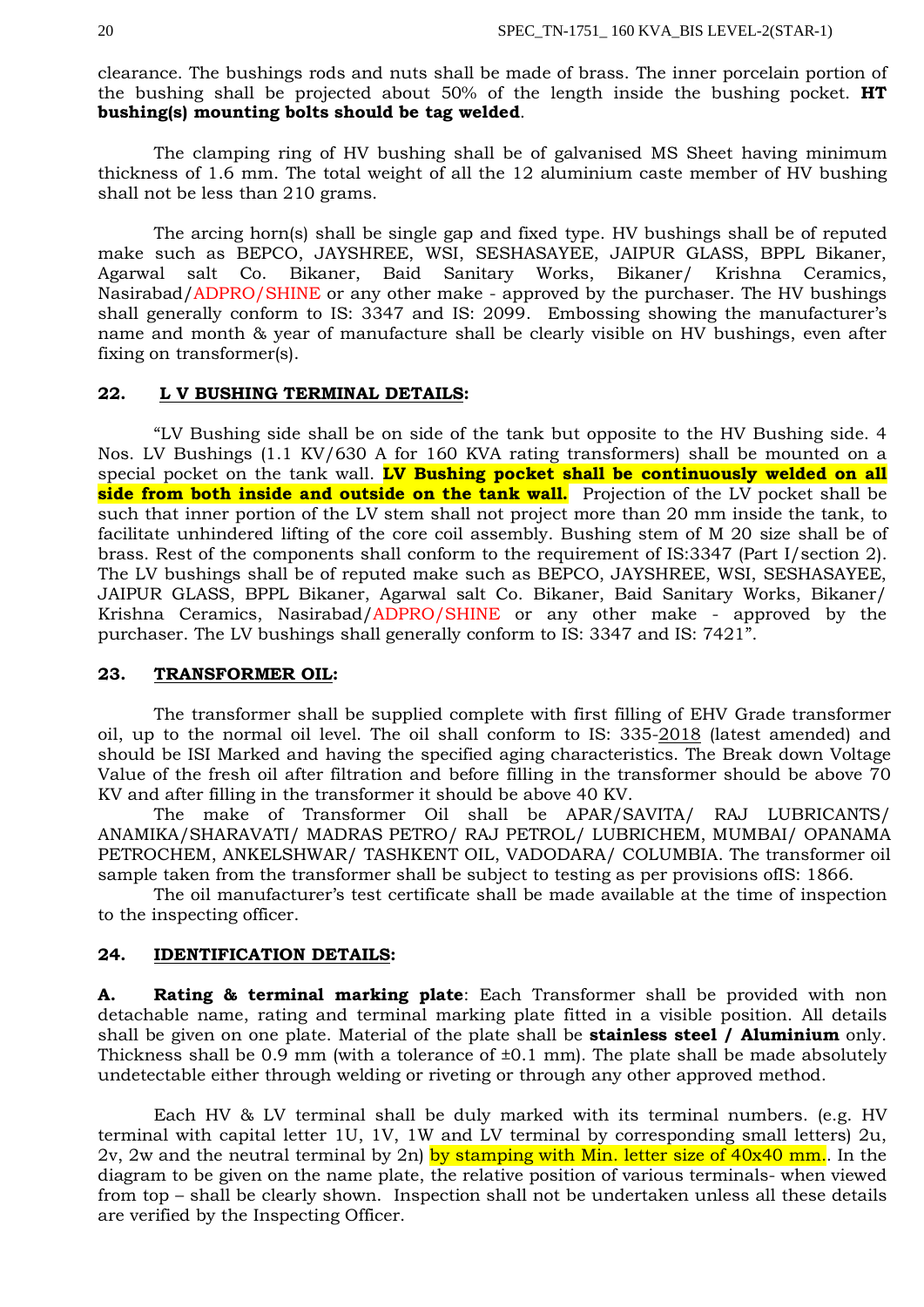Besides other particulars, following details shall also be given on the name plate:

- i) P.O. No. month & year.
- ii) Sr. No. of transformer.
- iii) Date of despatch month & year
- iii) Date of expiry of guarantee period month & year
- iv) Maximum Guaranteed Load Losses at 50% and 100% loading
- v) Name & Full address of the manufacturer.
- vi) Capacity of the transformer.
- vii) Rating of the transformer.
- viii) Type Oil filled naturally cooled.
- ix) IS 1180 Part-1/2014.
- x) BIS Level-2 with BIS Licence No.

ALL DETAILS ON THE NAME RATING AND DIAGRAM PLATE SHALL BE INDELIBLY MARKED i.e. BY ENGRAVING, STAMPING or PUNCHING.

**B. Technical cum Identification Plate -** M.S. plate of size 125 x 75 x 2.5 mm having following details punched with letters of size 8mm X 6mm shall be continuously welded to the main tank body below the middle HV bushing in clearly visible position:-

- A) Name of the Firm
- B) TN No.
- C) Make
- D) Sr.NO.
- E) JODHPUR DISCOM
- F) Rating
- G) Date of Dispatch
- H) Date of Expiry of G. P.
- I) Core :-
	- 1. Core Dia
	- 2. Core Area
- J) LV Coil :-
	- 1. ID/OD Dimensions
	- 2. Conductor Size
- K) HV Coil :-
	- 1. ID/OD Dimensions
	- 2. Conductor Size
- L) Limb Centre
- M) Window Height

Further following details is to be embossed on the width side of the tank preferably in centre opposite to Name & Rating Plate. The dimensions of letters should be 10x10x1 mm. The punching shall be distinct and visible.

| <b>MAKE</b> |  |
|-------------|--|
| S. No.      |  |
| TΝ          |  |

**The details of Make, TN No. & Sr. No. of transformer shall also be punched on the top cover.** The punching shall be distinct and visible (size of letters 10x10x1 mm).

### **25. GUARANTEED AND OTHER TECHNICAL PARTICULARS FOR TRANSFORMERS:**

Guaranteed Technical particulars of the transformers offered shall be furnished in A-4 size paper by the Tenderer in the proforma appended herewith at **Schedule-V(A)**. Complete details shall be furnished. Tolerances on weight quantity and dimension figures shall be  $\pm$  5% (except for internal configuration) at the tender stage, subject to maintaining the minimum electrical clearances as per the specification. However, no negative tolerance shall be allowed on the short circuit type tested design. Electrical performance data shall be subject to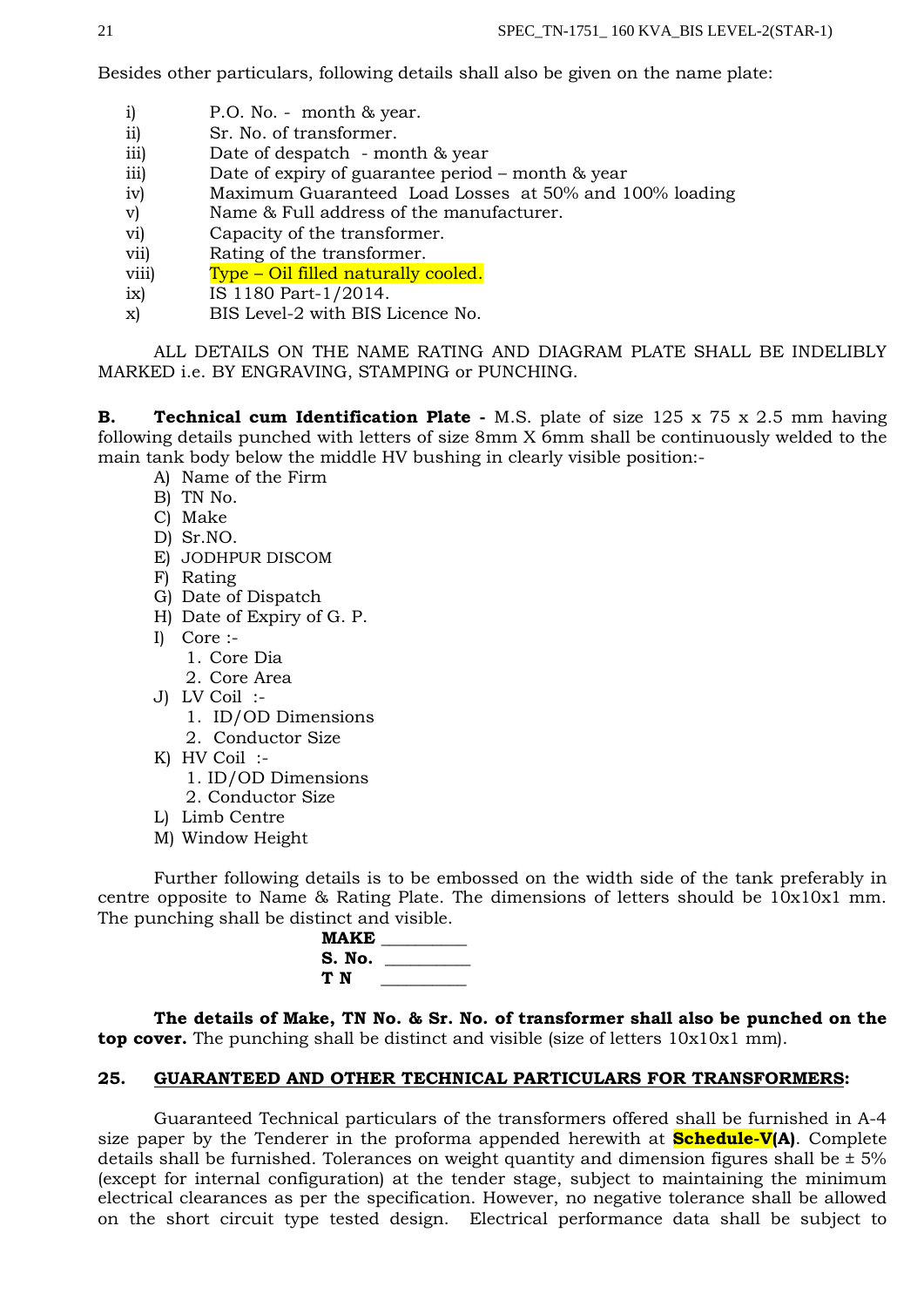tolerances as per ISS, unless otherwise specified in this specification. However, the Total losses at 50% & 100 % loading shall be maximum guaranteed without any positive tolerance.

## **26. TYPE TEST CERTIFICATES**:

The bidder shall furnish type test certificates of offered design / similar design, Wherever available, with the bid **not older than five years from the date of opening of technical bid**.

## **27. DRAWINGS AND OTHER DOCUMENTS:**

The tenders shall be accompanied with the following drawings / Calculation sheets, as per the offered designs. The drawings shall be only on A-3 (420 x 297 mm) size paper and calculation sheet shall be on A-4 size paper only.

- a) Name rating / diagram plate drawing.
- b) Outline and general arrangement drawing.
- c) Core-coil assembly drawing.
- d) Core section (for limb and yoke) along with flux density calculation sheet / drawing.
- e) Cooling area calculation sheet.
- f) Thermal Ability short circuit calculation sheet.
- g) Core loss and magnetization curves of the laminations.
- h) Heat dissipation calculations (heat dissipation by tank walls excluding top and bottom should be 500 W/sq.meter).

### **28. QUALITY ASSURANCE PLAN:**

The purchaser intends to purchase Transformers only from quality conscious manufacturers.

The tenderer shall furnish the details in respect of following, in the schedules prescribed herein this specification, failing which the offer is liable for rejection.

- a) List of testing equipment and instruments (with class of accuracy) available with tenderer for inspection, testing and checking the Transformers offered, as per tender specification in the schedule of testing facilities. The calibration details should also be included.
- b) List of machines/equipment/T&P available with the tenderer for manufacturing the Transformers, in the schedule of plant and machinery.
- c) Details of type tests conducted on the Transformers offered to supply in the schedule of type test.
- d) List of raw material components and sub-assembly to be used for manufacturing the equipment offered, in the schedule of raw materials and components.
- e) Statement giving list of important raw materials, names of sub-suppliers for the raw materials, list of standards according to which the raw material are tested. List of tests normally carried out on raw materials in the presence of Bidder's representative, copies of test certificates.
- f) Information and copies of test certificates in respect of bought out accessories.
- g) Level of automation achieved and list of areas where manual processing exists

The tenderer should possess adequate facilities for inspection and testing of the Transformers, as per requirement of the relevant ISS and this specification. In case any supplier is found not having all the instruments/equipment required for testing, the offer shall be ignored. No borrowing of instruments / equipment shall be allowed. Testing of the Transformers shall also not be allowed at the works of any other manufacturer. However, testing may be allowed at any Government Testing Laboratory.

#### **29. INSPECTION AND TESTING:**

( i ) The inspection and testing shall be conducted as per relevant clause of the General Conditions of Contract (Section-II) at the place of manufacture. The transformers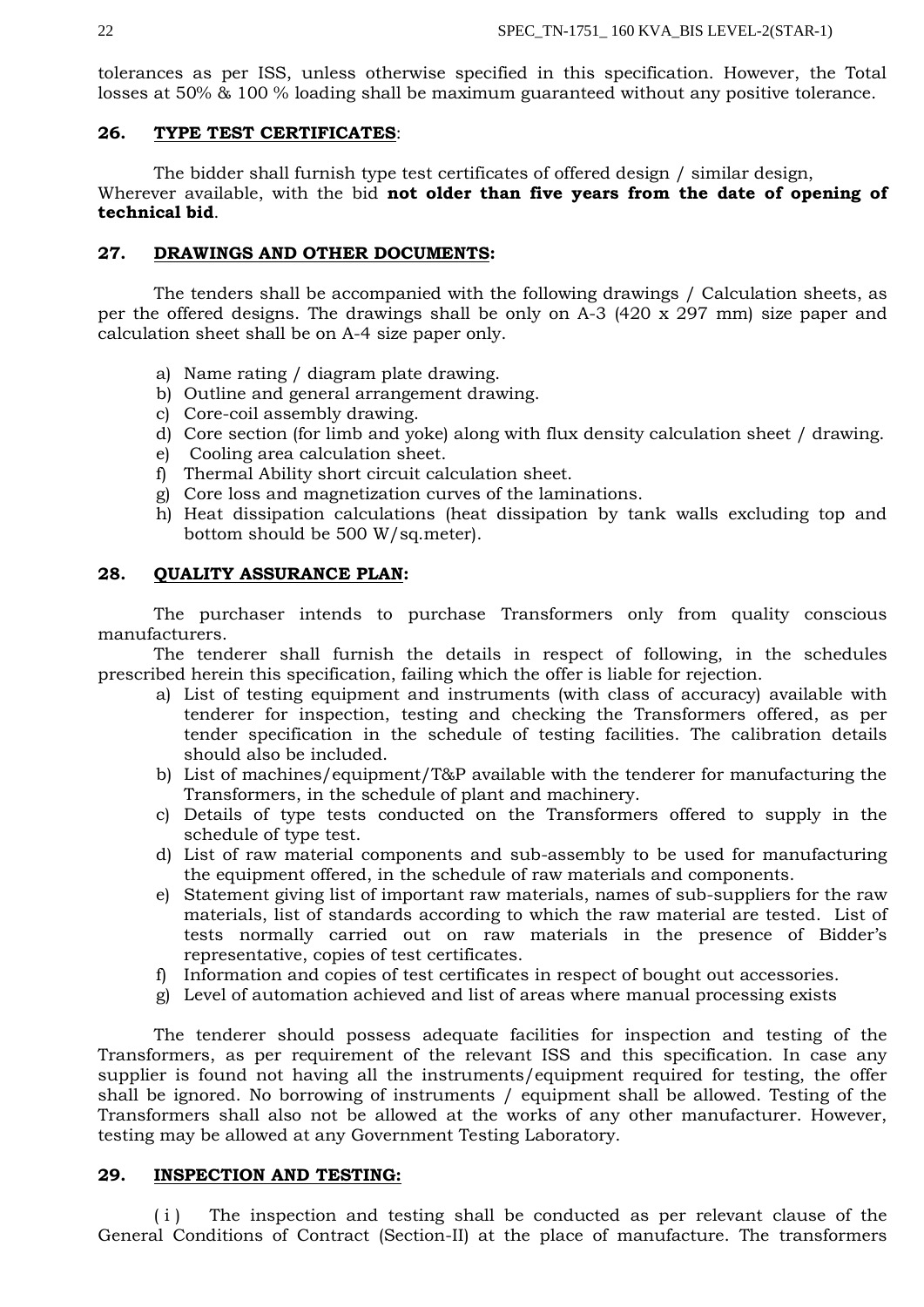shall be completely assembled and tested at the factory. The inspection may be carried out by the purchaser at any stage of manufacturing. The supplier shall grant free access to the purchaser's representative at all reasonable times when the manufacturing work is in progress. Inspection and testing of any material under this specification by the purchaser shall not relieve the supplier of his obligation of supplying the material in accordance with the specification and shall not prevent subsequent rejection if the material is found to be defective.

( ii ) The supplier shall afford the inspector representing the purchaser all reasonable facilities, without charge, to satisfy him that the material is being manufactured in accordance with the specification. The bidders must have adequate set of instruments for conducting testing as per ISS/ Specification. The instruments for measurement of losses shall be of accuracy class of 0.5 or better. The instruments shall be duly calibrated and Calibration Certificate should not be older than one year on the date of presentation to the Inspecting Officer. The calibration shall be arranged from NABL accredited testing house. A comprehensive list of testing equipment/ instruments indicating make, Sr.No., type, class of accuracy, calibrating agency, calibration date etc. should be furnished alongwith the bid. The calibrated instruments shall be duly sealed by calibrating agency to avoid any tampering with calibration and the details thereof shall be clearly mentioned in the Calibration Certificate(s).

( iii ) The supplier shall keep the purchaser informed in advance, about the manufacturing programme so that arrangements can be made for inspection. The supplier shall give minimum fifteen days advance intimation to enable the purchaser to depute his authorised representative for witnessing of various tests on the equipment/ material as detailed below:

**NOTE: Penal provision shall be made for any short technical parameters found / noticed in the transformers at any time even beyond guarantee period.**

## **30 ROUTINE/ ACCEPTANCE TESTS:**

- **A) 100% testing of the Distribution Transformers shall be carried out at firm's works for measurement of total load losses at 50% & 100 % loading. Remaining testing shall also continue to be carried out as per practice.**
- **B)** All the assembled/ finished transformers prior to despatch shall be subjected to routine tests as per IS:2026. Minimum 25% of the offered lot size samples subject to minimum 5 Nos will be taken for routine and acceptance tests. The supplier shall invariably furnish manufacturer's routine test certificate along with inspection call of the offered transformers for pre-despatch inspection. **The inspection offers without furnishing of routine test certificates as per ISS of all the transformers offered for final inspection shall not be entertained, and any delay on this account shall be to firm's account.**
- **C)** The selected samples shall be subjected to the following routine / acceptance tests at the manufacturer's works in accordance with the relevant ISS:
- 1. Insulation resistance
- 2. Separate source voltage withstand test
- 3. Induced over voltage withstand test
- 4. Measurement of windings resistance cold (at or near the test bed temperature)
- 5. Measurement of Voltage ratio and check of voltage vector relationship
- 6. Measurement of Impedance voltage.
- 7. Measurement of total losses at rated voltage and normal frequency (at 50% & 100% loading).
- 8. Measurement of No load current at 100 % and 112.5% of rated voltage and normal frequency.
- 9. Checking of rating and terminal marking plate.
- 10. Pressure Test (As per IS 1180 Part-1:2014)
- 11. Oil leakage Test (As per IS 1180 Part-1:2014)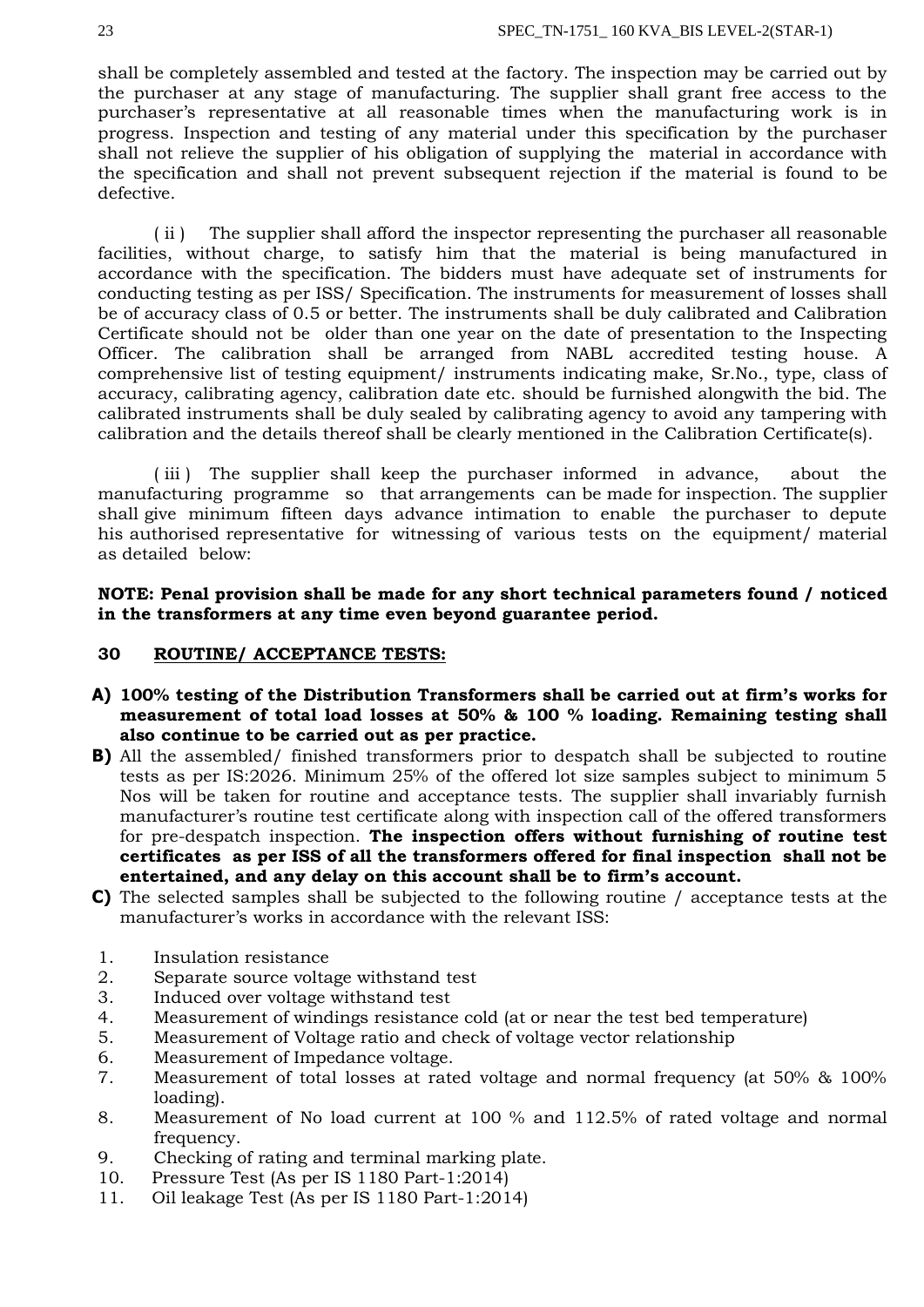- 12. Checking of weights, dimensions, fittings and accessories, tank sheet thickness, oil quantity, material, finish, paint thickness and workmanship as per purchase order and contract drawings.
- 13. Physical verification of core coil dimension, internal clearances, provisions of required oil ducts in the HV and LV winding, conductor sizes, individual weights of HV and LV winding core laminations etc., with reference to contract drawings and type test report(s) by dismantling selected unit(s). The physical verification shall be conducted on units equivalent to one unit per 50 Nos or part thereof of offered quantity randomly selected from the offered lot. The dismantled unit(s) after re-assembly shall be accepted by the purchaser after routine testing in presence of his representative.

### **During final inspection, sheet thickness shall also be measured of the transformer opened for physical verification. The instrument for measurement of sheet thickness will be provided by the supplier.**

- 14. Oil dielectric strength (break down voltage) test shall be carried out on the transformers opened for physical verification and average value shall be calculated.
- 15. Checking of manufacturer's test certificates and invoices for major raw materials shall be done and copies thereof duly signed by firm's representatives and inspecting officers shall be enclosed with the inspection report.
	- D) Invoices of CRGO /AMORPHOUS material shall be provided by the supplier to the inspecting officer at the time of inspection and same shall be verified by the inspecting officer.

## **E) Following tests shall also be carried out at manufacturer's works on one complete unit of 160 KVA Transformer.**

- i) Over Flux Density Test (in the first lot and may be repeated in subsequent lots if desired by purchaser).
- ii) Measurement of unbalance current.
- iii) Magnetic Balance Test (See note below)
- iv) Oil Leakage Test (See note below)

 **Note: It will be mandatory for the manufacturer firms to maintain record of BDV value of the transformer oil and shall furnish to the inspecting officer who in turn shall furnish the same to the Nigam's CTL for verification purpose. The Inspecting Officer during inspection shall verify record of Meggar value of the offered DT's and furnish the same with inspection report to the Nigam's CTL. Simultaneously, record of Air Pressure Test shall also be checked by the inspecting officer and same be furnished with report to the CTL. CTL will conduct testing of DT's only after receipt of record of BDV value, Meggar value and air pressure test results.**

- F) Fifteen days clear notice shall be arranged for pre-despatch inspection by purchaser's representative as per General Conditions of Contract.
- G) After successful inspection, the inspecting officer shall seal **each and every transformer by sealing the transformer with 2 Nos. poly-carbonate seals on longitudinal side as per the manner mentioned in Clause No. 17 above.** Before sealing, the inspecting officer will ensure that all the offered transformers are completed and duly fitted with name, rating and diagram plate, identification plate (on tank body & Top cover) as specified in this specification.

### H) **INSULATION RESISTANCE MEASUREMENT:**

Insulation resistance of selected samples shall be measured with a 2500 V Megger, of standard make such as M/s AVO, M/s Sakova, M/s Wako, M/s Evershed, Vignole or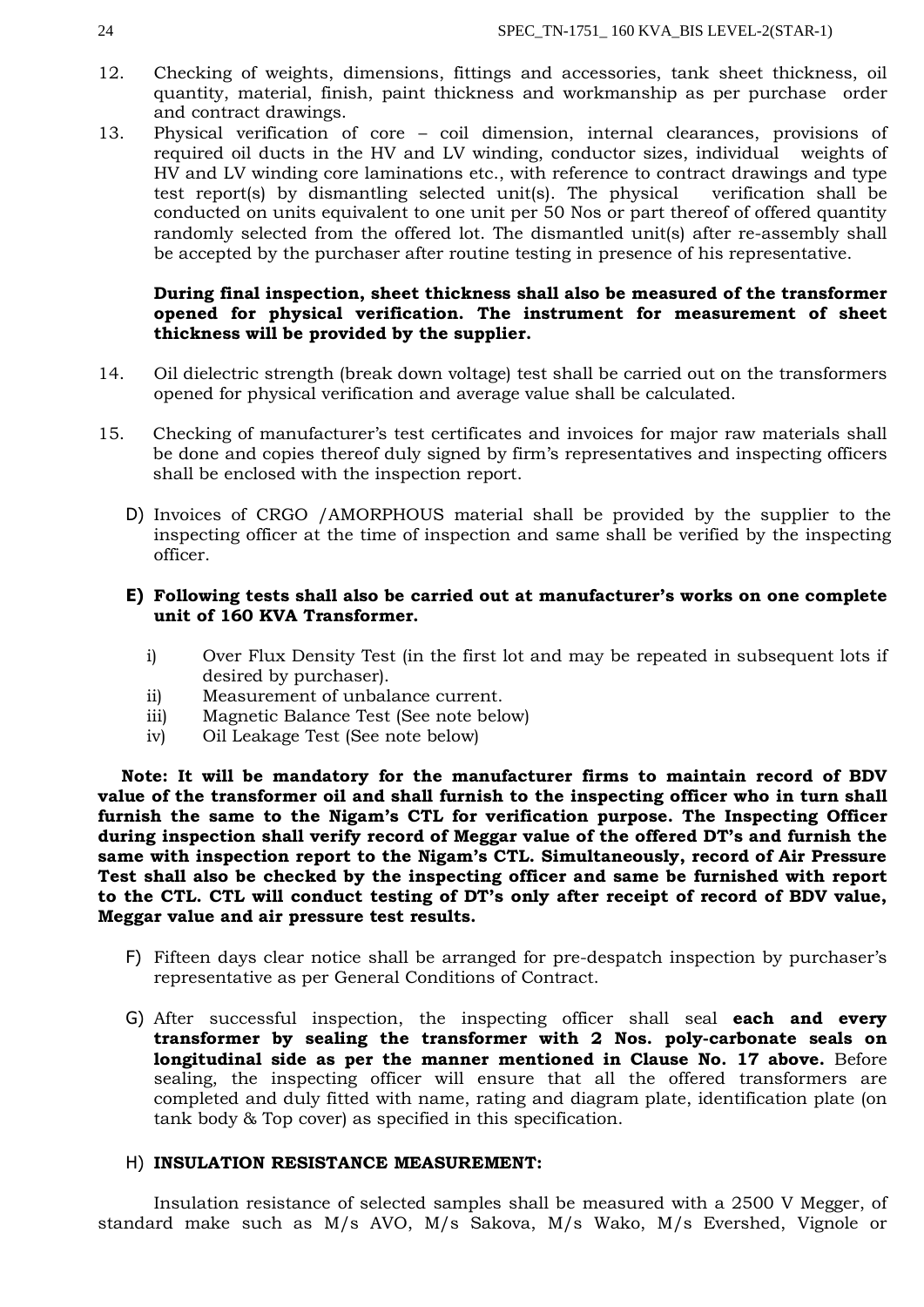Metrawatt. The minimum insulation resistance, in Mega Ohms, shall be as indicated in the table below:

|                  | 20     | 30     | 40    | 50     | 60     |
|------------------|--------|--------|-------|--------|--------|
|                  | Deg.C. | Deg.C. | Deg.C | Deg.C. | Deg.C. |
| 11000 Volts (HV) | 800    | 400    | 200   | 100    | 50     |
| 433 Volts (LV)   | 400    | 200    | 100   | 50     | 25     |

**I) PRESSURE TEST (Routine Test):-The transformer with bolted cover shall be tested at an air pressure of 35 KPa above atmosphere pressure maintained inside the tank for 10 min. There should be no leakage at any point.**

### **J) MAGNETIC BALANCE TEST:**

This test shall be conducted as an additional test on one sample transformer from each lot offered for inspection.

 The application of low voltage to the middle limb will induce approximately equal voltages on the two end limbs. The application of voltage to the end limbs will induce greater voltage in the middle limb and less voltage in the other end limb. Uniformity of induced voltages shall confirm the healthiness of the transformer windings.

The procedure for the test shall be as under:

- a) Apply 250 Volts between LV terminals-2u-2n and measure voltages between  $2v-2n$  $& 2w - 2n.$
- b) Apply 250 Volts between 2v-2n and measure voltages between 2u-2n & 2w-2n.
- c) Apply 250 Volts between 2w-2n and measure voltages between 2u-2n & 2v-2n.

The measured voltages shall satisfy the conditions detailed as above.

### **K) OIL LEAKAGE TEST ( As per IS 1180 Part-1/2014):**

The assembled transformer for non-sealed and sealed Type with all fittings including bushing in position shall be tested at a pressure equivalent to twice the normal head measured at the base of tank for 8 hrs. There should be no leakage at any point.

#### **31. TYPE TESTS**:

In addition to above tests the following type tests shall be arranged **on one transformer only as per IS :1180 (Part-1/2014)** in accordance with IS:2026 (Part I to III).

- i) Short circuit test for dynamic and thermal ability: The short circuit test for dynamic and thermal ability shall be arranged at a Govt. approved/ a Govt. recognized/ NABL accredited laboratory/ILAC i.e. International Laboratory Accredited Laboratory/ ILAC i.e. International Laboratory Accreditation Cooperation (in case of foreign laboratory) on one unit of each rating. The transformer(s) for the test shall be selected/ sealed by our inspecting officer from the first lot which shall be of minimum 02 Nos. or 5 % of ordered qty. whichever is more. The short - circuit test shall be conducted only after successful routine tests including measurement of noload and load losses. The supply shall be accepted only after arranging successful type test on the selected transformer(s).
- ii) Impulse voltage withstand test: The impulse voltage withstand test shall be arranged at any testing house accredited to NABL or a Govt. approved/ a Govt. recognized/ NABL accredited laboratory/ILAC i.e. International Laboratory Accredited Laboratory/ ILAC i.e. International Laboratory Accreditation Cooperation (in case of foreign laboratory) for purpose of impulse test. The test shall be conducted on one unit of each rating to be selected by our inspecting officer from the first lot which shall be of minimum 02 Nos. or 5 % of ordered qty. whichever is more. The test procedure shall conform to the requirement of Clause 13 of IS: 2026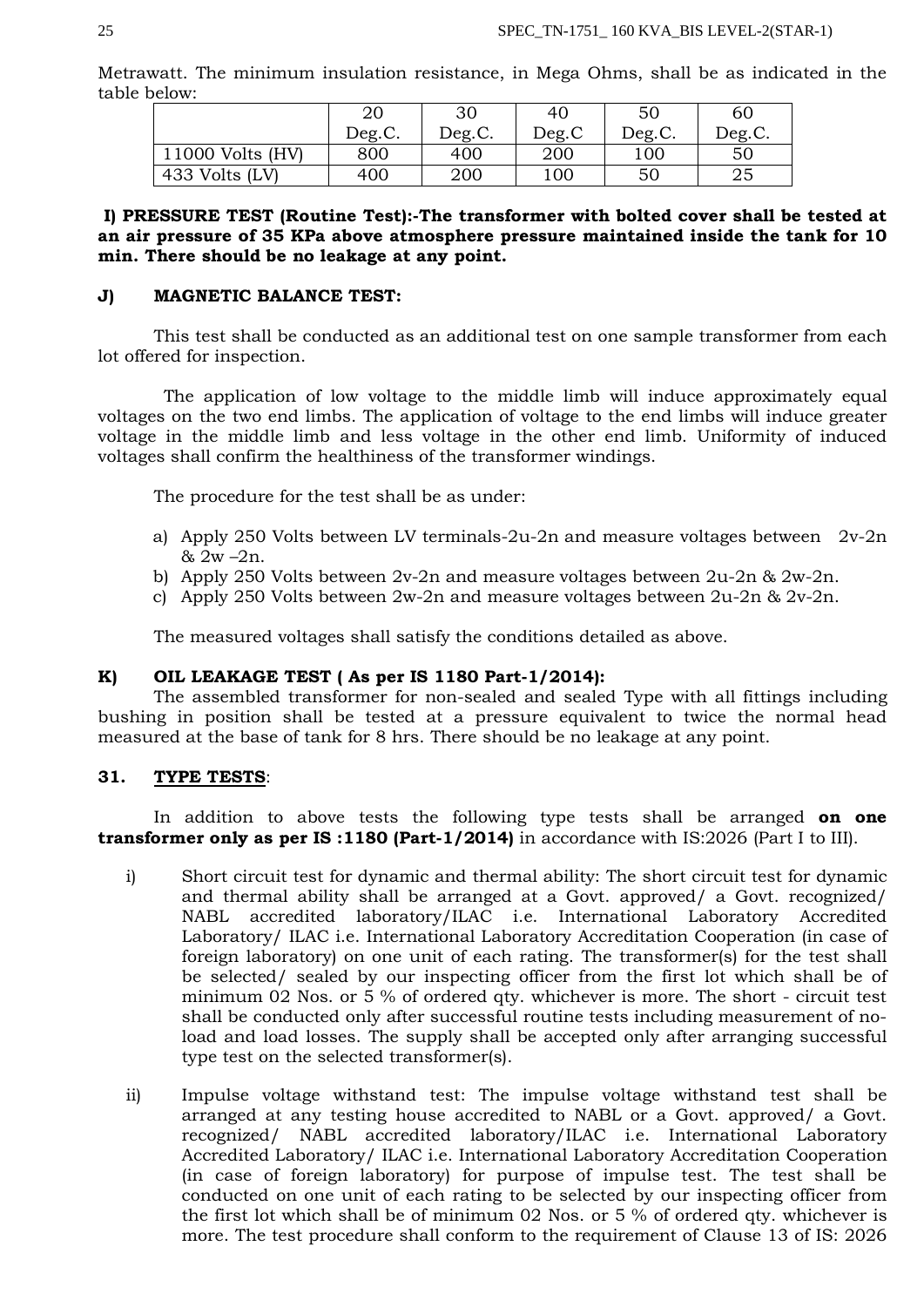(Part-III). Impulse voltage withstand test shall be of **Min.75 KVp** The supply shall be accepted only after arranging successful impulse test on the selected transformer(s).

#### iii) **TEMPERATURE RISE TEST** : [As per IS 2026 (Part 2) ]

 **Temperature rise test shall be conducted on Maximum measured total loss (No load at rated excitation + Load loss at max. current tap at 75oC) at 100% loading shall be supplied during temperature rise test** at a Govt. approved/ a Govt. recognized/ NABL accredited laboratory/ILAC i.e. International Laboratory Accredited Laboratory/ ILAC i.e. International Laboratory Accreditation Cooperation (in case of foreign laboratory).

### **iv) PRESSURE TEST :( As per IS 1180 (Part 1):2014)**

 This test shall be conducted as type test at a Govt. approved/ a Govt. recognized/ NABL accredited laboratory. The pressure gauge and vacuum gauge shall be duly calibrated and sealed by an independent recognised test lab(s).

The test procedure shall be as detailed below:

The tank subjected to air pressure of 80 KPa for 30 minutes and vaccume of 250 mm of mercuy for 30 minutes. The Permanent deflection of flat plate, after pressure/vaccume has been released, shall not exceed the values given below:

| Length of plate up to | <b>Deflection</b> |
|-----------------------|-------------------|
| 750 mm                | $5.0 \text{ mm}$  |
| 751 to 1250 mm        | $6.5 \text{ mm}$  |
| 1251 mm to 1750 mm    | $8.0 \text{ mm}$  |

No extra time shall be allowed for arranging these type tests & BIS Certification etc. The cost of above Type Tests shall be borne by the supplier.

The programmed indicating date and place of type test(s), be intimated enabling purchaser to depute his representative to witness the test if desired. The testing house shall be advised to arrange type test result directly alongwith drawings duly attested by the testing authority for our scrutiny and approval. The type-tested transformer(s) shall also be accepted as the part of the supplies.

The requirement of arranging short circuit & impulse voltage withstand test shall however, not to be insisted on the suppliers who have arranged Dynamic & Thermal Ability to withstand Short Circuit Test/ impulse voltage withstand test within last 5 years from the date of opening of this tender on similar design. Minor changes in the present specification will not necessitate repetition of type test(s), if design of core-coil assembly is similar in essential details.

### **32. RANDOM SELECTION AND TESTING (RST):**

**32.1** The purchaser may select transformer(s) from the supplied lot(s) at random from the stores for conducting the following type tests, at any test house(s) as mentioned above. The supplier shall arrange these tests including loading, unloading and to & fro transportation from our stores to the test house(s). The charges for such tests shall be reimbursable to the supplier on actual basis on production of documentary evidence in case the selected sample successfully withstands type test(s). In case of otherwise, no charges will be reimbursed.

- i) Short circuit withstand test for Dynamic & Thermal ability. Measurement of No load Loss & Load Loss at 50% and 100% loading shall form part of tests conducted before and the after the short circuit test and recorded in the report.
- ii) Impulse test at **Min.75 KVp** as per Clause No.13 (with chopped waive) of IS:2026 (Part-III).
- iii) Temperature rise Test.
- iv) Pressure Test at 80 KPa for 30 minutes and vacuum of 250 mm of mercury for 30 minutes for transformer upto 200 KVA rating as per IS:1180 Part-I:2014.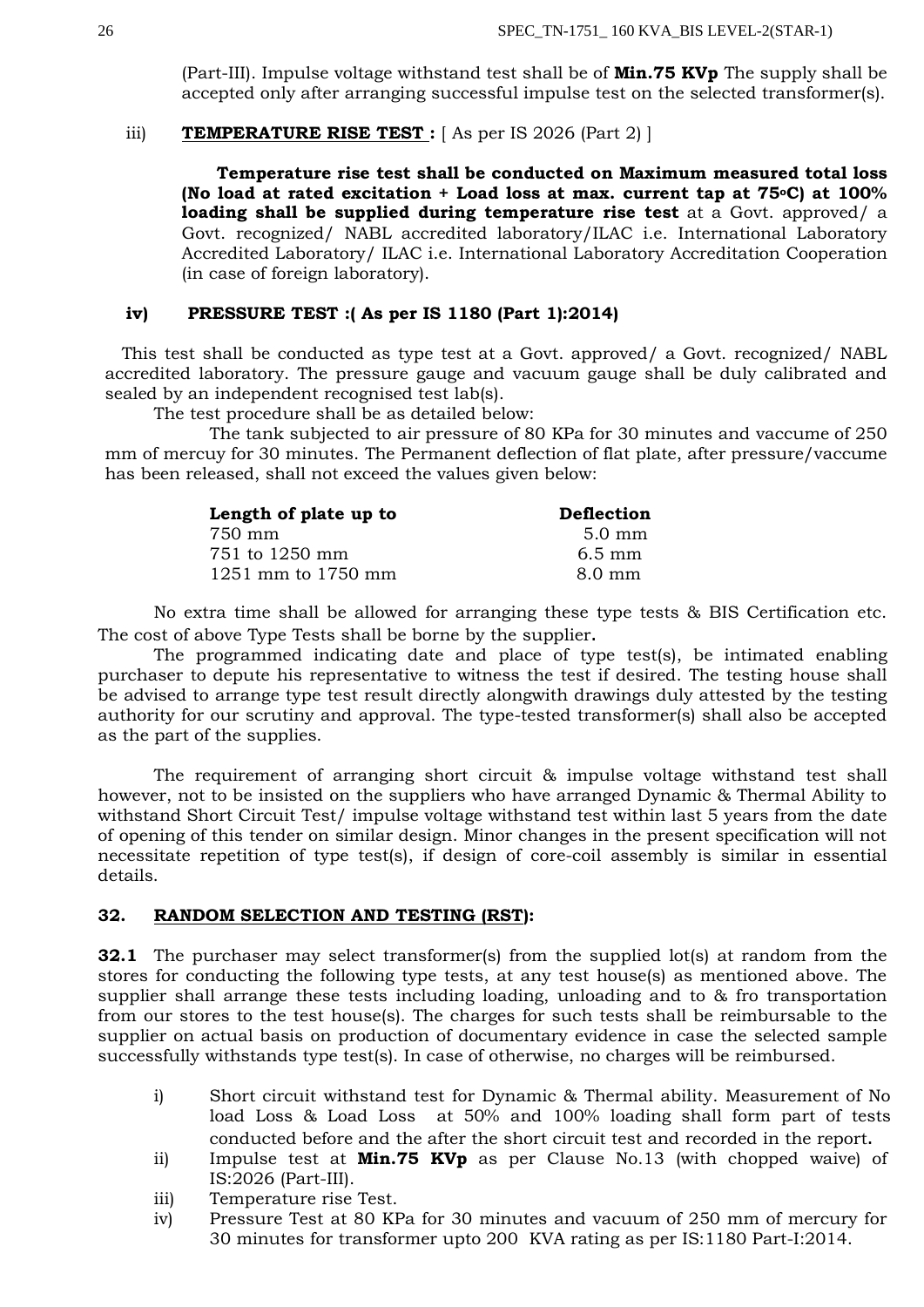v) Purchaser reserves the right to carry out any site tests he may decide upon at his own expenses. In case equipment/ material are not found as per P.O., all expenses incurred during the testing will be to supplier's account and material shall be replaced by the supplier at site free of cost.

FAILURE IN TYPE TEST(S):

In the event of failure / unsatisfactory results of the transformer(s) in Dynamic & Thermal Ability to withstand Short Circuit Test / impulse type tests /**Temperature Rise Test / Pressure Test**, the supplier shall have to replace the supplies already made and no further transformers shall be accepted. The purchaser however, at his option, may accept the transformers already supplied with the following conditions:

- i) Guarantee period of the supplied transformers issued to the field shall be increased by double the normal Guarantee period.
- ii) Bank Guarantee shall be extended to cover the additional Guarantee period.
- iii) For failure in any of the type tests listed under RST i.e., short circuit test, Impulse withstand test, **Temperature Rise Test & Pressure Test**, no further supplies shall be accepted. The type test charges shall also not be reimbursable in this case and shall be borne by the supplier.
- iv) The transformers lying in the store(s) shall be replaced as per sub para (v) below.
- v) The bidder shall, however, be allowed to check the reasons of failure and if need be, to improve / modify the design. Further supplies, including replacements against supplies already made, shall be accepted only after successful type test(s) are arranged on fresh transformer(s) selected by the authorized representative of the purchaser. All the type tests shall be arranged in case there is change in the design, otherwise, type test shall be repeated only for the test in which failure has occurred. Charges for such test(s) shall be borne by the supplier. However, in the event of failure of transformer in the repeat type test, the purchaser may take following actions:
	- a) Cancel pending orders of the rating in which failure(s) has occurred, &
	- b) Not place any order of Distribution Transformers on the firm for one/ two year(s)

### **32.2 Measurement of total losses (at 50% & 100% loading):**

(i) After pre-dispatch inspection of material at firm's works, the dispatch instructions will be issued for the respective store(s) as per requirement of Nigam. Sample(s) will be drawn from the lot(s) received in store(s) and will be subjected to the following test(s):

- a) One transformer will be selected out of every lot of 10 Nos. or part thereof for measurement of No load Losses at rated voltage; No Load current (at 100% and 112.5% of rated voltage); Impedance voltage, thickness of tank body sheet and total Losses at 50% and 100% loading at rated current. The testing shall be arranged either at purchaser's own testing lab and / or at independent test lab. The testing charges for such tests shall be borne by the purchaser. The test results will be applicable to the respective lot of 10 Nos. from which sample was drawn.
- b) In case if dispatch instructions are less than 10 Nos. than one sample shall be selected from each store (s) and the test result so obtained shall be for the quantity consigned / received by the store (s).

The percentage impedance voltage at rated current shall not exceed the permissible limit as specified with allowable tolerance failing which the sub lot of transformers represented by the sample shall be rejected. The transformers selected for total Losses shall also be subjected to magnetizing current and in case found beyond the limit, the lot shall stand rejected.

The I.R. values of the sample(s) shall be measured at CTL, Jodhpur and it must be more than 50 MEGA-OHM.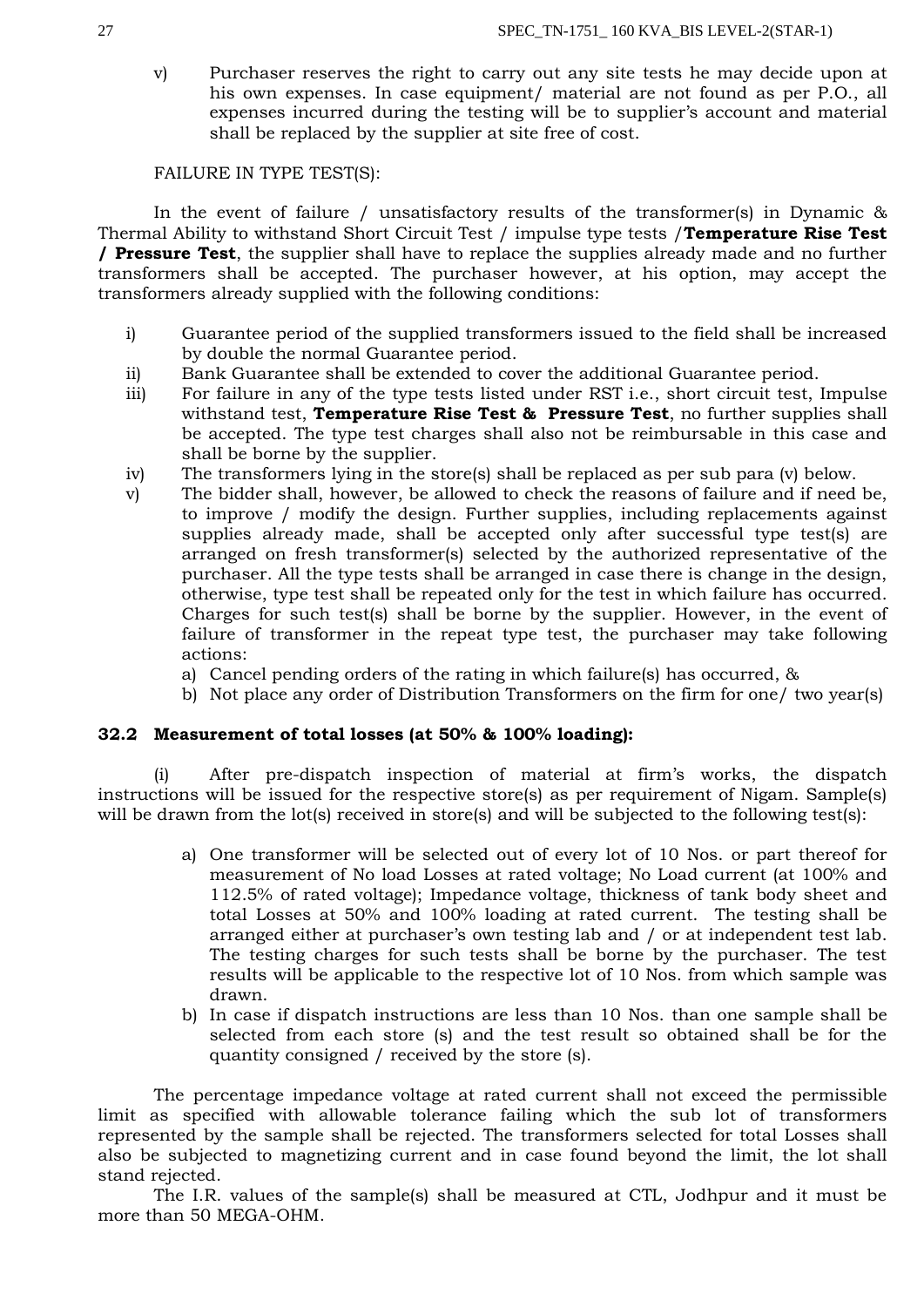One sample out of 100 Nos. transformers or part thereof (randomly selected by CTL) shall be selected for physical verification/ checking of window height, limb centre and checking of insulation of HV and LV windings at CTL.

Metal Parts of Bushing assembly shall be checked in CTL as per specification/IS on the transformer which is physically opened in CTL (from the lot of 100 Nos. or part thereof). The tolerance may be allowed in accordance with coarse class of IS 2102-1969. If sample does not confirm the requirement of specification/IS, then lot of 100 nos. or part thereof shall be rejected.

**The No Load Voltage Ratio (Transformer Turn Ratio) shall be checked in CTL with the tolerance as per specification/ IS 2026 on the transformer from the lot of 10 Nos. or part thereof and the concerned sub lot shall be rejected if not meet out the requirement of IS.** 

**Further, Internal clearances shall be checked without opening of core coil assembly in each of the transformers which have been selected for physical verification at CTL (i.e. one sample from a lot of 100 nos. or part thereof) in presence of firm's representative**. **No negative tolerance shall be admissible. If clearances are not found as per specification then the lot of 100 Nos. or part thereof shall be rejected.**

**The sample of Oil be taken at CTL from the Transformer opened for physical verification in presence of firm's representative and same shall be tested at Nigam's CTL/NABL accredited Lab.** If sample does not confirm the requirement of specification/IS, then lot of 100 nos. or part thereof shall be rejected.

**Besides above points following shall also be checked in CTL on the transformer opened for physical verification and if the sample(s) does not meet the above requirements then the entire lot shall be rejected:**

- **1.** Marking on HV terminals on transformer tank by stamping (i.e. 1u, 1v, 1w).
- **2.** Marking on LV terminals on transformer tank by stamping (i.e. 2u, 2v, 2w & 2n).
- **3.** Marking on Outgoing LV terminals of M&P Box by stamping (i.e. 2u, 2v, 2w & 2n).
- **4.** The earthing of the core through tinned copper earthing Foil of 25 mm width & 1 mm thickness bolted on core frame channels, after removing the channel paint.

**If the core is rusted or holes are found during testing at CTL, then the lot may be rejected. If the same observation is repeated, then apart from rejecting the lot, firm's balance order would be cancelled and such firms shall not be awarded any order for one year or in next tender of tendered rating to be opened/finalized whichever is later. NOTE**:

If the total losses are found more than 10% of specified losses at 100% loading then apart from rejecting the lot, firm's balance order would be cancelled and such firms shall not be awarded any order for one year or in next tender of tendered rating to be opened/finalized whichever is later.

If the window height and limb centre are found more than 7.5 mm, then apart from rejecting the lot, firm's balance order would be cancelled and such firms shall not be awarded any order for one year or in next tender of tendered rating to be opened/finalized whichever is later. However, a tolerance of  $\pm 2$ mm shall be allowed in window height.

If the contractor / supplier fails to lift the material declared rejected or any part thereof from the consignee within a period of 15 days from the date of dispatch of information from the purchaser, the purchaser shall be entitled to effect recovery along with other actions as per Clause No. 1.62 of Section-II (General Condition of Contract).

#### **32.3 CHALLENGE TESTING CLAUSE**:

**The other manufacturers who have either participated in the instant tender enquiry can request challenge testing for tests covered in this clause based on specification & losses. The challenger would request for testing with testing fee. The cost of to & fro transportations of all transformer tested under the provision of this clause along with loading & unloading and transit insurance at actual shall be borne by Challenger firm. The challenge testing fees shall be at least three times the cost of testing. The**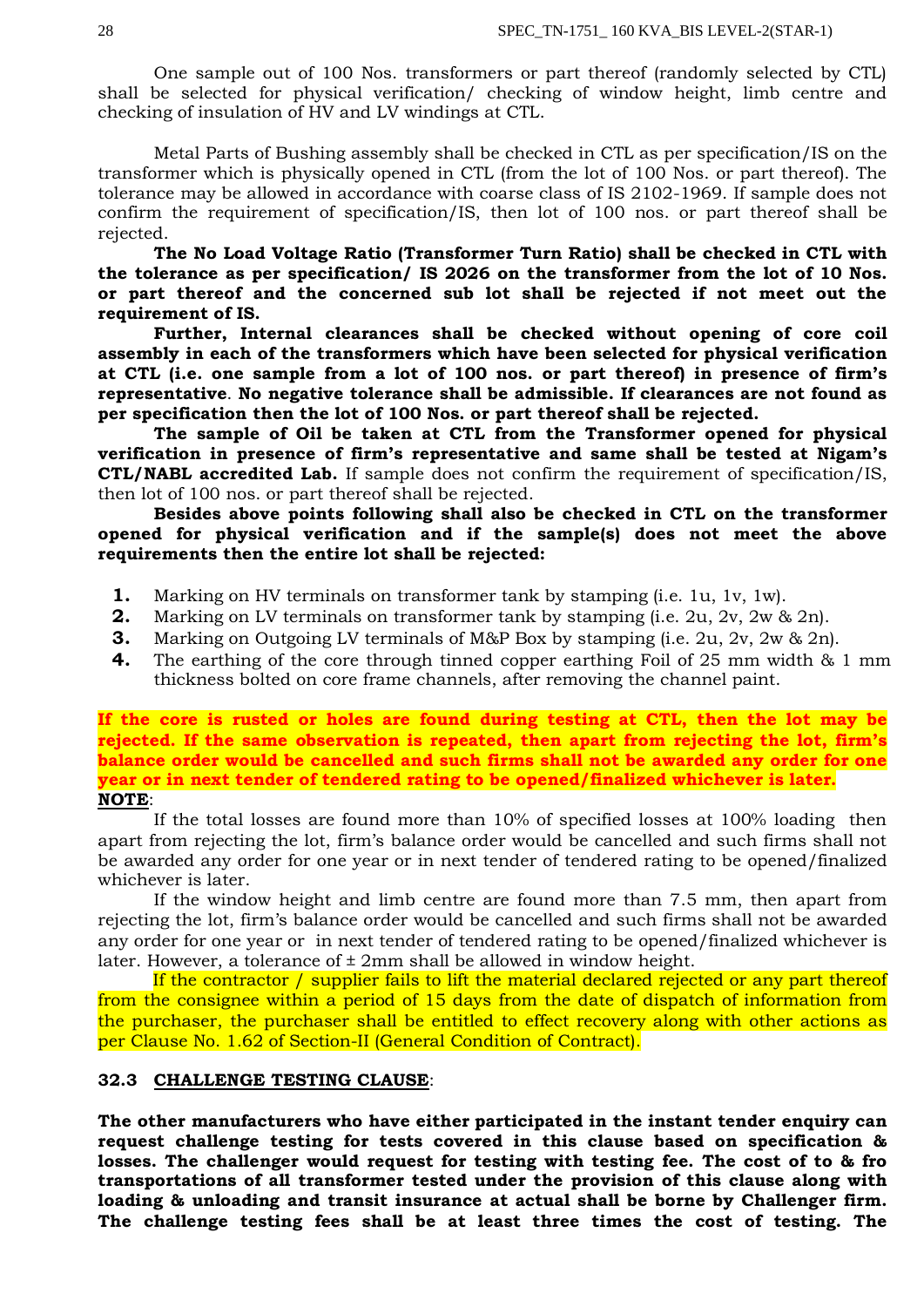**challenger would have the opportunity to select the sample from the store. The party challenged, challenger & the utility could witness the challenge testing. The challenge testing would cover the**

**i. Measurement of Magnetizing current ii. No Load Losses test iii. Load Losses test iv. Temperature Rise Test.**

**The challenge test could be conducted at any Govt. / NABL accredited Lab. like ERDA /CPRI. If the values are within limits as per specification including tolerance allowed in CTL, the products gets confirm else not confirmed. If the product is not confirmed, the manufacturer will pay the challenge fee and challenger would get the fee refunded. However, as a redressal system, the manufacturer (challenged firm) would be allowed to ask for fresh testing of two more samples from the store and the same be tested in a NABL/Govt. laboratory in presence of party challenged, challenger & the utility. If any one or both sample does not confirm the tests then the product is said to have failed the test. In such cases, the manufacturer (challenged firm) will be declared as unsuccessful manufacturer for the said product and balance supply shall not be availed and the balance order shall be cancelled with levy of maximum penalty. Firm shall also be debarred for one year or participating against next tender for that rating, whichever is later. The transformers already supplied (including tested in challenge testing) shall be accepted with the following conditions:**

**i) Guarantee period of the supplied Transformers shall be increased by double the normal guarantee period.**

**ii) Bank guarantee shall be extended to cover the additional guarantee period.**

### **33 GUARANTEE PERIOD:**

- **I.** Performance guarantee of the transformer(s) with LT protection unit shall be for the period of 36 (Thirty Six) months from the date of dispatch of material. The date of expiry of guarantee period shall be marked on the rating plate. Transformer(s) alongwith LT protection unit failed within such guarantee period shall have to be **replaced** free of cost expeditiously. **The Manufacturer may use Core and Transformer Tank of the GP failed Distribution Transformer. All other materials shall be replaced by new materials such as Transformer Oil, HV & LV Windings, Metal Parts and Fittings & Accessories, etc. The Testing Procedure of such replaced Distribution Transformer including Physical Verification shall be same as per Testing of New Distribution Transformer at Firm's Works as well as at CTL without any tolerance in the losses at 50% and 100% loading.**
	- i) The firm will **replace** all type of GP failed Distribution Transformers without asking any segregation on account of manufacturing defect.
	- ii) The guarantee period failed transformers will directly be lifted by the suppliers from the respective circle store **within a period of 60 days from the date of intimation by the respective consignee and will replace Distribution Transformers against G.P. failed within 30 days from the date of lifting** in the ACOS/**Nigam Store** /central store, if operative, along with the joint inspection sheet of missing parts issued by the respective consignee. After receiving the material at ACOS/**Nigam Store** /central store, the same shall be tested at CTL as per provisions of the relevant contracts and will be issued to the circle store as per requirement on Nigam's account. The invoices of missing parts shall be verified by the ACOS/**Nigam Store** as per the joint inspection sheet issued by the circle store as per practice in vogue and accordingly, the Sr. A.O. (Cash and CPC) will make the payment of missing parts, if any.
	- iii) The loading of G.P. failed Distribution Transformers at circle store and un-loading of **replaced Transformer** at ACOS/ Nigam store will be on suppliers' account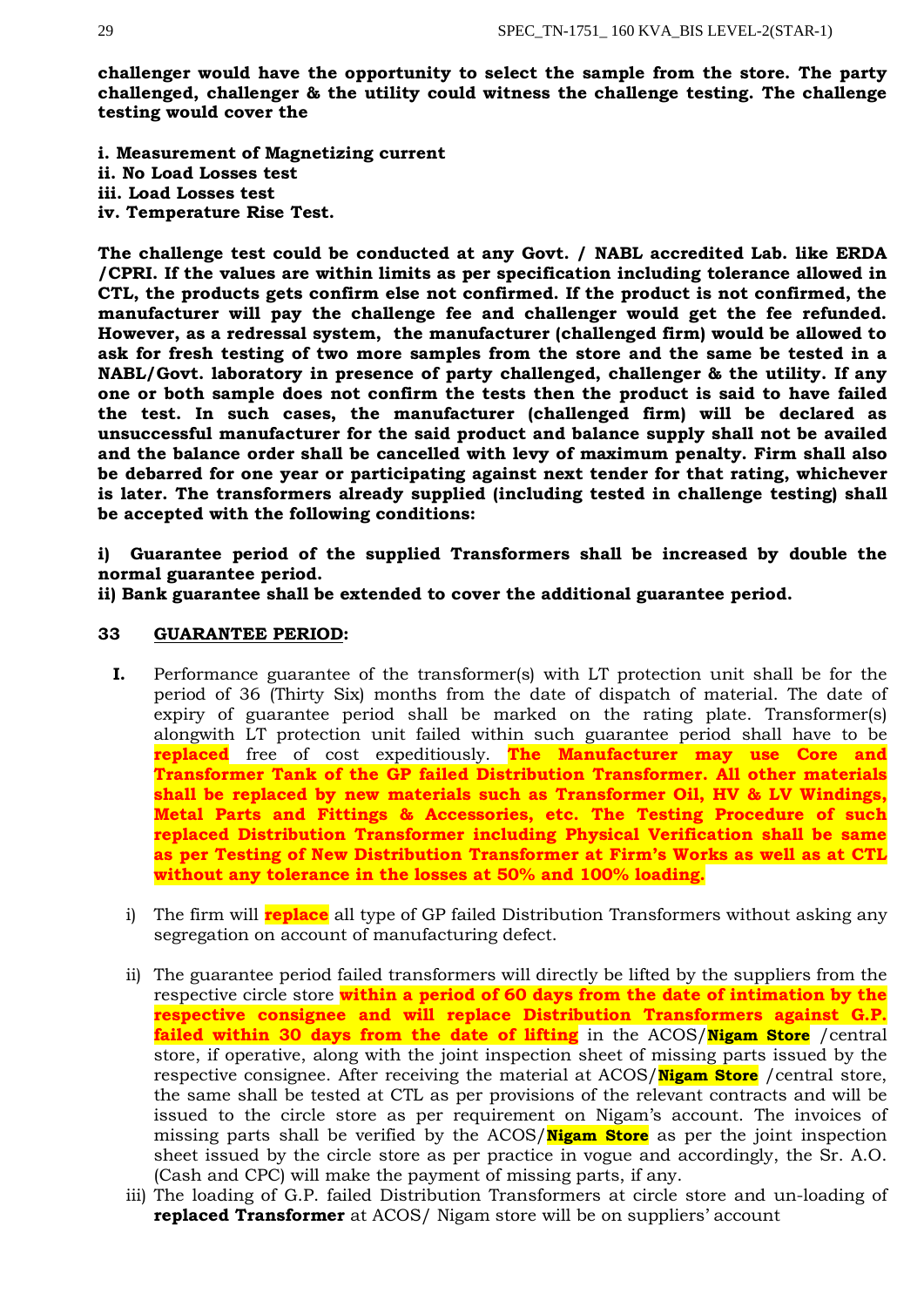- iv) The firm will **replace** G.P. failed transformers irrespective of breakage of body seals as well as physical damage of transformer tank body due to bursting. The period during which transformer remained defective/failed will not be accounted in the performance Guarantee period. The period of defective will be reckoned from the date of first intimation (i.e. field officer/consignee whichever is earlier) to date of delivery **replaced transformer.**
	- **(a) Firms shall lift the G.P. failed Transformer(s) within a period of 60 days from the date of issue of notice/email by the concerned circle ACOS/ central store from where the supplier has been authorized to lift the transformer.**
	- **(b) However, the period during which Transformer remained defective/ failed will not be accounted in the Performance Guarantee Period. The period of defective/ failed will be reckoned from the date of first intimation (i.e. field officer/ consignee, whichever is earlier) to the date of delivery after successful replaced transformer. The record of Performance Guarantee Period of Distribution Transformer will be worked out in the above manner and record of the same shall be maintained by the SE(I&S)/ central store / concerned ACOS at their level to ensure that Distribution Transformer shall work for the complete Guarantee Period.**
	- **(c) The supplier will deliver back after successful replacement of G.P. failed Distribution Transformers within 90 days from the date of issue of Notice/ email as mentioned above positively as mentioned at point No.(a).**
	- **(d) In case firm fails to deliver replaced Transformer(s) within 90 days from date as mentioned at point No.(a)above, the cost of the transformer(s) shall be withheld from firm's financial hold and a penalty at the rate similar to that of delay in delivery (as for new supplies) subject to maximum 5%, shall be levied for the late delivery of replaced Transformer(s). The delay in delivery of G.P. replaced**  Distribution Transformer shall be worked out from the date of issue of **notice/email by the concerned circle ACOS/ central store from where the supplier has been authorized to lift the transformer**.
	- **(e) In case firm fails to lift the G.P. failed Distribution Transformer(s) beyond 3 months (90 days period) as mentioned in point no. (b), Ground rent shall be recovered @1% per month or part thereof (for actual delay in lifting the material beyond 3 months (90 days) from the date as mentioned above, subject to a maximum of 5%. This amount of 5% will be in addition to recovery mentioned in point no. (d). After this clause following clause will also come into effect.**
	- **(f) In case firm fails to lift the G.P. failed Transformer(s) within 6 months from date mentioned in point no. (a), then Nigam may proceed for auction of these GP failed Distribution Transformer at the risk and cost of the supplier after giving 30 days final notice to the firm. The amount recovered through auction may be adjusted in any type of recoveries (if any). The recoveries of this point will be in addition to recoveries mentioned in point no. (d) and (e).**

#### **Safe custody Bank Guarantee:-**

**Safe custody Bank Guarantee (SCBG) not to be taken from those supplier firms whose available financial hold in the form of composite Bank Guarantee(s) is more than the amount of SCBG as per following slab:**

**In case if order is upto 1000 Nos. DT's the firm have to give safe custody Bank Guarantee for Rs.5.00 Lacs and if order is more than 1000 Nos. but upto 3000 Nos. then the safe custody BG for Rs.10.00 lacs and for orders more than 3000 Nos. DT's the value of safe custody BG shall be Rs.20.00 Lacs. The safe custody bank Guarantee (SCBG) shall be of 1% of the value of the contract or as per above mentioned slab, whichever is lower.** The safe custody BG shall be valid for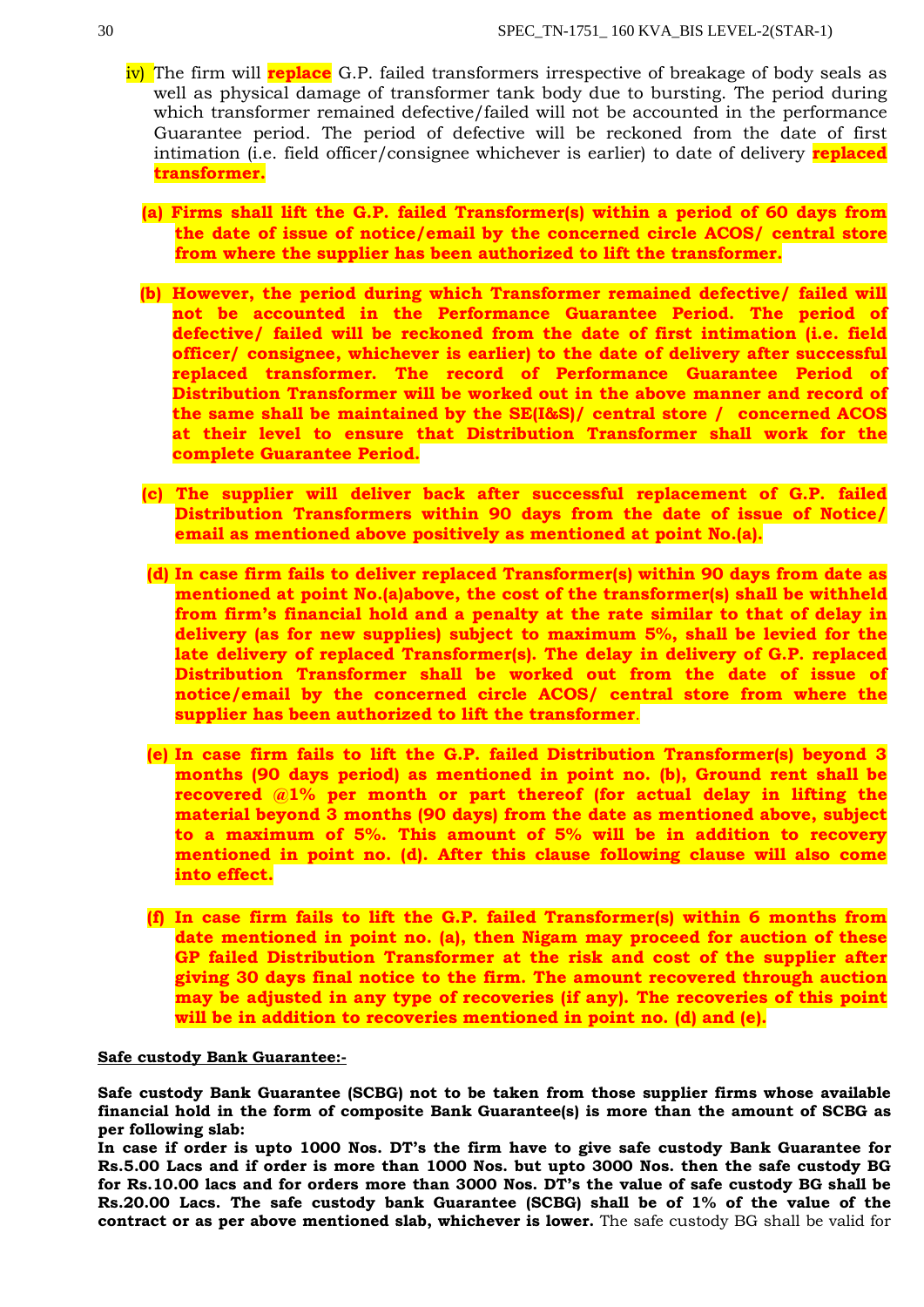a period of 12 months over and above the normal GP. After a period of 16 months from normal GP the safe custody BG shall be returned back unless there is some specific direction from the purchaser.

**The Safe custody Bank Guarantee (SCBG) be taken as per above mentioned slab from those supplier firms whose financial hold is not available in the form of Composite Bank Guarantee(CBG).If the available financial hold in the form of CBG is less than the SCBG amount as per above slab, than SCBG for the additional amount will be taken.**

**The Composite Bank Guarantee(s) equivalent to amount as per above slab shall only be released after fulfilling the contractual obligations by the firm regarding under guarantee period failed distribution transformers.**

- **II.** All the **replaced** transformers by the manufacturer under guarantee clause shall carry a further guarantee of 12 months after **replacement** or unexpired guarantee of 36 months from the date of supply, whichever is later, after **replacement.** The bank guarantee equivalent to cost of **replaced** transformers shall be furnished after expiry of performance guarantee period to cover **such guarantee.** The purchaser also reserves the right to withhold the payment of supplier firm, under any other contract, if the performance of the supplier in **replaced** transformers is not satisfactory. Each supplier shall invariably furnish the detailed information about the total number of transformers failed and **replaced** by them, every month after commencement of supplies.
- **III.** In order to ascertain that transformers have successfully completed guarantee period the following details shall be provided on the transformer body:
- **A. A replacement identification steel plate on replaced transformer against G.P. failed transformer of size 75 x 75 x 2.5 mm duly engraved with following details shall be welded on the transformer body**.

| Particulars      | Original Supply | 1 <sup>st</sup> Replacement | $2nd$ Replacement | <sup>3nd</sup> Replacement |
|------------------|-----------------|-----------------------------|-------------------|----------------------------|
| Firm's Name/Logo |                 |                             |                   |                            |
| TN               |                 |                             |                   |                            |
| Rating (KVA)     |                 |                             |                   |                            |
| Sr. No.          |                 |                             |                   |                            |
| Date of Dispatch |                 |                             |                   |                            |
| Date of failure  |                 |                             |                   |                            |
| Guarantee period |                 |                             |                   |                            |
| Upto             |                 |                             |                   |                            |

- **B.** Such metallic plate fixed on first **replacement** should not be removed at the time of second **replacement** or any subsequent **replacement**. However, necessary details of failure and **replacement** shall be graved on **the identification plate**, each time it is **replaced** in guarantee.
- **Note:- All other plates such as rating and terminal marking plate and Technical cum Identification Plate have to be affixed on the replaced transformers. In case it is felt that these are loose, then it should be repaired suitably by welding or riveting.**
- **C.** The **replaced** transformer shall be provided with 40 mm wide red color band all around transformers including radiator each time it is **replaced** in G.P. Thus if a transformer is **replaced**  three time in G.P. then there should be three colored bands each of size 40 mm.
- **IV.** Test checking of G.P. failed transformers will be allowed to the supplier at Nigam's store before lifting of G.P. failed distribution transformers to repair at supplier's works so that minor mistakes like loosing of connections/replacement of fuse wire/replacement of MCCB be carried out at Nigam's stores. The defects of M&P Box may be removed in Nigam's Store by the Supplier, if the Distribution Transformer is not failed. The Consignee will accordingly intimate to the Supplier to lift the GP failed Distribution Transformer. Damage of only M&P Box shall not be considered as Transformer failure.
- **V.** The Testing Procedure of such replaced Distribution Transformer including Physical Verification shall be same as per Testing of New Distribution Transformer at Firm's Works as well as at CTL without any tolerance in the losses at 50% and 100% loading.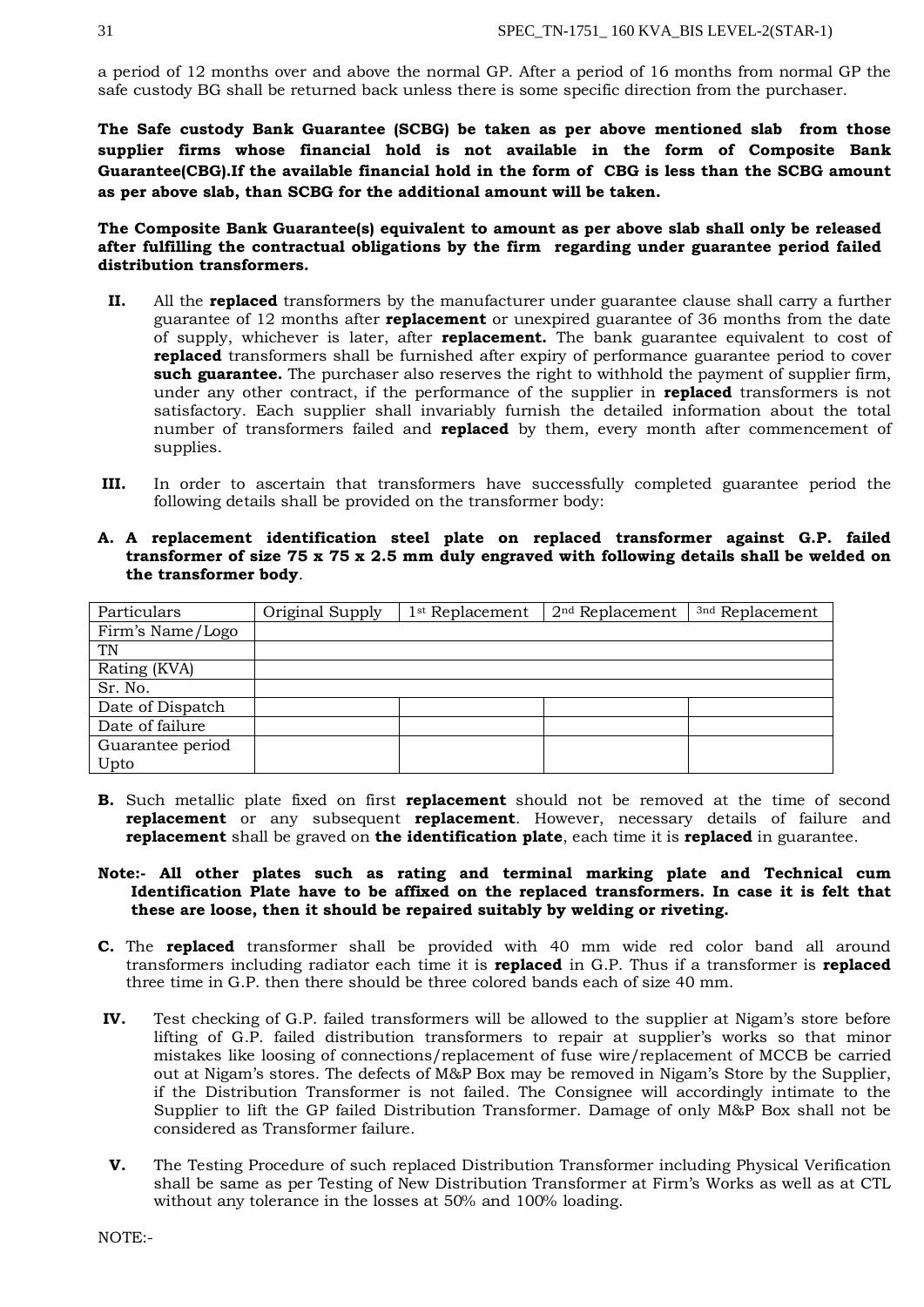1. Firm shall keep the records for at least 8 years of transformers supplied by them.

**34. TRANSFORMER LIFE:-Transformer shall be designed/ manufactured with expected service life of 10 years, because as per Distribution code of JDVVNL, the Distribution transformers should be dismantled and sent to testing and repair shop for overall inspection of the transformers with frequency of overhauls as 10 yearly**.

### **35. PRICE:**

 The prices shall be quoted on F.O.R. destination basis in the manner detailed in **BOQ** indicating details of Ex-works price, Freight & Insurance charges, CGST and SGST or IGST for delivery at our stores. The quoted prices shall be variable as per IEEMA price variation formula attached herewith at **Schedule-II,** without any ceiling for distribution transformers. **The Base date for transformer will be**  $01.12.2021$  irrespective of date of tender opening. The offers where the prices have not been quoted in prescribed manner are liable for rejection.

**The bidder shall submit transformer cost analysis sheet along-with the tender– including the cost of raw materials, overhead expenses, estimated profit, etc., for each rating separately, as per the annexure attached with the specification. In case the cost analysis sheet is not enclosed Nigam may consider to ignore such offers.**

#### **NOTE**:

Payments shall be made only after receipt of successful test report from our Central Testing Laboratory (CTL) on the samples selected from the material received at the stores, however, the payment priority shall be maintained from the date of submission of bills along with receipted challans to the Sr. Accounts Officer (CPC), JdVVNL, Jodhpur.

### **36. DELIVERY SCHEDULE:**

The bidders are required to indicate the delivery period in the schedule attached herewith. The commencement period shall include the time taken for conducting the type test and approval of drawings etc. The maximum commencement period should not be more than 45 days from the date of receipt of P.O. Further the monthly delivery quoted shall be such that the entire offered quantity shall be completed within a period of 10 months from date of receipt of P.O. including commencement period. The offers deviating in deliveries as per above schedule given, shall be considered as non-responsive. The monthly delivery shall be quoted irrespective of the offered / ordered quantity and offers with any conditional deliveries shall be considered as non-responsive**.** 

### **37. PERFORMANCE SECURITY:**

Performance security shall be solicited from all successful bidders except the departments of the State Government and undertakings, corporations, autonomous bodies, registered societies, co-operative societies which are owned or controlled or managed by the State Government and undertakings of the Central Government. However, a performance security declaration shall be taken from them. The State Government may relax the provision of performance security in particular procurement or any class of procurement.

The amount of performance security shall be as under:-

- a) 5%, or as may be specified in the bidding documents, of the amount of supply order in case of procurement of goods and service and 10% of the amount of work order, in case of procurement of works.
- b) 1% of amount of quantity ordered for supply of goods, in case of Small Scale Industries or MSME unit of Rajasthan; and
- c) 2% of the amount of supply order, in case of sick industries other than Small Scale Industries, whose cases are pending before the Board of Industrial and Financial Reconstruction (BIFR).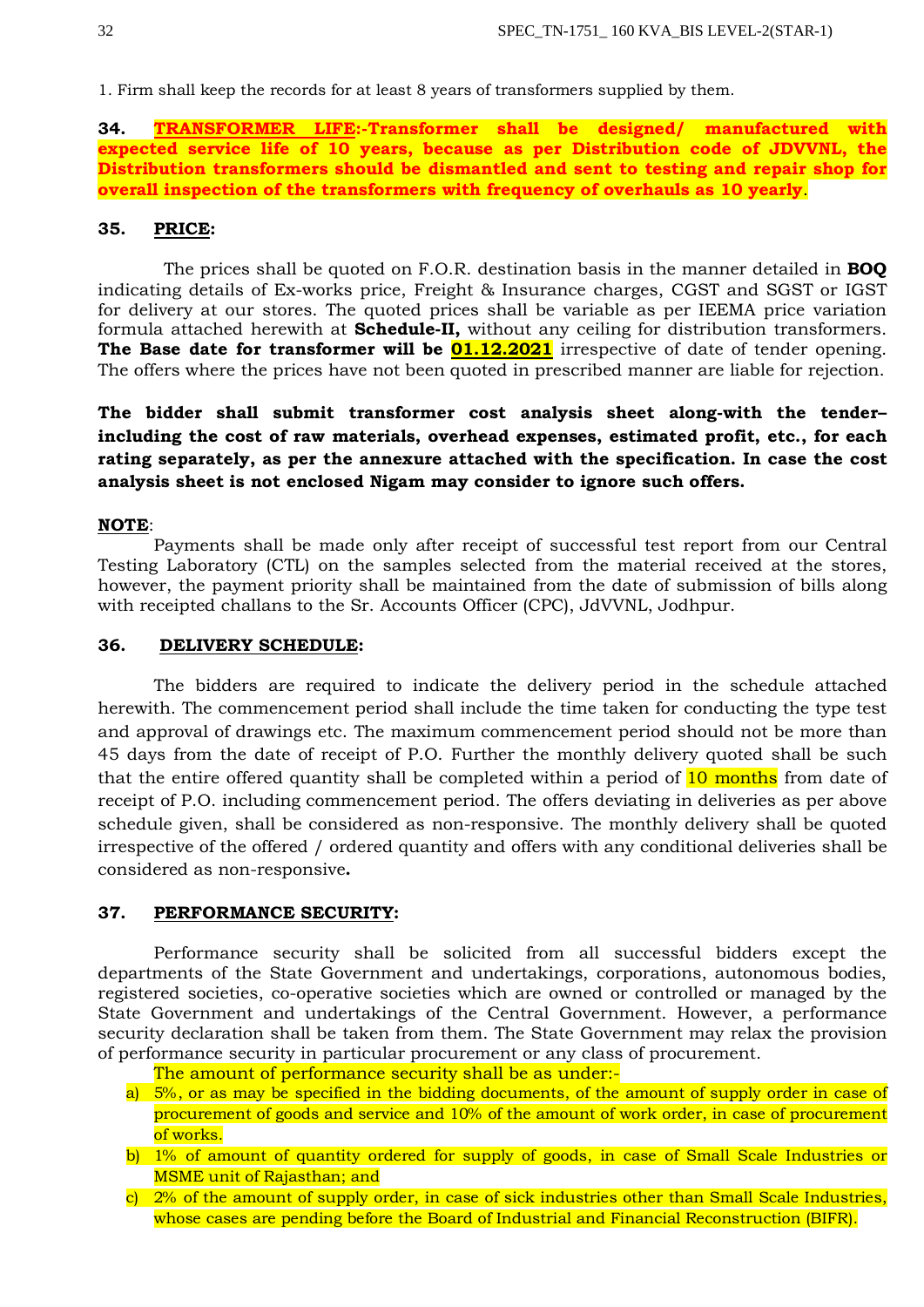The bank guarantee shall be initially valid for 36 months and shall be further extended to cover the balance guarantee period whenever required by the purchaser. The performance bank guarantee shall be furnished in the prescribed proforma on a Rajasthan Govt. Non-Judicial stamp paper (where-ever applicable) amounting to 0.25% of the B.G value or Rs. 25,000/-, whichever is less. (It will also applicable on other type of Bank guarantee(s)). Outside the state of Rajasthan firms not furnishing the bank guarantee on non-judicial stamp paper of Rajasthan Govt. then they shall have to furnish difference amount of stamp duty on Non-Judicial stamp paper of Rajasthan Govt. You shall also furnish manufacturer's warranty on Rajasthan Govt. Non-Judicial stamp paper amounting Rs.500/- as per clause No.1.41.2(a) of GCC in the prescribed proforma.

### **38. QUANTITY:**

| S.                      | <b>ITEM</b>                                                                                    |  |  |  |                                           | <b>QUANTITY</b> |  |          |
|-------------------------|------------------------------------------------------------------------------------------------|--|--|--|-------------------------------------------|-----------------|--|----------|
| $\overline{\mathbf{N}}$ |                                                                                                |  |  |  |                                           |                 |  |          |
|                         |                                                                                                |  |  |  | 11/0.440 KV, 160 KVA, 11/0.433 KV 3 PHASE |                 |  | 192 Nos. |
|                         | ALUMINIUM WOUND ENERGY EFFICIENT LEVEL-2 (STAR-<br>1) DISTRIBUTION TRANSFORMERS UNDER TN-1751. |  |  |  |                                           |                 |  |          |
|                         |                                                                                                |  |  |  |                                           |                 |  |          |

#### **Note:**

- **1) Price bids shall be opened only of the firms who are having "BIS Certificate" as on opening of technical bid.**
- **2) Besides above changes, the technical parameters of the specifications wherever are deviating from the IS: 1180 (Part-I/2014), the same shall be in accordance with IS: 1180 (Part-I/2014) and its latest amendments, if any and the changes where the IS: 1180 (Part-I/2014) is silent for technical parameters, same shall be applicable as per DISCOM specification.**
- **3) The Star Rated will be as per notification letter dated 16.12.2016, Ministry of Power, Govt. Of India, New Delhi.**

### **38. ADDITIONAL ORDER**

Repeat orders for additional quantities, up to 50% of original ordered quantities, may be placed by the Nigam, on the same rates, terms and conditions given in the contract.

### **39. MAKE OF BROUGHT OUT ITEMS:**

The Make of brought out items like Bushings, Transformer Oil, MCCB etc. other than Make specified in the specification/work order may be accepted if confirms to relevant IS with due approval of JdVVNL.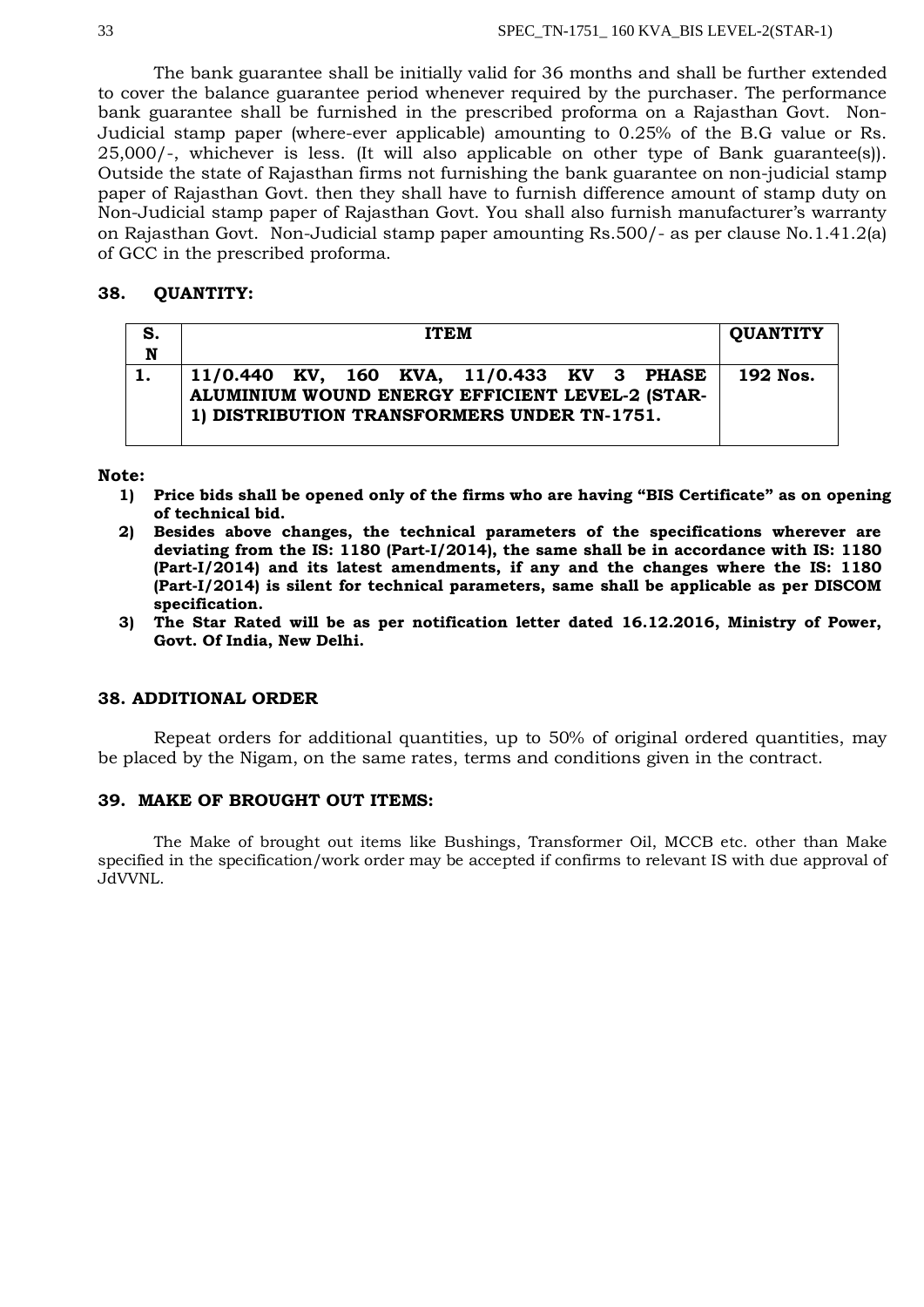## **Schedule – I**

## **SCHEDULE OF REQUIREMENT**

## **160 KVA, 11/0.433 KV 3 PHASE ALUMINIUM WOUND DISTRIBUTION TRANSFORMAR UNDER SPECIFICATION NO. JdVVNL/SE (MM&C)/EIAI/TN-1751.**

| Sr.<br>No. | <b>Item/Rating</b>                                                                                                                                                                                                                              | Quantity<br>(in Nos.) |
|------------|-------------------------------------------------------------------------------------------------------------------------------------------------------------------------------------------------------------------------------------------------|-----------------------|
|            | 160 KVA, 11/0.433 KV Aluminium Wound BIS   192 Nos.<br>LEVEL-2 (STAR-1) Distribution Transformers. The<br>prices of transformer shall be variable as per<br>IEEMA Price Variation Formula without any ceiling<br>(with base date $01.12.2021$ ) |                       |

**NOTE: The purchaser reserves the right for reducing the quantity indicated in the Bid Document at the time of placing the order, looking to the existing requirement & availability at that time.**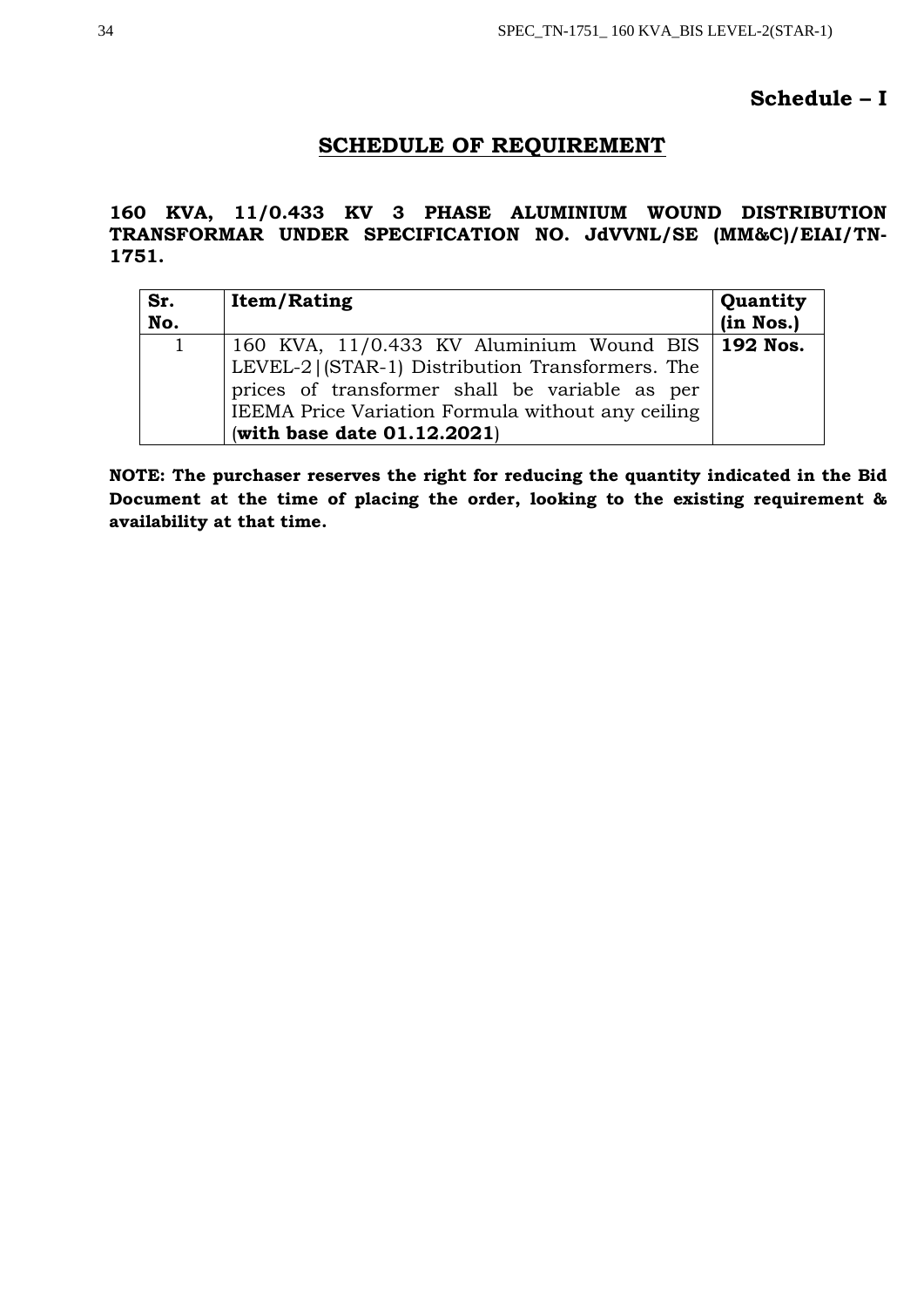## **SCHEDULE- II**

PRICE VARIATION CLAUSE FOR ALUMINIM WOUND DISTRIBUTION TRANSORMERS COMPLETE WITH ALL ACCESSORIES AND COMPONENTS (FOR SINGLE AND THREE PHASE OF RATINGS UPTO 2500 KVA AND VOLTAGE UPTO 33 KV)(BEE / ENERGY EFFICIENCY LEVEL AS PER IS:1180(PART-I): 2014) Supplied against domestic contracts UNDER **TN-1751**

This price variation clause is applicable for 'Single Phase & Three Phase Aluminum Wound Distribution Transformers' for BEE / Energy Efficiency Level as per IS:1180 (Part-I):2014 of rating upto 2500 KVA and voltages upto 33 KV. The clause is to be used for domestic contracts.

The price quoted/ confirmed is based on the input cost of raw material / components and labour cost as on the date of quotation and the same is deemed to be related to prices of raw materials and all India average consumer price Index number for industrial workers as specified in the price variation clause given below. In case of any variation in these prices and index numbers, the price payable shall be subject to adjustment, up or down in accordance with following formula.

|  |  |  | $P_0$ { AL ES IS IM TO W }                                        |  |
|--|--|--|-------------------------------------------------------------------|--|
|  |  |  | $P =$ ----- { $10+19$ $+30$ $-$ + 13 $+4$ $-$ + 11 $-$ + 13 $-$ } |  |
|  |  |  | 100 { ALO ESo ISo IMo TOo Wo }                                    |  |

Wherein

| ${\bf P}$       | $=$ | Price payable as adjusted in accordance with the above formula.                                                                  |
|-----------------|-----|----------------------------------------------------------------------------------------------------------------------------------|
| Po              | $=$ | Price quoted/confirmed.                                                                                                          |
| <b>A10</b>      | $=$ | Price of LME CSP Average of Aluminium (refer notes)                                                                              |
|                 |     | This price is as applicable on the 1 <sup>st</sup> working day of the month, <u>one</u> month<br>prior to the date of tendering. |
| <b>ESO</b>      |     | = Price of CRGO Electrical Steel Lamination (refer notes)                                                                        |
|                 |     | This price is as applicable on the 1 <sup>st</sup> working day of the month, one month<br>prior to the date of tendering.        |
| <b>ISO</b>      |     | $=$ Price of HR coil of 3.15 mm thickness (refer notes).                                                                         |
|                 |     | This price is as applicable on the 1 <sup>st</sup> working day of the month, one month                                           |
|                 |     | prior to the date of tendering.                                                                                                  |
| <b>IMO</b>      |     | = Price of insulating Materials (refer notes)                                                                                    |
|                 |     | This price is as applicable on the 1 <sup>st</sup> working day of the month, <u>one</u> month                                    |
|                 |     | prior to the date of tendering.                                                                                                  |
| TO <sub>0</sub> |     | = Price of Transformer Oil (Refer notes).                                                                                        |
|                 |     | This price is as applicable on the 1 <sup>st</sup> working day of the month, one month                                           |
|                 |     | prior to the date of tendering.                                                                                                  |
| <b>WO</b>       | $=$ | All India average consumer price index number for industrial workers as                                                          |
|                 |     | published by the Labour Bureau, Ministry of Labour, Govt. of India (Base                                                         |

2001=100)This index number is as applicable on the first working day of the month, three months prior to the date of tendering. For example, if date of tendering falls in December, 2015, applicable price of Aluminium (ALo) and Transformer Oil (TO0) CRGO Steel Sheets (ES0), HR Coil (IS0) and

insulating material (IM0) should be as on  $1$ <sup>st</sup> November, 2015 and all India average consumer

The above prices and indices are as published by IEEMA vide circular reference number IEEMA (PVC) / DIST\_PWR\_TRF/-/- one month prior to the date of tendering.

| AL | Price of LME CSP Average of Aluminium (refer notes)                                    |
|----|----------------------------------------------------------------------------------------|
|    | This price is as applicable on the 1 <sup>st</sup> working day of the month, one month |
|    | prior to the date of delivery.                                                         |

price Index number (W0) should be for the month of September, 2015.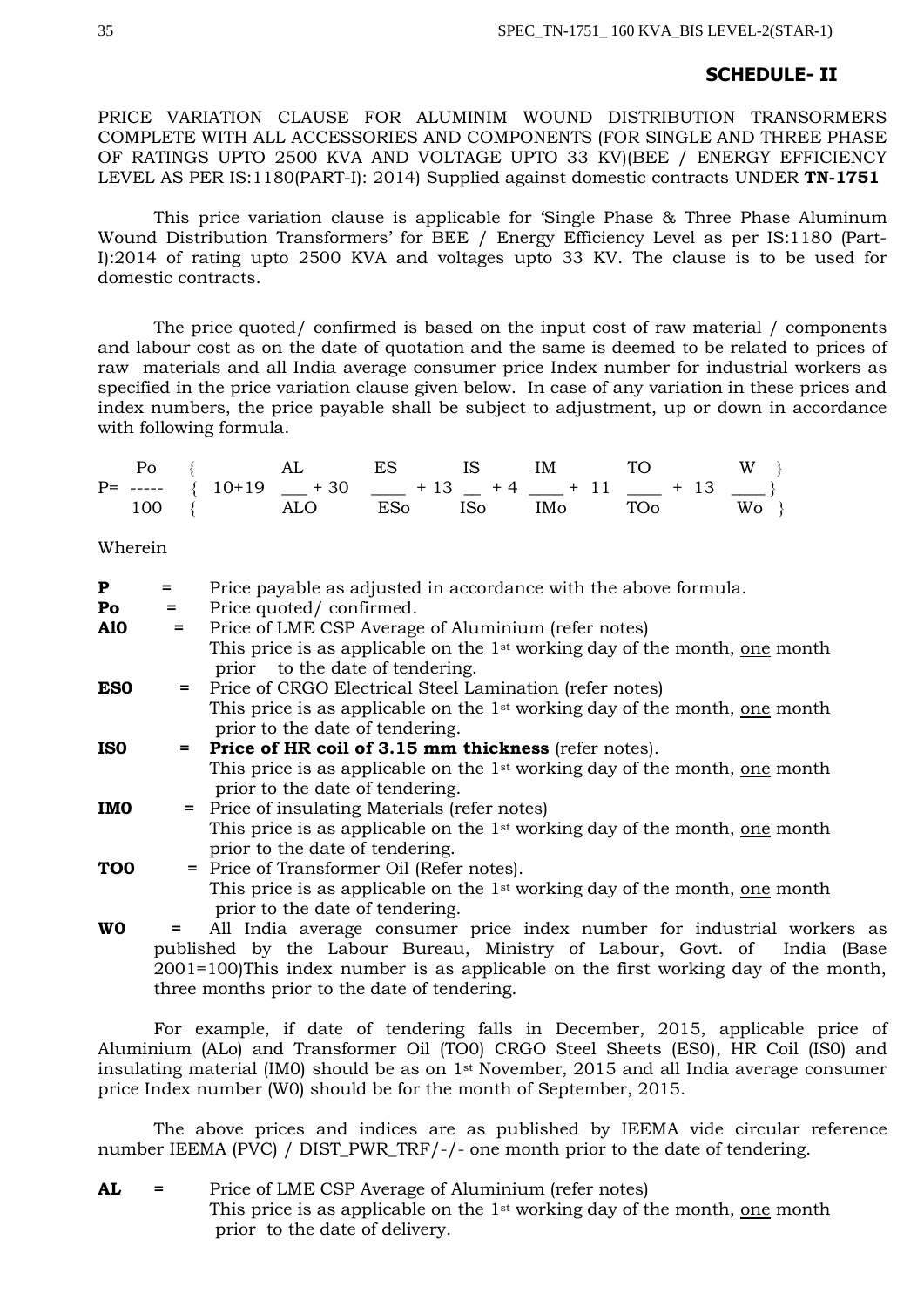| 30.       |   | SPEC $IN-1/51$ 100 KVA BIS LEVEL- $2(SIAK-1)$                                                                   |
|-----------|---|-----------------------------------------------------------------------------------------------------------------|
| ES        |   | Price of CRGO Electrical Steel Lamination (refer note)                                                          |
|           |   | This price is as applicable on the $1st$ working day for the month, one month<br>prior to the date of delivery. |
| <b>IS</b> |   | Price of HR coil of 3.15 mm thickness (refer notes)                                                             |
|           |   | This price is as applicable on the 1 <sup>st</sup> working day of the month, one month                          |
|           |   | prior to the date of tendering.                                                                                 |
| IM        |   | Price of insulating Materials (refer notes)                                                                     |
|           |   | This price is as applicable on the 1 <sup>st</sup> working day of the month, one month                          |
|           |   | prior to the date of delivery.                                                                                  |
| <b>TO</b> |   | Price of Transformer Oil (refer notes)                                                                          |
|           |   | This price is as applicable on the 1 <sup>st</sup> working day of the month, one month                          |
|           |   | prior to the date of delivery.                                                                                  |
| W         | = | All India average consumer price index number for Industrial workers,                                           |
|           |   | as published by the Labour Bureau, Ministry of Labour, Govt. of India (Base                                     |

2001=100)This index number is as applicable on the first working day of the month, three months prior to the date of delivery.

For example, if date of delivery in terms of clause given below falls in Dec. 2015, the applicable price of aluminium (AL) and Transformer Oil (TO), CRGO steel sheets (ES), HR coil (IS) and insulating material (IMo) should be as on 1st Nov. 2015 and all India average consumer price index number (W) should be for the month of Sept. 2015.

The above prices and indices are as published by IEEMA vide circular reference number IEEMA (PVC) / DIST\_PWR\_TRF/-/- one month prior to the date of delivery.

 The date of delivery is the date on which transformer is notified as being ready for inspection / despatch (in the absence of such notification , the date of manufacturer's despatch note is to be considered as the date of delivery) or the contracted delivery date (including any agreed extension thereto ) , whichever is earlier.

The claim of price variation shall be governed as per the Clause No. 1.10.2 of Instructions to Bidders.

## **NOTE- The Base date will be 01.12.2021 irrespective of date of tender opening.**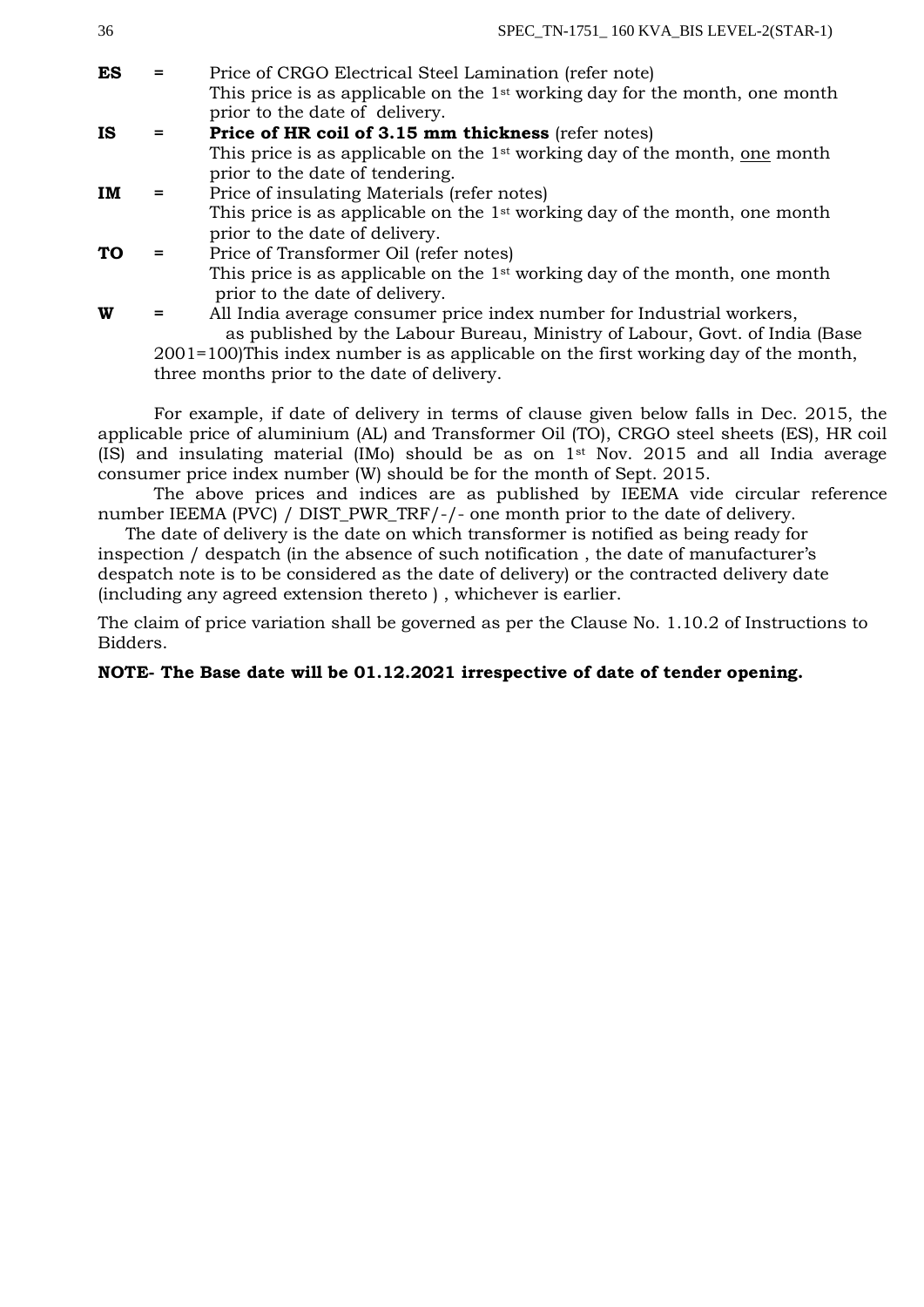### **SCHEDULE II A**

### **PRICES & PRICE VARIATION**

- a) The prices quoted shall be variable as per Price Variation Formula given in the Specification (Schedule-II) without any ceiling.
- b) If the price variation formula/**Indices** is changed, the same shall be applicable for the price variation. During the transit period when both old and new indices are being circulated, then the admissible Price Variation shall be applicable, which is advantageous to Nigam, and the period from which the old indices are discontinued then the P.V. shall be admissible with the new indices.
- c) The date of delivery applicable for claiming price variation shall be the date prevailing on the first day of Calendar month which shall be determined in the manner prescribed hereunder:-
- (i) When the material is offered within stipulated delivery schedule : For allowing P.V. the date of delivery shall be considered the date on which material is notified as being ready for inspection or date of receipt of inspection call in the office.
- (ii) When the material is offered after expiry of stipulated delivery schedule : For allowing P.V. in the cases supplies are made after the expiry of scheduled delivery, the price prevailing in the last month of the stipulated scheduled delivery or the date on which material is notified as being ready for inspection or date of receipt of inspection call in the office, whichever is beneficial to Nigam shall be allowed.
- (iii) When the material if offered ahead of delivery schedule on the request of Jodhpur Vidyut Vitran Nigam Limited : Normally supplies ahead of delivery schedule shall not be accepted. However in case of urgency of material, if supplies are accepted ahead of delivery schedule, PV shall be allowed on the basis of the material is notified as being ready for inspection or date of receipt of inspection call in the office.
- (iv) When the material is offered ahead of delivery schedule by firm at their own and accepted by Nigam on the request of firm: Normally the request of the firm to accept the material ahead of delivery schedule will not be accepted. In case firm offers supplies ahead of delivery schedule at their own and such request is accepted by Nigam, the price prevailing in the last month of stipulated delivery schedule or the date on which material is notified as being ready for inspection or date of receipt of inspection call in the office, whichever is beneficial to Nigam shall be allowed.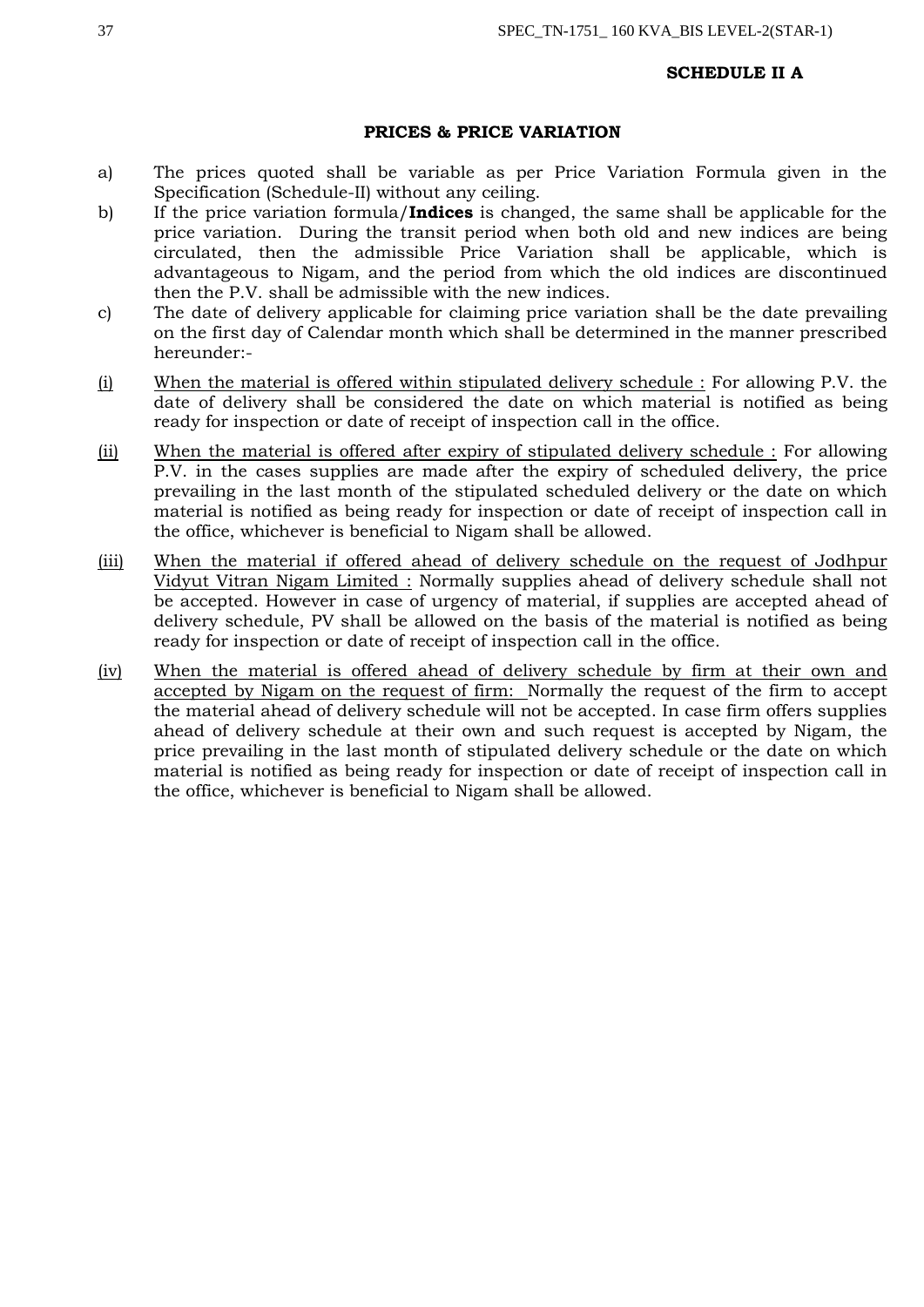## **Schedule – III**

## **JODHPUR VIDYUT VITRAN NIGAM LIMITED**

**A Govt. of Rajasthan Undertaking Prescribed technical specification for supply of** 

(Name of Material/Equipment/Machinery/T&P etc.)

| S.No. | <b>Technical specification</b>                       | Name of IS/other               | Other particulars |
|-------|------------------------------------------------------|--------------------------------|-------------------|
|       | to which material/equipment/                         | standard specification if any. |                   |
|       | Machinery/T&P shall confirm to which material should |                                |                   |
|       | confirm                                              |                                |                   |

Certified that we agree to all the aforesaid technical specification except at S.Noí í. for which our technical specification shall be as under:-

| S.No. | Technical specification      | Name of IS/other                                             | Other particulars |
|-------|------------------------------|--------------------------------------------------------------|-------------------|
|       | to which material/equipment/ | standard specification                                       | if any.           |
|       |                              | Machinery/T&P shall confirm to which material should confirm |                   |

**(Signature)** Name & Designation with seal of the bidder.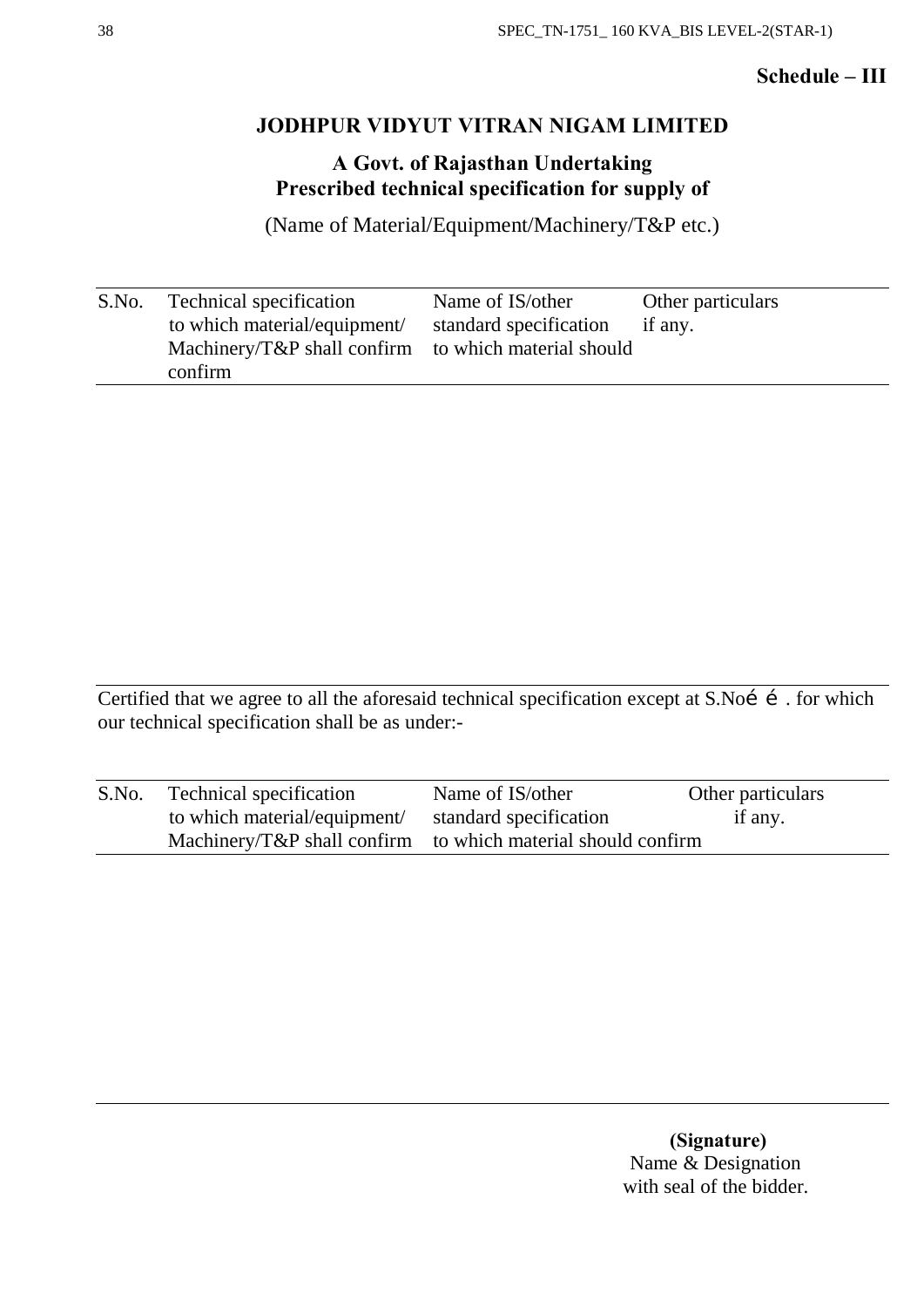## **SCHEDULE-III-A**

## **QUALIFICATION REQUIRMENT FOR PURCHASE OF 160 KVA, 11/0.433 KV 3 PHASE ALUMINIUM WOUND ENERGY EFFICIENT LEVEL-2 (STAR-1) DISTRIBUTION TRANSFORMERS UNDER SPECIFICATION NO. JdVVNL/SE (MM&C)/EIAI/TN-1751.**

The bidder should fulfill following qualifying requirements for successful participation in the tender along with relevant documentary evidence supporting each qualifying requirement without which the offer shall be considered non-responsive & rejected.

I) The bidder should be a manufacturer of offered items. The offers from sole selling agent/ authorized dealers shall not be entertained.

II) The bidder is required to quote for **minimum 10% of tendered quantity**, failing which the offer may be considered Non-Responsive.

IIA) **The bidders should be qualified, not be insolvent, not be in receivership, not be bankrupt or being wound up, should not have affairs administered by a court or a judicial officers, should not have business activities suspended, should not be blacklisted or debarred by any utility/ government agency, should not have a conflict of interest. For this bidder is required to furnish a Declaration as per Appendix-F, on Rajasthan Non-judicial Stamp Paper of Rs. 100/ (excluding surcharge on Stamp Paper, as per rules)**

III)The bidder should have designed, manufactured/fabricated, tested and supplied to **Licensed Power Utility/Discoms/Govt. Departments** Distribution Transformers at least 2XQQ (QQ being the quoted quantity) **of similar or higher rating** in last three financial years from the date of opening of techno commercial bid (For quantity verification C.A. Certificate should be furnished in prescribed proforma as per schedule-VII(A) only). However, this will not be applicable for transformers having different number of phases *i.e.* quantity supplied in three phase transformers will not be considered for single phase and vice-versa.

**Note:**1. The material supplied and accepted for same/ higher rating for Turnkey projects to a licensed power utility/Govt. shall be considered for the purpose of evaluating criteria. The certificate given by C.A. shall indicate above quantity separately.

2.The CA Certificate should be furnished on the letter head of CA and must be signed by the bidder and C.A. firm. **The details i.e. address of C.A., UDI No.& membership No. shall clearly be mentioned on C.A. certificate.** In case C.A. certificate is not signed by the bidder/furnished without membership No., UDI No.& address of C.A. then same may not be considered for which responsibility rests with the bidder.

In support of fulfillment of the past supply criteria, the bidder shall furnish documentary evidence in the form of certificate from Chartered Accountant in the enclosed prescribed proforma only. This prescribed proforma should be furnished either in original or copy duly attested by Notary. The bidder shall also sign and affix seal on the C.A. Certificate. The certificate should have membership number with the name & address of the chartered accountant. Certificate should clearly indicate the quantity supplied, period of supply, voltage Class, Rating of the Transformer etc. in the format prescribed, any deviation to format or information diverted format, will not be considered and rejected.

## **The bidder is also advised to furnish an undertaking regarding correctness of CA certificate in enclosed ANNEXURE-I.**

IV) The BIS is must for participation in the bid along with the type test reports of offered type and design which should not be older than five years as on date of opening of technical bid. The type test should be conducted on one unit i.e. Short Circuit Withstand Test, Lightening Impulse Voltage Withstand Test, Temperature Rise Test and Pressure Test as per IS:1180 (Part-I)/2014 .The firm will furnish Type Test BG of Rs.5.0 lac in lieu of non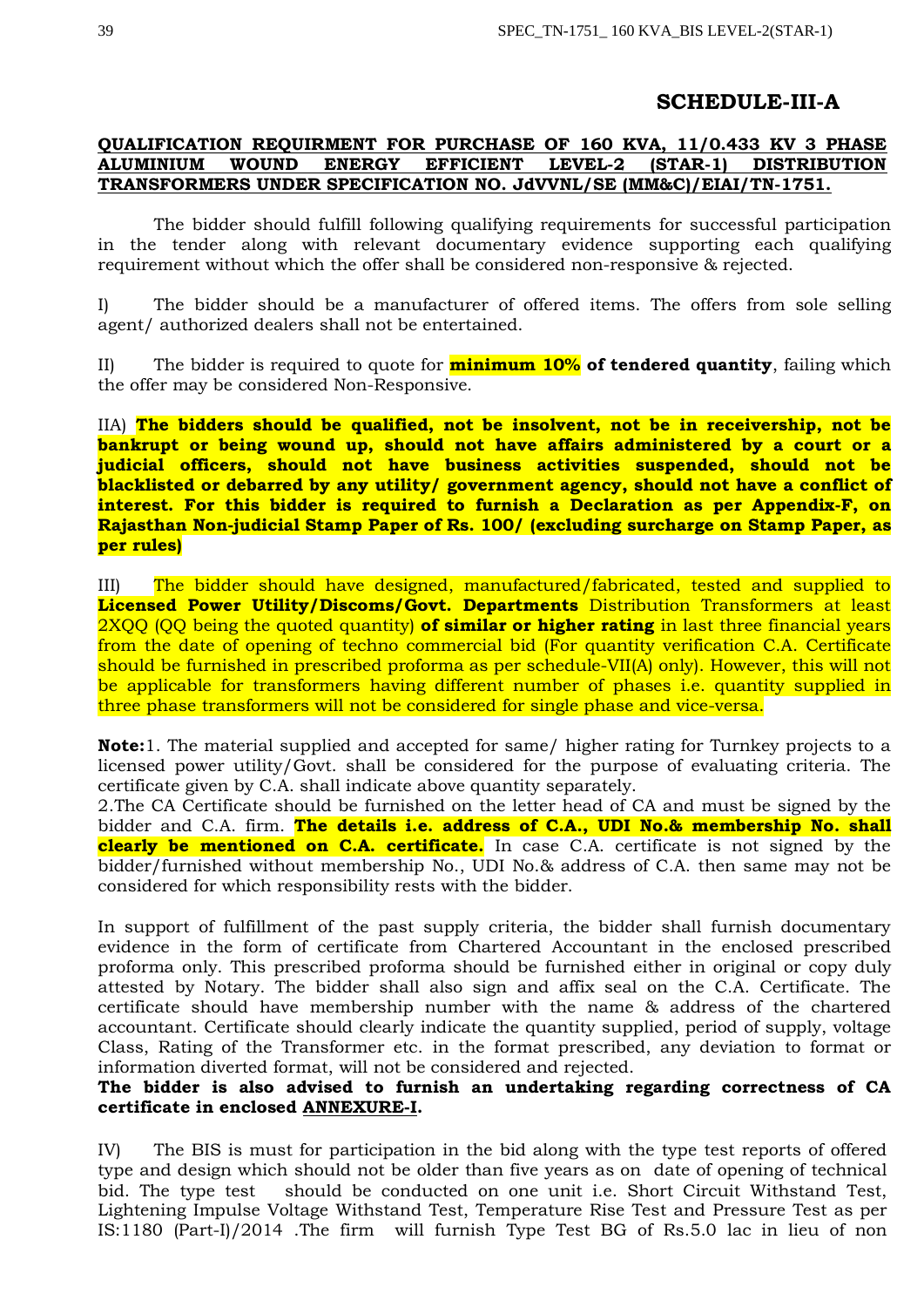furnishing of Type Tests Reports of offered type & design . The firm will also furnish the valid BEE Certificate (160KVA 3-Phase DT) and inclusion of offered rating in the BIS Certificate before commencement of supply.

**Note: The price bid of only those bidders shall be opened whose BIS Certificate is valid as on the date of opening of Technical Bid. However, if the BIS License validity is expired as on date of opening of technical bid then the bid may be considered if BIS License is operative as on date of opening of technical bid and firm furnish the proof of deposition of renewal fee to BIS on or before expiry date of validity of BIS license.** 

V) The bidder shall furnish valid type test certificates of same rating of offered item from a Govt. approved/Govt. recognized/NABL Accredited laboratory/ILAC i.e. International Laboratory Accredited Laboratory (in case of foreign laboratory). Such type test certificates should not be older than 5 years as on the date of opening of tender. For this purpose date of conducting type test will be considered. The date of conducting type test shall be before the date of opening of technical bid. Type test conducted at supplier's own NABL accredited lab shall not be considered. The following Type Test shall be conducted on one unit at NABL/Govt. Approved Lab as per IS:1180 part-1/2014 (Details of Test given in the specification)

a) Lightening Imp. Voltage Test at Min 75 KV

b) Short Circuit Test

c) Temperature Rise Test

d) Pressure Test.

**NOTE: As per CEA letter no. CEA-PS-14-80/1/2019-PSETD Division Part (2) / 517-96 dated 17.09.2021, the Type Test Reports, which could not be revalidated due to COVID Pandemic since 23rd March 2020, shall be treated as valid upto 30th September 2022.**

**VI) In case the bidder is not in a position to furnish type test certificate of same rating of offered item and furnish type test certificate of higher rating from CPRI/independent NABL Accredited laboratory/Govt. approved lab (which does not belong to tenderer) at the time of submission of bid, the bid of the bidders may be considered as responsive, if bidder furnish undertaking alongwith type test security BG/DD/Pay Order for type test of rating offered shall be arranged from first lot (without asking for any delivery extension) or shall furnish the valid Type Test reports before commencement of supply, from ERDA/CPRI/independent NABL accredited lab.**

**The bank guarantee from a Scheduled Bank/DD/Pay Order should be for an amount of Rs. 5.0 Lacs towards furnishing of satisfactory type test reports from first lot (without asking for any delivery extension) or shall furnish the valid Type Test reports before commencement of supply. However, the date of issuing of Type Test Bank Guarantee in lieu of non-furnishing of Type Test reports shall be before the date of opening of technical bid & the Type test BG issued on or after opening of technical bid shall not be accepted. In case the bidder fails to furnish successful type test certificates from the offered lot(s) or shall furnish the valid Type Test reports before commencement of supply., their bank guarantee/DD/Pay Order will be invoked/forfeited (Proforma for submitting undertaking a bank guarantee is enclosed at Schedule-III B. The initial validity of B.G. shall be nine months with grace period of three months.**

**The firms may furnish the Type Test Reports of offered type & design or of higher rating with a Bank Guarantee of Rs. 5.0 lacs alongwith the Technical Bid. However, the date of issuing of Type Test Bank Guarantee in lieu of non-furnishing of Type Test reports shall be before the date of opening of technical bid & the Type test BG issued on or after opening of technical bid shall not be accepted.**

Note:-New state units & also those units located in Raj. which do not meet Qualifying Criteria may be considered for trial order subject to technical competency and furnishing of BG of Rs. 5.00 Lacs in lieu of non furnishing of Type test report of offered items and design but BIS Certificate must be valid as on date of opening of Technical Bid failing which the bid shall be considered Non-Responsive. However, the date of issuing of Type Test Bank Guarantee in lieu of non-furnishing of Type Test reports shall be before the date of opening of technical bid  $\&$ the Type test BG issued on or after opening of technical bid shall not be accepted.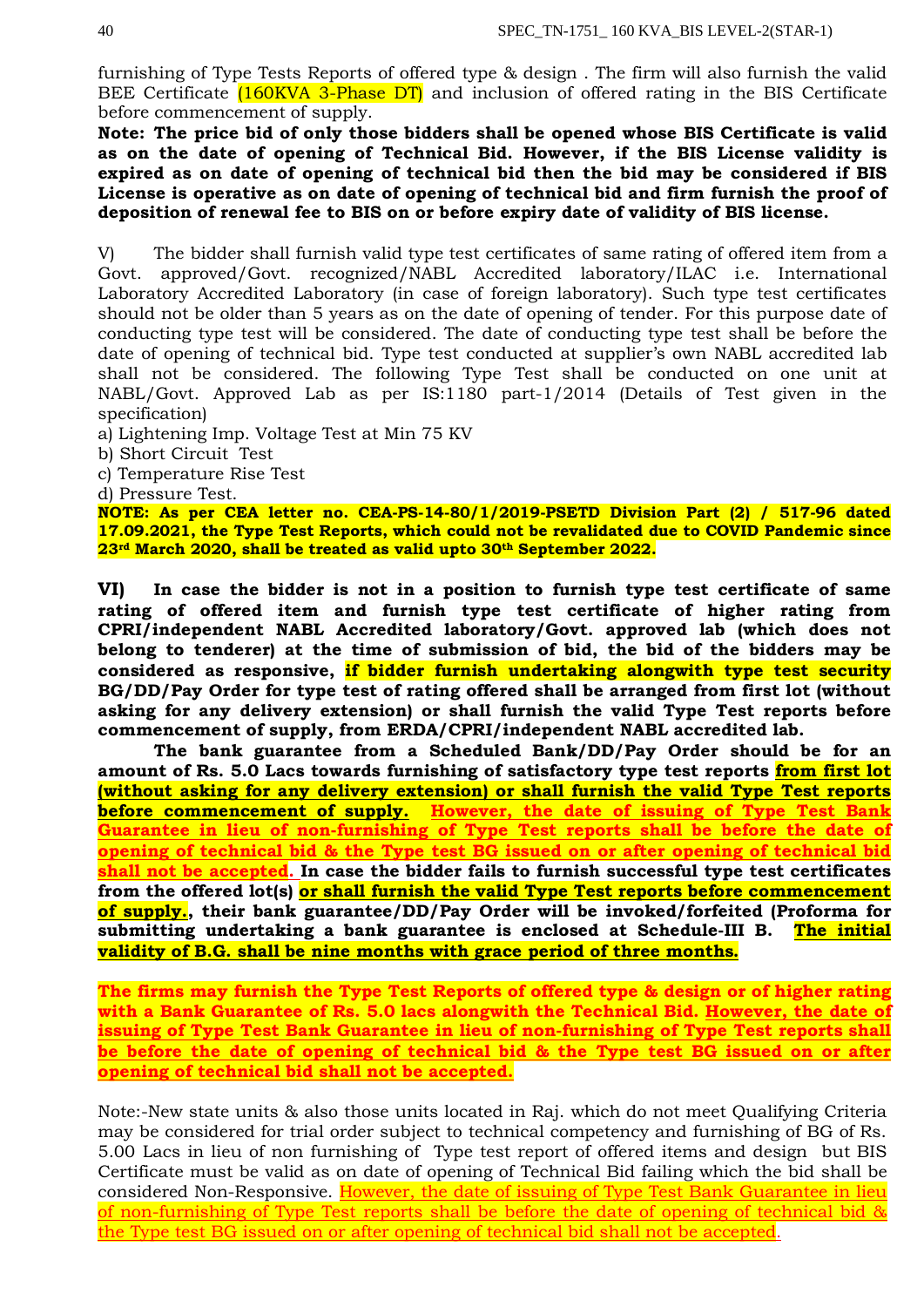VII) The bidder should possess adequate testing facilities for carrying out routine & acceptance test of items as per relevant standard at their works. The bidder shall furnish documentary evidence in support for conducting routine & acceptance test.

The bidder shall clearly indicate the deviations such as Technical Deviation  $\&$ Commercial Deviations in the prescribed proforma only. The deviations indicated elsewhere in the bid shall not be accepted.

VIII a) The bidder must clearly fill up each and every particular of Guaranteed Technical Particulars annexed with Technical Specification otherwise he will be responsible for Technical Non-Responsiveness.

VIII b) The type test certificates shall be furnished either in original or copy duly attested by notary.

## **IX) PERFORMANCE CRITERIA:-**

i) If a bidder has supplied upto 50% of ordered quantity in previous tender upto date of opening of subsequent tender and scheduled delivery period expired, the bid of such bidder will not be opened in the Discom for that item.

ii) However, if the supplies have been completed for a quantity more than 50% but not completed upto date of opening of subsequent tender and scheduled delivery period expired, the quantity equal to the quantity pending in previous tender for that item shall be reduced from the subsequent tender quantity to be allocated to the bidder.

## **X) POOR RECORD OF PERFORMANCE AND DELIVERY:**

The bidder(s) who have been black listed **in any of the state Discom** or with whom business relations have been severed in Jodhpur Discom shall not be considered. Severment of business relations will be done in case of following circumstances for the period and with the recovery mentioned against each:

| i) When vendor does not accept order      | Forfeiture of EMD/cancellation of vendor        |  |  |  |
|-------------------------------------------|-------------------------------------------------|--|--|--|
| awarded on its accepted price and terms   | registration to recover amount of EMD along     |  |  |  |
| and conditions and does not comply with   | with severement of business relations for       |  |  |  |
| contractual formalities.                  | three years from the date of issue of order.    |  |  |  |
| ii) When vendor complies with contractual | Levy of maximum recovery on account of          |  |  |  |
| formalities but does not commence         | delay in delivery along with severement of      |  |  |  |
| supplies.                                 | relations for a period of 2 years from the date |  |  |  |
|                                           | of issue of order or in next two bids whichever |  |  |  |
|                                           | is later.                                       |  |  |  |

A Bidder debarred under section 46 of the RTPP Act shall not be eligible to participate in any procurement process undertaken by ‐

(a) any Procuring Entity, if debarred by the State Government; and

(b) a Procuring Entity if debarred by such procuring Entity.

## **XI ) Black Listing:**

### **(A) Black Listing of Firms-**

 After having given Show Cause Notice of 30 days, and having established & cogent reasons for blacklisting of the firm as given below, the firm should immediately be blacklisted for a period of 5 years indicating reasons of doing so, in the letter itself, and a copy of such blacklisting should be given to the firm, with the approval of CLPC:-

(i) There are sufficient and strong reasons to believe that the supplier or his employee has been guilty of malpractices such as manhandling/misbehaviour with Government official by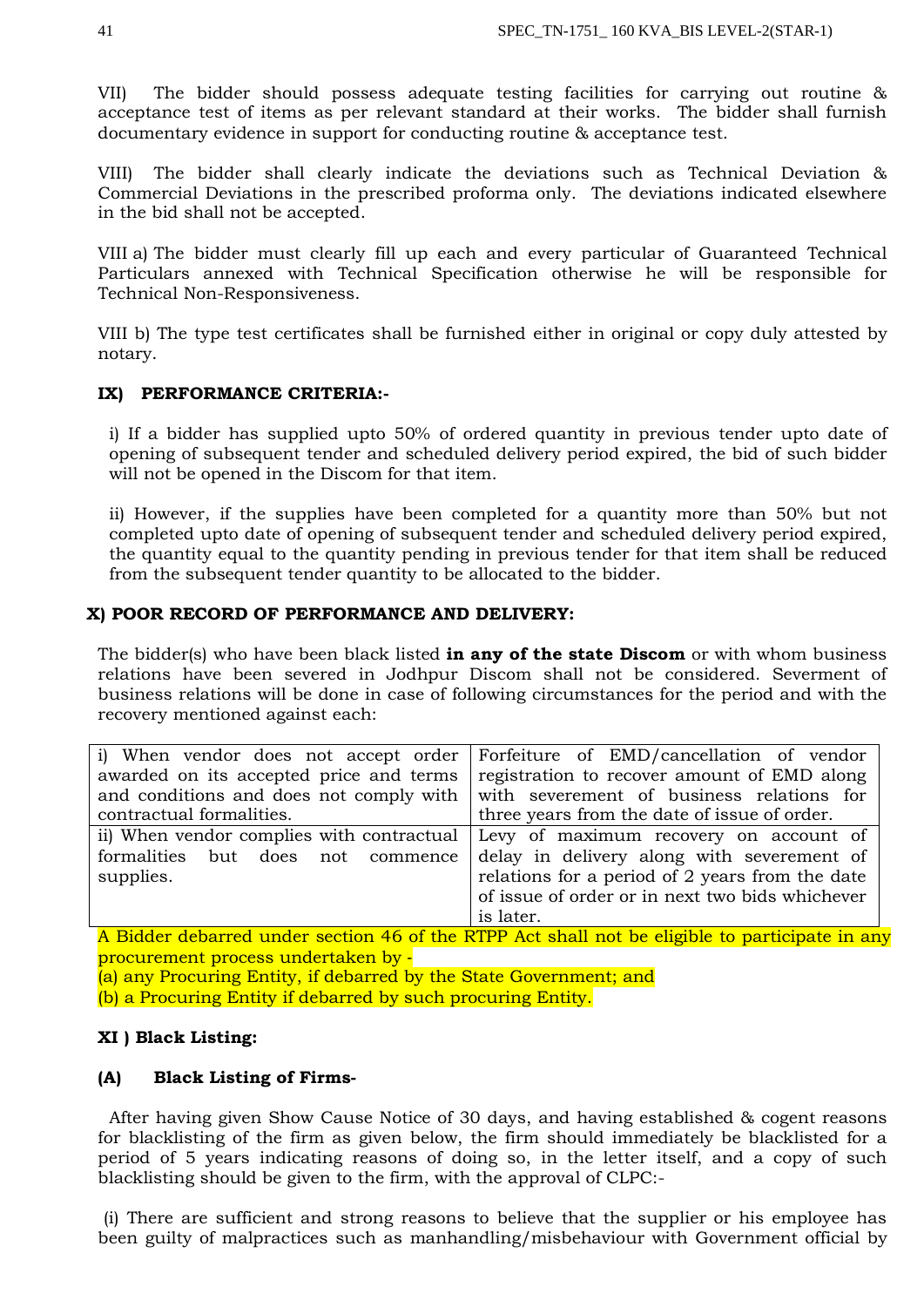supplier or his partner/employee, bribery, corruption or abatement of such a offence in a position where he could corrupt Nigam's official, fraud, vitiating fair tender process including substitution of or interpolation in tender, mis-representation, pilfer-aging or unauthorized use or disposal of Nigam's material issued for specific work etc.

(ii) Where a supplier or his partner or his representative has been convicted by a court of Law for offences involving moral turpitude in relation to the business dealing or where security considerations including suspected disloyalty to the Nigam/state so warrant the blacklisting.

(iii) If the State Bureau of Investigation or any other authorized investigating agency recommends for blacklisting after completing the investigation.

## **Note: - 1**

If a supplier after having tendered for a supply or after negotiations gives application voluntarily vitiating the fair tendering process, it shall also tantamount to malpractice.

## **Note: - 2**

A Black listed supplier –

- (i) shall not be entitled for registration in any of the Discom
- (ii) shall not be awarded any supply order in future in any Discom during the notified period.
- (iii) his registration if any shall stand cancelled immediately and his registration security/EMD/S.D. shall stand forfeited.
- (iv) In case of blacklisting of the firm by any one of Discom for the cogent prescribed reason(s) as stipulated above, the same shall be applicable to all the three Discoms and as a consequence of blacklisting, all the pending orders to that firm, will be cancelled in all three (3) Discoms with immediate effect. However in respect of completed/executed contract G.P. obligations as well as other liabilities shall be fulfilled by the supplier.

## **B. Severement of Business relation:**

After having given Show Cause Notice of 30 days, and having established & cogent reasons for Severement of business relation as given below, the firm should immediately be severed the business relations for a period of 2 to 3 years indicating reasons of doing so, in the letter itself, and a copy of such severement should be given to the firm, with the approval of CLPC:-

- i. The supplier continuously refuses to pay Nigam dues without showing adequate reasons and where the purchasing authority is satisfied that no reasonable dispute attracting reference to Settlement Committee or Court of Law exists for the supplier's action of non-supply.
- ii. When vendor does not accept LOI/detailed purchase order awarded on its accepted prices and terms & conditions or does not comply with the contractual formalities.
- iii. When vendor/supplier who otherwise completed contractual formalities but does not commence supplies on the date of opening of technical bid of the fresh tender/completion of schedule delivery period whichever is later.

## **Note:-**

- 1. In case supplier does not deposit outstanding dues towards Nigam, even after completion of severement period, the period of severement will continue.
- 2. Severement done purely/ mainly on account of non-deposition of dues against the supplier/vendor/contractor could be lifted by CLPC, if the dues are deposited prior to the expiry of such severement period.
- 3. Severement done by one Discom for non-supply of material and /or corresponding nonrecovery of dues will not be effective in other Discoms **except in respect of common purchase cases of Three Discoms.**
- 4. On severement of business, the EMD/SD/vendor registration security will be forfeited.
- 5. The orders in execution satisfactorily will not be cancelled other than the order on which severement have been done.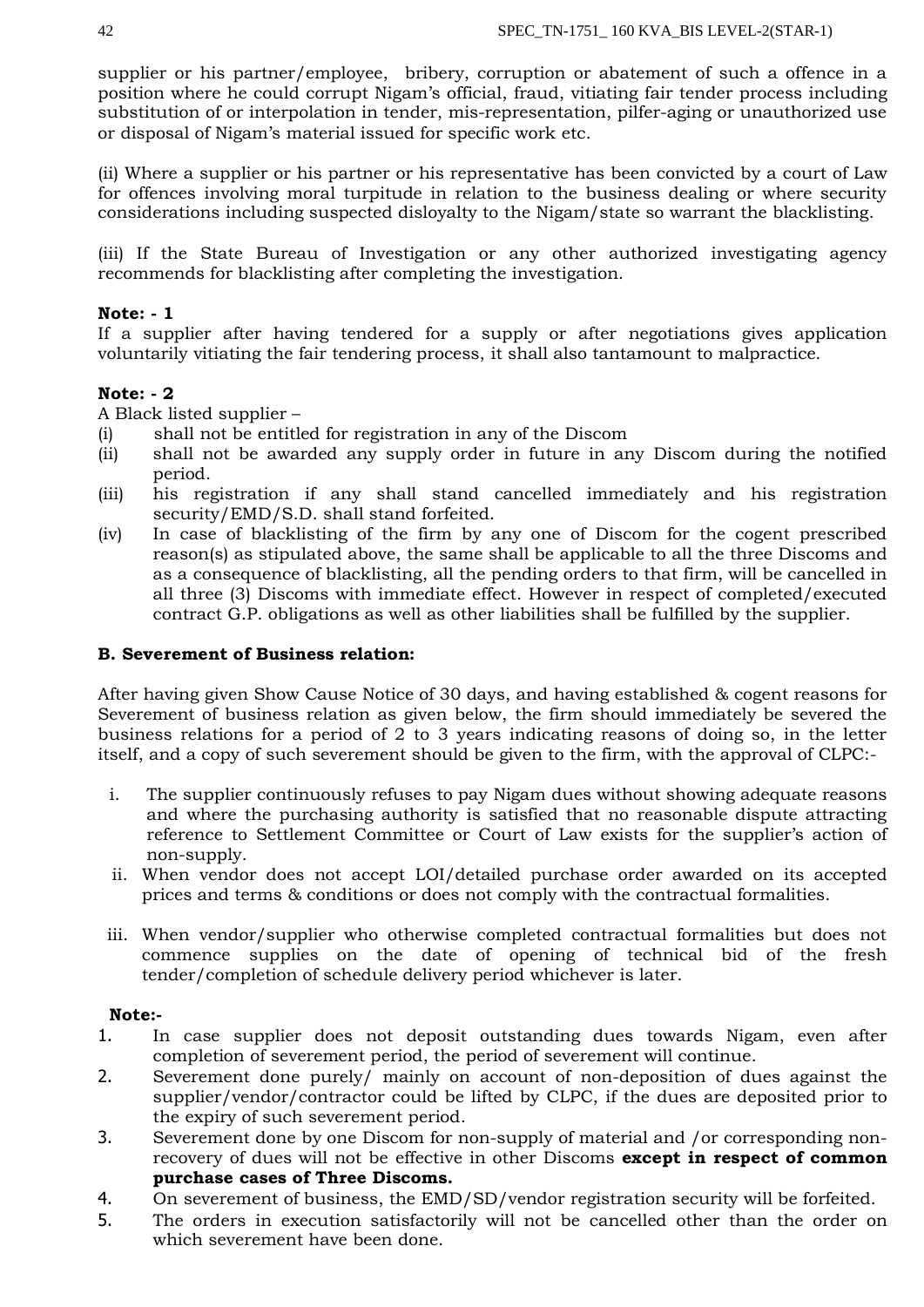## **C. DEBARMENT:-**

Reasons on which Debarment can be made:-

- (i) The competent authority may debar the supplier on account of his performance or other disabilities, if it is no longer considered fit to remain under vendor registration as per his obligation under vendor registration.
- (ii) If at any subsequent stage of inspection of firms after award of contract, it is found that firm does not have sufficient tech. staff or required/necessary technical equipment, the purchasing authority can debar the firm for one year or next tenders whichever is later. The debarment will be lifted only on re-inspection of firm's works; the defects noticed earlier are fully rectified to the satisfaction of Nigam.
- (iii) When contract agreement executed and supplies commenced but could supply only up to 50% of ordered quantity and scheduled delivery period expired, then the firm can be debarred for one year or next tender whichever is later in that Discom only for that particular item/rating/capacity/size etc.
- (iv) The suppliers who have been awarded contract for supply of material is not adhering to the periodic delivery schedule, the contract awarding authority reserve the right to terminate the contract and may debar the firm in participating in tender for a period of 2 to 3 years.

**Note:-1.** On debarment, the EMD/SD/Vendor Registration security shall be forfeited.

**Note:-2.** If the firm is debarred in one Discom for any reasons then the same should not be applicable in other Discom **subject to exception that in case of common Discoms purchases such debarment of a firm would be applicable to all three Discoms for that particular item and rating/capacity/size etc. XII) Panel Provisions against defaulter bidder:-**

## **As per RTPP Act 2012 clause 42 (2) A bidder who-**

- **(a) withdraws from the procurement process after opening of financial bids;**
- **(b) withdraws from the procurement process after being declared the successful bidder;**
- **(c) fails to enter into procurement contract after being declared the successful bidder;**
- **(d) fails to provide performance security or any other document or security required in terms of the bidding documents after being declared the successful bidder, without valid grounds, shall, in addition to the recourse available in the bidding documents or the contract, be punished with fine which may extend to fifty lakh rupees or ten per cent of the assessed value of procurement, whichever is less**

### **XIII) APPEALS AND APPLICATIONS:**

Appeal against the order of blacklisting, severement and debarment can be filed before BOD within a period of 3 months from the date of intimation. The letter of appeal will be addressed to the order placing authority. Who will process the case for placing the matter in B.O.D. with in a period 60 days. The BOD may reduce or waive the penalty, if sufficient reasons/supporting documents are furnished by the supplier.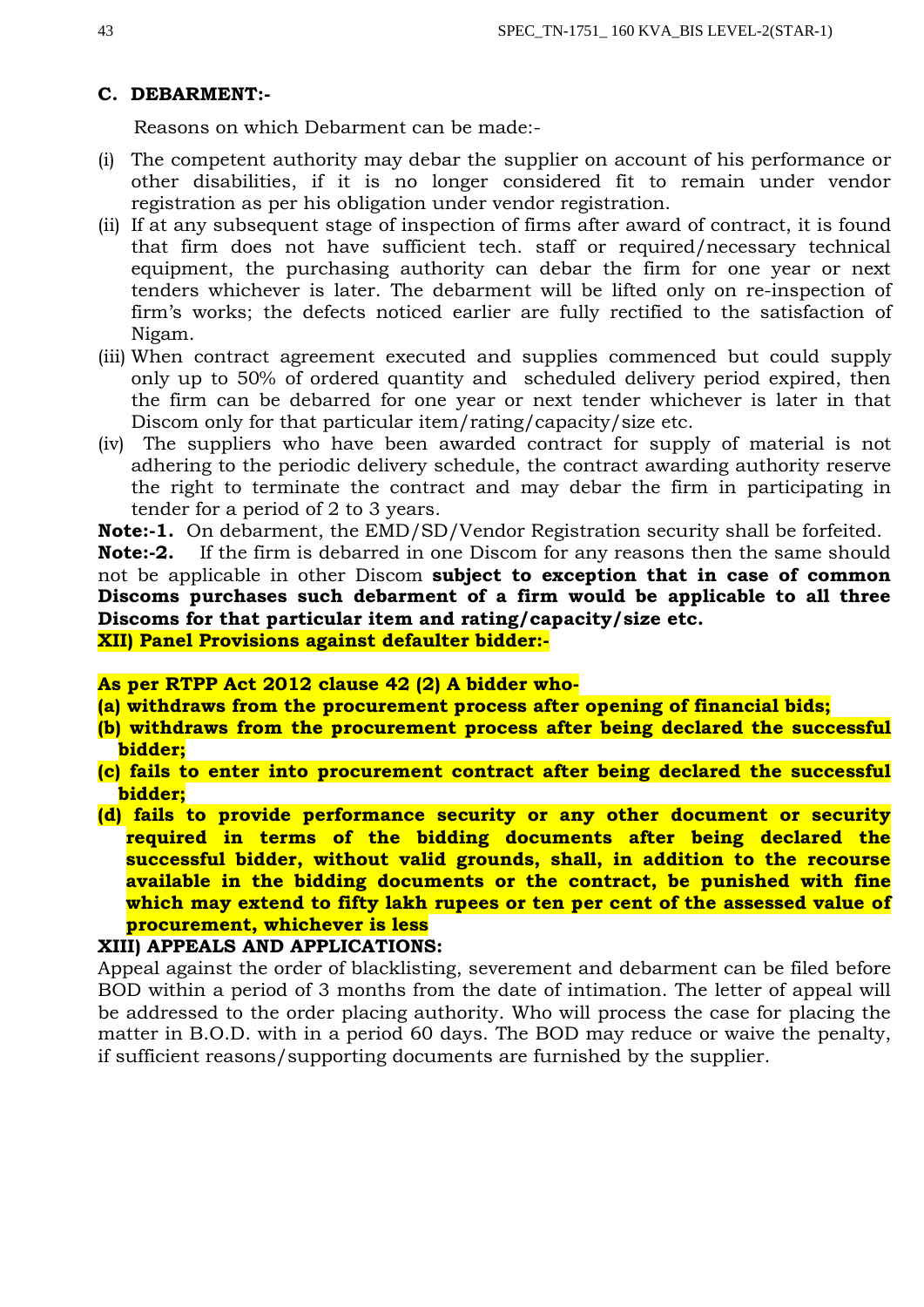### **Schedule – III -B**

## **BANK GUARANTEE IN LIEU OF FURNISHING OF TYPE TEST CERTIFICATE UNDER TN-1751**

### **(On Rajasthan Non-Judicial Stamp Paper worth Rs.1250/-)**

To,

The Superintending Engineer (MM&C) Jodhpur Vidyut Vitran Nigam Limited New Power House Premises, Industrial Area, Jodhpur.

Dear Sir,

Whereas Jodhpur Vidyut Vitran Nigam Limited, Jodhpur (hereinafter called the Purchaser) has issued a tender enquiry under TN\_\_\_\_\_\_\_\_ for procurement of \_\_\_\_\_\_\_\_\_\_\_\_\_\_\_\_\_\_\_\_\_\_\_\_\_\_\_ (name of material).

Whereas M/s \_\_\_\_\_\_\_\_\_\_\_\_\_\_\_\_\_\_\_\_\_\_\_\_\_ (hereinafter called the bidder) has furnished a bid for supply of \_\_\_\_\_\_\_\_\_\_\_\_\_\_\_\_\_\_\_\_ to the Superintending Engineer (MM&C), Jodhpur Vidyut Vitran Nigam Limited, Jodhpur or his nominated officer(s).

Whereas in accordance with the provision of the specification of the aforesaid TN FIMERT 2.1 THE bidder can deposit a bank guarantee in lieu of the requirement of furnishing the type test certificates.

Whereas M/s \_\_\_\_\_\_\_\_\_\_\_\_\_\_\_\_\_\_\_\_\_ (the bidder) have requested us (Name of the Bank) to furnish the bank guarantee, in lieu of the type test certificate, for an amount equivalent to Rs.\_\_\_\_\_\_\_\_\_\_\_\_\_\_ (in words also) only.

Under this Bank Guarantee, we (Name of the Bank) hereby undertake unconditionally and irrevocably to guarantee as primary obligator and not as Surety merely, the payment to the purchaser on his first demand without whatsoever right of objection on our part and without his first claim to the bidder, in the amount not exceeding (amount of guarantee in figures and words).

Payment pursuant to this undertaking will be demanded by the purchaser from the Bank and will be met by the Bank without question in the case in which the bidder, on receipt of the order and/ or after the acceptance of this tender, makes default in furnishing the required type test certificates. As to whether the occasion or ground has arisen for such demand the decision of the Superintending Engineer (MM&C), Jodhpur Vidyut Vitran Nigam Limited, Jodhpur shall be final.

The liability of the Bank shall not at any time exceed Rs.\_\_\_\_\_\_\_\_\_\_ (Rupees  $\Box$ 

The undertaking will be determined on but will not withstanding such determination, continue to be in force till the expiry of 3 months from that date.

No indulgence or grant of time by the purchaser to the bidder without the acknowledgement of the Bank will discharge the liabilities of the Bank under this guarantee.

The guarantee herein contained shall not be affected by any change in the constitution of the bidder.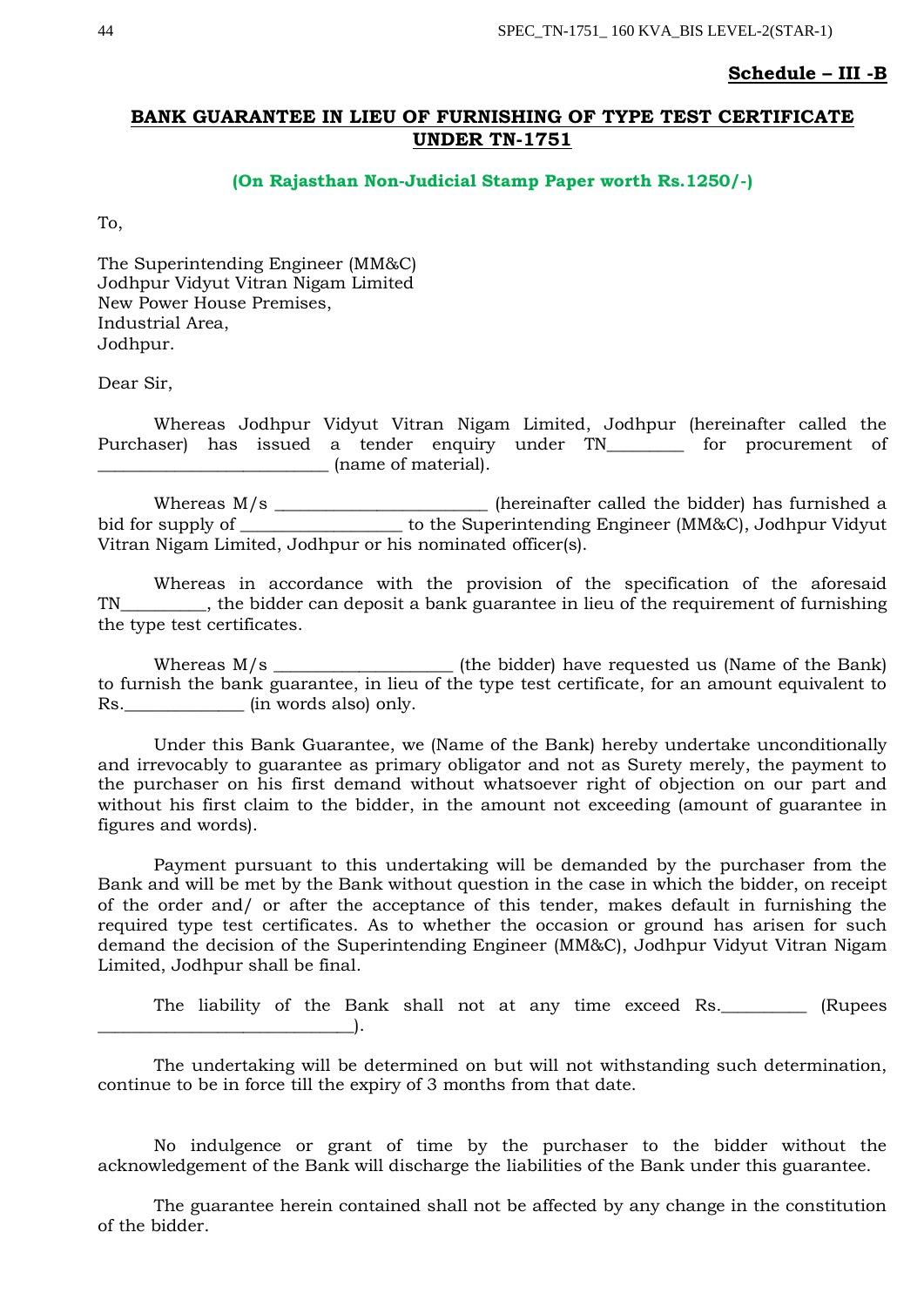All disputes arising under the said guarantee between the Bank and the bidder or between the bidder and the purchaser pertaining to the guarantee shall be subject to the jurisdiction of Courts only at JODHPUR in Rajasthan.

The Bank further undertake not to revoke this guarantee during its currency except with the previous consent of the Superintending Engineer (MM&C), Jodhpur Vidyut Vitran Nigam Limited, Jodhpur.

Notwithstanding anything contained herein before, the Bank's liability under this guarantee i.e. restricted to Rs.\_\_\_\_\_\_\_\_\_\_\_\_ (Rupees \_\_\_\_\_\_\_\_\_\_\_\_\_\_\_\_\_\_\_\_\_\_) and the guarantee shall remain in force Theorem University Contracts Unless demand or claim in writing is presented on the Bank within three months from that date, the Bank shall be released and discharged from all liabilities there-under. However, the validity of the bank guarantee shall be extended as and when required by the purchaser.

IN WITNESS WHEREOF the Bank has executed these presents the day \_\_\_\_\_\_\_\_\_\_\_\_\_\_\_\_ month \_\_\_\_\_\_\_\_\_\_and year\_\_\_\_\_\_\_\_\_\_\_\_.

Yours faithfully,

 (Bankers) EXECUTANT

Witnesses:

1.

2.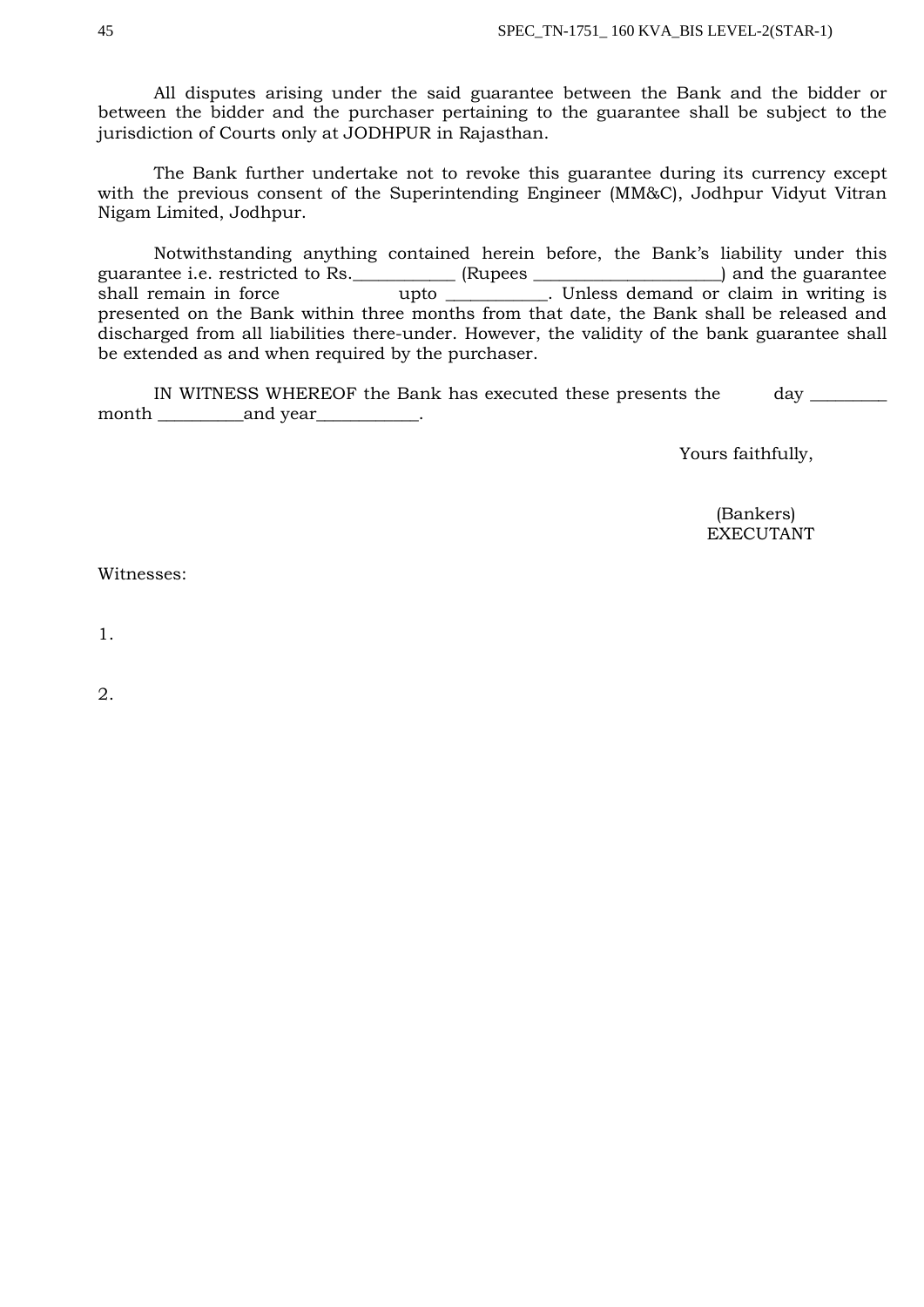## **SCHEDULE-IV `A'**

## **Must be filled-in by the tenderer and attach with technical bid (Part-I)**

To,

The Superintending Engineer (MM&C), Jodhpur Vidyut Vitran Nigam Limited, Jodhpur.

## Dear Sir,

With reference to your invitation to tender against specification No JDVVNL/SE (MM&C)/E1A1/TN-1751 we agree to supply the following quantity:-

| S. | Particulars of                                                                                                                                                                                                      | Tendere  | Qty.    | Justification of  | Status of     |
|----|---------------------------------------------------------------------------------------------------------------------------------------------------------------------------------------------------------------------|----------|---------|-------------------|---------------|
| No | item                                                                                                                                                                                                                |          | Offered | quantity offered  | Type Test     |
|    |                                                                                                                                                                                                                     | Quantity |         | as per Qualifying | Certificates. |
|    |                                                                                                                                                                                                                     |          |         | Requirement.      |               |
|    |                                                                                                                                                                                                                     |          |         |                   |               |
|    | Purchase of $11/0.440$ KV,<br>160 KVA, 11/0.433 KV 3<br>ALUMINIUM<br>PHASE<br><b>WOUND</b><br>ENERGY<br>EFFICIENT<br>LEVEL-2<br>(STAR-1) DISTRIBUTION<br>TRANSFORMERS UNDER<br><b>SPECFICATIONS</b><br>TN-<br>1751. | 192 Nos. |         |                   |               |

- 1. The offer is valid for a period of 120 days from the next date of opening of this tender.
- 2. **Bidders are requested to quote separate price of both i.e. Transformer & M&P Box otherwise their bid offer shall be ignored/rejected.** The base date for transformer will be **01.12.2021** irrespective of date of tender opening**.**
- 3. It is noted that the quantities as mentioned in the specification are approximate and we agree to supply any quantity as per your requirement.
- 4. The delivery shall strictly be in accordance with our delivery clause as given in **Schedule-VIII** of this specification. In case we fail to deliver the material as indicated in the clause No. 1.23, we are liable to pay recovery for delay in delivery as per clause No. 1.24 of this Schedule-II of this specification. The material shall conform to your specification No. JDVVNL/SE(MM&C)/TN-1751 and as per relevant ISS in all respect.
- 5. We confirm that we agree to all the terms & conditions as well as the technical stipulations of your specification No. JDVVNL/SE(MM)/TN-1751 and there are no deviations other than as specified in the **Schedule VI (A&B).**

Yours faithfully,

 Signature of tenderer with stamp Date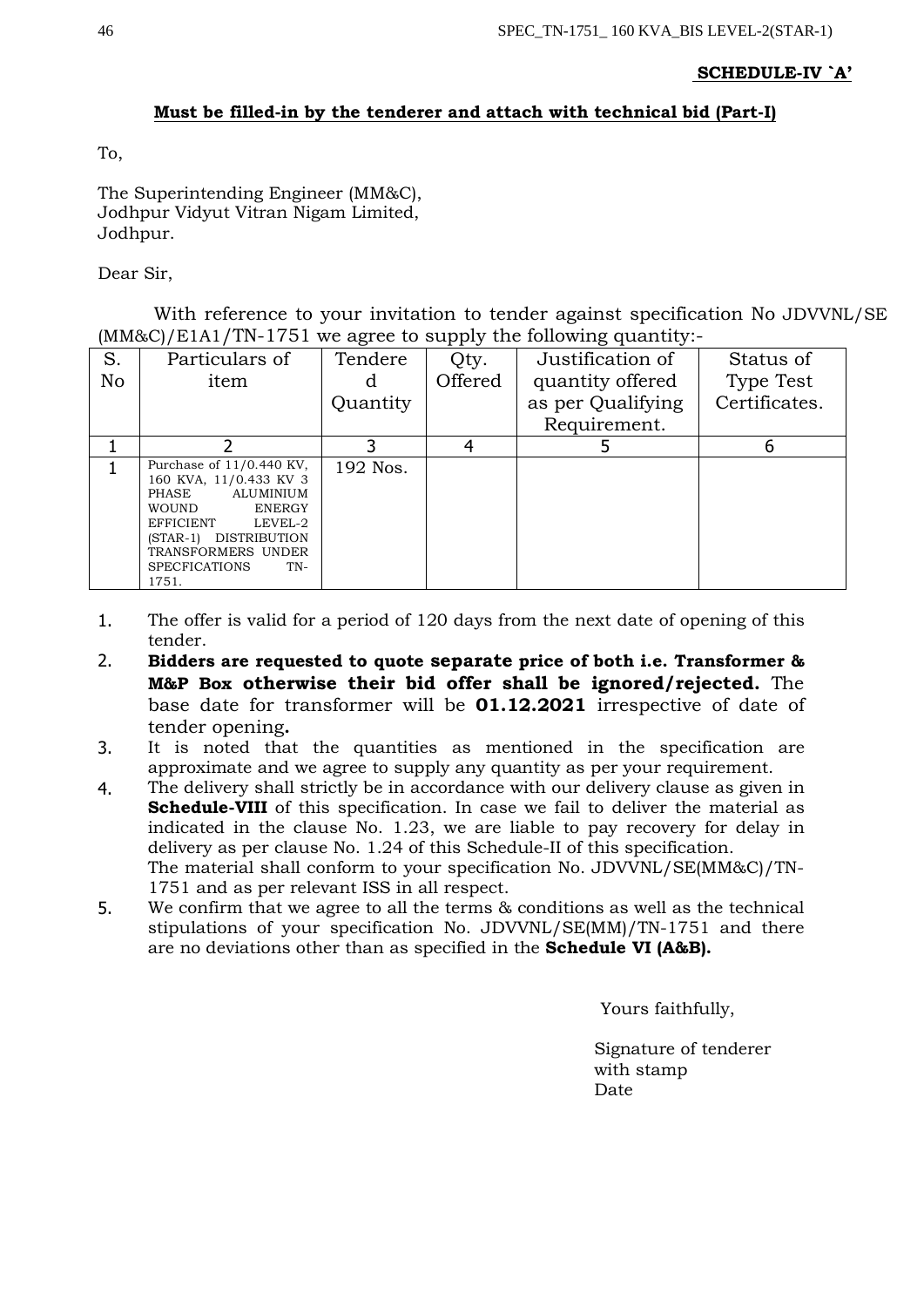## **Schedule – V**

## **JODHPUR VIDYUT VITRAN NIGAM LIMITED**

## **A Govt. of Rajasthan Undertaking**

Statement of guaranteed technical particulars and other performance data for supply of  $\overrightarrow{\textbf{i}}$   $\overrightarrow{\textbf{i}}$   $\overrightarrow{\textbf{i}}$   $\overrightarrow{\textbf{i}}$   $\overrightarrow{\textbf{i}}$   $\overrightarrow{\textbf{i}}$   $\overrightarrow{\textbf{i}}$   $\overrightarrow{\textbf{i}}$   $\overrightarrow{\textbf{i}}$   $\overrightarrow{\textbf{i}}$   $\overrightarrow{\textbf{i}}$   $\overrightarrow{\textbf{i}}$   $\overrightarrow{\textbf{i}}$   $\overrightarrow{\textbf{i}}$   $\overrightarrow{\textbf{i}}$   $\overrightarrow{\textbf{i}}$   $\overrightarrow{\textbf{i}}$   $\overrightarrow{\textbf{i}}$   $\overrightarrow{\textbf{i}}$   $\overrightarrow{\textbf{i}}$  no..í í í í í í í í í ..

S.No. Particulars of technical & other performance data guaranteed.

Certified that we agree to all the aforesaid technical particulars and other performance data except following :-

| S.No | Particulars of technical & other | Reasons for           |
|------|----------------------------------|-----------------------|
|      | Performance data                 | deviations/departure. |

 **(Signature)** Name & Designation with seal of the bidder.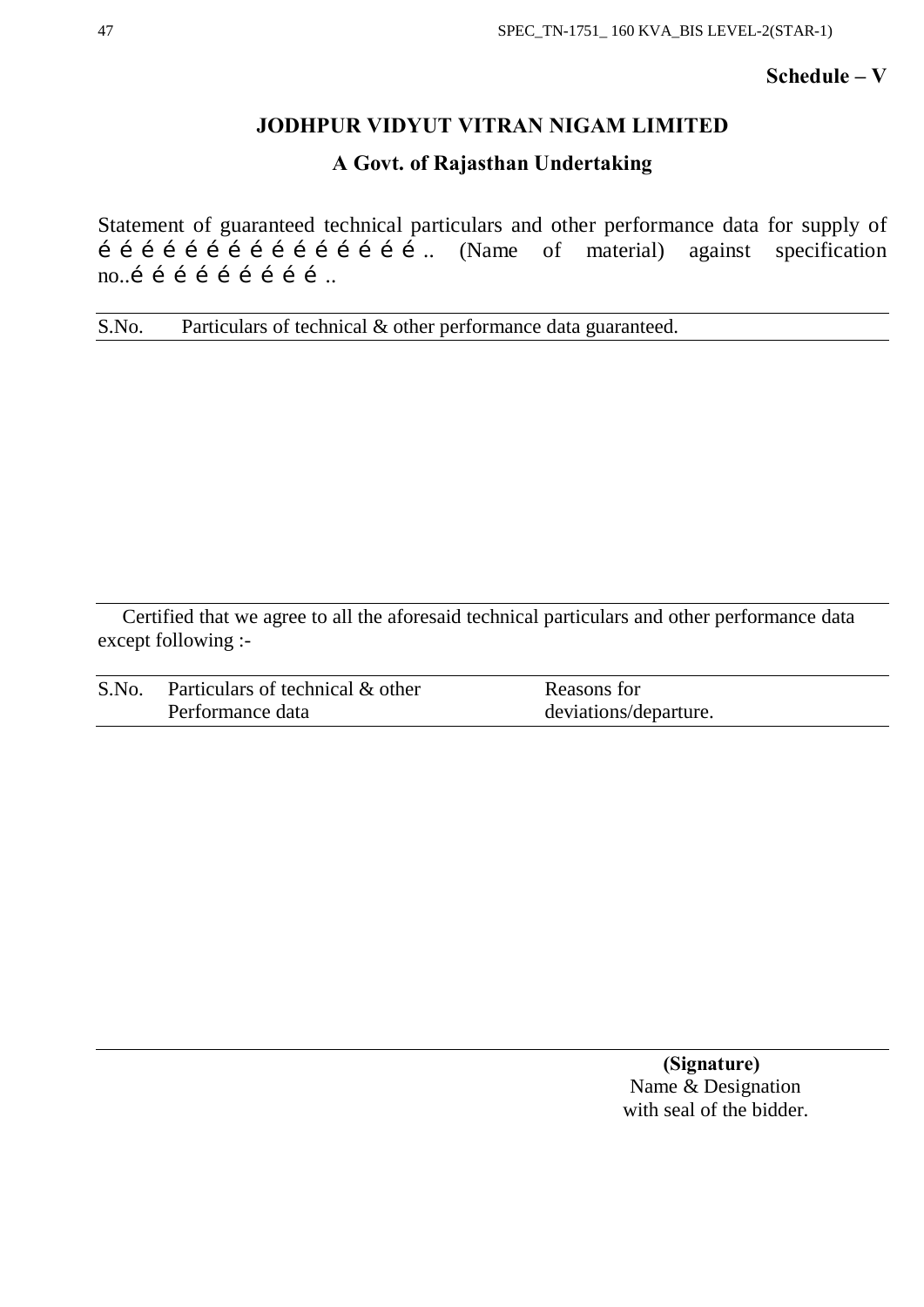## **Schedule – V(A)**

## MANUFACTURER'S GUARANTEED TECHNICAL PARTICULARS OF **160 KVA, 11/0.433 KV 3 PHASE ALUMINIUM WOUND ENERGY EFFICIENT LEVEL-2 (STAR-1) DISTRIBUTION TRANSFORMERS UNDER SPECIFICATION TN-1751.**

| <b>S. No.</b>    | <b>PARTICULARS</b>                                                                                                                                                                                                                                                                                                                               | <b>AS OFFERED</b><br>(160 KVA) |
|------------------|--------------------------------------------------------------------------------------------------------------------------------------------------------------------------------------------------------------------------------------------------------------------------------------------------------------------------------------------------|--------------------------------|
| 1.               | Manufacturer's Name and Address                                                                                                                                                                                                                                                                                                                  |                                |
| 2.               | Service (Outdoor, continuously rated)                                                                                                                                                                                                                                                                                                            |                                |
| $\overline{3}$ . | Type (CRGO / Conventional)                                                                                                                                                                                                                                                                                                                       |                                |
| 4.               | Continuous max. Rating under peak ambient temp. of 50 °<br>C                                                                                                                                                                                                                                                                                     |                                |
| 5.               | Rated voltage:<br>(a)<br>H V<br>L V<br>(b)                                                                                                                                                                                                                                                                                                       |                                |
| 6.               | Rated current<br>H V<br>(a)<br>(b)<br><b>LV</b>                                                                                                                                                                                                                                                                                                  |                                |
| 7.               | Rated Frequency                                                                                                                                                                                                                                                                                                                                  |                                |
| $\overline{8}$ . | No. of phases                                                                                                                                                                                                                                                                                                                                    |                                |
| 9.               | Method of connection:<br>(a)<br>H <sub>V</sub><br>(b)<br>LV                                                                                                                                                                                                                                                                                      |                                |
| 10.              | Vector group reference                                                                                                                                                                                                                                                                                                                           |                                |
| 11.              | Method of cooling                                                                                                                                                                                                                                                                                                                                |                                |
| 12.              | Max. temperature rise obtained by the transformer when<br>run at the maximum ambient temp. of 50 °C<br>(a) Of top oil by thermometer<br>(b) Of winding by resistance                                                                                                                                                                             |                                |
| 13.              | Hottest spot temperature, at rated current and voltage,<br>calculated corresponding to the yearly weighted average<br>ambient temp. of 35 $\degree$ C                                                                                                                                                                                            |                                |
| 14.              | Total losses At rated current and at 75° C<br>i) At 50% loading<br>ii) At 100% loading                                                                                                                                                                                                                                                           |                                |
|                  | Percentage impedance at full load                                                                                                                                                                                                                                                                                                                |                                |
| 15.              | and at $75 \circ C$                                                                                                                                                                                                                                                                                                                              |                                |
| 16.              | Percentage resistance at full load and at 75 ° C                                                                                                                                                                                                                                                                                                 |                                |
| 17               | Percentage reactance at full load                                                                                                                                                                                                                                                                                                                |                                |
| 18.              | Efficiency at 75 $\degree$ C :-<br>a) At unity power factor :-<br>i) At 125% of full load<br>ii) At 100% of full load<br>iii) At 75% of full load<br>iv) At 50% of full load<br>v) At 25% of full load<br>b)At 0.8 power factor :-<br>i) At 125% of full load<br>ii) At 100% of full load<br>iii) At 75% of full load<br>iv) At 50% of full load |                                |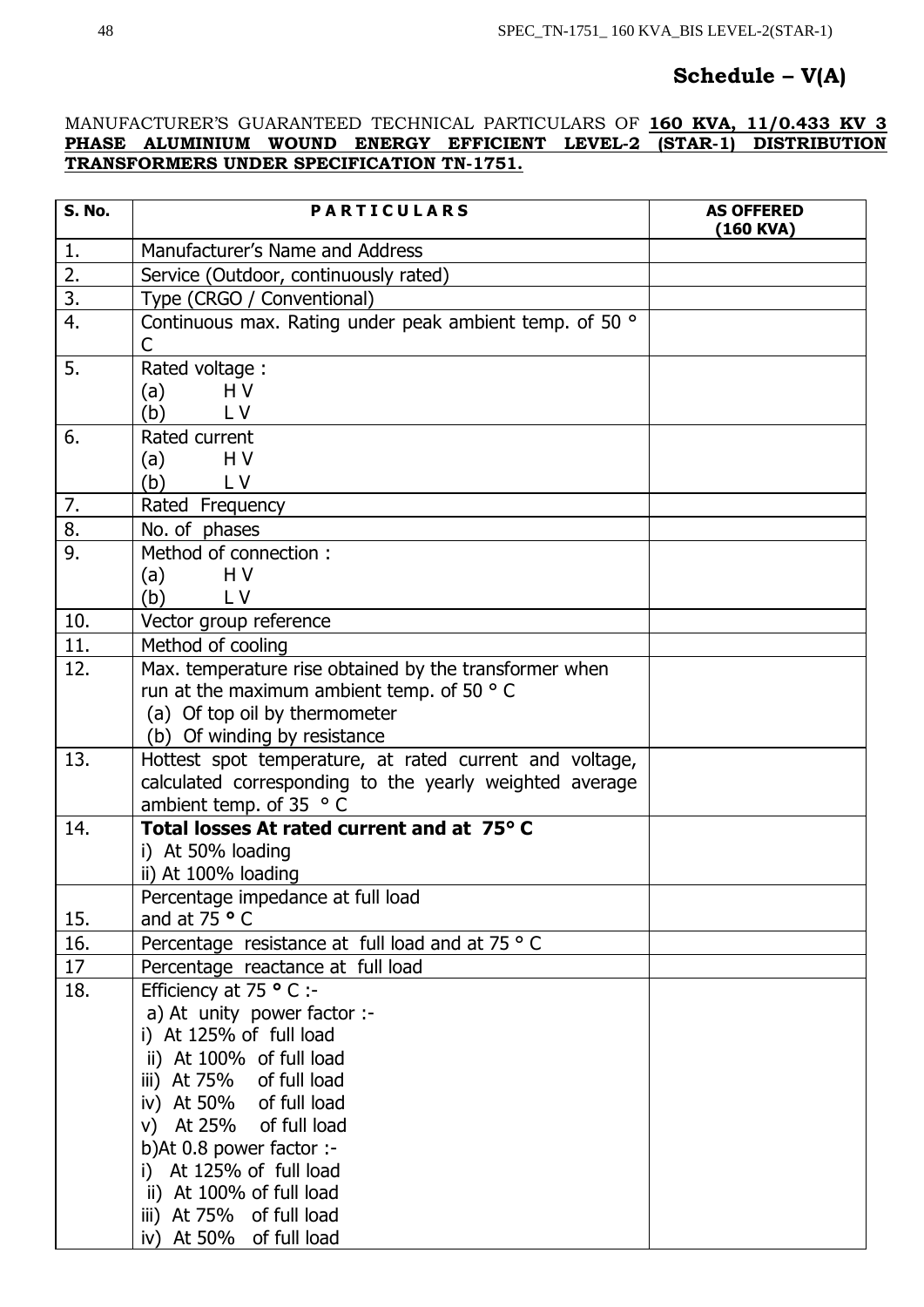| <b>S. No.</b> | <b>PARTICULARS</b>                                         | <b>AS OFFERED</b><br>$(160$ KVA) |
|---------------|------------------------------------------------------------|----------------------------------|
|               | v) At 25% of full load                                     |                                  |
| 19.           | Maximum efficiency                                         |                                  |
| 20.           | Load at which maximum efficiency occurs                    |                                  |
| 21.           | % regulation at full load & at 75 ° C:                     |                                  |
|               | a) At unity power factor                                   |                                  |
|               | b)At 0.8 power factor                                      |                                  |
| 22.           | Max. flux density at rated voltage and rated frequency     |                                  |
| 23.           | Percentage no load current at rated frequency (without any |                                  |
|               | positive tolerance)                                        |                                  |
|               | a) At rated voltage                                        |                                  |
|               | b)At 112.5% rated voltage                                  |                                  |
| 24.           | Insulation level of transformer :-                         |                                  |
|               | a) Impulse strength of HV                                  |                                  |
|               | b)Power frequency withstand voltage                        |                                  |
|               | <b>HV</b>                                                  |                                  |
|               | LV                                                         |                                  |
| 25.           | H V Bushing details:-                                      |                                  |
|               | (a) Rating of the bushing                                  |                                  |
|               | (b) Impulse strength                                       |                                  |
|               | (c) Power frequency withstand<br>voltage, dry and wet      |                                  |
|               | (d) IS reference                                           |                                  |
| 26.           | LV Bushing details :-                                      |                                  |
|               | (a) Rating of the bushing                                  |                                  |
|               | (b) Power frequency withstand                              |                                  |
|               | Voltage, dry and wet                                       |                                  |
|               | (c) IS reference                                           |                                  |
| 27.           | H V coil constructional details:-                          |                                  |
|               | (a) type of winding                                        |                                  |
|               | (b)No. of coils per phase                                  |                                  |
|               | (c)Conductor cross Section(min.)                           |                                  |
|               | (d) Bare conductor dia                                     |                                  |
|               | (e)Covered conductor dia<br>$(f)$ Phase current $(H V)$    |                                  |
|               | (g)Current density                                         |                                  |
|               | (h)CoilI. D                                                |                                  |
|               | (i)Coil O.D                                                |                                  |
|               | (j)Coil axial length                                       |                                  |
|               | (k) Total no. of turns per phase                           |                                  |
|               | (I) Resistance per ph. at 75 $\degree$ C                   |                                  |
|               | (m) Weight of covered conductor per                        |                                  |
|               | transformer                                                |                                  |
|               | (n) Inter layer insulation                                 |                                  |
|               | (0) No. of vertical spacers per circle (in the annular gap |                                  |
|               | between LV & HV)                                           |                                  |
| 28.           | LV coil constructional details:-                           |                                  |
|               | (a) type of winding                                        |                                  |
|               | (b)No. of coils per phase                                  |                                  |
|               | (c) Conductor cross section(min.)                          |                                  |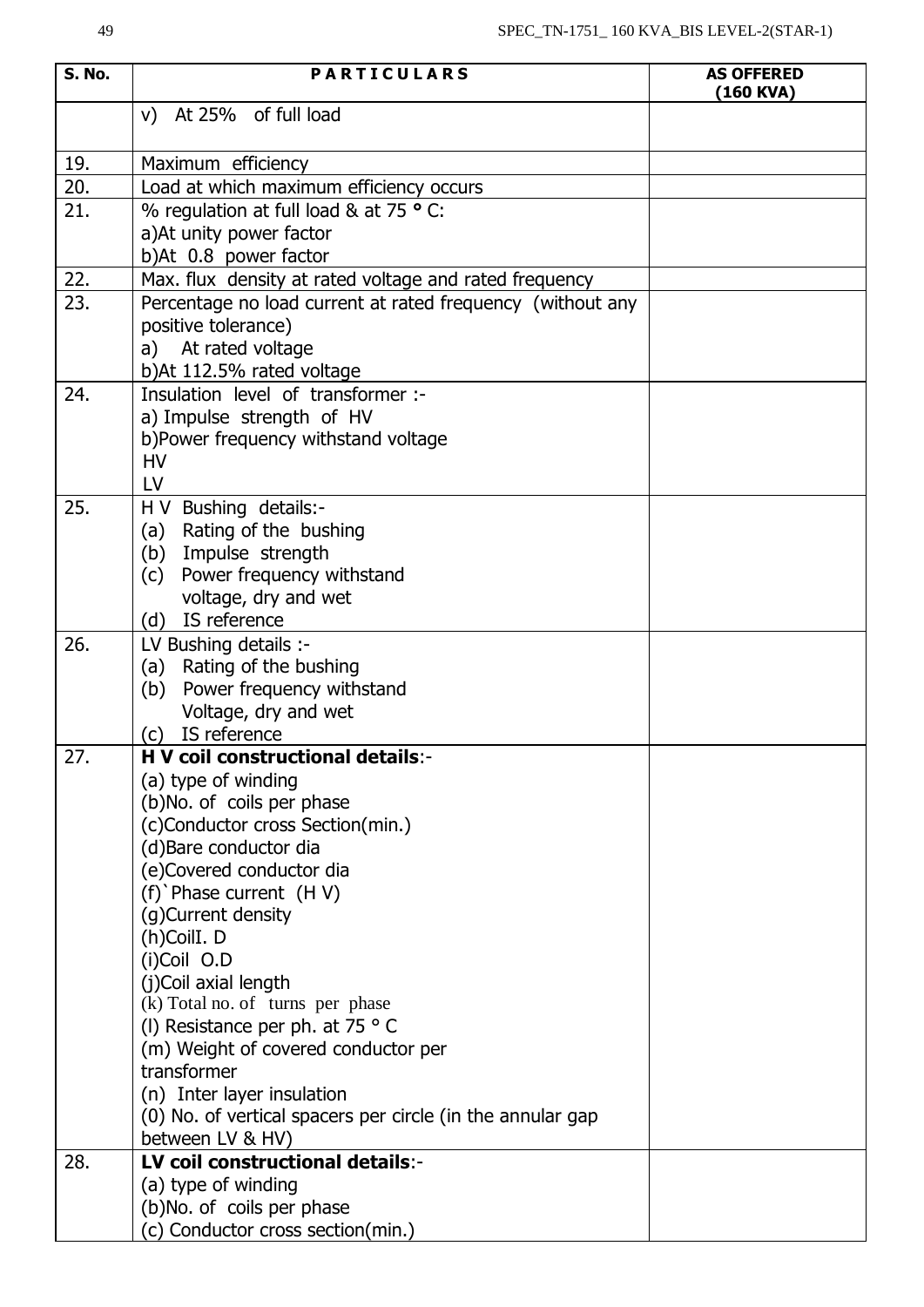| S. No. | <b>PARTICULARS</b>                                                  | <b>AS OFFERED</b><br>$(160$ KVA) |
|--------|---------------------------------------------------------------------|----------------------------------|
|        | (d) Bare conductor size<br>(e) No. of conductors in parallel        |                                  |
|        | (f)Covered conductor size                                           |                                  |
|        | (g)Phase current (LV)                                               |                                  |
|        | (h)Current density                                                  |                                  |
|        | $(i)$ Coil I.D.                                                     |                                  |
|        | $(i)$ Coil O.D.                                                     |                                  |
|        | (k)Coil axial length                                                |                                  |
|        | (I) Total no. of turns per phase                                    |                                  |
|        | (m) Resistance per phase at 75 ° C                                  |                                  |
|        | (n) Weight of covered conductor per                                 |                                  |
|        | transformer                                                         |                                  |
|        | (o) Inter layer insulation                                          |                                  |
|        | (p) No. of vertical spacers per circle                              |                                  |
| 29.    | (with B M C s<br>Minimum external clearances in air                 |                                  |
|        | mounted)                                                            |                                  |
|        | (a) HV phase to phase                                               |                                  |
|        | (b) HV phase to earth                                               |                                  |
|        | (c) LV phase to phase                                               |                                  |
| 30.    | (d) LV phase to earth                                               |                                  |
|        | Minimum internal clearances (in oil)                                |                                  |
|        | (a)Between HT outside surface and tank inside (non<br>bushing side) |                                  |
|        | (b)Between HT outside surface & tank inside (HV & LV                |                                  |
|        | bushing side)                                                       |                                  |
|        | (c)Between HV windings and yokes (end insulation)                   |                                  |
|        | (d)LV windings & yokes                                              |                                  |
|        | (e) From top of yoke to inside of top cover of tank (with           |                                  |
|        | gasket)                                                             |                                  |
|        | (f)LT / HT coil annular gap. (bare Conductor)                       |                                  |
|        | (g) Radial clearance between core & LV coil (Bare                   |                                  |
|        | conductor)                                                          |                                  |
|        | (h)Phase to phase Clearance between Limbs (HV                       |                                  |
|        | Conductors), with a minimum of 2 Nos. x 1mm Press                   |                                  |
|        | board covering the tie rods                                         |                                  |
|        | (i) Minimum thickness of locking Spacers between HV coil            |                                  |
|        | sections<br>(including 1 mm ring of press board)                    |                                  |
|        | (i) Maximum clearance of core channels from tank walls at           |                                  |
|        | each end                                                            |                                  |
| 31.    | Tank details :-                                                     |                                  |
|        | (a) Clear inside tank dimensions:                                   |                                  |
|        | (i) Length                                                          |                                  |
|        | <b>Breadth</b><br>(ii)                                              |                                  |
|        | (iii) Height                                                        |                                  |
|        | (b) Tank sheet thickness                                            |                                  |
|        | (i) Sides                                                           |                                  |
|        | (ii) Top                                                            |                                  |
|        | (iii) Bottom                                                        |                                  |
|        | (c) Tank stiffener details                                          |                                  |
|        | (i) No. of stiffeners around the tank                               |                                  |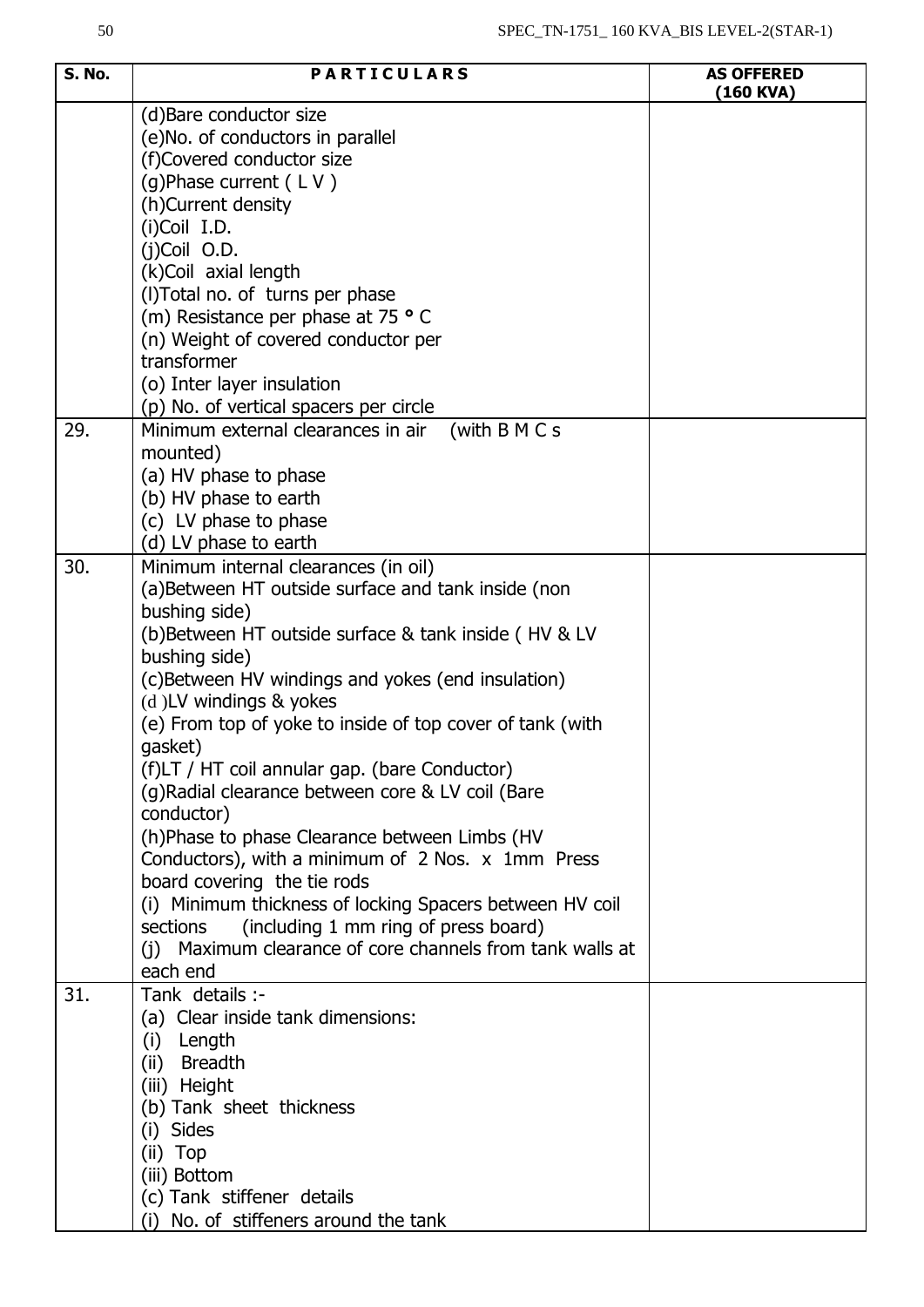| <b>S. No.</b> | <b>PARTICULARS</b>                                                                                                                                 | <b>AS OFFERED</b> |
|---------------|----------------------------------------------------------------------------------------------------------------------------------------------------|-------------------|
|               |                                                                                                                                                    | (160 KVA)         |
|               | (ii) Size                                                                                                                                          |                   |
| 32.           | Cooling radiator details :<br>(a) Cooling tube size                                                                                                |                   |
|               | (b) Total length of tubes used                                                                                                                     |                   |
|               | (c) Whether cooling calculations attached?                                                                                                         |                   |
|               | (d) No. of tubes on each side                                                                                                                      |                   |
| 33.           | <b>Core Details</b>                                                                                                                                |                   |
| (i)           | Size of core frame channels                                                                                                                        |                   |
| (ii)          | Core diameter (mm)                                                                                                                                 |                   |
| (iii)         | Core stud details                                                                                                                                  |                   |
| (iv)          | Core coil assembly base supports<br>$2$ Nos $)$                                                                                                    |                   |
| (v)           | Window Height (mm)                                                                                                                                 |                   |
| (vi)          | LimbCenter (mm)                                                                                                                                    |                   |
| (vii)         | <b>Tai Rod Details</b>                                                                                                                             |                   |
| 34.           | Transformer weight details:                                                                                                                        |                   |
|               | (a) Core coil assembly                                                                                                                             |                   |
|               | (b) Tank with fittings                                                                                                                             |                   |
|               | (c) Oil weight                                                                                                                                     |                   |
|               | (d) Total weight of transformer                                                                                                                    |                   |
|               | (e) Volume of oil (minimum quantity for first filling)                                                                                             |                   |
| 35.           |                                                                                                                                                    |                   |
|               | <b>Overall dimensions</b>                                                                                                                          |                   |
|               | (a) Length<br>(b) Breadth                                                                                                                          |                   |
|               | (C)Height                                                                                                                                          |                   |
| 36.           | Whether the bidder is an ISO: 9001 / 9002                                                                                                          |                   |
|               | certified company?                                                                                                                                 |                   |
| 37.           | All the standard fittings & accessories shall be                                                                                                   | <b>Yes</b>        |
|               | provided as per IS:1180 (part-1)-2014/spec.                                                                                                        |                   |
| 38.           | Whether the metal parts of HV/LV Bushing are as per relevant IS and                                                                                | YES/NO            |
|               | not under size (YES/NO). If Metal parts are under size, then the lot may                                                                           |                   |
|               | be rejected at firm's works.                                                                                                                       |                   |
| 39.           | Whether the BEE Label sticker has been affixed on transformer. If No,<br>then the lot may be rejected at firm's works.                             | YES/NO            |
| 40.           | Whether the HV terminals on transformer tank are duly indelibly                                                                                    | YES/NO            |
|               | marked by stamping (i.e. 1u, 1v, 1w) with Min. letter size of 40x40 mm.                                                                            |                   |
|               | If No, then the lot may be rejected at firm's works.                                                                                               |                   |
| 41.           | Whether the LV terminals on transformer tank are duly indelibly marked<br>by stamping (i.e. 2u, 2v, 2w & 2n) with Min. letter size of 40x40 mm. If | YES/NO            |
|               | No, then the lot may be rejected at firm's works.                                                                                                  |                   |
| 42            | Whether the Two Nos. welded heavy duty lifting lugs of MS plate of 10                                                                              | YES/NO            |
|               | mm (160 KVA to 500 KVA) thickness, suitably reinforced by extended                                                                                 |                   |
|               | vertical supporting edge of same thickness in one piece having size 125<br>mm width and 125 mm length has been provided, these shall be so         |                   |
|               | extended that cutting of bent plate is not required. If No, then the lot                                                                           |                   |
|               | may be rejected at firm's works.                                                                                                                   |                   |
| 43.           | Whether the LV Bushing Pocket has been continuously welded from                                                                                    | YES/NO            |
|               | both inside and outside on tank wall. If No, then the lot may be                                                                                   |                   |
|               | rejected at firm's works.<br>Whether the HV leads from delta joint to HV bushing stem are                                                          | YES/NO            |
| 44            | terminated by brazing. If No, then the lot may be rejected at firm's                                                                               |                   |
|               | works.                                                                                                                                             |                   |
| 45.           | Whether the Core has been earthed through copper earthing foil of 25                                                                               | YES/NO            |
|               | mm width & 1 mm thickness bolted on core frame channels after                                                                                      |                   |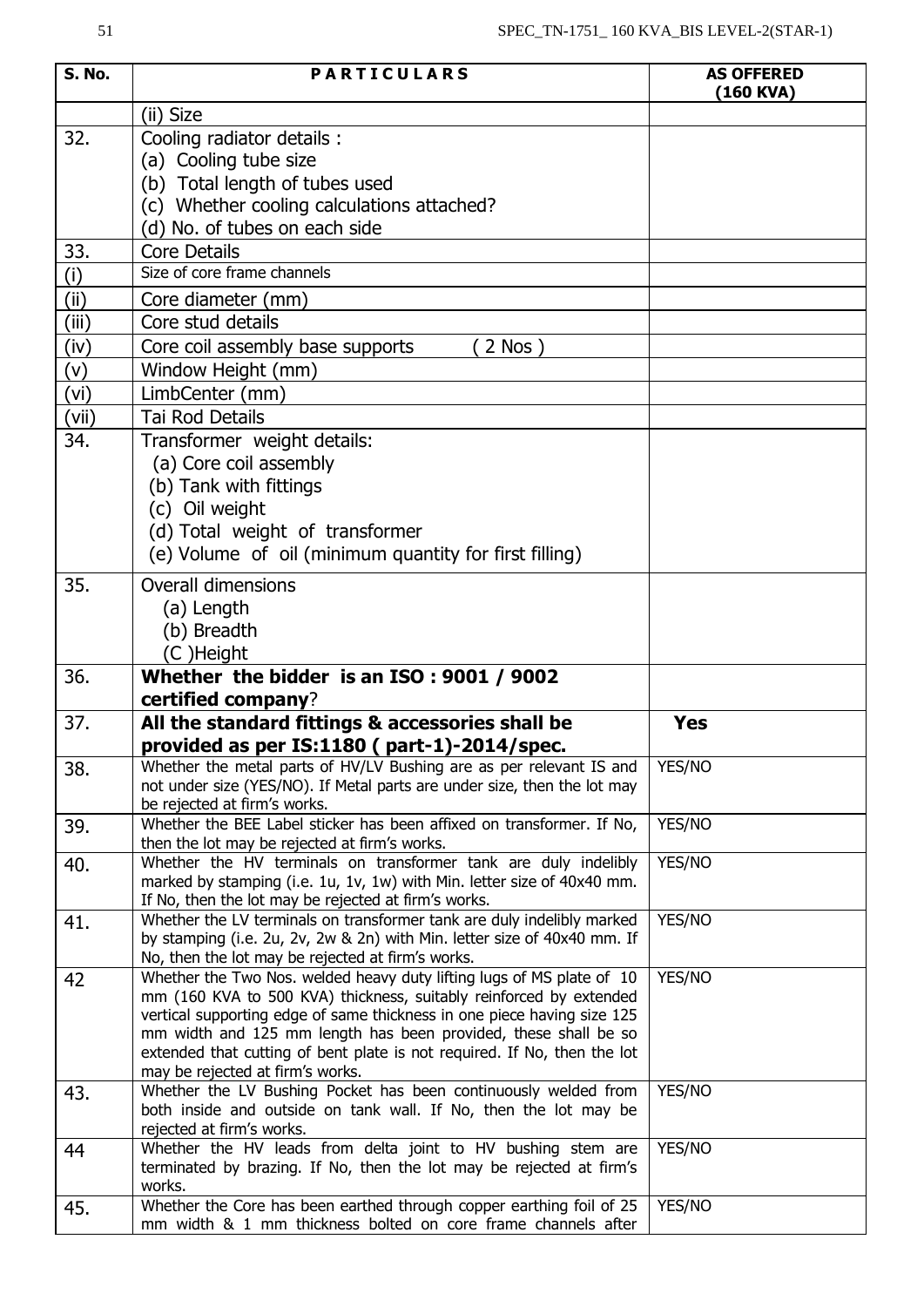| S. No. | <b>PARTICULARS</b>                                                                                                                                                                                                                                                                                                                                                                                                                                                                                                                                                                             | <b>AS OFFERED</b><br>(160 KVA) |  |  |  |  |
|--------|------------------------------------------------------------------------------------------------------------------------------------------------------------------------------------------------------------------------------------------------------------------------------------------------------------------------------------------------------------------------------------------------------------------------------------------------------------------------------------------------------------------------------------------------------------------------------------------------|--------------------------------|--|--|--|--|
|        | removing channel paint. If No, then the lot may be rejected at firm's<br>works.                                                                                                                                                                                                                                                                                                                                                                                                                                                                                                                |                                |  |  |  |  |
| 46.    | Whether the Sloping flap are provided on conservative pipe to main<br>tank inside top cover. If No, then the lot may be rejected at firm's<br>works.                                                                                                                                                                                                                                                                                                                                                                                                                                           | YES/NO                         |  |  |  |  |
| 47     | Whether the Rating & Terminal Marking Plate is non-detachable & has<br>YES/NO<br>been affixed with Min. 10 rivets and the base of the Rating & Terminal<br>Marking Plate is continuously welded with the tank. If No, then the lot<br>may be rejected at firm's works.                                                                                                                                                                                                                                                                                                                         |                                |  |  |  |  |
| 48     | Whether the Internal electrical clearances in oil are found as per<br>specification. If No, then the lot may be rejected at firm's works.                                                                                                                                                                                                                                                                                                                                                                                                                                                      | YES/NO                         |  |  |  |  |
| 49     | Whether all the External Electrical clearances are found as per<br>specification. If No, then the lot may be rejected at firm's works.                                                                                                                                                                                                                                                                                                                                                                                                                                                         | YES/NO                         |  |  |  |  |
| 50     | Whether two flat washer, one nut and one spring washer have been<br>provided with top cover nut bolts. If No, then the lot may be rejected at<br>firm's works.                                                                                                                                                                                                                                                                                                                                                                                                                                 | YES/NO                         |  |  |  |  |
| 51     | Whether Conservator is provided above the HV bushing with min.<br>clearance of 50 mm. If No, then the lot may be rejected at firm's works.                                                                                                                                                                                                                                                                                                                                                                                                                                                     | YES/NO                         |  |  |  |  |
| 52     | Whether any core stamping found rusted & damaged (hole observed in<br>stamping). If Yes, then the lot may be rejected at firm's works.                                                                                                                                                                                                                                                                                                                                                                                                                                                         | YES/NO                         |  |  |  |  |
| 53     | Whether the top cover and tank top flange is deformed and sunked at<br>center of non bushing side or hammer marks are also observed, as such<br>top cover is not sloping down opposite LV bushing side as per<br>requirement. If Yes, then the lot may be rejected at firm's works.                                                                                                                                                                                                                                                                                                            | YES/NO                         |  |  |  |  |
| 54     | Explosion vent (opened towards LV bushing side) with M.S. mesh<br>having Pipe Diameter of minimum 50 mm & it should be inserted in the<br>top cover of tank, welded outside & inside of top cover and its Pipe<br>connected with Conservator. Length of the explosion vent should be<br>minimum 700 mm. Nut bolts of flange of Explosion vent should be tag<br>welded. The position of vent pipe should be on right side of tank and oil<br>leakage plug on left side (when looked from LV bushing side). If not<br>found as mentioned above, then the lot may be rejected at firm's<br>works. | Required as per spec.          |  |  |  |  |
| 55     | Whether the Details of Make, Rating, Sr. No. and TN/Order No. are<br>punched or an identity plate with said details is welded on core coil<br>assembly. If No, then the lot may be rejected at firm's works.                                                                                                                                                                                                                                                                                                                                                                                   | YES/NO                         |  |  |  |  |
| 56     | Whether Bi-metallic connectors on Bushings are provided as per<br>specification. If No, then the lot may be rejected at firm's works.                                                                                                                                                                                                                                                                                                                                                                                                                                                          | YES/NO                         |  |  |  |  |
| 57     | Whether the 12 Nos. nuts & bolts (4 Nos each on length sides & 2 nos<br>each on widths sides of tank body) have been tag welded on top cover.<br>If No, then the lot may be rejected at firm's works.                                                                                                                                                                                                                                                                                                                                                                                          | YES/NO                         |  |  |  |  |
| 58.    | Whether the tank base channel and stiffeners are continuously welded.<br>If No, then the lot may be rejected at firm's works.                                                                                                                                                                                                                                                                                                                                                                                                                                                                  | YES/NO                         |  |  |  |  |
| 59     | Whether the header pipe connecting radiator bank to the tank is<br>rectangular in shape with approximate size of 100x20 mm. Alternatively<br>round pipe (of dia 80 mm in case of 160 KVA to 500 KVA Three Phase<br>Distribution Transformers) can also be used for connecting the radiator<br>bank to the tank. Whether the placement of top header pipe to the tank<br>body is above the top of yoke, to facilitate cooling for hot oil sump over<br>top yoke. If No, then the lot may be rejected at firm's works.                                                                           | YES/NO                         |  |  |  |  |
| 60     | Whether 2 Nos. of 1 mm thick press board has been used for covering<br>the tie rods for phase barrier. Besides, tie rods have to be covered by<br>SRBP tubes of suitable size. If No, then the lot may be rejected at firm's<br>works.                                                                                                                                                                                                                                                                                                                                                         | YES/NO                         |  |  |  |  |
| 61     | Whether 2 mm press board has been used for base support insulation<br>and core clamping channel insulation. For bottom and top yoke<br>insulation, only PC Board of min. 2 mm thickness has to be used. Also,<br>vertical spacers between HV and LV coils and radial spacers<br>(tickleys)/blocks etc. shall be of PC Board only. If No, then the lot may<br>be rejected at firm's works.                                                                                                                                                                                                      | YES/NO                         |  |  |  |  |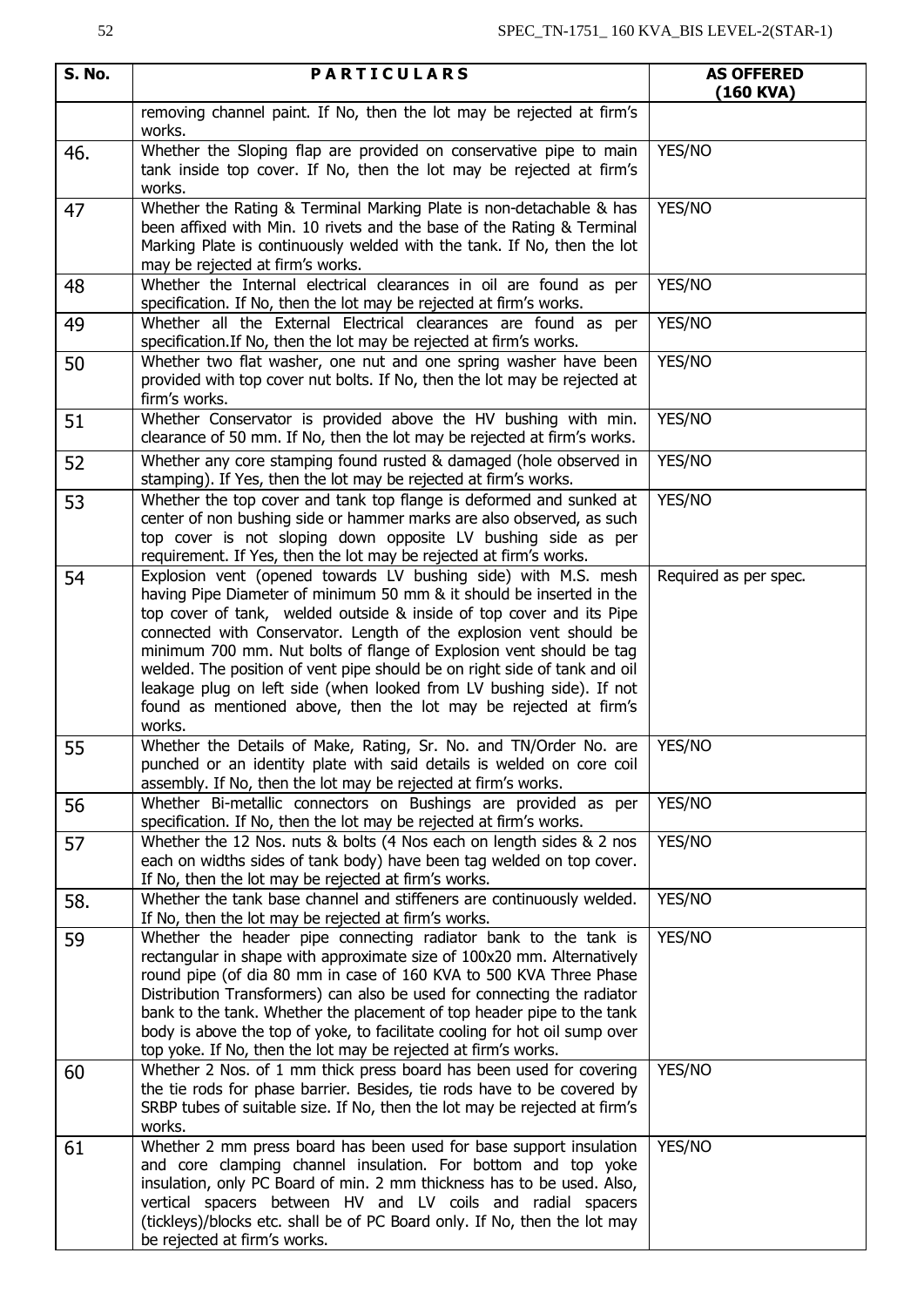| S. No. | <b>PARTICULARS</b>                                                                                                                                                                                                                                                                                                           | <b>AS OFFERED</b><br>(160 KVA) |  |  |  |  |
|--------|------------------------------------------------------------------------------------------------------------------------------------------------------------------------------------------------------------------------------------------------------------------------------------------------------------------------------|--------------------------------|--|--|--|--|
| 62     | Whether Press Board used has been of senapathy whitely / Raman<br>make and Perma wood or haldu wood blocks has been used for Top<br>and Bottom yoke insulation. If No, then the lot may be rejected at firm's<br>works.                                                                                                      | YES/NO                         |  |  |  |  |
| 63     | Whether the size of core clamping MS Channel used on top and bottom<br>YES/NO<br>(for stacked core transformers) is as per specification. If No, then the<br>lot may be rejected at firm's works.                                                                                                                            |                                |  |  |  |  |
| 64     | Whether core clamping Channel on LV side has been reinforced at<br>YES/NO<br>equidistance, if holes/cutting is done for LT lead in order to avoid<br>bending of channel. If No, then the lot may be rejected at firm's works.                                                                                                |                                |  |  |  |  |
| 65     | Whether core clamping MS channel has been painted with varnish or<br>oil-resistant paint. If No, then the lot may be rejected at firm's works.                                                                                                                                                                               | YES/NO                         |  |  |  |  |
| 66     | Whether Tie-rods used in core clamping arrangement has been<br>effectively insulated as per specification. If No, then the lot may be<br>rejected at firm's works.                                                                                                                                                           | YES/NO                         |  |  |  |  |
| 67     | Whether all top and bottom yoke nuts & bolts and tie rods has been<br>painted with oil and corrosion-resistant paint and phosphate coated<br>paint for tie rods before use. If No, then the lot may be rejected at<br>firm's works.                                                                                          | YES/NO                         |  |  |  |  |
| 68     | Whether the sizes of following items are as per specification:<br>i. Tank top flange<br>ii. Cover Bolt (As per IS 1180, PART-1)<br>iii. Cover Bolt Spacings<br>iv. Tank Base Channel (continuous welded)<br>If No, then the lot may be rejected at firm's works.                                                             | YES/NO                         |  |  |  |  |
| 69     | Whether top cover edge has been extended by Min. 30 mm in such a<br>manner to cover gasket each side and it has been bent at Min. 15°<br>angle. If No, then the lot may be rejected at firm's works.                                                                                                                         | YES/NO                         |  |  |  |  |
| 70     | Whether 04 Nos. Anti Theft Fasteners has been provided - one each on<br>all four sides in centre of body of transformer. If No, then the lot may<br>be rejected at firm's works.                                                                                                                                             | YES/NO                         |  |  |  |  |
| 71     | Whether two holes has been provided $-$ one on top cover and other on<br>collar of transformer to facilitate providing of 2 Nos. poly-carbonate<br>seals on longitudinal side. If No, then the lot may be rejected at firm's<br>works.                                                                                       | YES/NO                         |  |  |  |  |
| 72     | Whether dry type film thickness (DFT) of paint is as per specification. If<br>No, then the lot may be rejected at firm's works.                                                                                                                                                                                              | YES/NO                         |  |  |  |  |
| 73     | Whether Oil level gauge of minimum 150mm length of prismatic glass<br>has been located at center of conservator tank. If No, then the lot may<br>be rejected at firm's works.                                                                                                                                                | YES/NO                         |  |  |  |  |
| 74     | Whether make of HV/LV Bushings is as per specification/PO. If No, then<br>the lot may be rejected at firm's works.                                                                                                                                                                                                           | YES/NO                         |  |  |  |  |
| 75     | Whether HV Bushing pockets are such that the HV bushing is tilted<br>more towards the HV side. The bushing of R & B phases may also be<br>tilted sidewise to maintain the required electrical clearances. If No, then<br>the lot may be rejected at firm's works.                                                            | YES/NO                         |  |  |  |  |
| 76     | Whether Technical cum Identification Plate of size 125 x 75 x 2.5 mm<br>having details as per specification punched with letters of size 8mm X<br>6mm has been continuously welded to the main tank body below the<br>middle HV bushing in clearly visible position. If No, then the lot may be<br>rejected at firm's works. | YES/NO                         |  |  |  |  |
| 77     | GST No.                                                                                                                                                                                                                                                                                                                      |                                |  |  |  |  |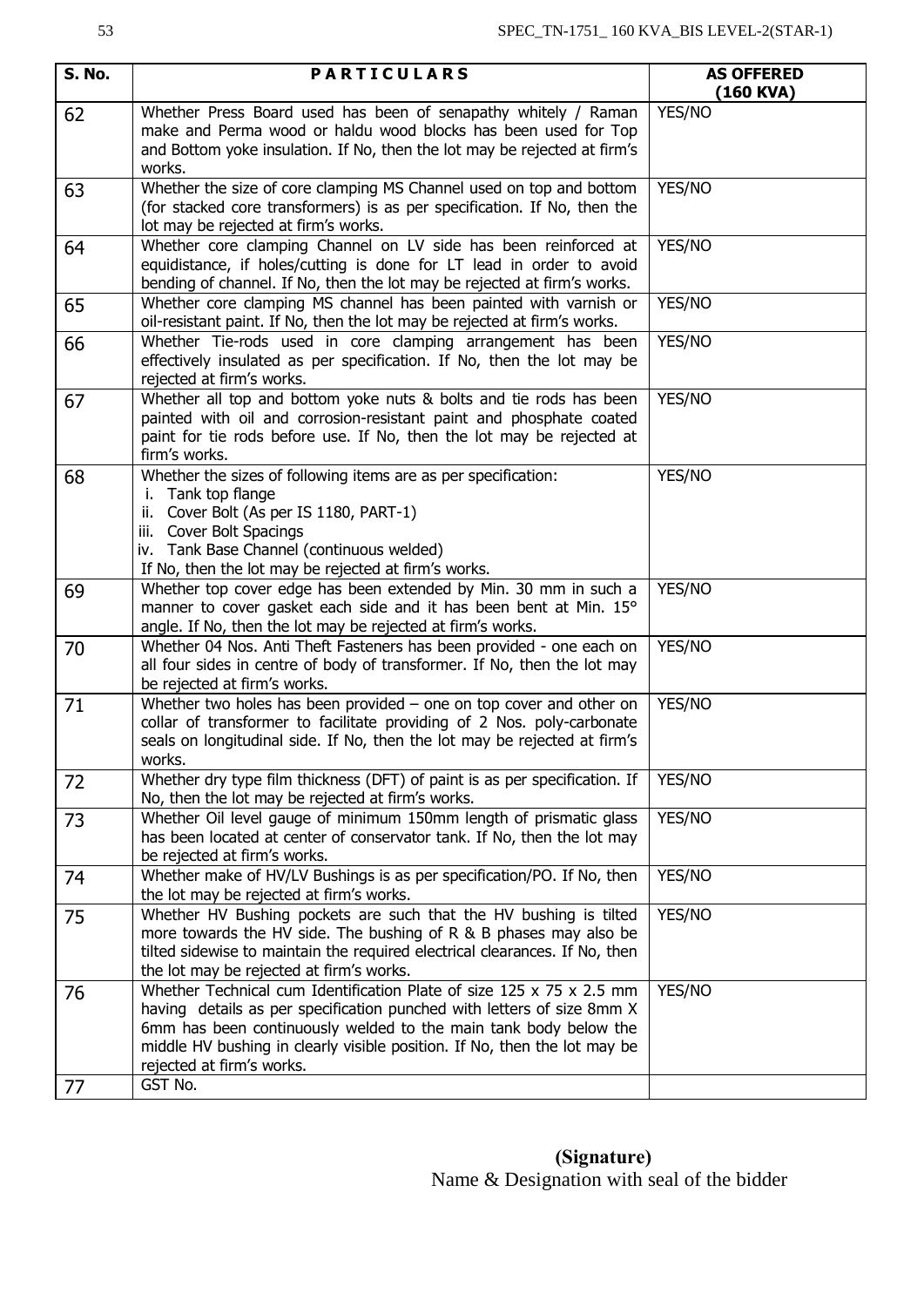## **Schedule – VI (A)**

## **JODHPUR VIDYUT VITRAN NIGAM LIMITED**

## **A Govt. of Rajasthan Undertaking DEPARTURE/DEVIATION FROM TECHNICAL SPECIFICATION**

The bidder shall state under this schedule the departure from the Purchaser  $\alpha$ specification in respect of technical is as under:-

S.No. Main Deviations from Technical Specification.

Certified that we agree to all the technical specification of the NIT except for the deviation to the extent indicated above.

> **(Signature)** Name & Designation with seal of the bidder.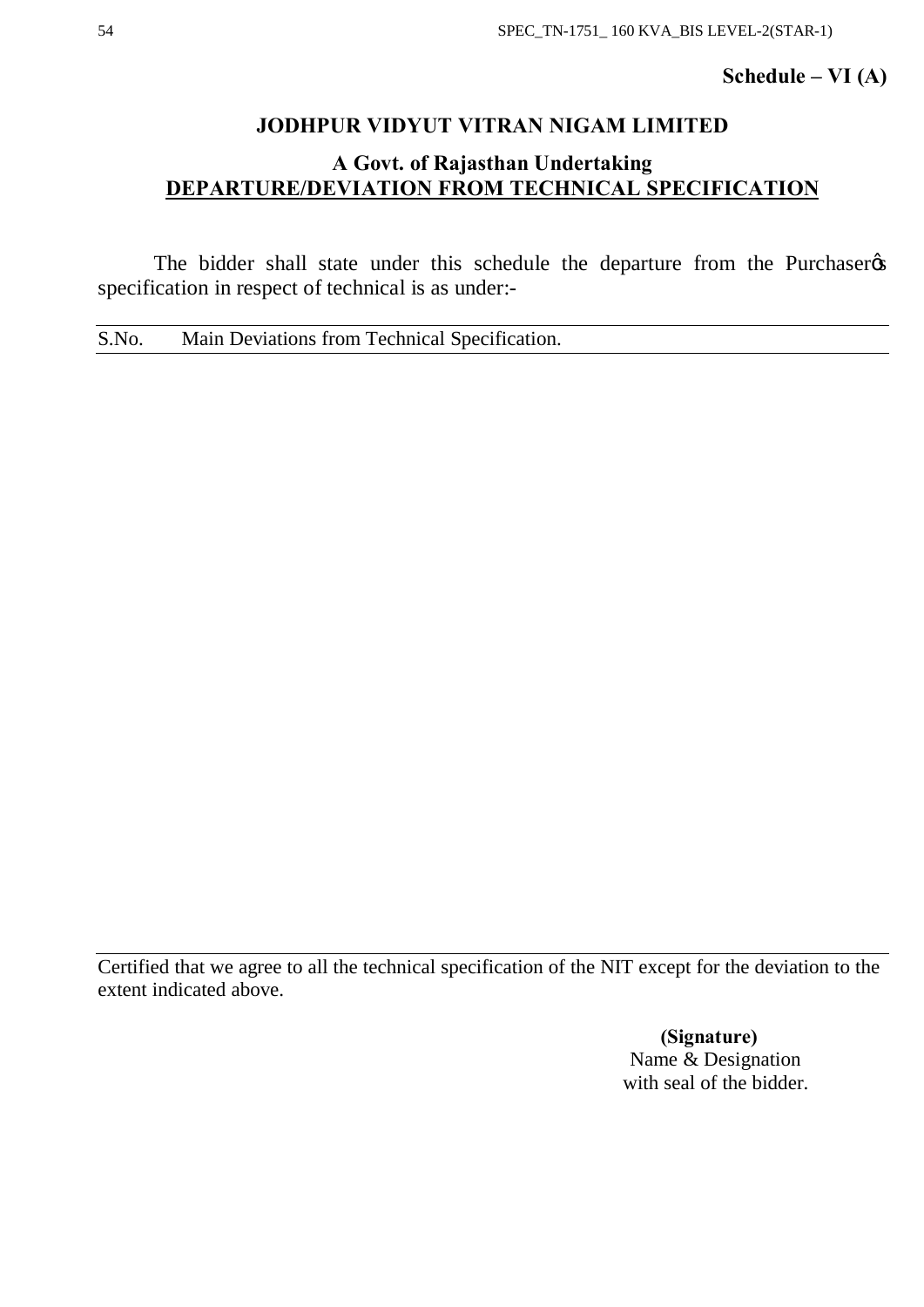## **Schedule – VI (B)**

## **JODHPUR VIDYUT VITRAN NIGAM LIMITED**

## **A Govt. of Rajasthan Undertaking DEPARTURE FROM COMMERCIAL TERMS & CONDITIONS OF THE SPECIFICATION**

The bidder shall state under this schedule the departure from the Purchaser  $\alpha$ specification in respect of Commercial terms & conditions:-

S.No. Main Deviations from Specification.

Certified that we agree to all the commercial terms & conditions as laid down in General Conditions of Contract to the specification except for the deviation to the extent indicated above.

> **(Signature)** Name & Designation with seal of the bidder.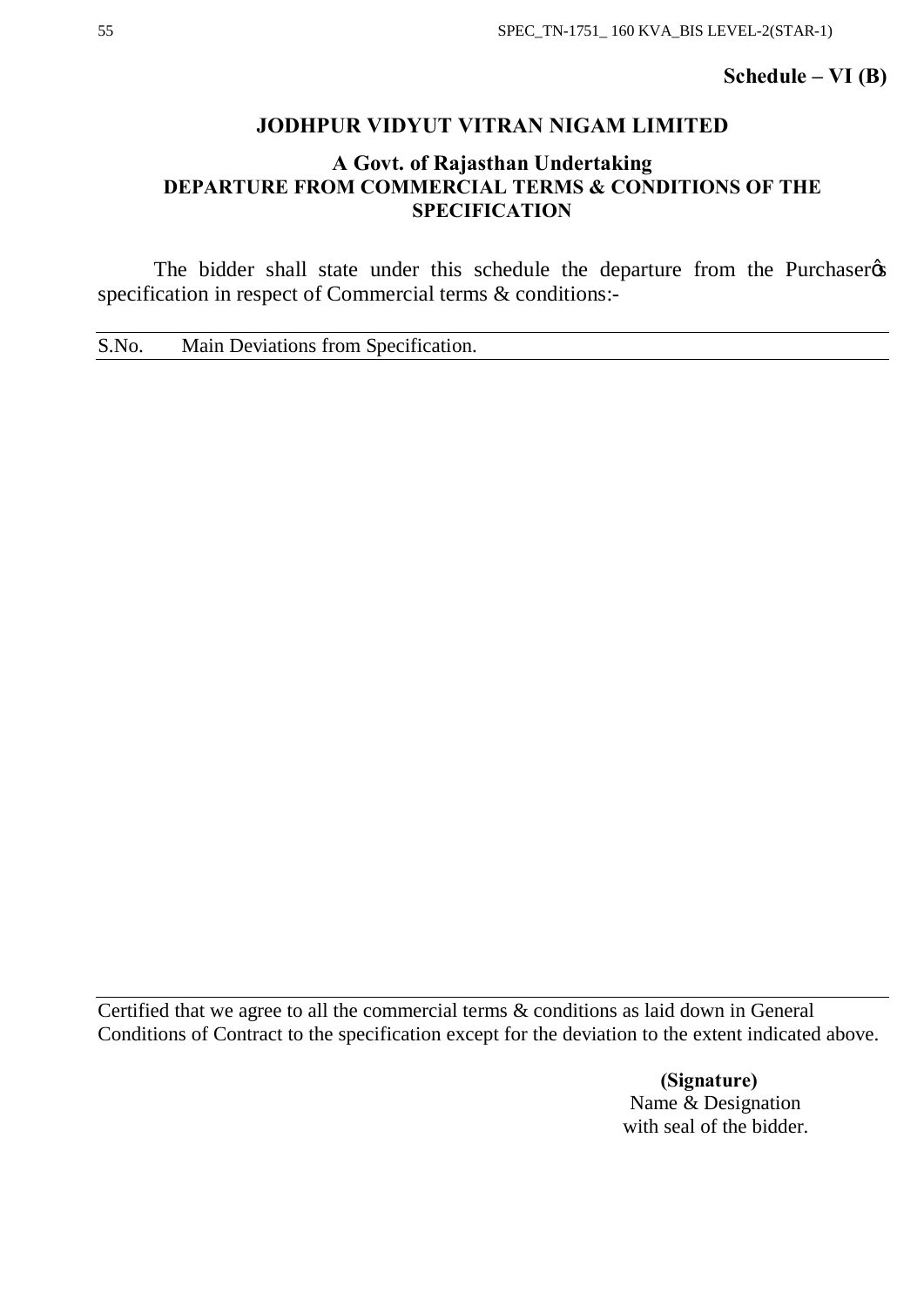## **Schedule – VII**

## **JODHPUR VIDYUT VITRAN NIGAM LIMITED**

## **A Govt. of Rajasthan Undertaking LIST OF PAST SUPPLIES**

The bidder shall state under this schedule whether material and equipments, similar to those offered in the tender have been previously supplied by him. A list shall be given of such orders executed by him together with information regarding the names of purchasing organizations, quantities supplied and when the supplies were effected. This list should be in form given below:-

| S. No. Detailed particulars Qty. in |           | Order No. Name & details           | Date of |
|-------------------------------------|-----------|------------------------------------|---------|
| of Items supplied Nos.              | $\&$ Date | of purchasing authority Completion |         |
|                                     |           |                                    |         |

| If executed partially<br>to be mentioned<br>$(Qty.$ in Nos.) | whether still<br>to be executed | Delivery<br>stipulated in<br>order | Remarks |
|--------------------------------------------------------------|---------------------------------|------------------------------------|---------|
|                                                              |                                 |                                    |         |

**Note:** Separate schedules are to be furnished by the bidder for past supply to the JDVVNL/AVVNL/JdVVNL, other State Electricity Boards and other Departments /Organisations.

 **Signature)** 

Name & Designationwith seal of the bidder.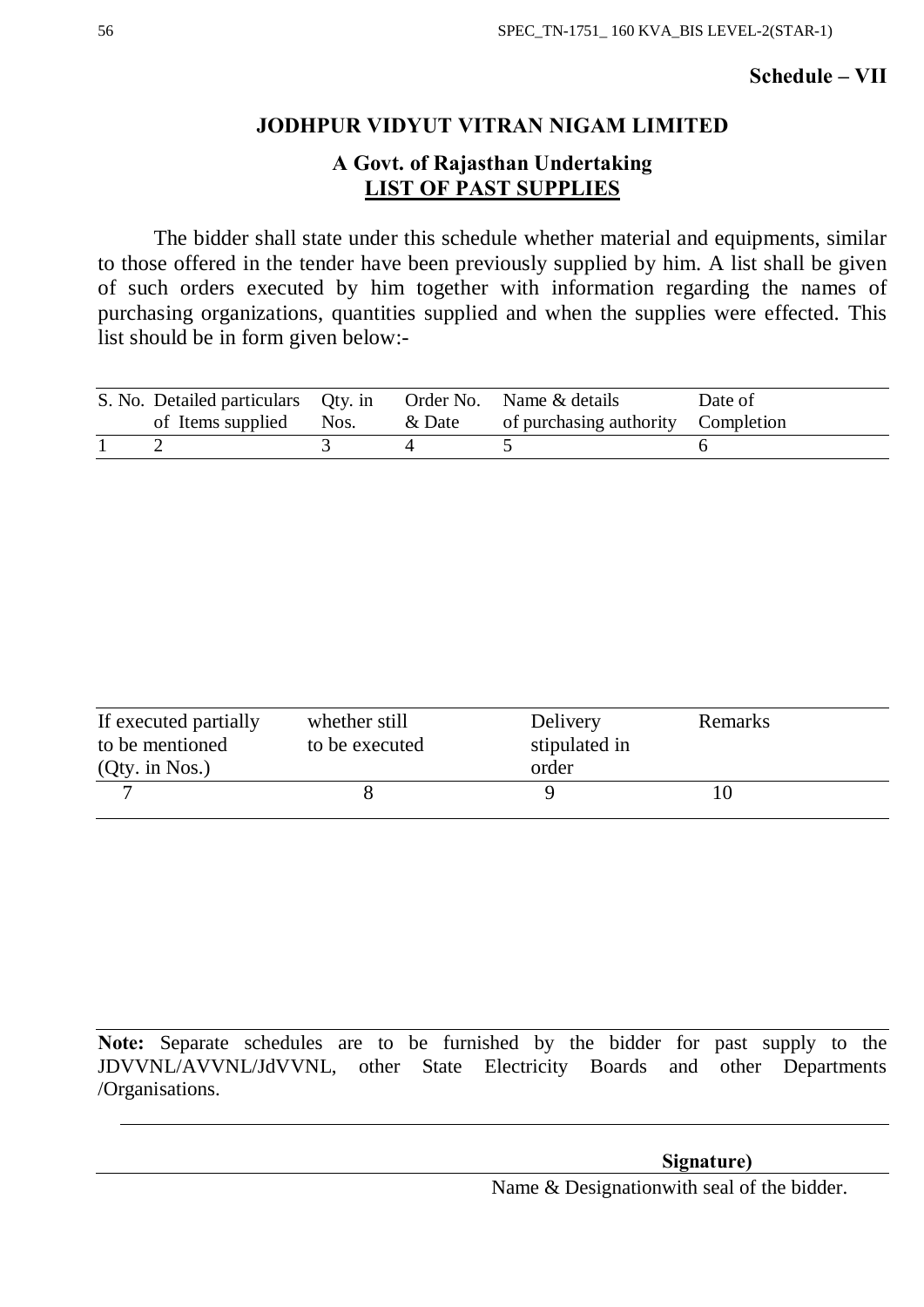## **SCHEDULE-VIIA**

**TN-1751**

## **TO WHOMSOEVER IT MAY CONCERN**

This is to certify that M/s. This is to certify that M/s. address) have manufactured and supplied the goods / equipments / material during the following financial year(s) to the Licensed Power Utilities / Government Departments / Discoms/ SEBs as detailed out below:

## **FOR THE LAST THREE FINANCIAL YEARS FROM THE DATE OF OPENING OF TECHNO-COMMERCIAL BID.**

| S. | Financial             | Detaile  | Name and       | Order No. | Unit | Ordered      |       | <b>Actual Supplied</b> |       | Remark |
|----|-----------------------|----------|----------------|-----------|------|--------------|-------|------------------------|-------|--------|
| No | year in               | d        | particulars of | $&$ date  |      |              |       | during the             |       | S      |
|    | which                 | Particul | purchasing     | against   |      |              |       | financial year         |       |        |
|    | material              | ars of   | authority      | which     |      | Quantity     | Value | Quantity               | Value |        |
|    | supplied              | item(s)  |                | item(s)   |      |              | (Rs)  |                        | (Rs)  |        |
|    |                       | supplie  |                | supplied  |      |              |       |                        |       |        |
|    |                       | d        |                |           |      |              |       |                        |       |        |
|    | $\mathcal{D}_{\cdot}$ | 3        | 4              |           | 6    | $\mathbf{r}$ | 8     | $\mathbf Q$            | 10    | 11     |
|    |                       |          |                |           |      |              |       |                        |       |        |
|    |                       |          |                |           |      |              |       |                        |       |        |
|    |                       |          |                |           |      |              |       |                        |       |        |

| Signature,              | Signature c |
|-------------------------|-------------|
| Name & Designation      | Name:       |
| With Seal of the Bidder | Address     |
| Date                    |             |
| Place                   | Membersh    |

Signature of C.A Address:

Membership No **UDI No.**

The above particulars are true and correct based on explanations, records and books of accounts produced before us. Further the above certificate issued on the request of the company

CA Firm (

**Note:- The CA Certificate should be furnished on the letter head of CA and must be signed by the bidder and C.A. firm. The details i.e. address of C.A. & membership No. shall clearly be mentioned on C.A. certificate. In case C.A. certificate is not signed by the bidder/furnished without membership No. & address of C.A. then same may not be considered for which responsibility rests with the bidder.**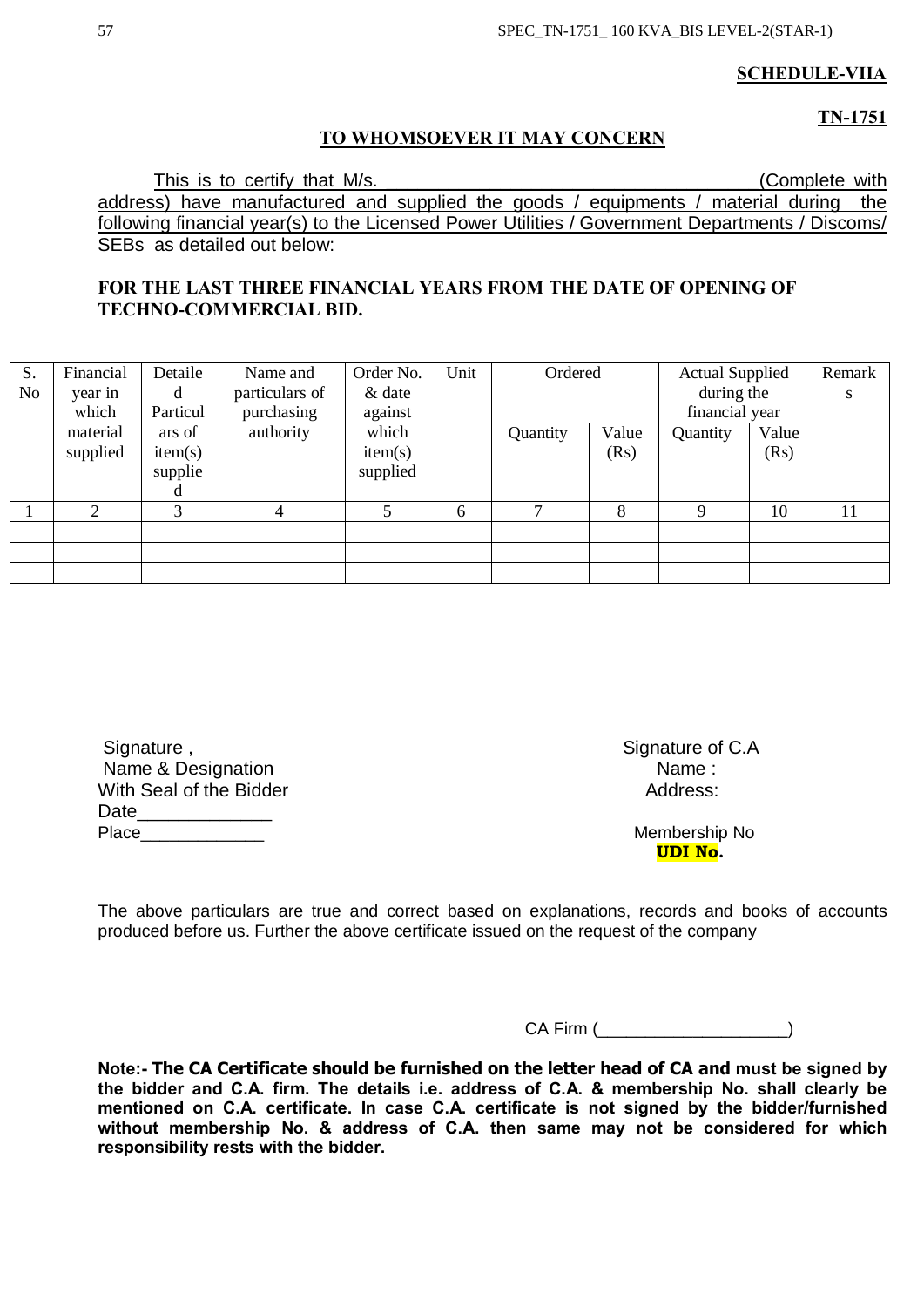## **SCHEDULE-VIII**

## **JODHPUR VIDYUT VITRAN NIGAM LIMITED DELIVERY SCHEDULE AGAINST TN-1751**

# **PART-A**

The delivery schedule of the material by the Purchase Officer is as mentioned hereunder:

| Sr.<br><b>No</b> | <b>Particulars of Material</b>                    | <b>Commenc</b><br>ement<br>period | Rate of supply<br>per<br>delivery<br><b>of</b><br>entire material | for<br><b>Period</b><br>month of   completion of<br>delivery<br>material |
|------------------|---------------------------------------------------|-----------------------------------|-------------------------------------------------------------------|--------------------------------------------------------------------------|
| л.               | 160 KVA, 11/0.433 KV 3 PHASE                      | 45 days from                      | Per<br>Nos.                                                       | half<br>Eight<br>and                                                     |
|                  | <b>ALUMINIUM</b><br><b>ENERGY</b><br><b>WOUND</b> | the date of                       | month (to be quoted                                               | months excluding                                                         |
|                  | $(STAR-1)$<br>LEVEL-2<br><b>EFFICIENT</b>         | receipt of P.O                    | by tenderer)                                                      | commencement                                                             |
|                  | <b>DISTRIBUTION TRANSFORMERS</b>                  |                                   |                                                                   | period (Max.)                                                            |

# **PART-B**

In case tenderer deviates from the delivery schedule mentioned by the purchaser in Part-A then the delivery schedule by the tenderer shall be indicated/ mentioned as under:

| Sr.<br><b>No</b> | <b>Particulars of Material</b>                                                                                                                                            | <b>Commenc</b><br>ement<br>period | Rate of supply   Period<br>month of completion<br>per<br>of<br>delivery<br>entire material | for<br>delivery<br><b>of</b><br>  material |
|------------------|---------------------------------------------------------------------------------------------------------------------------------------------------------------------------|-----------------------------------|--------------------------------------------------------------------------------------------|--------------------------------------------|
| 1.               | 160 KVA, 11/0.433 KV 3 PHASE<br><b>ALUMINIUM</b><br><b>WOUND</b><br><b>ENERGY</b><br><b>LEVEL-2</b><br>$(STAR-1)$<br><b>EFFICIENT</b><br><b>DISTRIBUTION TRANSFORMERS</b> |                                   |                                                                                            |                                            |

## **NOTE:**

- **(i) The offers deviating in deliveries mentioned above at part 'A' shall be considered as non responsive** in accordance to Clause No. 35 of the technical specification Section - III. **In case if ordered quantity is different than quoted quantity then monthly deliveries shall be adjusted proportionately.**
- (ii) During the commencement period the contractual formalities shall be got completed. **Signature**

 Name & Designation With seal of the tenderer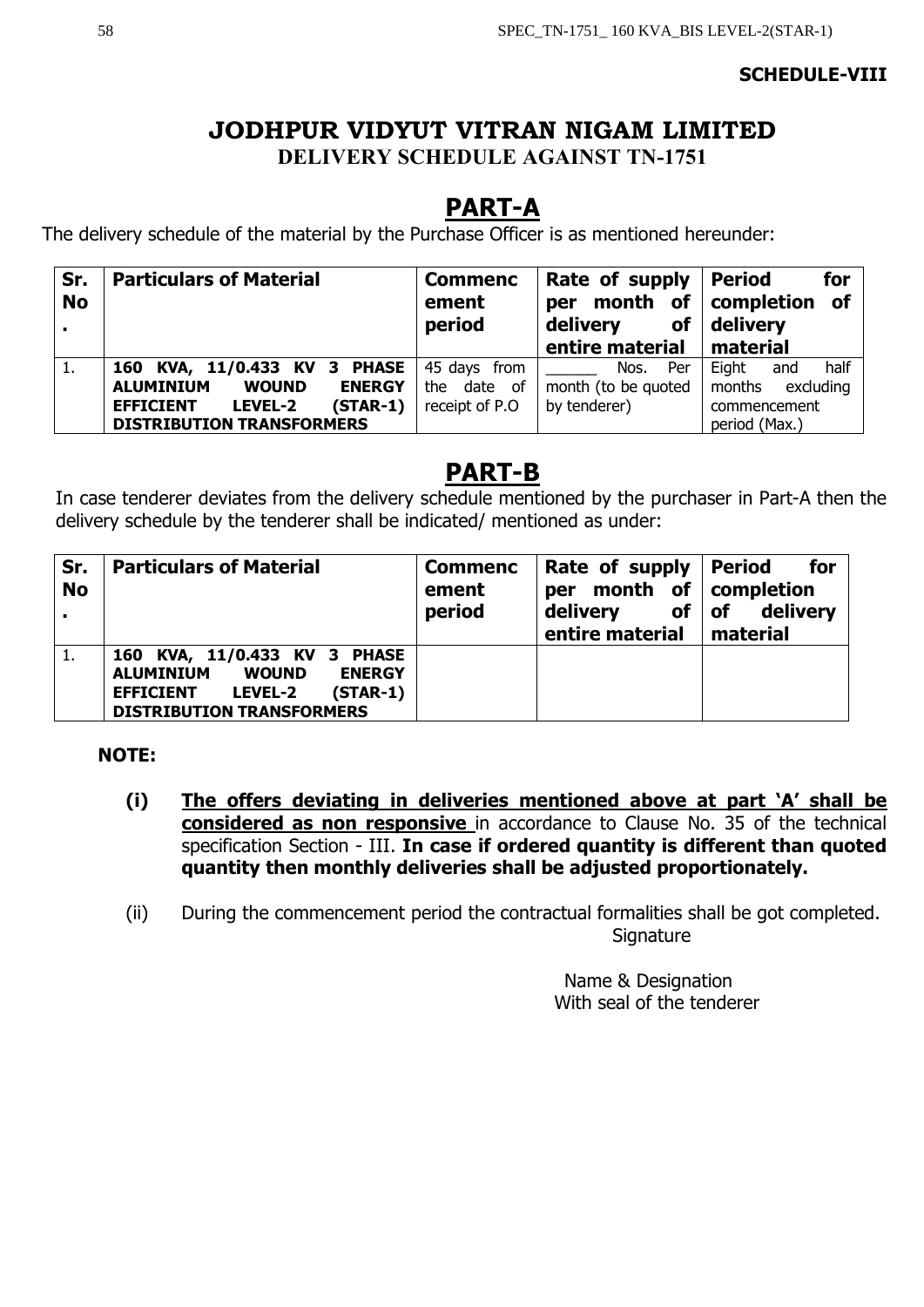## **Schedule – IX**

## **JODHPUR VIDYUT VITRAN NIGAM LIMITED**

**A Govt. of Rajasthan Undertaking**

List of Equipments and Technical Hands Available with the Firm

(To be filled in by the bidders & enclosed with the bid)

Manufacturers and / or their authorized agents who are quoting against this bid are requested to furnish the following information along-with the bid. The Purchaser will have the discretion to ignore the bid without the under noted particulars and/or ignore the bid particulars.

- 1. Name and Address of Manufacturer.
- 2. Place where works exist.
- 3. Details of machinery particularly with B.H.P. of each item installed.
- 4. Details of staff employed in the works.
- 5. Date when started the manufacturing of item under reference.
- 6. List of items manufactured.
- 7. Literature and drawings of items manufactured showing their description, size, design and other important technical particulars.
- 8. Details of order so far, executed alongwith the names of organization to whom supplied.
- 9. Manufacturing capacity.
- 10.Is the workshop open for inspection by the representative of the board, if required?
- 11. Statement of financial resources and Banking Reference alongwith Balance-Sheet for previous two years.
- 12.Testing facilities available for the manufactured articles in the testing laboratory of works.
- 13.Whether the Firm is a small/medium/large scale industry.
- 14.Registration No. with :
	- i. Small Scale, National/State.
	- ii. DGTD
	- iii. State Industries Department.

 **(Signature)** Name & Designation with seal of the bidder.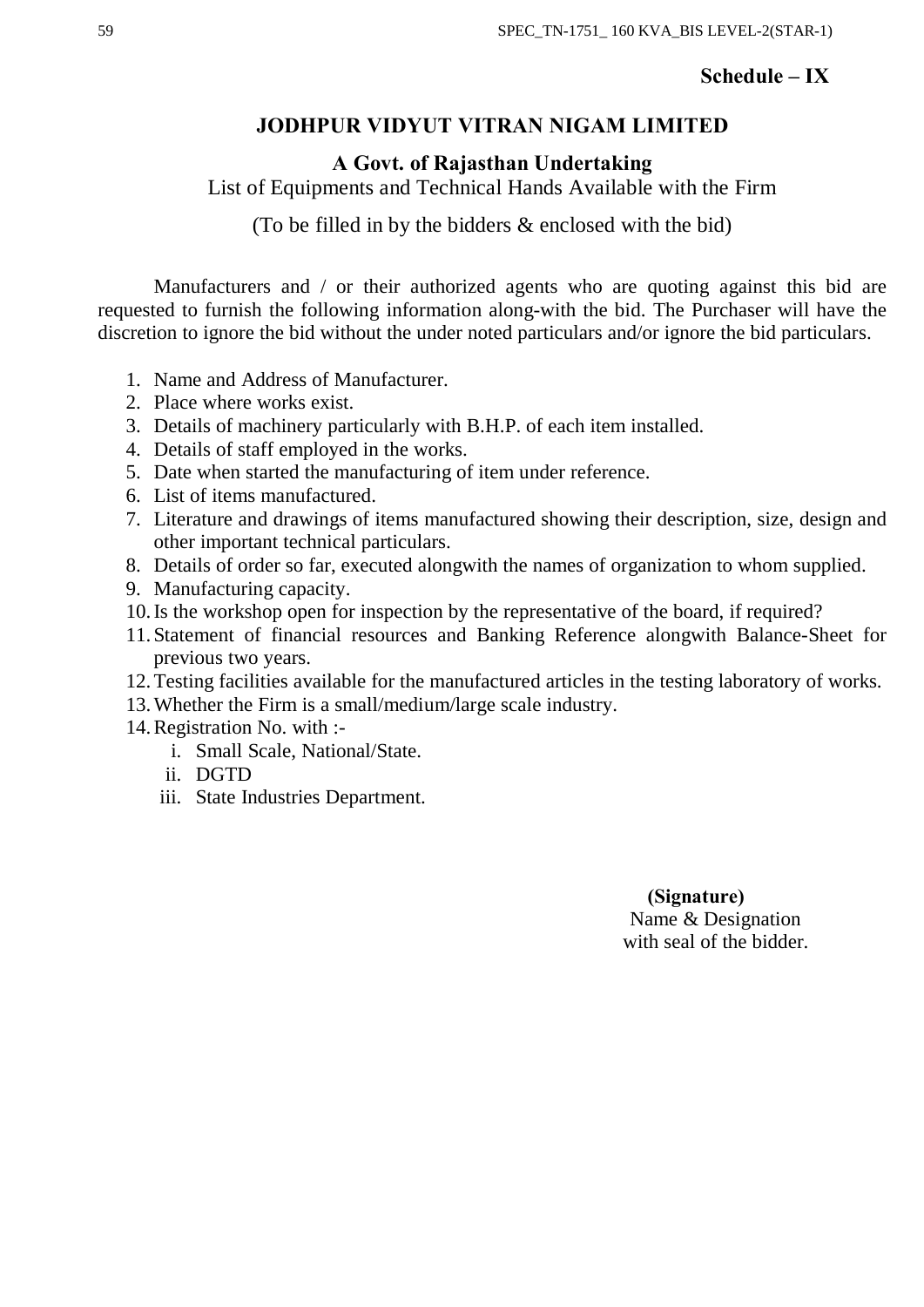## **SCHEDULE-X**

### **GENERAL PARTICULARS ABOUT THE TENDER IN BRIEF JODHPUR VIDYUT VITARAN NIGAM LIMITED MATERIAL MANAGEMENT & CONTRACT NEW POWER HOUSE, INDUSTRIAL AREA, JODHPUR-342003 Phone: (0291)2742223/Fax: (0291) [2746539/E-Mail-semmcjdvvnl@gmail.com](mailto:2746539/E-Mail-semmcjdvvnl@gmail.com)**

## **SPECIFICATION FOR SUPPLY OF 160 KVA, 11/0.433 KV, STAR-1, ENERGY EFFICIENCY LEVEL-II, 3 PHASE, ALUMINIUM WOUND, DISTRIBUTION TRANSFORMERS UNDER SPECIFICATION NO.JDVVNL/SE(MM&C)/EIAI/TN-1751.**

| A | NIT No.                                                           | TN-1751                                                                                                                          |
|---|-------------------------------------------------------------------|----------------------------------------------------------------------------------------------------------------------------------|
| в | Cost of tender specifications                                     | Rs. $2500.00 + GST(a)18% = Rs. 2,950.00$ (Non-Refundable)<br>(Rs. Two Thousand Nine Hundred & Fifty Only)                        |
|   | Cost of tender specifications<br>(For MSME UNITS of<br>Rajasthan) | Rs. $1250.00 + GST(a)18% = Rs. 1,475.00$ (Non-Refundable)<br>(Rs. One Thousand Four Hundred & Seventy Five Only)                 |
| C | Processing fee of RISL                                            | Rs. 1000.00 (One Thousand Only) (Non-Refundable)                                                                                 |
| D | <b>Estimated Tender Value</b>                                     | Rs. 3,15,48,480.00                                                                                                               |
| E | Bid Security to be<br>deposited with the tender                   | (iv)<br>General Bidder: Rs.6,30,970.00<br>Sick Unit : Rs. 3,15,485.00<br>(v)<br>SSI Units of Rajasthan: Rs. 1,57,742.00*<br>(vi) |
| F | Validity                                                          | 120 days from the next date of opening of techno-<br>commercial bid.                                                             |
| G | Base date for price<br>variation                                  | 01.12.2021 (Irrespective of tender opening date)                                                                                 |

### **IMPORTANT DATES**

| S.N. | <b>Events</b>                           | Date & Time             | Location                        |  |  |
|------|-----------------------------------------|-------------------------|---------------------------------|--|--|
| 1    | Date of downloading of                  | Up to                   | www.jdvvnl.com &                |  |  |
|      | tender specifications                   | 24.01.2022              | http:eproc.rajasthan.gov.in     |  |  |
|      |                                         | $(06:00 \text{ PM})$    |                                 |  |  |
| 2    | Deposit of cost of Tender               | Up to                   | Office of Sr. A.O (Cash & CPC), |  |  |
|      | Specifications, Processing              | 24.01.2022              | JdVVNL, New Power House,        |  |  |
|      | fee & Earnest Money                     | $(4:00 \text{ PM})$     | Industrial Area, Jodhpur        |  |  |
| 3    | <sub>of</sub><br>&<br>Last Date<br>time | Up to                   | http:eproc.rajasthan.gov.in     |  |  |
|      | submission of electronic                | 25.01.2022              |                                 |  |  |
|      | bid                                     | $(12:00 \text{ PM})$    |                                 |  |  |
| 4    | Opening of Technical Bid                | 25.01.2022              | http:eproc.rajasthan.gov.in     |  |  |
|      |                                         | (03:00 P <sub>M</sub> ) |                                 |  |  |
| 5    | Opening of Price Bid                    | To be intimated         | http:eproc.rajasthan.gov.in     |  |  |
|      |                                         | separately to           |                                 |  |  |
|      |                                         | the qualified           |                                 |  |  |
|      |                                         | bidders                 |                                 |  |  |

## **\*In case SSI unit of Rajasthan quotes the less than the tendered quantity , then they are required to furnish Bid security @ 0.5% of the estimated value of the quantity offered by them, failing which bid shall be considered non-responsive.**

The Micro, Small & Medium Scale Industries of Rajasthan and Sick Industries, other than Small Scale Industries, whose cases are pending before the Board of Industrial and Financial Reconstruction (BIFR) shall furnish self attested documentary evidence duly attested by notary to claim the above.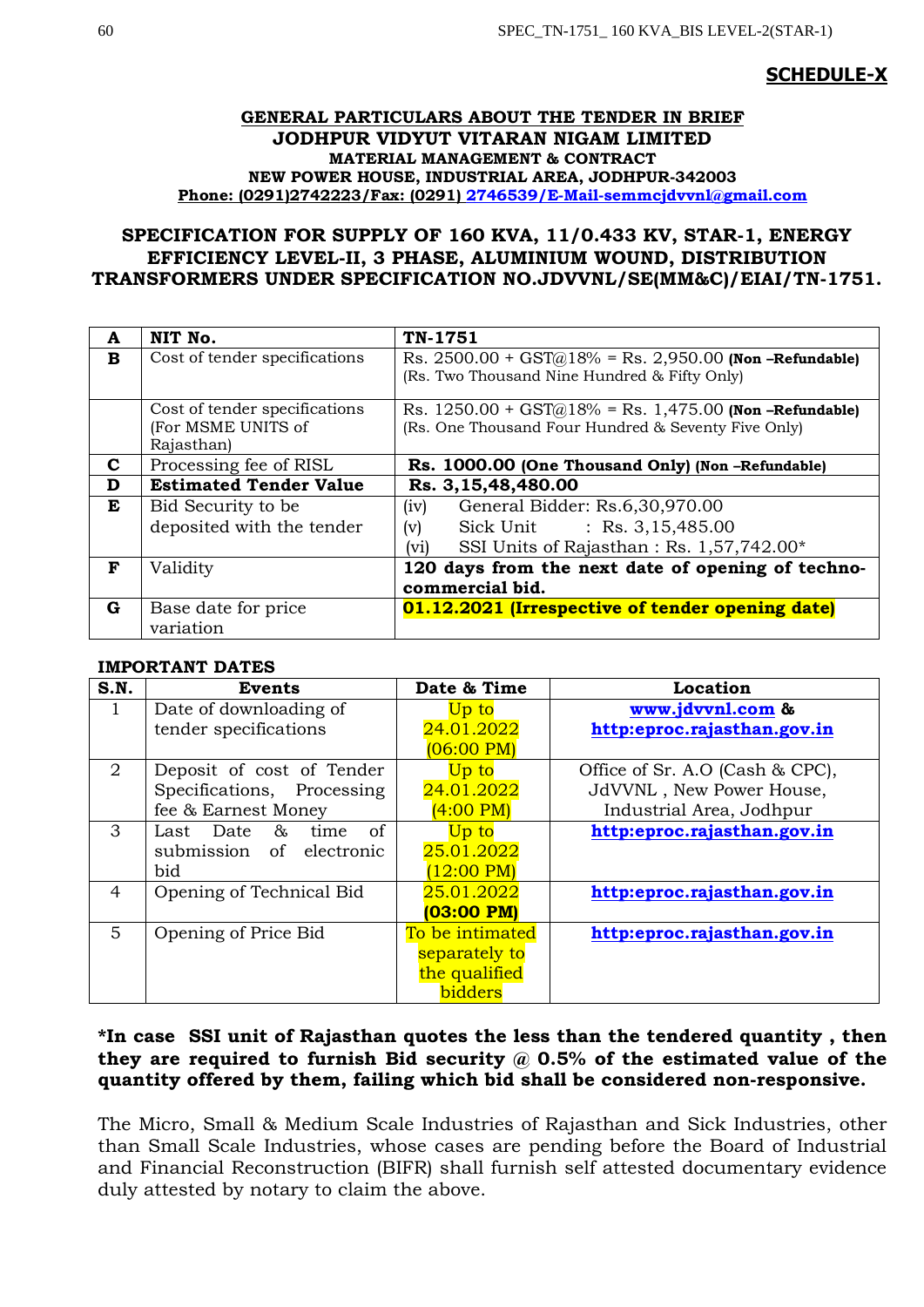The bid security may be given in the form of banker's cheque or demand draft in favour of Senior Accounts Officer (Cash & CPC), JDVVNL, Jodhpur payable at Jodhpur or bank guarantee, in specified format, of a scheduled bank in favour of Superintending Engineer (MM&C), JDVVNL, Jodhpur, be deposited to the Sr. Accounts Officer (MM&C), JDVVNL, Jodhpur up to stipulated date & time, and obtain a receipt/acknowledgement thereof. No other mode of deposit shall be accepted.

**At the time of depositing the Bid security amount in the office of the Sr. Accounts Officer (MM&C), JDVVNL, Jodhpur, the bidder shall also furnish self-attested documentary evidence duly attested by Notary of MSME unit of Rajasthan also to submit a letter of quantity offered by them alongwith, Appendix-F on non-judicial stamp paper of** Rajasthan on **Rs.100/- duly attested by Notary public, an Affidavit for MSME unit of Rajasthan in the enclosed format as per Schedule XI is to be furnished on non-judicial stamp paper of Rs.100/- duly attested by Notary public, to the office of Sr. Accounts Officer (MM&C), JDVVNL, Jodhpur. Also furnish the undertaking for the CA certificate in the enclosed format as per Annexure-I on non-judicial stamp paper of Rs.100/- duly attested by Notary public alongwith the original / notorised CA certificate as per requirement of tender specifications. Bidder shall also furnish Declaration in the enclosed format as per Appendix-F, on non-judicial stamp paper of**  Rajasthan on **Rs.100/- duly attested by Notary public for not have business activity suspended, not blacklisted or debarred by any utility / govt. Agency, not have conflict of interest.**

**NOTE:-**

- **1. Wherever EMD and Security Bank Guarantee (SBG), are appearing in the ITB, GCC & other Bidding Documents, same is hereby replaced by BID SECURITY as above.**
- **2. VENDOR REGISTERATION: The relaxation/exemption given to the registered vendors of the Nigam in respect of EMD/SBG, wherever appearing in the ITB, GCC & other Bidding documents, are hereby WITHDRAWN.**

## **VERY VERY IMPORTANT:**

1. The bids not accompanied with qualification requirement , technical requirement indicated in the specification and other requirement given here under will be considered as incomplete offer and sufficient grounds for offer to be passed over:

- i) Capacity, capability and competency proofing documents.
	- a) Capacity /orders of similar and higher rating of tendered equipment booked as on date of biding with type and rating and construction details of equipment for which order received be indicated.
	- b) Copy of purchase orders of Erstwhile RSEB /SEB`S / Electric Utilities / Govt. Departments / Discom for similar or higher rating equipment latest executed.
- ii) Year wise past experience for last 5 years of similar or higher rating of tendered equipment.
- iii) The details of testing facilities available at the works and copies of latest type test certificates, carried out on similar ITEM.
- iv) Quality assurance plan.
- v) Complete guaranteed technical particulars, out lines and general arrangement drawings along with Bill of Material.
- 2. Bids without Section-I, II, III & Schedules (I to X) shall be rejected.
- 3. Bids shall be furnished in single copy.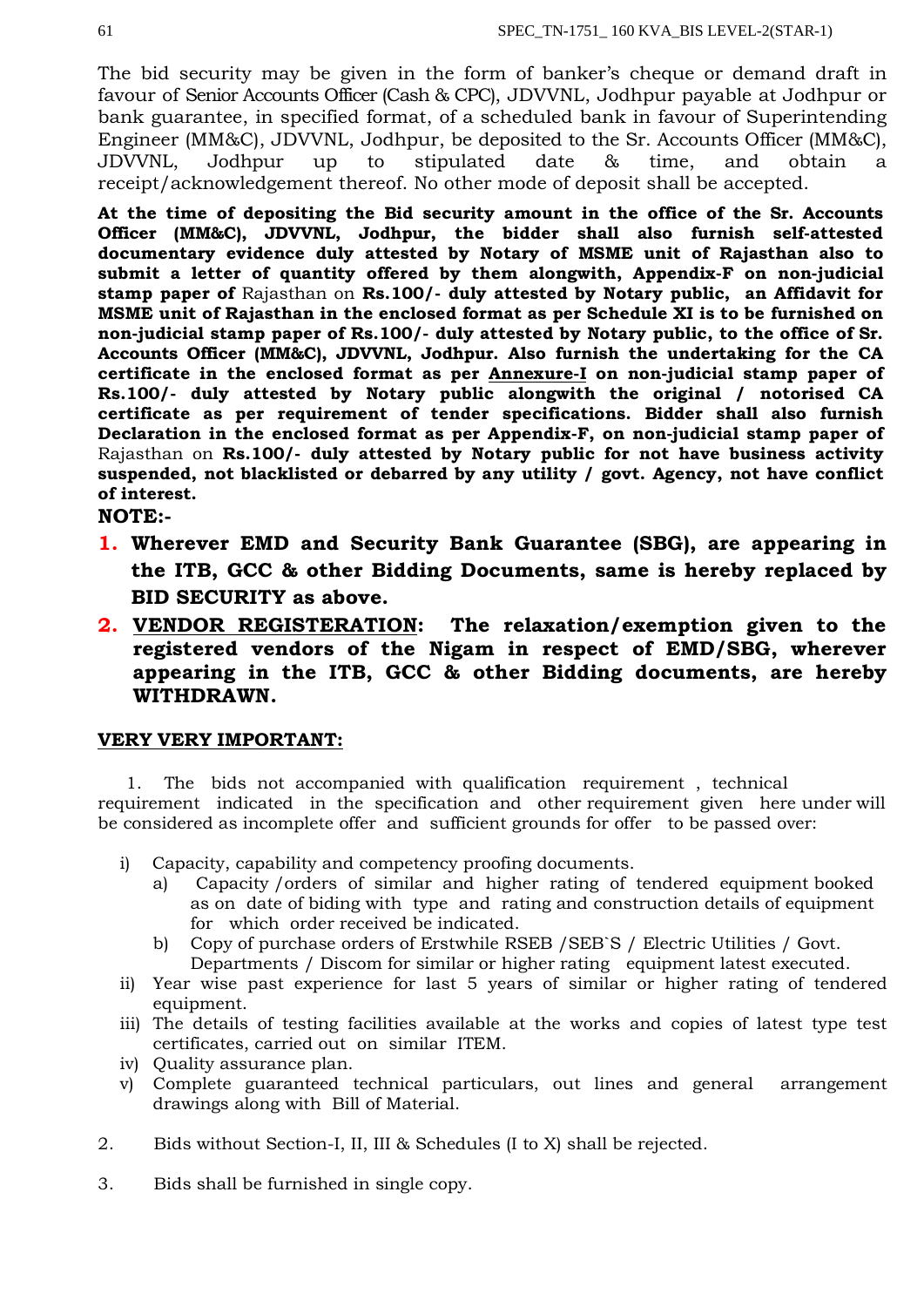- 4. JDVVNL has the right to reject any offer on the basis of track record of poor performance in execution of previous order / equipment supplied /after sales service while evaluating the Techno-Commercial bid.
- 5. JDVVNL reserves the right to accept minor deviations in standard terms and conditions and also in technical and constructional features as specified in the technical specification **(Section-III).**
- 6. Deviation of any kind shall not be quoted in price bid, if found quoted, the same shall be ignored.
- 7. The following facilities are to be provided by the supplier at his own cost to the inspecting officer of Nigam (JdVVNL).
- i) Suitable accommodation.
- ii)Local conveyance between arrival point, place of stay, works and departure point.
- iii) The supplier shall assist in arranging return ticket and reservation on the request of the inspecting officer for which the payment shall be made by the inspecting officer. In case of joint inspection, single or shared double room accommodation shall be provided

**-------------------**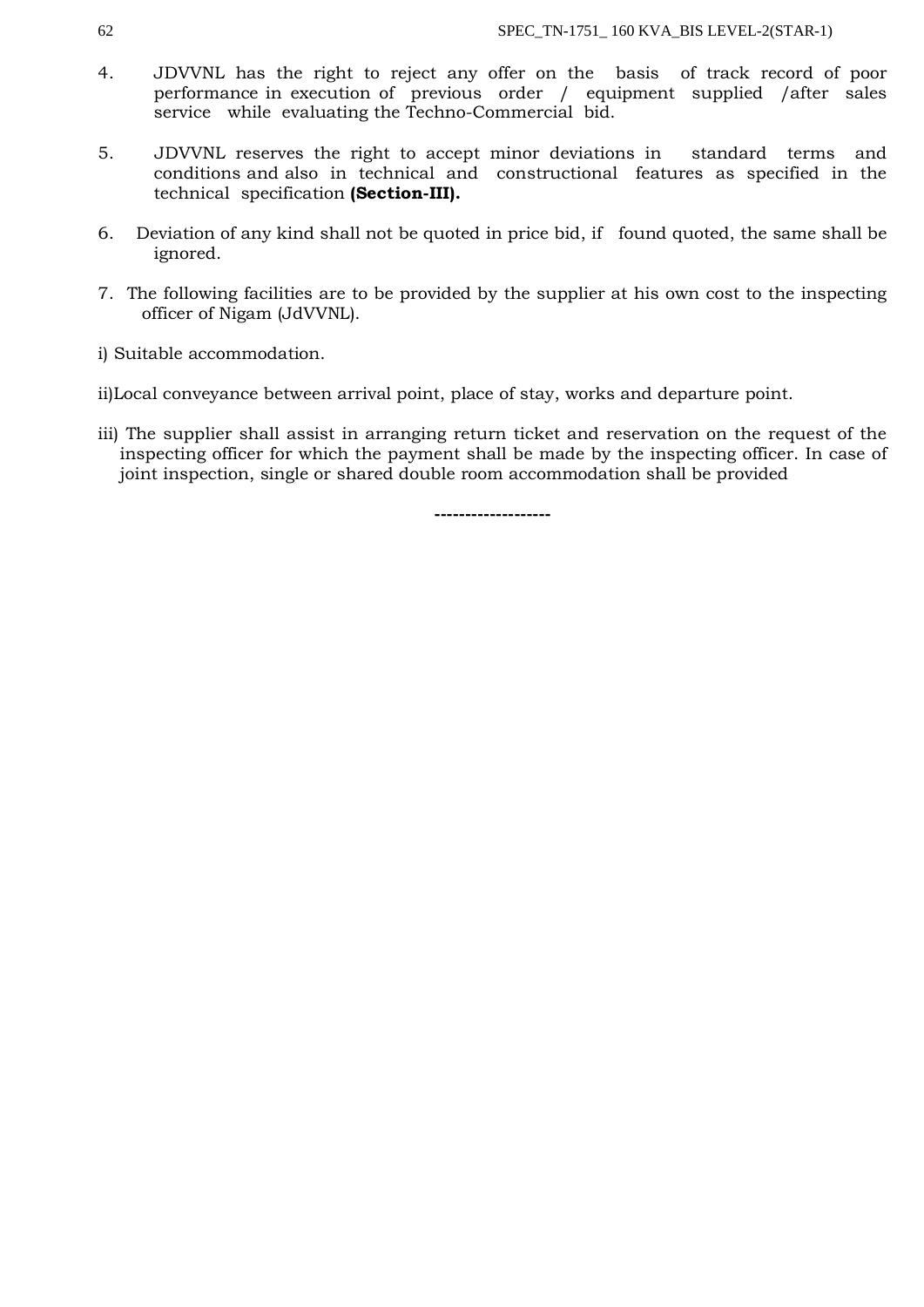## **Schedule – XI**

## **Format of Affidavit for MSME**

## **(TO BE FURNISHED ON NON-JUDICIAL STAMP WORTH Rs.100/- & DULY NOTARIZED)**

| д, |  | Aged_                                        | Years residing at |     |
|----|--|----------------------------------------------|-------------------|-----|
|    |  | Proprietor/ Partner/ Director of             |                   | M/s |
|    |  | do hereby solemnly affirm and declare that:- |                   |     |

- (a) My/ our above noted enterprise M/s \_\_\_\_\_\_\_\_\_\_\_\_\_\_\_\_\_\_\_\_\_\_\_\_\_\_\_\_\_\_\_ has been issued acknowledgement of Entrepreneurial Memorandum Part-II by the District Industries Center, \_\_\_\_\_\_\_\_\_\_\_\_\_\_\_\_\_. The acknowledgement No. is \_\_\_\_\_\_\_\_\_\_ dated \_\_\_\_\_\_\_\_\_\_ and has been issued for manufacture of following items:- (i)
	- (ii)
	- (iii)
	- (iv)
- (b) My/ our above noted acknowledgement of Entrepreneurial Memorandum Part-II has not been cancelled or withdrawn by the Industries Department and that the enterprise is regularly manufacturing the above items.
- (c) My/our enterprise is having all the requisite plant and machinery and is fully equipped to manufacture the above noted items.
- (d) The present status of the firm is as per acknowledgment of Entrepreneurial Memorandum Part-II issued on the date of District Industries Center, \_\_\_\_\_\_\_\_\_\_.

concealed therein. So, help me God.

Place Signature of Proprietor/ Director/ Authorized Signatory with Stamp and Date

| <b>VERIFICATION</b> |  |  |  |  |  |  |  |            |                                                                                       |                        |  |
|---------------------|--|--|--|--|--|--|--|------------|---------------------------------------------------------------------------------------|------------------------|--|
|                     |  |  |  |  |  |  |  | $S/\sigma$ |                                                                                       | Aged Years residing at |  |
|                     |  |  |  |  |  |  |  |            | Proprietor/ Partner/ Director of M/s                                                  |                        |  |
|                     |  |  |  |  |  |  |  |            | verify and confirm that the contents at (a), (b),                                     |                        |  |
|                     |  |  |  |  |  |  |  |            | (c) & (d) above are true and correct to the best of my knowledge and nothing has been |                        |  |

### **DEPONENT**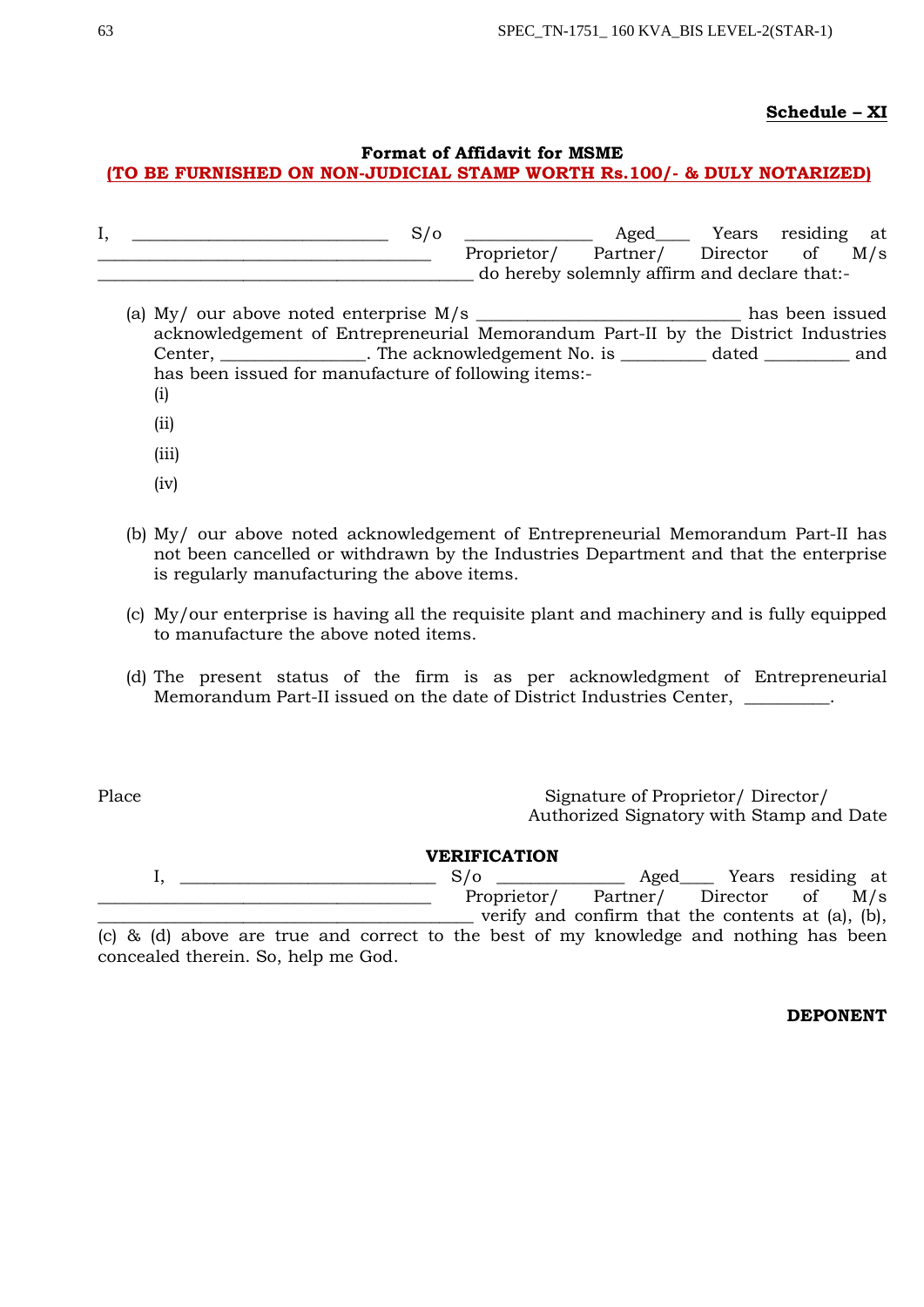## **APPENDIX-A**

### **Bank Guarantee No. \_\_\_\_\_\_\_.**

Security Amount : \_\_\_\_\_\_\_. Issued on dated : \_\_\_\_\_\_\_\_. Valid upto : \_\_\_\_\_\_\_. Claim upto / Grace period: \_\_\_\_\_\_\_\_.

## **PERFORMA OF BANK GUARANTEE FOR BID SECURITY**

(Bank Guarantee in lieu of bid Security on non-judicial Stamp Paper of Rajasthan State of 0.25% of the B.G. value or Rs.25,000/-, whichever is less)

To,

The Superintending Engineer (MM&C), Jodhpur Vidyut Vitaran Nigam Limited, Jodhpur.

- 1. Whereas (name of the Bidder) (hereinafter called "the Bidder") has submitted its bid dated \_\_\_\_\_\_ (date of submission of bid) for \_\_\_\_\_\_\_\_\_ (name of contract/ name of the material with Bid no. / TN No. \_\_\_\_\_) (hereinafter called 'the Bid").
- 2. KNOW ALL PEOPLE by these presents that WE \_\_\_\_\_\_\_\_\_\_\_\_ (name and address of branch of Bank ) of \_\_\_\_\_\_\_\_\_ (name of country), having our registered office at \_\_\_\_\_\_\_\_\_\_\_\_\_\_\_\_\_\_\_\_\_\_ (addresses of bank) (hereinafter called 'the Bank"), are bound unto \_\_\_\_\_\_\_\_\_\_\_\_\_\_\_\_ (name of Purchaser) (hereinafter called "the Purchaser") in the sum of Rs. \*\_\_\_\_\_\_\_\_\_\_\_\_\_ for which payment well and truly to be made to the said Purchaser, the Bank binds itself, its successors, and assigns by these presents sealed with the Common Seal of the said Bank this \_\_\_\_\_\_\_ day of \_\_\_\_\_\_ 20\_\_\_\_.
- 3. THE CONDITIONS of this obligation are :
	- i. If the bidder withdraws its Bid during the period of bid validity specified by the Bidder in the Bid Form; or
	- ii. If the bidder refuses to accept the correction of error in his Bid; or
	- iii. If the bidder, having been notified of the acceptance of its Bid by the purchaser during the period of bid validity:
	- a. Fails or refuses to execute the Contract Agreement within the time specified in purchase / work order, if required, or
	- b. Fails or refuses to furnish the performance security within the time specified in purchase / work order in accordance with the GCC, or
	- c. Fails to commence supply of goods or services or execute work as per purchase / work order within time specified.
	- iv. If the bidder breaches any provision of the Code of integrity specified in the RTPP Act and Chapter VI of the RTPP Rules.
- 4. We undertake unconditionally and irrevocably to guarantee as primary obligator and not as surety merely to pay to the purchaser a sum of Rs. \_\_\_\_\_\_\_\_\_\_\_\_ (in words Rs.  $\Box$ demand, without the purchaser having to substantiate its demand, provided that in its demand the Purchaser will note that the amount claimed by it is due to it owing to the occurrence of one or all of the three conditions specifying the occurred condition or conditions.
- 5. The decision of the Superintending Engineer (MM&C), Jodhpur Vidyut Vitaran Nigam Limited, Jodhpur shall be final whether breach has been committed on the right to demand the amount of guarantee from us which has accrued to the purchaser.
- 6. This guarantee shall not cease or determine, if the purchaser grants time or indulgence or vary the terms of the contract with the Contractor or without our consent or knowledge.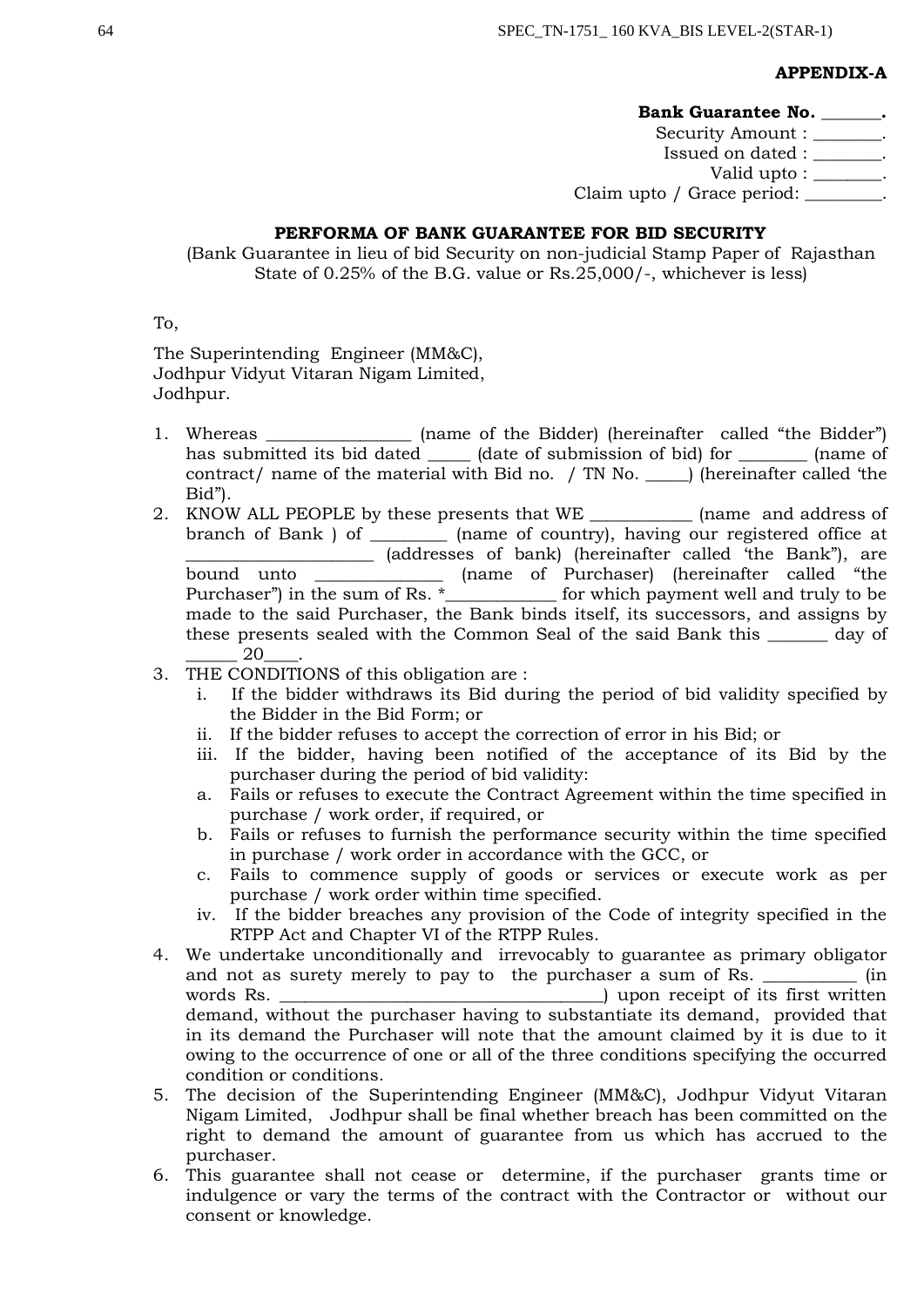- 7. The guarantee herein contained shall not be affected by any change in the constitution of the Contractor.
- 8. We \_\_\_\_\_\_\_\_\_\_ (Bank Name) further undertake not to revoke this guarantee during its currency except with the previous consent of the Superintending Engineer (MM&C), Jodhpur Vidyut Vitaran Nigam Limited, Jodhpur.
- 9. All disputes arising under the said guarantee between the Bank and the Nigam or between the Contractor and the Nigam pertaining to the guarantee, shall be subject to the jurisdiction of the Courts in Jodhpur, Rajasthan alone.
- 10. This guarantee will remain in force up to and including one hundred eighty (180) days after the date of the opening of bids, i.e. upto \_\_\_\_\_\_\_\_, with a further grace period of Ninety (90) days and any demand in respect thereof should reach the Bank not later than the above date.

Yours faithfully, Bankers (EXECUTANT) Signed by the above named Bank in presence of : (signature with full Name and Address)

Witness :

1. \_\_\_\_\_\_\_\_\_\_\_\_\_\_. 2. \_\_\_\_\_\_\_\_\_\_\_\_\_\_.

Attested by Notary Public, First Class Magistrate or directly confirmed by the executing Bank.

\* The Bidder should insert the amount of the guarantee in words and figures denominated in the currency of bid.

**Note** : In case the bid is submitted by a Joint Venture, the Bid Bank guarantee shall be in the name of Lead partner or in the name of joint venture partners submitting the Bid covering all the partners of the joint vent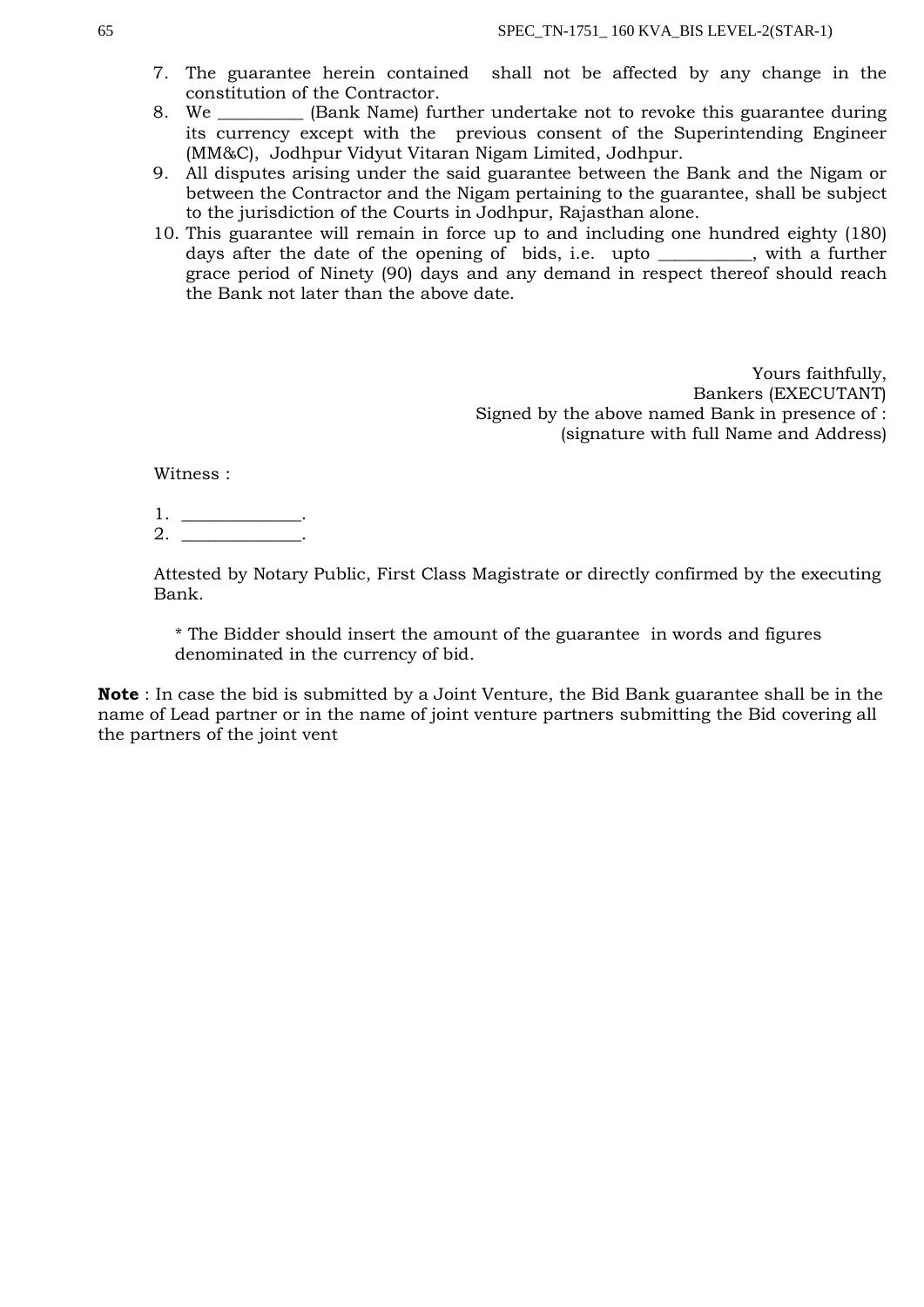### **Annexure 'A'**

### **(SELF ATTESTED UNDERTAKING TO BE GIVEN ON FIRM's LETTER HEAD)**

In relation to my/ our bid submitted to SE (MM&C) For procurement of \_\_\_\_\_\_\_\_\_\_\_\_\_\_\_\_\_\_\_\_\_\_\_\_\_\_\_\_\_\_\_\_\_\_ in response to their notice inviting bids under TN-

I/We hereby declare under section 7 of Rajasthan Transparency in Public Procurement Act, 2012, that : -

- 1. Our firm, its affiliates of subsidiaries including any subcontractor or suppliers for any part of the contract have not debarred by the state government or the procuring entity or a regulatory authority under any applicable law.
- 2. We declare that we have complied with and shall continue to comply with the provision of the code of integrity including conflict of interest as specified for bidders in the RTPP Act 2012, RTPP Rules 2013 and the bidding document during the procurement process and execution of contract till completion of all our obligation under contract.
- 3. I/We possess the necessary professional, technical, financial and managerial resources and competence required by the bidding document issued by the procuring entity.
- 4. I/We have fulfilled my/ our obligation to pay such of the taxes payable to the Union and the State Government or any local authority as specified in the bidding document.
- 5. I/We are not insolvent, in receivership, bankrupt or being wound up, not have my/ our affairs administered by a court or a judicial officer, not have my/ our business activities suspended and not the subject of legal proceeding for any of the foregoing reasons.
- 6. I/We do not have, and our directors and officers not have, been convicted of any criminal offence related to my/ our professional conduct or the making of false statements or misrepresentations as to my/ our qualifications to enter into a procurement contract within a period of three years preceding the commencement of this procurement process, or not have been otherwise disqualified pursuant to debarment proceedings.
- 7. I/We do not have a conflict of interest as specified in the Act, Rules and the bidding document, which materially affects fair competition.

Date : Siganture of bidder Place : Name : Name : Name : Name : Name : Name : Name : Name : Name : Name : Name : Name : Name : Name :  $\mathbb{R}^2 \times \mathbb{R}^2 \times \mathbb{R}^2 \times \mathbb{R}^2 \times \mathbb{R}^2 \times \mathbb{R}^2 \times \mathbb{R}^2 \times \mathbb{R}^2 \times \mathbb{R}^2 \times \mathbb{R}^2 \times \mathbb{R}^2 \times \mathbb{R$ Designation : Address :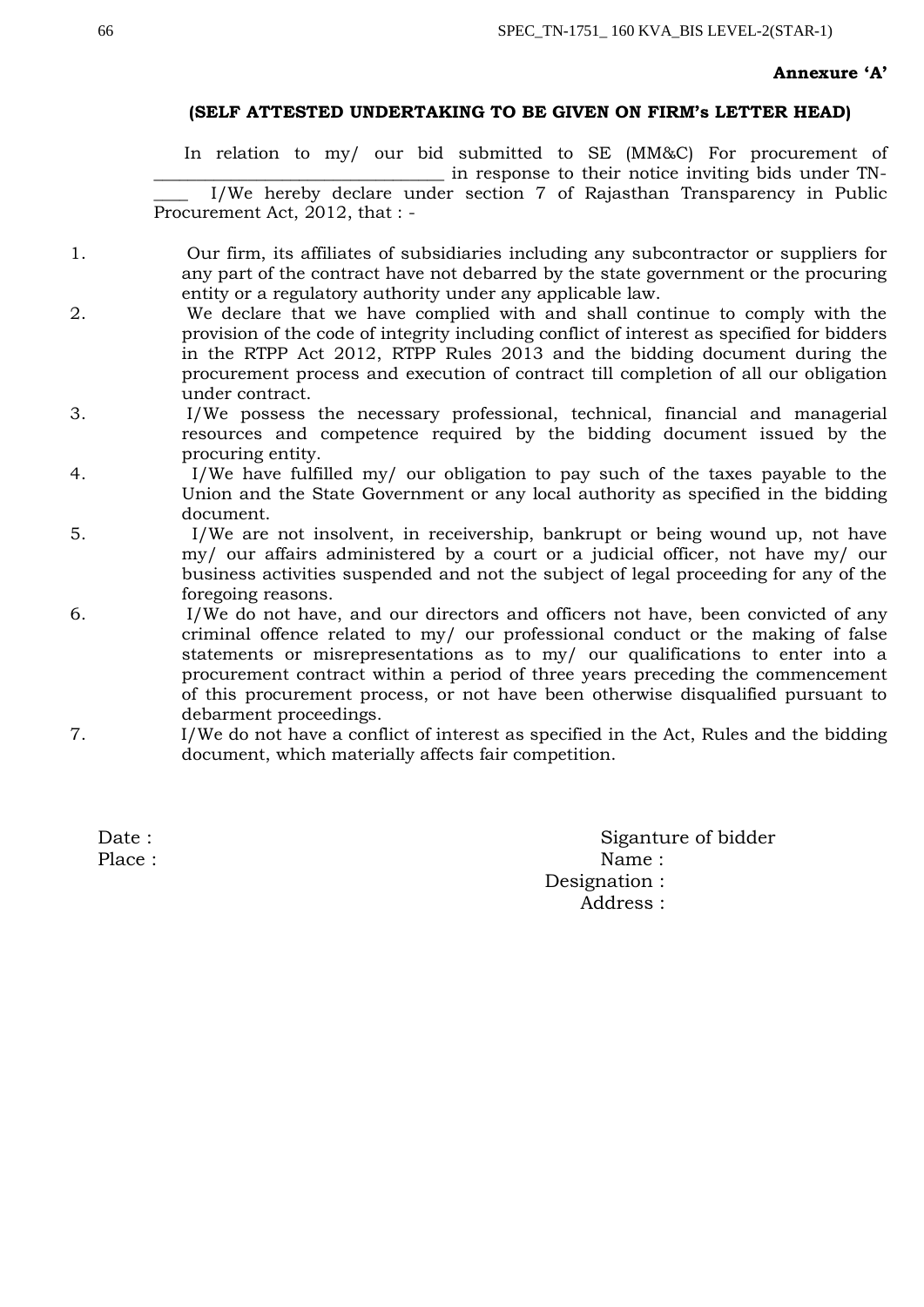## **Annexure-I**

## **UNDERTAKING FOR CA CERTIFICATE**

## **(TO BE FURNISHED ON NON-JUDICIAL STAMP WORTH Rs.100/- & DULY NOTARIZED)**

I/WE UNDERTAKE THAT THE CA CERTIFICATE SUBMITTED AS PER THE REQUIREMENT OF PRE-QUALIFICATION REQUIREMENTS, FOR ADJUDGING THE PAST SUPPLIES ,UNDER THE SUBJECT TENDER, TN-1751, IS CORRECT AND I , UNDERSIGNED WILL BE SOLELY RESPONSIBLE FOR ANY DEVAITION/DISCREPANCY/IN-CORRECT INFORMATION , IF EVER NOTICED IN THE CA CERTIFICATE.

FURHER, IN CASE, IF ANY DEVAITION/DISCREPANCY/IN-CORRECT INFORMATION IS NOTICED IN THE CA CERTIFICATE FURNISHED WITH THE BID, AT ANY STAGE DURING PROCESSING/ CURRENCY OF TENDER, DISCOM CAN TAKE THE ACTION AGAINST THE FIRM M/s \_\_\_\_\_\_\_\_\_\_\_\_\_\_\_\_\_\_\_\_\_\_\_\_\_\_\_\_\_\_\_\_\_\_\_\_\_\_\_\_\_\_\_\_\_\_\_\_\_\_\_\_\_\_\_\_\_\_\_\_\_\_\_\_\_\_\_\_\_\_\_\_\_\_\_\_\_AS PER

THE RULES & REGULATIONS.

**(SIGNATURE)** NAME & DESIGNATION WITH SEAL OF THE BIDDER.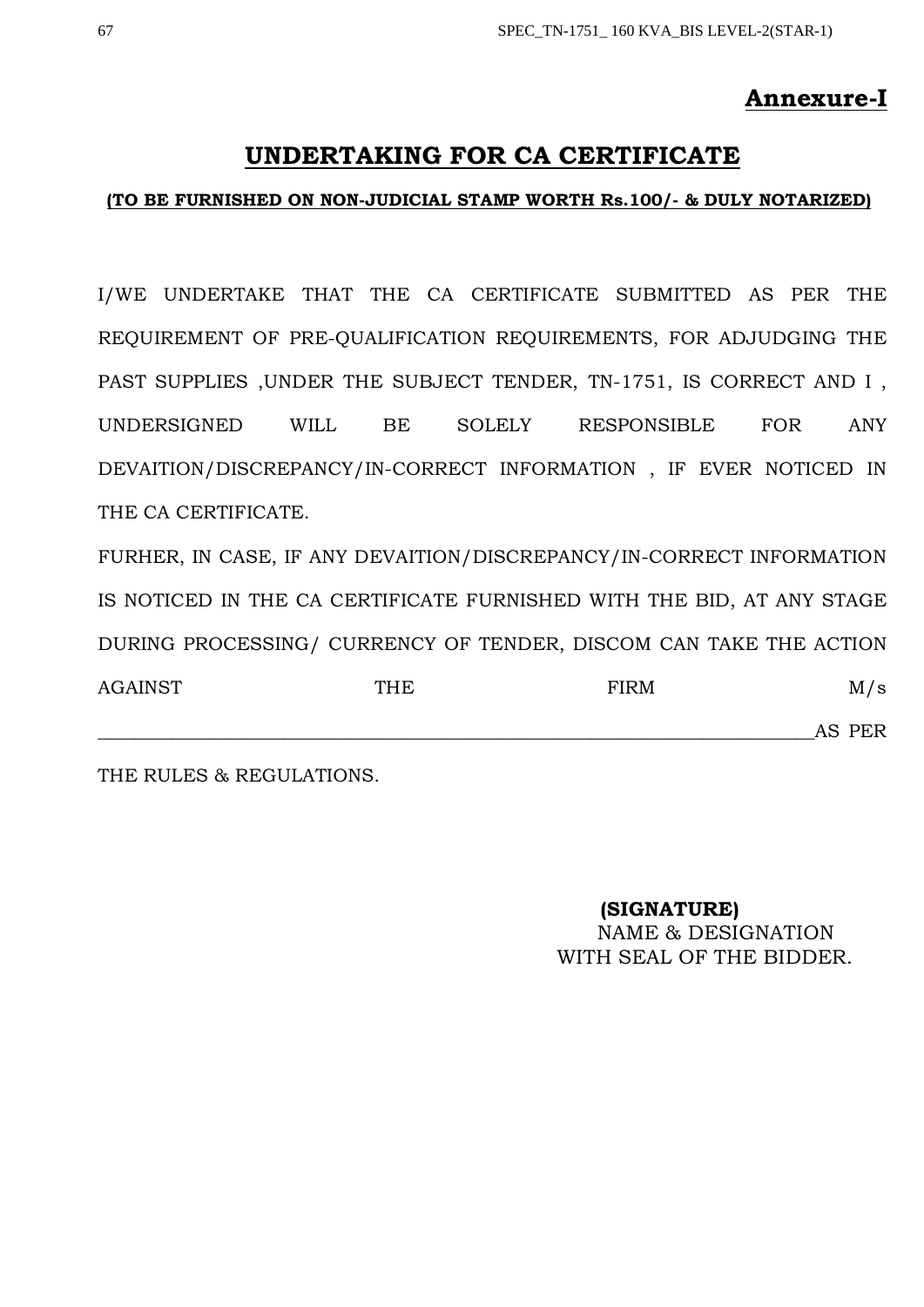#### **AMENDMENT IN ITB AND GCC**

## **1) Wherever EMD and Security Bank Guarantee (SBG), are appearing in the ITB, GCC & other Bidding Documents, same is hereby replaced by BID SECURITY as under:- BID SECURITY**

Bid security shall be 2% **of the estimated value of subject matter of procurement put to bid.** In case of Small Scale Industries of Rajasthan it shall be 0.5% of the **quantity offered** for supply and in case of sick industries, other than Small Scale Industries, whose cases are pending with Board of Industrial and Financial Reconstruction, it shall be 1% of the value of bid. Every bidder, if not exempted, participating in the procurement process shall be required to furnish the bid security as specified in the notice inviting bids.

#### **In case SSI unit of Rajasthan quotes the less than the tendered quantity, then they are required to furnish Bid Security @ 0.5% of the estimated value of the quantity offered by them, failing which bid shall be considered non-responsive.**

The Bid Security amount (as applicable) to be paid by Demand Draft/Banker's Cheque in favour of SR. AO (CASH & CPC), JDVVNL, Jodhpur (payable at Jodhpur) **upto 3.00 p.m.upto one WORKING day prior to schedule date of opening** of respective bid or Bank Guarantee, in specified format, of a scheduled bank in favour of The Superintending Engineer (MM&C), JDVVNL, Jodhpur, be deposited to the Sr. Accounts Officer (MM&C), JDVVNL, New Power House, Industrial Area,Jodhpur-342003 **upto 3.00 p.m.upto one WORKING day prior to schedule date of opening** of respective bid **and obtain a receipt / acknowledgement thereof. No other mode of deposit shall be accepted.**  Further, while depositing the bid security in the office of the Sr. Accounts Officer (MM&C), JDVVNL, Jodhpur, the bidder shall also submit a letter of quantity offered by them alongwith selfattested documentary evidence duly attested by Notary for MSME unit for of sick unit (as applicable) of Rajasthan also to submit a letter of quantity offered by them alongwith, Appendix-F on non-judicial stamp paper of Rajasthan on Rs.100/- duly attested by Notary public, an Affidavit for MSME unit of Rajasthan in the enclosed format as per Schedule XI is to be furnished on non-judicial stamp paper of Rs.100/- duly attested by Notary public, to the office of Sr. Accounts Officer (MM&C), JDVVNL, Jodhpur. Also furnish the undertaking for the CA certificate in the enclosed format as per Annexure-I on non-judicial stamp paper of Rs.100/- duly attested by Notary public alongwith the original / notorised CA certificate as per requirement of tender specifications. Bidder shall also furnish Declaration in the enclosed format as per Appendix-F, on non-judicial stamp paper of Rajasthan on Rs.100/- duly attested by Notary public for not have business activity suspended, not blacklisted or debarred by any utility / govt. Agency, not have conflict of interest.

The Bank Guarantee against Bid Security be issued by Nationalized / Scheduled Bank. The same may be accepted after confirmation by issuing Bank. If any Bid Security Bank Guarantee not is proper format / not confirmed by the issuing Bank the same would not be accepted and the bidder would be immediately shorted out from bid process.

The Micro, Small & Medium Scale Industries of Rajasthan and sick industries, other than Small Scale Industries, whose cases are pending before the Board of Industrial and Financial Reconstruction (BIFR) shall furnish self-attested documentary evidence duly attested by Notary to claim the above.

### **2) Wherever Performance Bank Guarantee (PBG) and Composite Bank Guarantee (CBG) are appearing in the ITB, GCC & other Bidding Documents, same are hereby replaced by PERFORMANCE SECURITY as under:- PERFORMANCE SECURITY**

The Performance security wherever appearing in the tender document may be read as under-:

(a) 5%, or as may be specified in the bidding documents, of the amount of supply order in case of procurement of goods and services and 10% of the amount of work order, in case of procurement of works;

(b) 1.0% of the amount of quantity ordered for supply of goods, in case of Small Scale Industries or MSME units of Rajasthan; and

(c) 2% of the amount of supply order, in case of sick industries, other than Small Scale Industries, whose cases are pending before the Board of Industrial and Financial Reconstruction (BIFR); and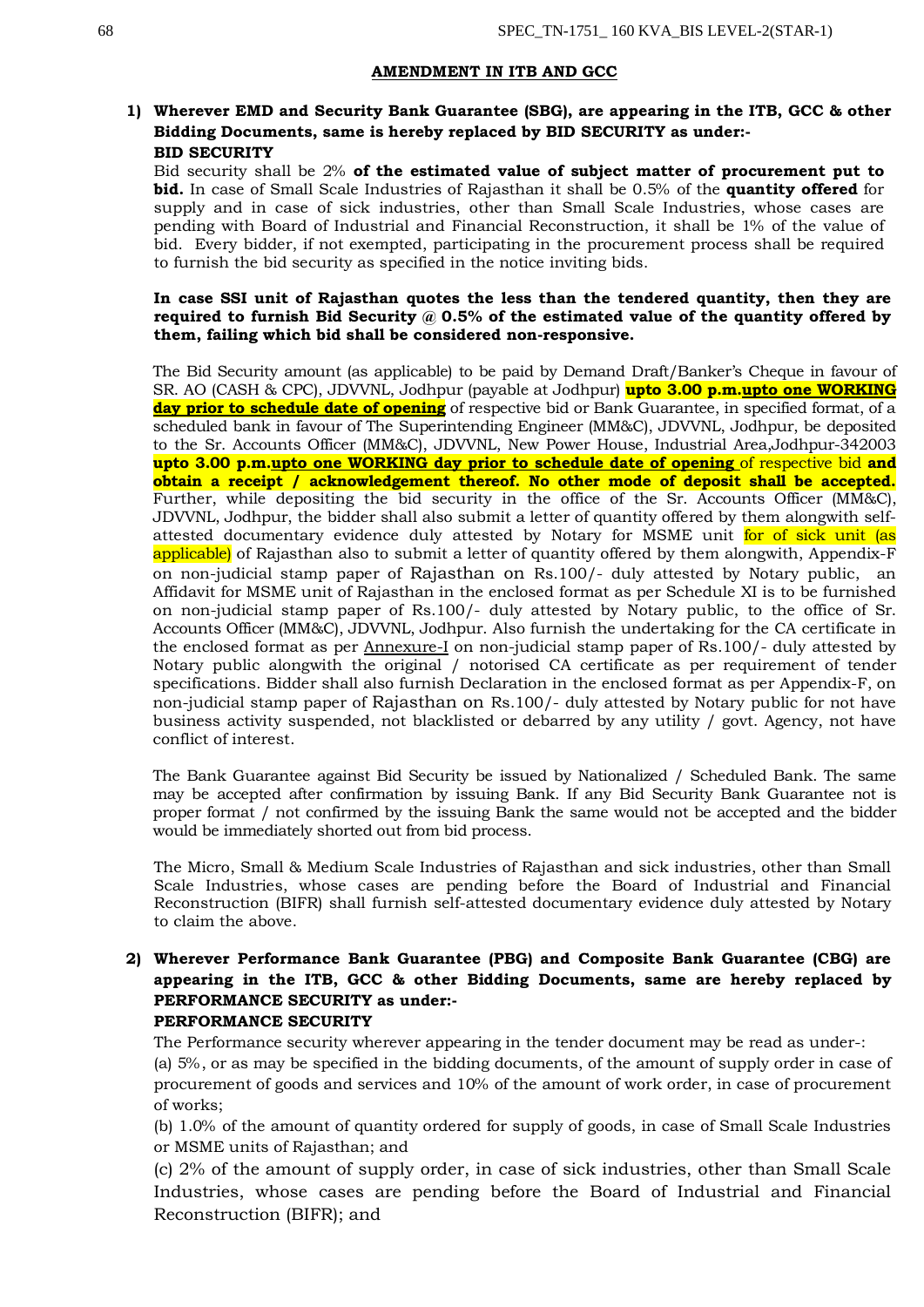In case of successful bidder, the amount of bid security may be adjusted in arriving at the amount of the performance security, or refunded if the successful bidder furnishes the full amount of performance security.

### **3) VENDOR REGISTERATION**

The **relaxation/exemption given to the registered vendors of the Nigam in respect of EMD/SBG, wherever appearing in the ITB, GCC & other Bidding documents, are hereby WITHDRAWN.**

- **4) The indirect taxes i.e. Excise Duty, Service Tax, VAT/CST, Entry Tax etc. mentioned in G.C.C., may now be read as G.S.T.**
- **5) G.S.T. will be charged extra at the prevailing rate on all the Settlement Fees as applicable and amended time to time.**

### **6) The Clause No. 1.43 of GCC has been amended to the extent as under:**

### **1.43 DUE DATE OF PAYMENT:**

Payment shall be due and payable by the purchaser in accordance with the provision of the contract within a reasonable period from the date of receipt of each invoice by the contractor / supplier duly supported by a certificate of the Engineer. The purchaser will take all possible effort to make payment to the contractor / supplier generally on **45thday** after receipt of duly verified challans / receipts / bill in the office of paying authority (Sr. Accounts Officer (Cash & CPC) Jodhpur Discom, Jodhpur / Concerned Circle Accounts Officer) and completion of contractual formalities. But in case of delay in payment the purchaser shall not be liable to pay any interest on the outstanding amount to the contractor / supplier.

- **7)** In case the terms & conditions mentioned in PO, ITB & GCC are modified/differ from RTPP Act, then RTPP Act shall supersede.
- **8)** The purchaser reserves the right for reducing the quantity indicated in the Bid Document at the time of placing the order, looking to the existing requirement & availability at that time.
- **9)** A Bidder debarred under section 46 of the RTPP Act shall not be eligible to participate in any procurement process undertaken by ‐
	- (a) any Procuring Entity, if debarred by the State Government; and
	- (b) a Procuring Entity if debarred by such procuring Entity.
- **10)** The contract agreement must be submitted to the purchasing authority within 15 days of receipt of Purchase Order.

## **11) APPEAL:**

i.If any Bidder or prospective bidder is aggrieved that any decision, action or omission of the procuring entity is in contravention to the provisions of this Act or the rules or guidelines issued there under, he may file 1st & 2nd appeal under section 38 of RTPP Act-2012 to the following appeal authorities **within a period of ten days from the date of such decision or action, omission, as the case may be, clearly giving the specific ground or grounds on which he feels aggrieved:**

| Sr. | Type of Appeal | Name & Designation of appellate authority  |  |  |  |  |  |  |
|-----|----------------|--------------------------------------------|--|--|--|--|--|--|
|     | First appeal   | Chairman DISCOMS                           |  |  |  |  |  |  |
|     | Second appeal  | Energy Department, Government<br>Rajasthan |  |  |  |  |  |  |

ii) The form of appeal shall be as per Rule 83 of RTPP Rules, 2013 and memorandum of appeal shall be filled as per form-1 as prescribed under RTPP Rules, 2013. Fee for appeal: - Subject to rule 84 of the RTTP Rule 2013 the fee shall be as under:-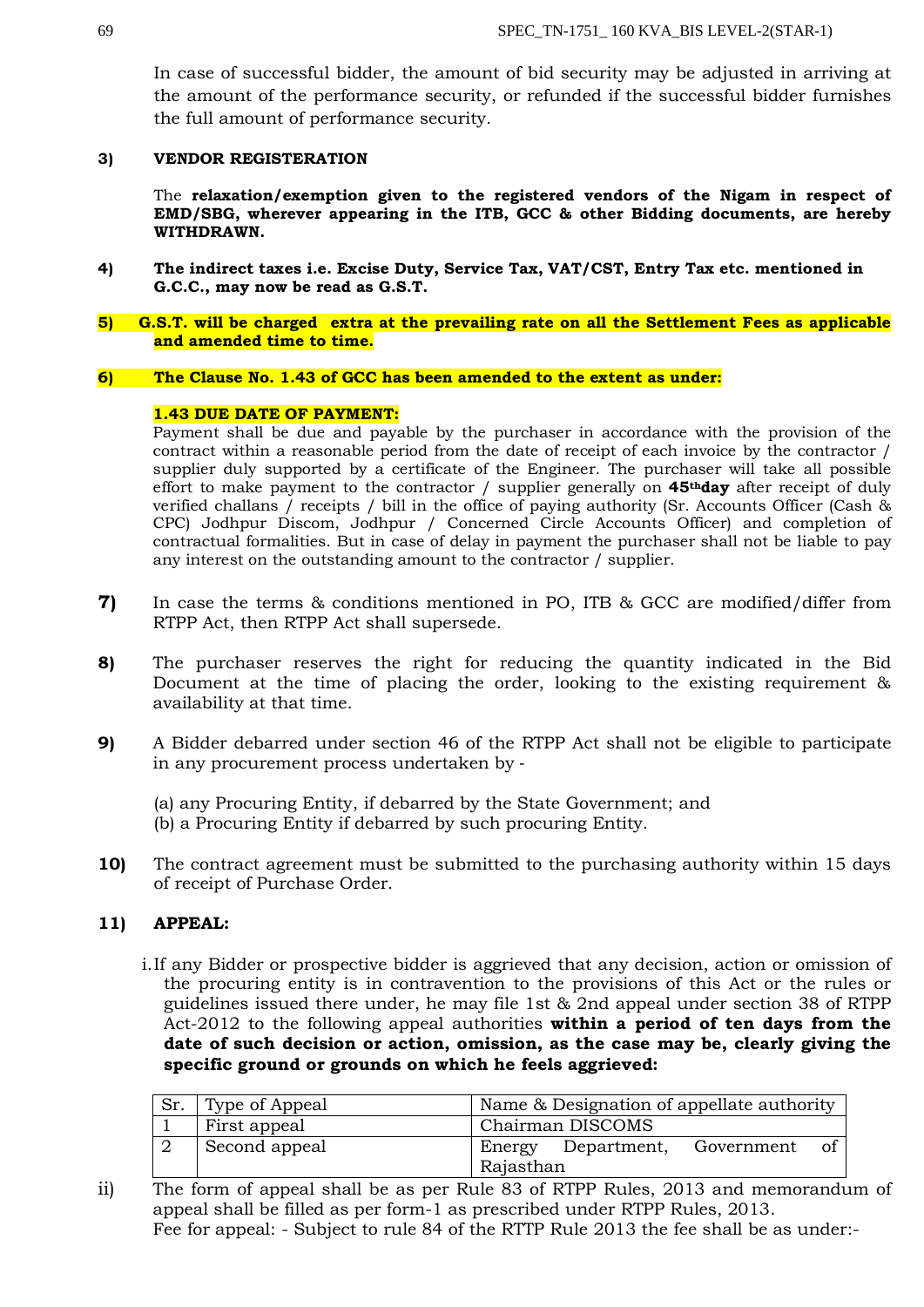a. For First Appeal:- Rs. 2,500/- (Rupees Two Thousand Five Hundred Only)+GST. b. For Second Appeal:- Rs. 10,000/- (Rupees Ten Thousand Only)+GST.

- iii) It is further intimated that the fee shall be paid in the form of Demand Draft of Bankers Cheque of a Scheduled Bank payable in the name of Sr. Accounts Officer (Cash & CPC) Jodhpur DISCOM, Jodhpur.
- iv) Provided that after the declaration of a Bidder as successful the appeal may be filed only by a Bidder who has participated in procurement proceedings:
- v) Provided further that in case a Procuring Entity evaluates the Technical Bids before the opening of the Financial Bids, an appeal related to the matter of Financial Bids may be filed only by a Bidder whose Technical Bid is found to be acceptable.
- vi) The officer to whom an appeal is filed under para (1) shall deal with the appeal as expeditiously as possible and shall endeavour to dispose it of within thirty days from the date of the appeal.
- vii) If the officer designated under para (1) fails to dispose of the appeal filed within the period specified in para (2), or if the Bidder or prospective bidder or the Procuring Entity is aggrieved by the order passed by the First Appellate Authority, the Bidder or prospective bidder or the Procuring Entity, as the case may be, may file a second appeal to Second Appellate Authority specified in the Bidding Document in this behalf within fifteen days from the expiry of the period specified in para (2) or of the date of receipt of the order passed by the First Appellate Authority, as the case may be.
- **12)** The bidders should be qualified, not be insolvent, not be in receivership, not be bankrupt or being wound up, should not have affairs administered by a court or a judicial officers, should not have business activities suspended, should not be blacklisted or debarred by any utility/ government agency, should not have a conflict of interest. For this bidder is required to furnish a Declaration as per Appendix-F, on Rajasthan Non-judicial Stamp Paper of Rs. 100/ (excluding surcharge on Stamp Paper, as per rules).

----------